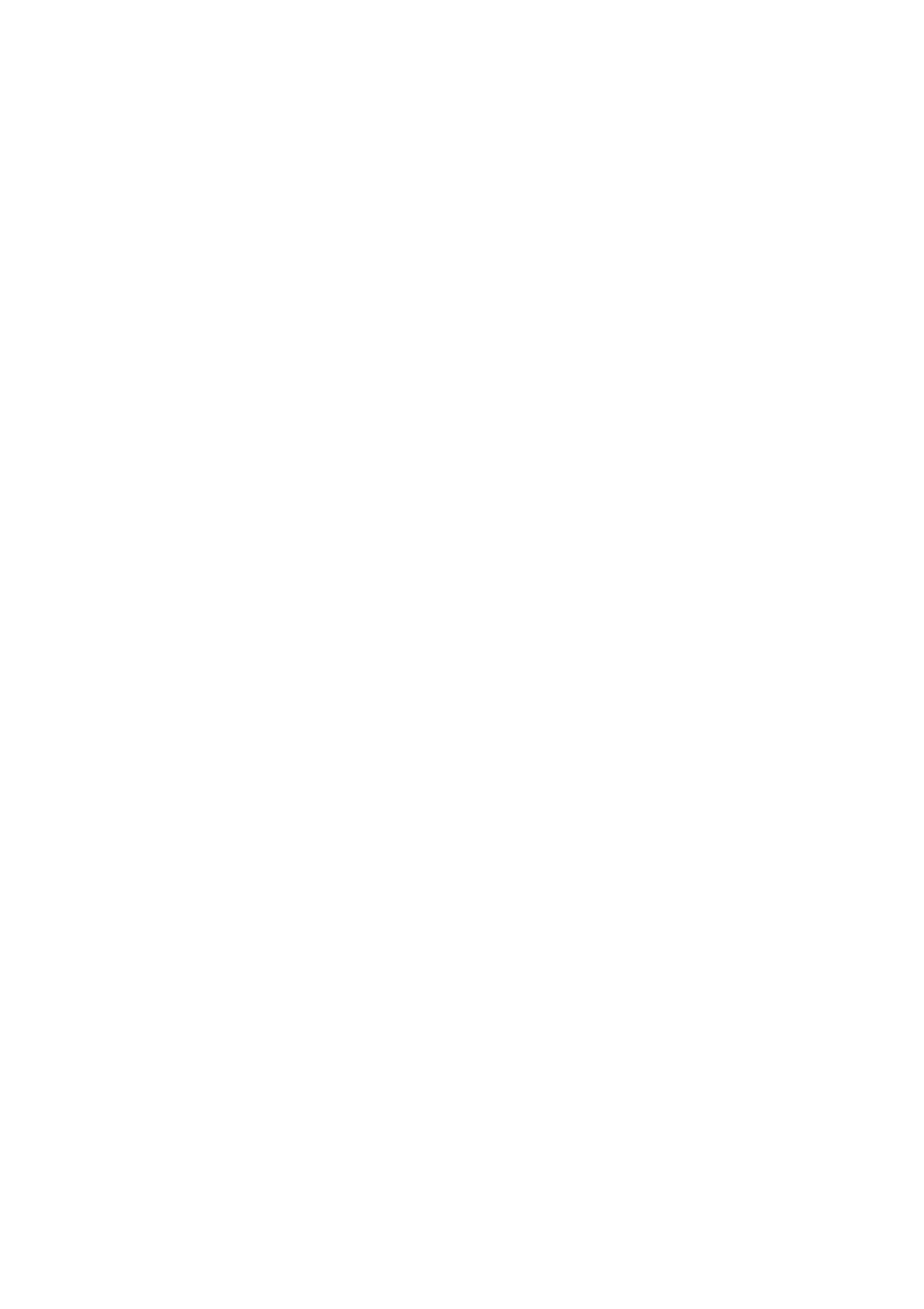# SEVEN VOICES SPEAK

B Y

CATHAROSE DE PETRI



ROSE SERIES III

1990

ROSYCROSS PRESS - HAARLEM THE NETHERLANDS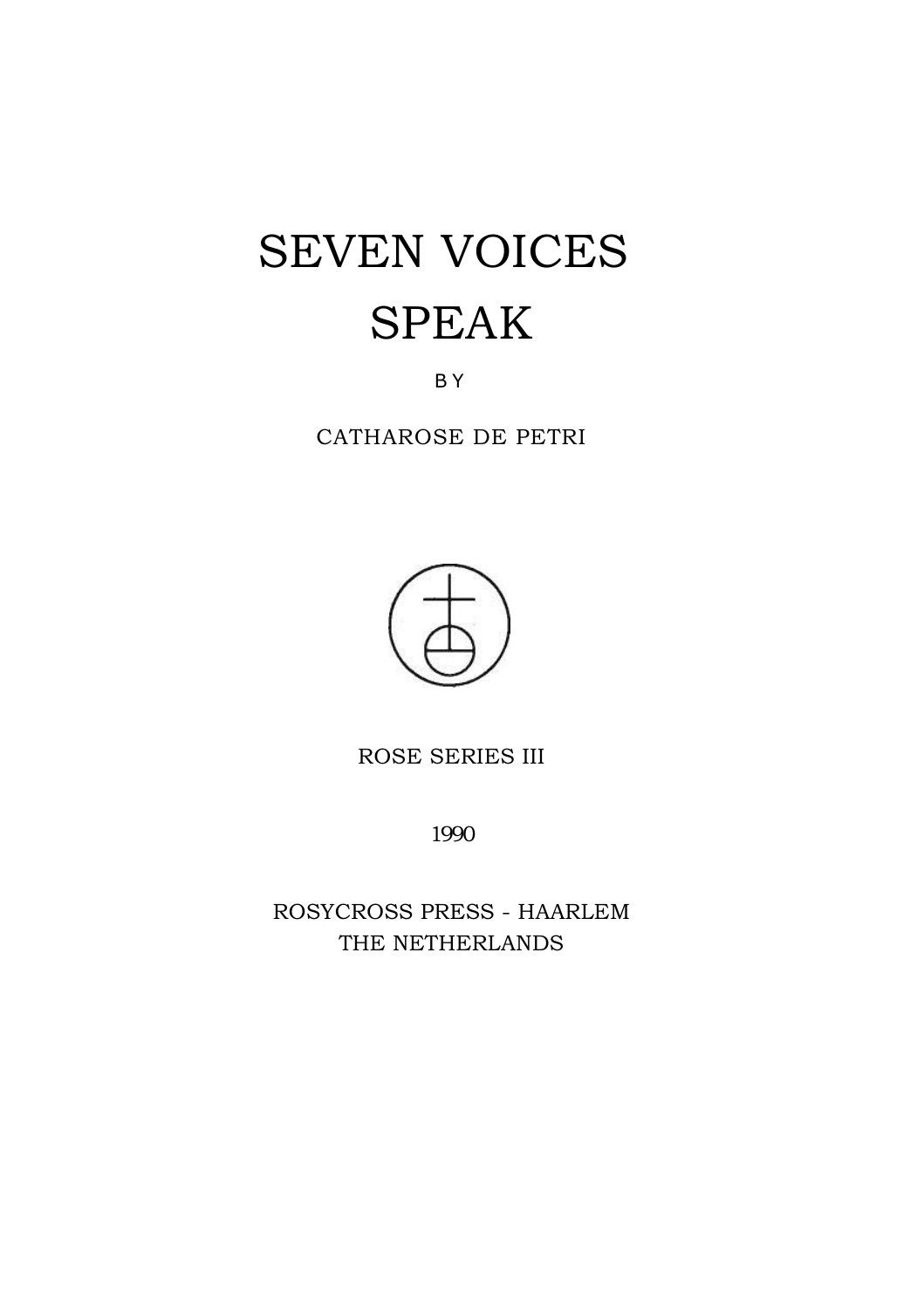Translated from the Dutch Second Revised Edition 1985 Original Title: Zeven Stemmen Spreken

International School of the Golden Rosycross Lectorium Rosicrucianum Bakenessergracht 11-15, Haarlem, The Netherlands

ISBN 90 6732 043 9 Copyright 1990 Rosycross Press, The Netherlands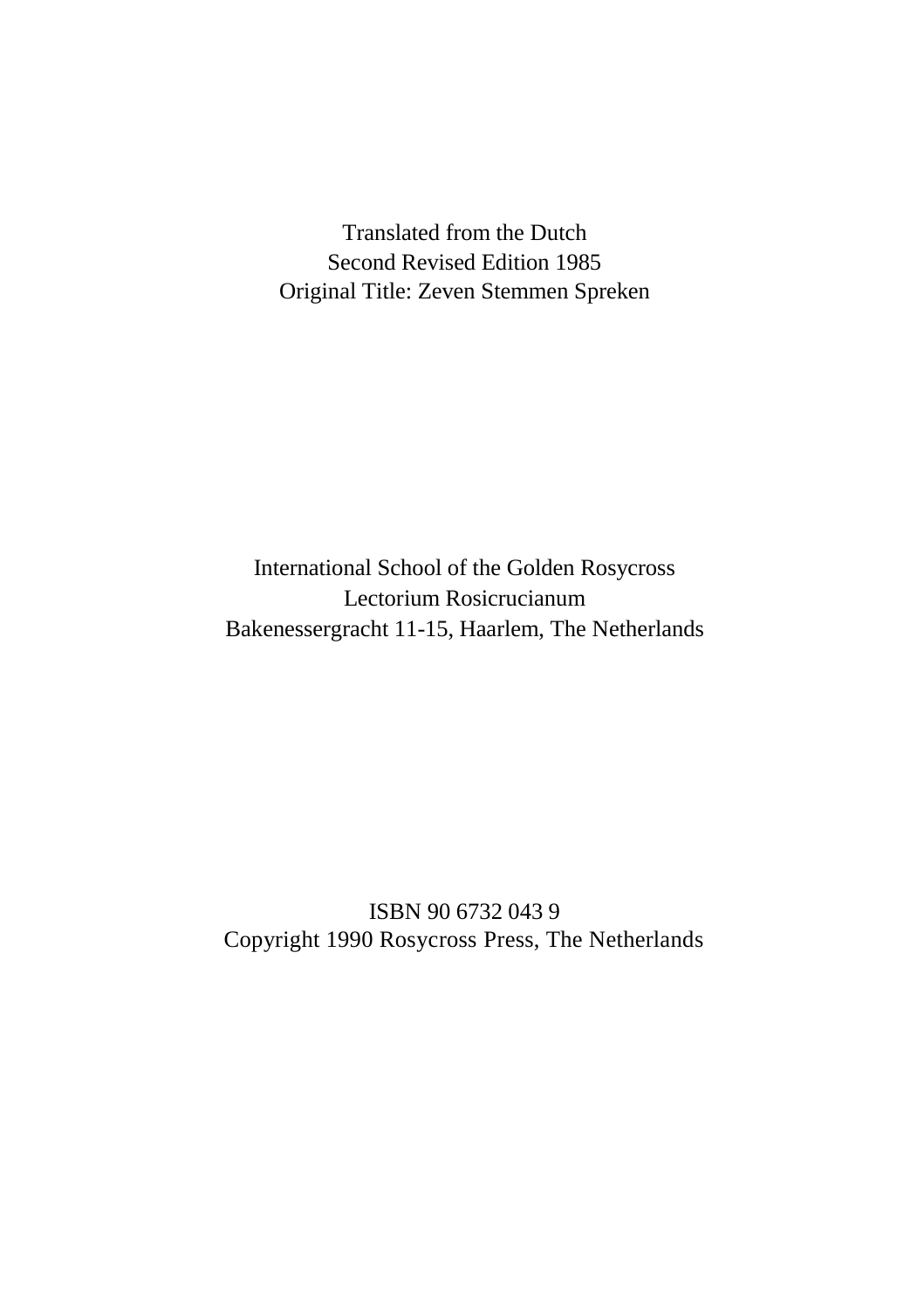# **CONTENTS**

 $\Delta\omega$  .

|      | Preface                                                                   | 7  |
|------|---------------------------------------------------------------------------|----|
| T    | The sevenfold proof of brotherhood and<br>sisterhood                      | 9  |
| П    | The testimony of Jesus is the spirit of<br>prophecy                       | 15 |
| Ш    | The voice of the School and the voice of<br>the soul                      | 19 |
| IV — | Jesus mihi omnia                                                          | 24 |
| V.   | $Chrestos$ — the birth of the soul,<br>Christos — the victory of the soul | 29 |
| VI   | The breath of life                                                        | 38 |
| VII. | The Trigonum Igneum                                                       | 43 |
|      | VIII The radiative activity of the School of the<br>young Gnosis          | 48 |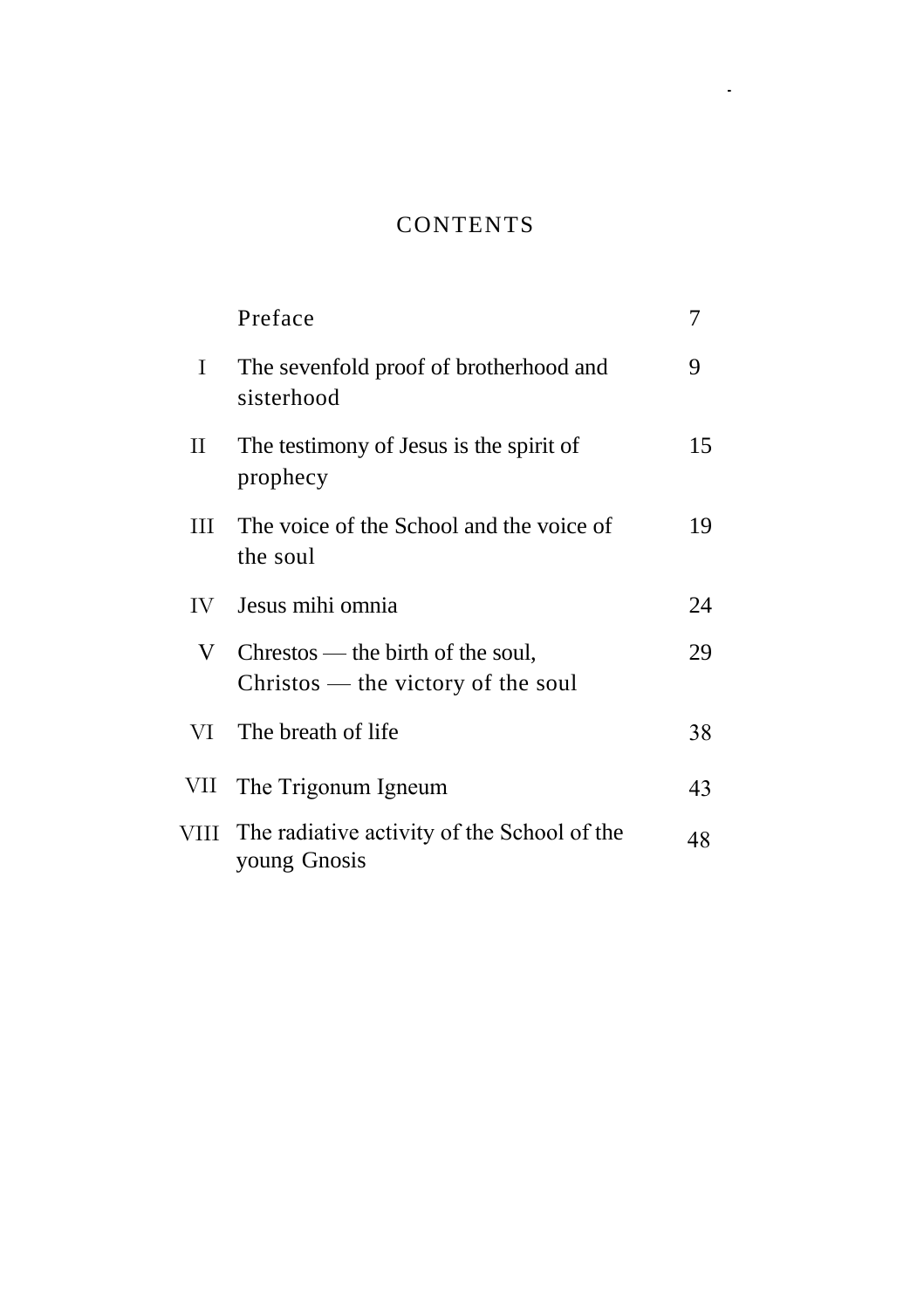| IX The seven healing currents of the soul                    | 52  |
|--------------------------------------------------------------|-----|
| X The living temple                                          | 56  |
| XI The three universal bodies                                | 60  |
| XII The one source of life                                   | 65  |
| XIII The astral atmosphere of life                           | 72  |
| $XIV$ Faith — hope — love                                    | 76  |
| XV The hidden communion with God                             | 80  |
| XVI Revealed truth                                           | 86  |
| XVII The gluten factor of the personality                    | 93  |
| XVIII Reading the Rota                                       | 97  |
| XIX The construction of the table                            | 102 |
| XX The ten sephiroth                                         | 106 |
| XXI Every soul participates in the<br>resurrection of Christ | 111 |
| XXII The prototype of the new soul<br>manifestation          |     |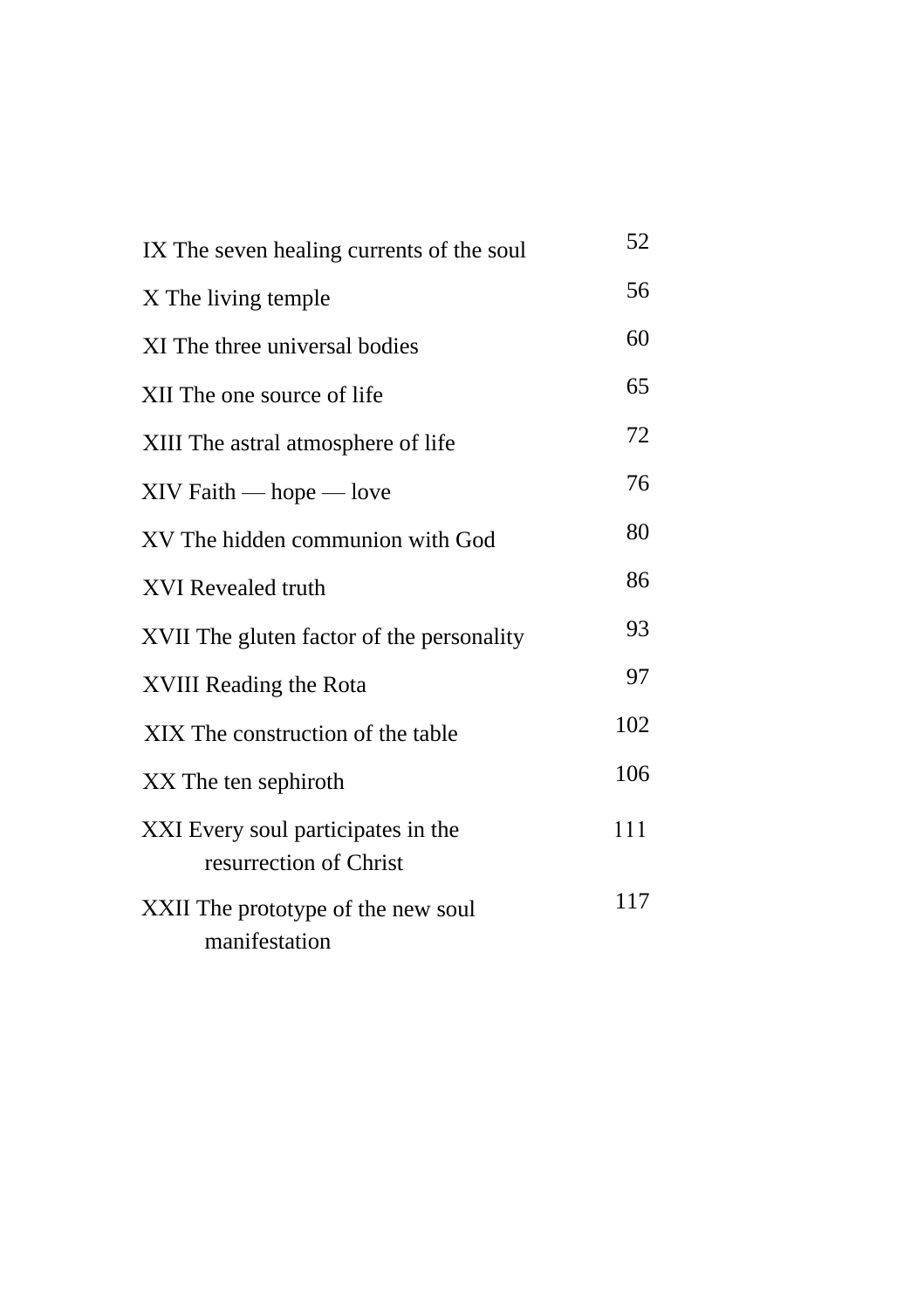#### PREFACE

May it become clear to the reader that he who decides on self-surrender and gives himself voluntarily to the original atom — the rose of the heart will become linked with the universal light.

This light begins to speak and to reveal itself more and more, and begins to flow like a spring, the fount of knowledge and wisdom.

It is a great joy to be aware of certain knowledge; to have studied nothing and yet to know; always to be allowed to call upon the universal fount, for the comfort of others; to be permitted and able to follow a path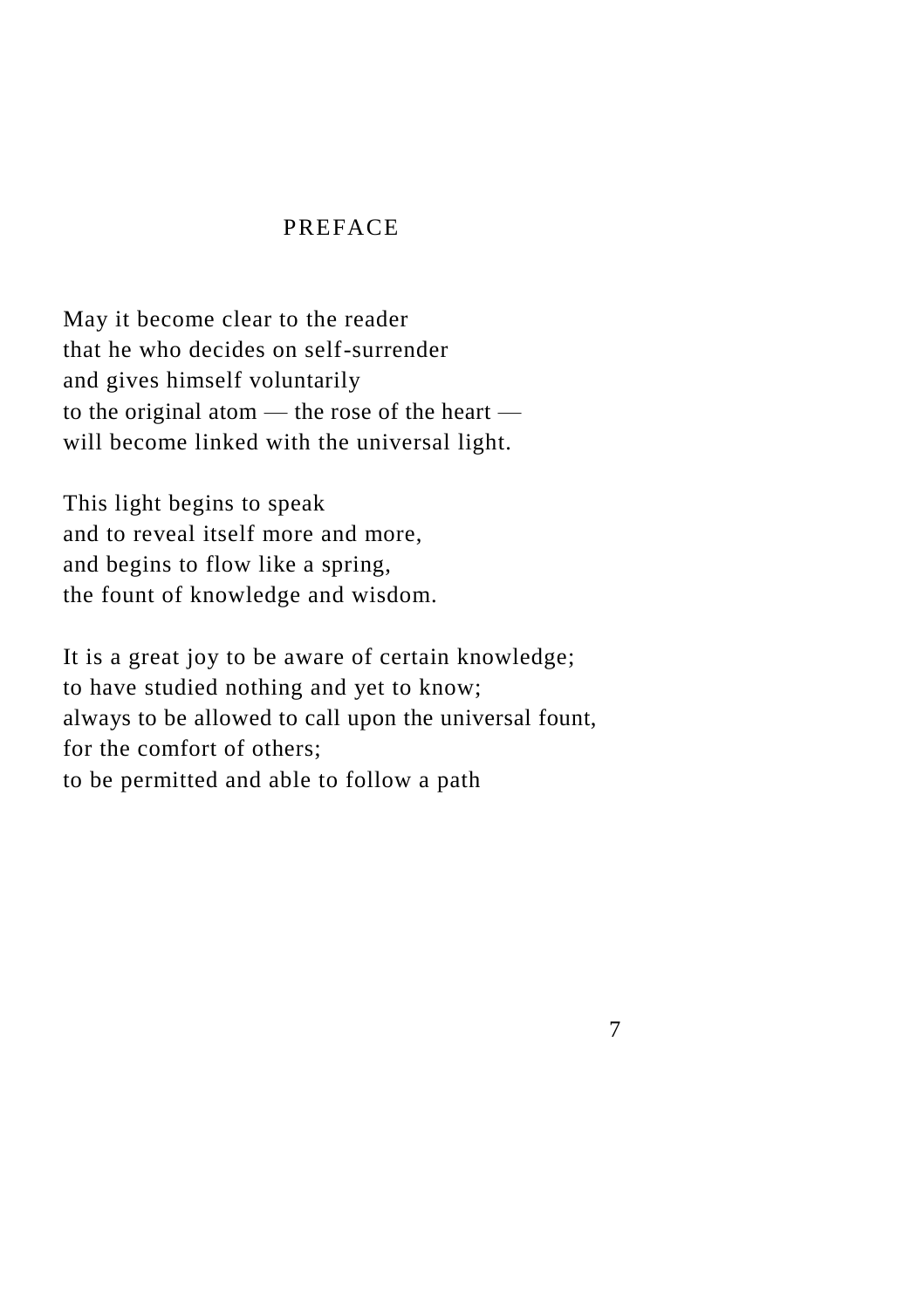that extends into infinity; a path which is a pilgrimage proceeding from strength to strength.

The undersigned would like to see this book as: 'a pilgrim's staff in your hands'. By studying closely its contents you will make the first step in overcoming the dialectical self-conscious I, in freeing yourself from delusion and building the 'true self' within your system.

> Mankind has entered the time of the declaration of revelation.

## September 1960 CATHAROSE DE PETRI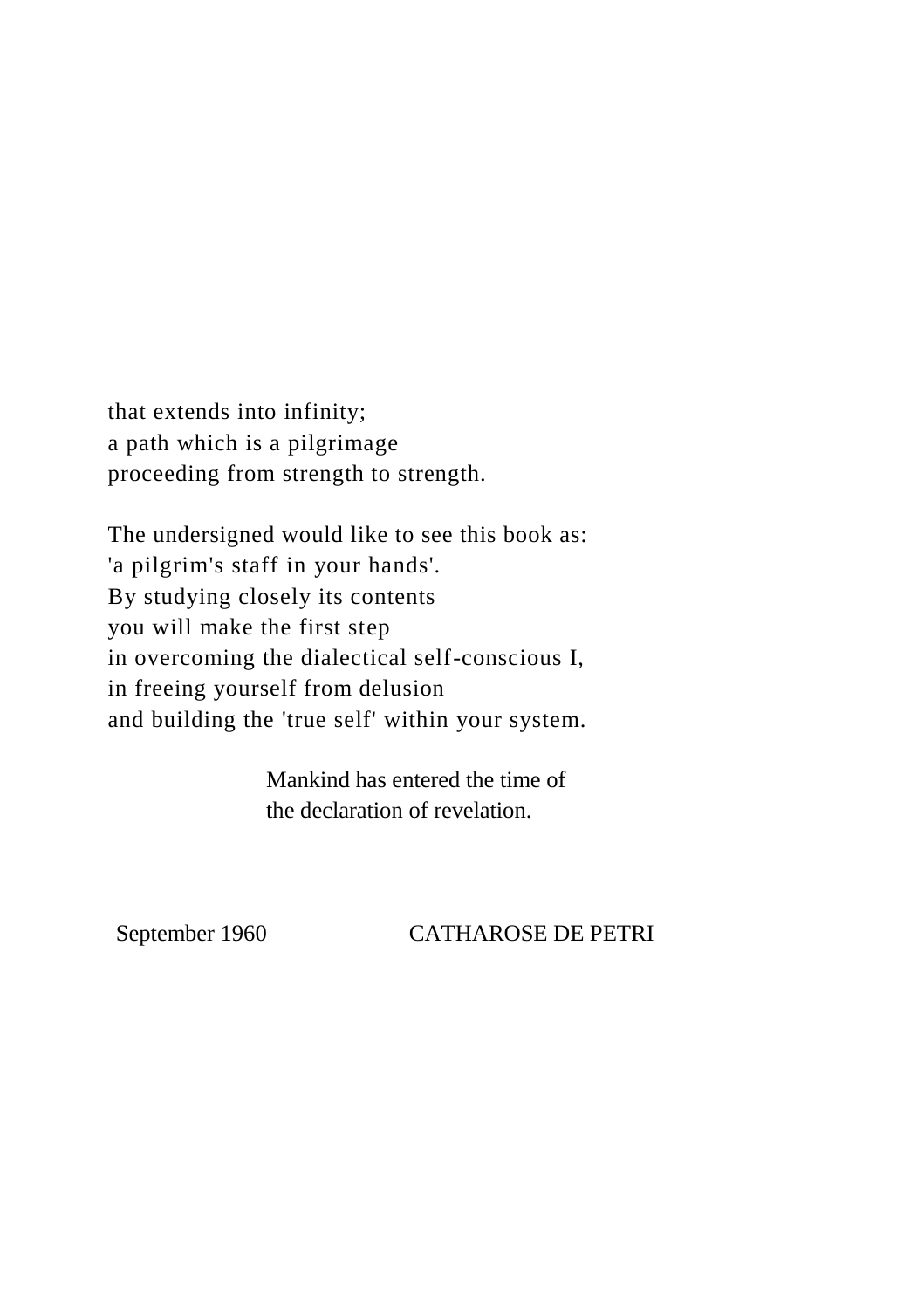I

## THE SEVENFOLD PROOF OF BROTHERHOOD AND SISTERHOOD

We would like to draw your attention to the sublime personage of John on Patmos; to the human being who, while passing through the transfiguration of the endura, sees the living soul-man before him at a given moment, on 'his day of the Lord'. In Revelation 1, verse 9, we may read:

*I, John, your brother, who share with you the tribulation and the kingship, the patient endurance and the communion with Jesus Christ, was on the island Pat-mos on account of the word of God and the testimony of Jesus Christ.*

In these words we find a brief description of the true pupilchip of a gnostic Spiritual School. Let us try and analyse this description.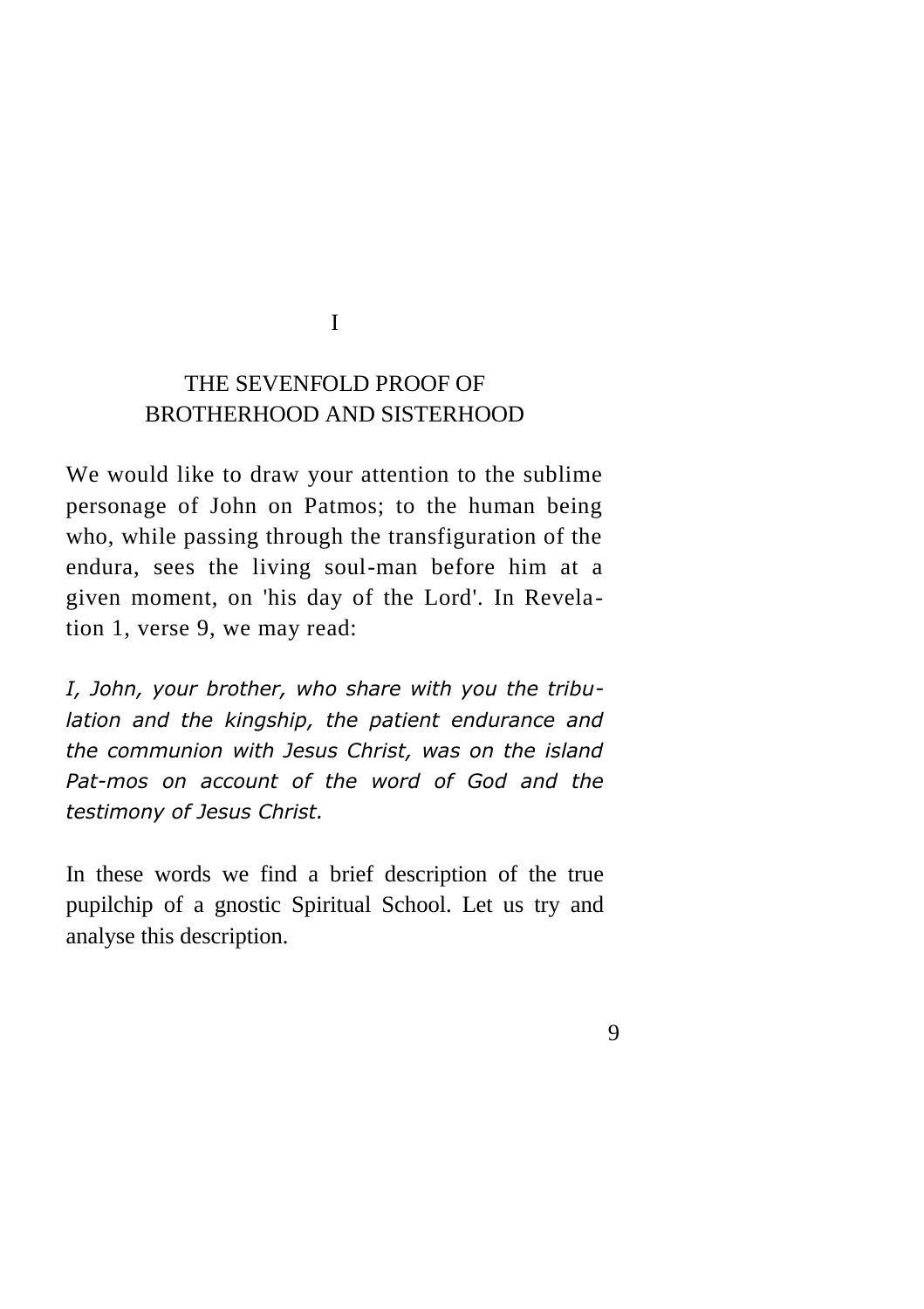The name of John is the first thing that strikes us. This name belongs not only to a person who lived in history, but constitutes a serious pupil's hallmark. For this name signifies that we are concerned here with a person touched by the grace of the Holy Spirit. This means that the sixth aspect, the sixth circle of the auric being has become active in this person, in this John on Patmos.

Forces and currents coming from the sixth cosmic domain are beginning to break into this person's system via the lipika of the seventh ring. Hence this Johannine man is a brother of us all, provided the Sanctifying Spirit of the realm of the soul is active in us too. He therefore belongs to the great human brotherhood coming into being in these regions of the `earth earthly'; the brotherhood being gathered together from all the corners of the world irrespective of country, nature, nation or race.

It is essential that the members of a Brotherhood recognise each other fully at a given moment. For it is easy for someone to say that he is your brother or she is your sister, but very often the exact opposite becomes evident. In all those cases such an introduction is only intended to lead you in a certain direction.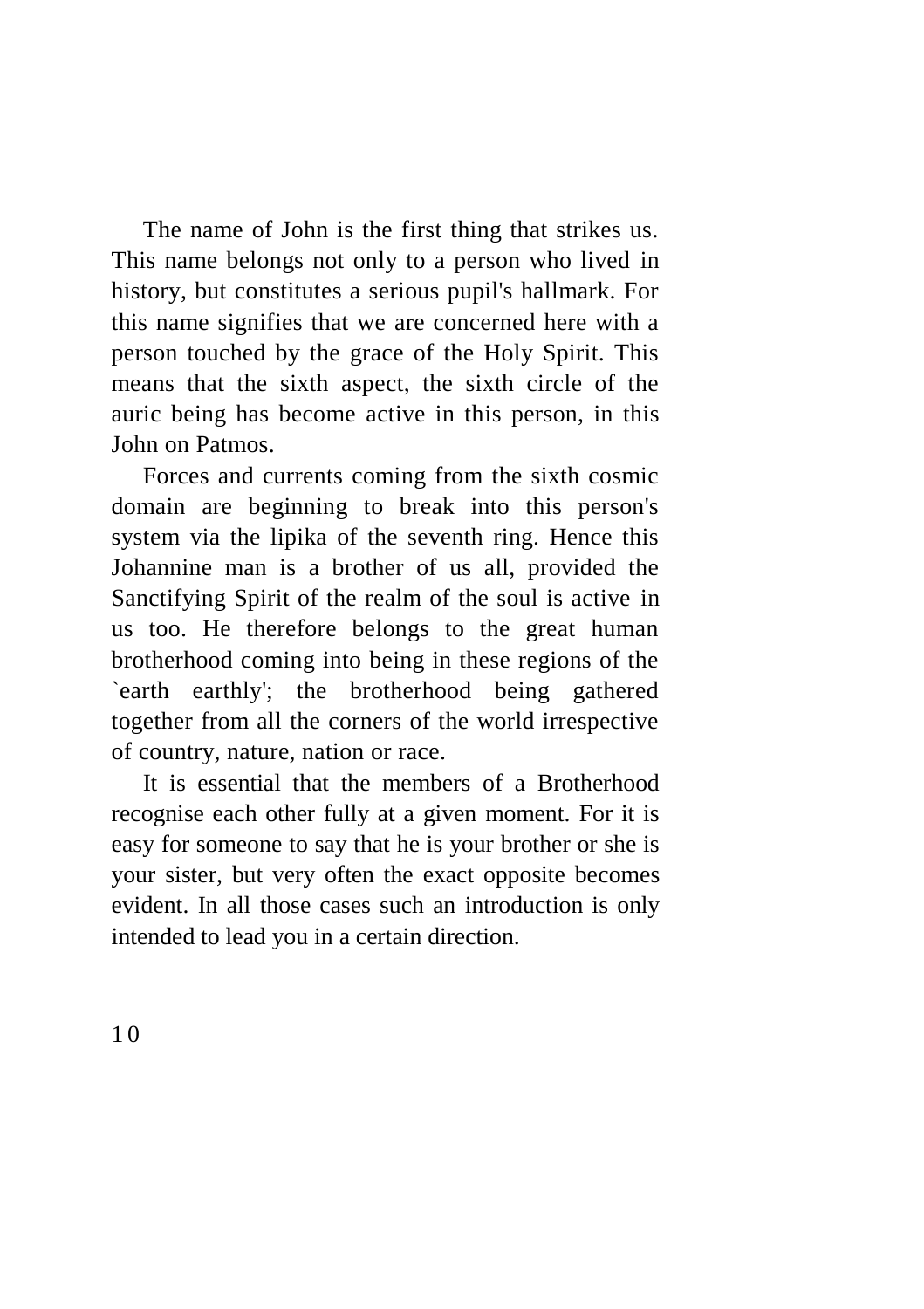Brotherhood or sisterhood in keeping with the order of the Holy Spirit should therefore always be made evident in an impersonal way, in a way open to no other explanation. Also, this proof should always be sevenfold in nature, having the following characteristics:

firstly, every member should share in the oppression;

secondly, they should share in the kingship; thirdly, they should share in patient endurance; fourthly, they should share in the communion with Jesus Christ;

fifthly, they should all be inhabitants of the island of Patmos;

sixthly, they should be there because of God's word;

seventhly, they should be there because of the testimony of Jesus Christ.

Let us now examine this sevenfold proof of brotherhood and sisterhood more closely.

The person touched by the Holy Spirit, and thus giving evidence that the auric being's sixth candelabrum is active, experiences dialectics in all **its**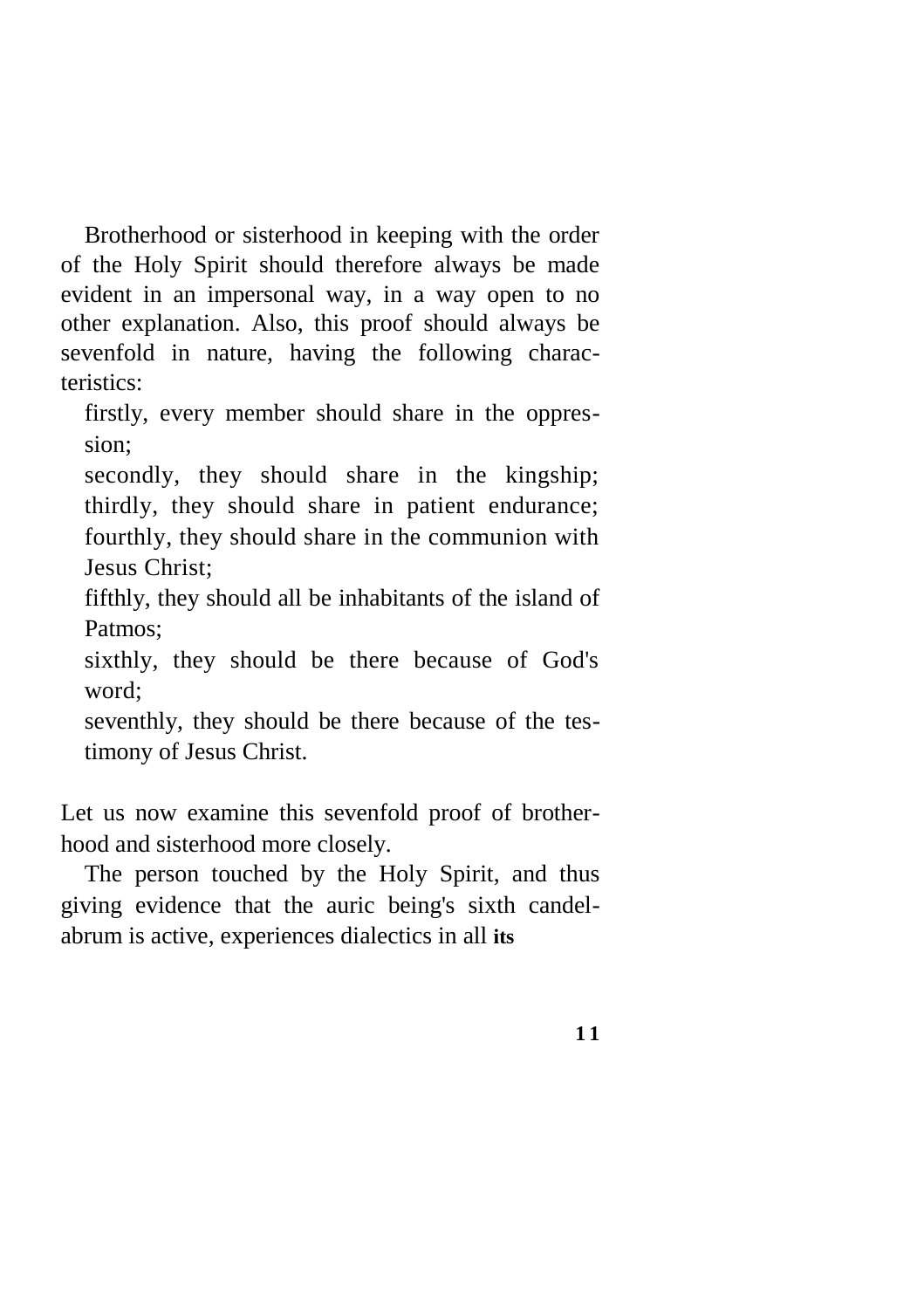aspects as an affliction, as oppression from that time onward. Not for a second will such a person, from within, direct his life totally towards life's horizontal plane or base it on it. From that moment onwards such a person knows that he is a stranger on earth. He will behave accordingly and can therefore be recognised everywhere by his way of living, since he `shares in the oppression'.

However, such a person will definitely not be a bleak pessimist; he or she will definitely not be an embittered person soured by a life of disappointments and spitting his venomous bitterness at all and sundry. No, a Johannine person will live 'in the expectation of the kingship'. He will know that he has been called to the life-field of the soul whose vital force is love, peace and harmony. That is why this expectation of the kingship will radiate from him like a sun throughout all the days of his life in exile. This light will always radiate from him as evident cheerfulness in spite of and right through any possible affliction.

Obviously, he will also be patient, tolerant, gently courageous because of the love which can bear everything. Thus he will `share in the patient endurance'.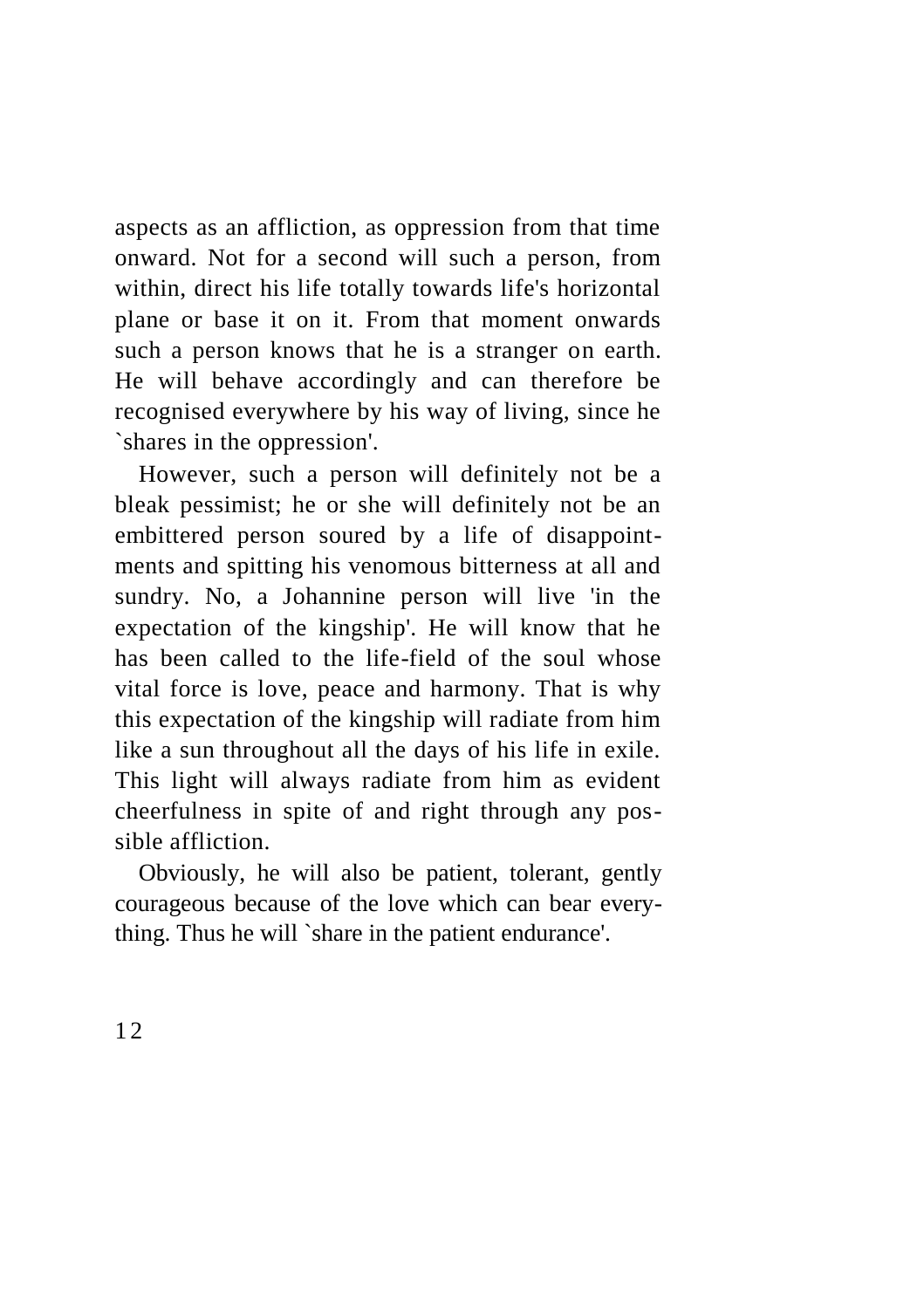There are very many people who expect a new kingship and for this reason sparkle with cheerfulness and practise patience. Yet the only kind of kingship that has any meaning, that is of eternal value, is the kingship of Jesus Christ, the entry as a soul-man into the soul world of the sixth cosmic domain. The Johannine person will therefore confess Jesus Christ in the gnostic sense and not consider him merely to be a historical figure and an exalted godhead as theology sees him; no, he will know that Jesus Christ has to be born within him. To put it briefly: the Johannine person in the Patmos phase will live 'in the communion with Jesus Christ'.

Furthermore, he 'will be an inhabitant of the island of Patmos, and give evidence of this'. That is: without calling attention to himself and observing all his social obligations he will as much as possible live in self-isolation. If at all possible, he will unequivocally withdraw from any conformity with the world and create around himself a ring isolating him from the world.

He will do this `because of the word of God', because he understands the Universal Doctrine from which, with knowledge of the state of things, he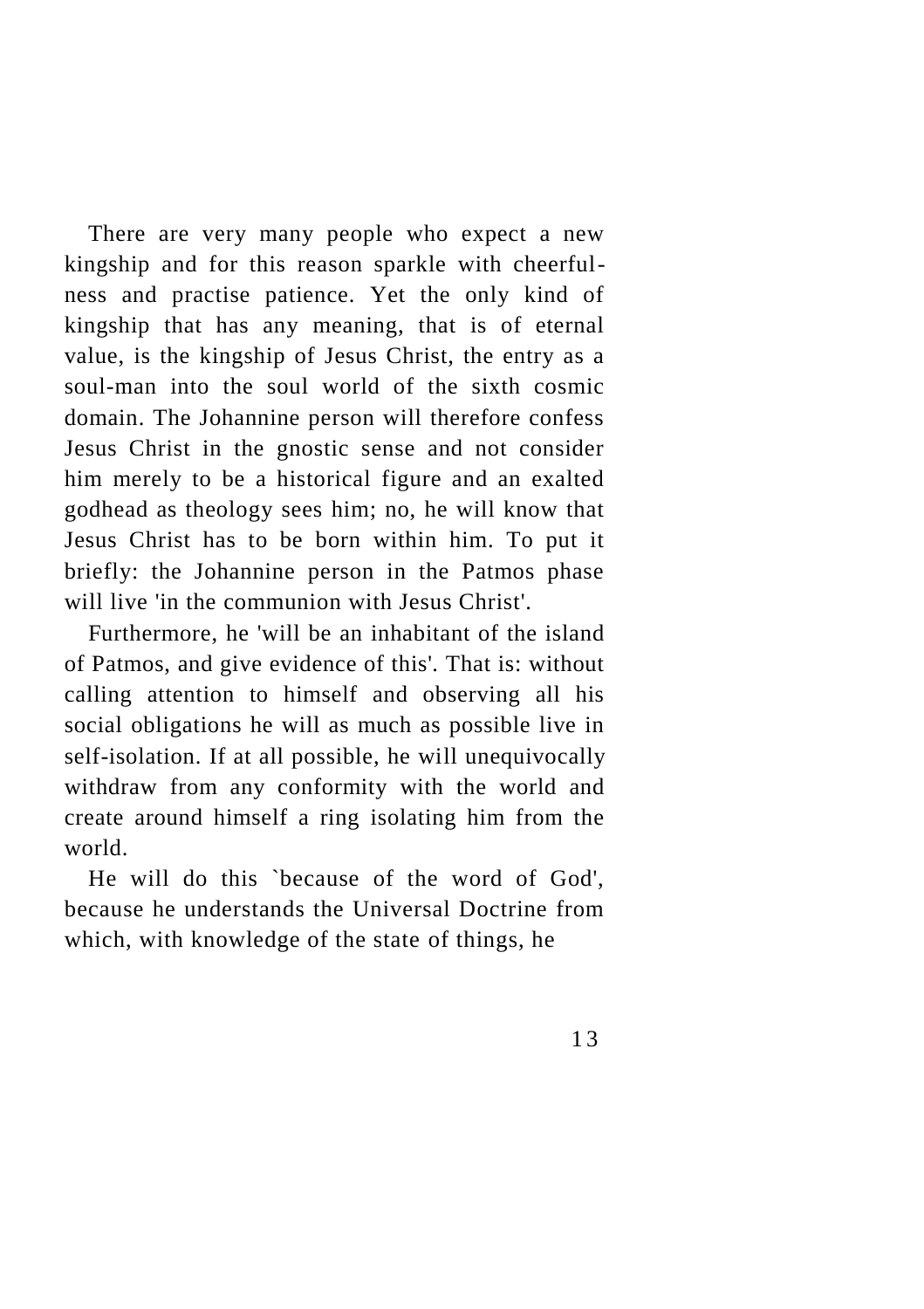deduces every guideline for his purposeful way of living. Also, he will unceasingly take as an example `Jesus Christ's life full of testimony, or in other words, rich in evidence'. He will follow in the footsteps of all those who have walked the path, the path of the Gnosis, and give abundant evidence of this.

John of Patmos was such a brother. By his whole being, by all his deeds he gave sevenfold proof of a truly gnostic disposition. He was a genuine brother in the full sense of the word. May his example sustain and strengthen us in following him.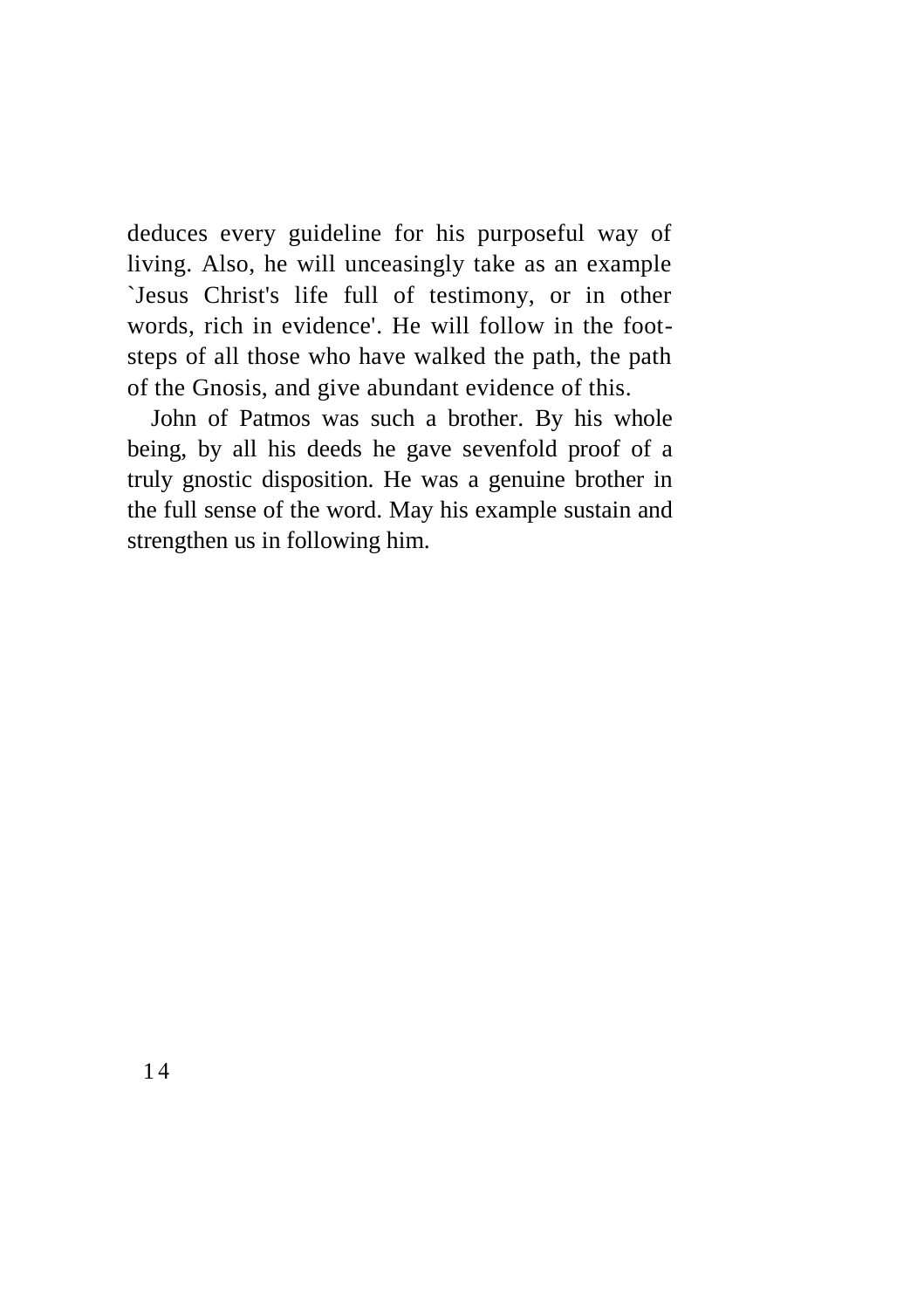#### I I

#### THE TESTIMONY OF JESUS IS THE SPIRIT OF PROPHECY

We would like to begin this chapter by quoting verses 5 to 10 from chapter 19 of the Book of Revelation:

*And from the throne came a voice crying: 'Praise our God, all you his servants, you who fear Him, small and great'. And I heard what seemed to he the jubilation of a great multitude, like the sound of many waters, like the sound of mighty thunder peals: 'Hallelujah, for the Lord our God, the Almighty, has assumed his kingship. Let us rejoice and exult and give Him the glory. For the marriage of the Lamb has come, and his bride has made herself ready. It is granted her to he clothed with fine linen, bright and pure. With fine linen: that is the righteousness of the Saints'.*

*Then He said to me: 'Write this. Blessed are those who are called to the marriage supper of the Lamb'.*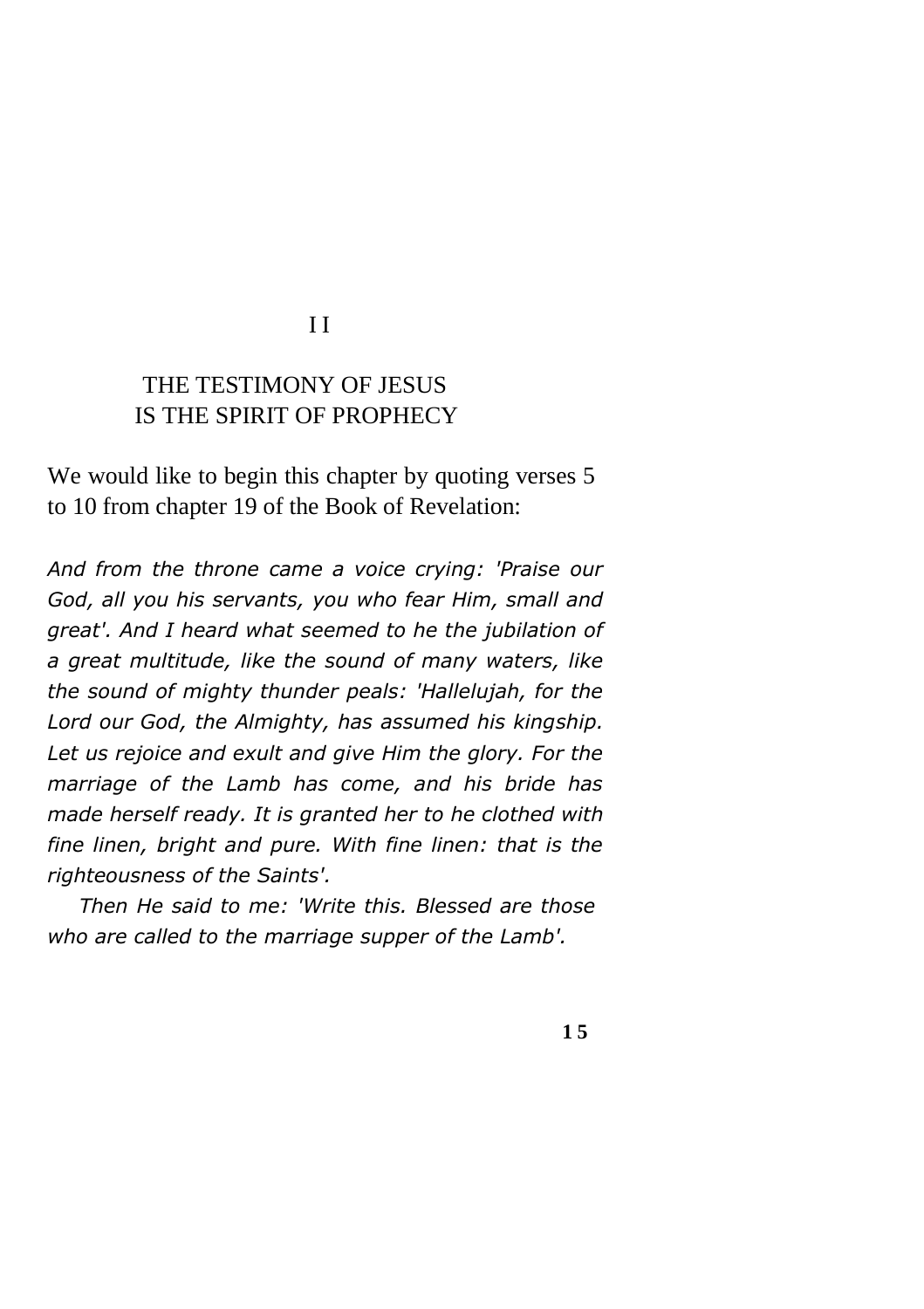*And He continued: 'These are the true words of God' . Then I fell down at his feet to worship Him. But He said to me: 'You must not do that. I am a fellow-servant with you and your brethren who possess the testimony of Jesus. Worship God. For the testimony of Jesus is the spirit of prophecy'.*

First of all we would like to focus your attention on the last sentence: `For the testimony of Jesus is the spirit of prophecy'. This constitutes the historical significance of every sacred language in its totality. The Universal Doctrine's historical significance is this: that one should experience it in the 'living present'. As mere history the sacred language is generally rather crude, certainly incomplete, often contradictory and not in keeping with facts which can be established in other ways. But if we at all times extract 'the spirit of prophecy' from the information given in the sacred language, a prophecy capable of being substantiated in those seeking the Gnosis throughout the ages, then the vagueness and incompleteness disappear, and we possess a treasure, an abundance of data, precepts, and guidelines.

What is called the historical key to the sacred lan-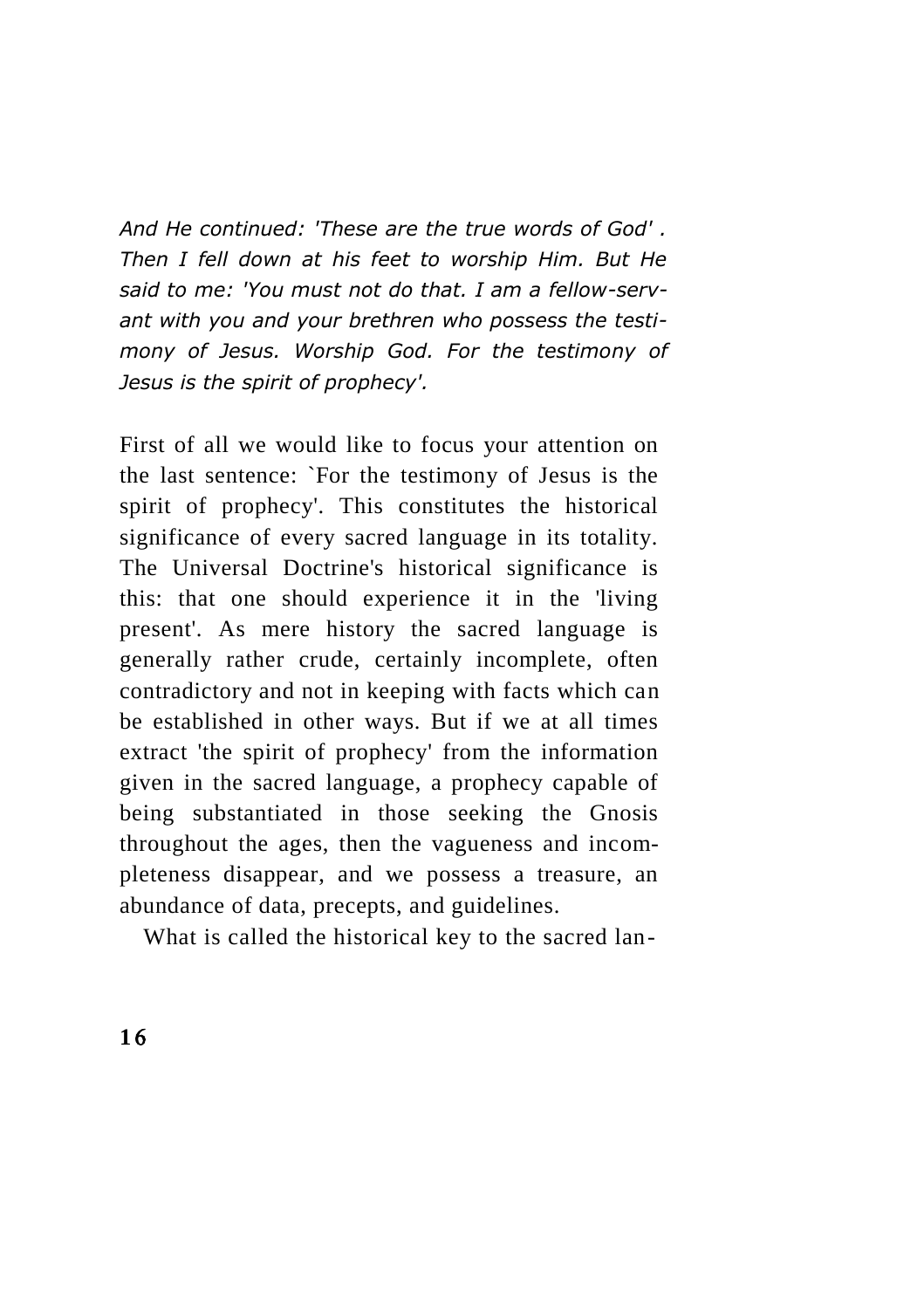guage should therefore not be understood as meaning that 'a certain event occurred on such a day of such a year in the following circumstances'; no, it should be understood as meaning that 'a human being or a group gained participation in the new life-state by fulfilling the gnostic law'.

What do we know about Jesus in a dialectical. historical sense? There are many contradictory narratives, and mankind is therefore greatly divided on this subject. Yet everyone keeps staring openmouthed at this dialectically unknowable event of two thousand years ago. Yet people lose themselves in all those mystical day dreams and keep worshipping them on their knees, full of piety.

However, the sacred language exclaims: 'You must not do that — the testimony of Jesus is the spirit of prophecy'. Do in the present what He did. Fulfil, as he did, the holy law. We are not gods, we are human beings like you, but we stand in the field of the resurrection in which you too can stand. Go and enter the new gnostic realm. For the wedding of the Lamb has come in the present, too, and also for you. His wife has made herself ready in bright and pure linen.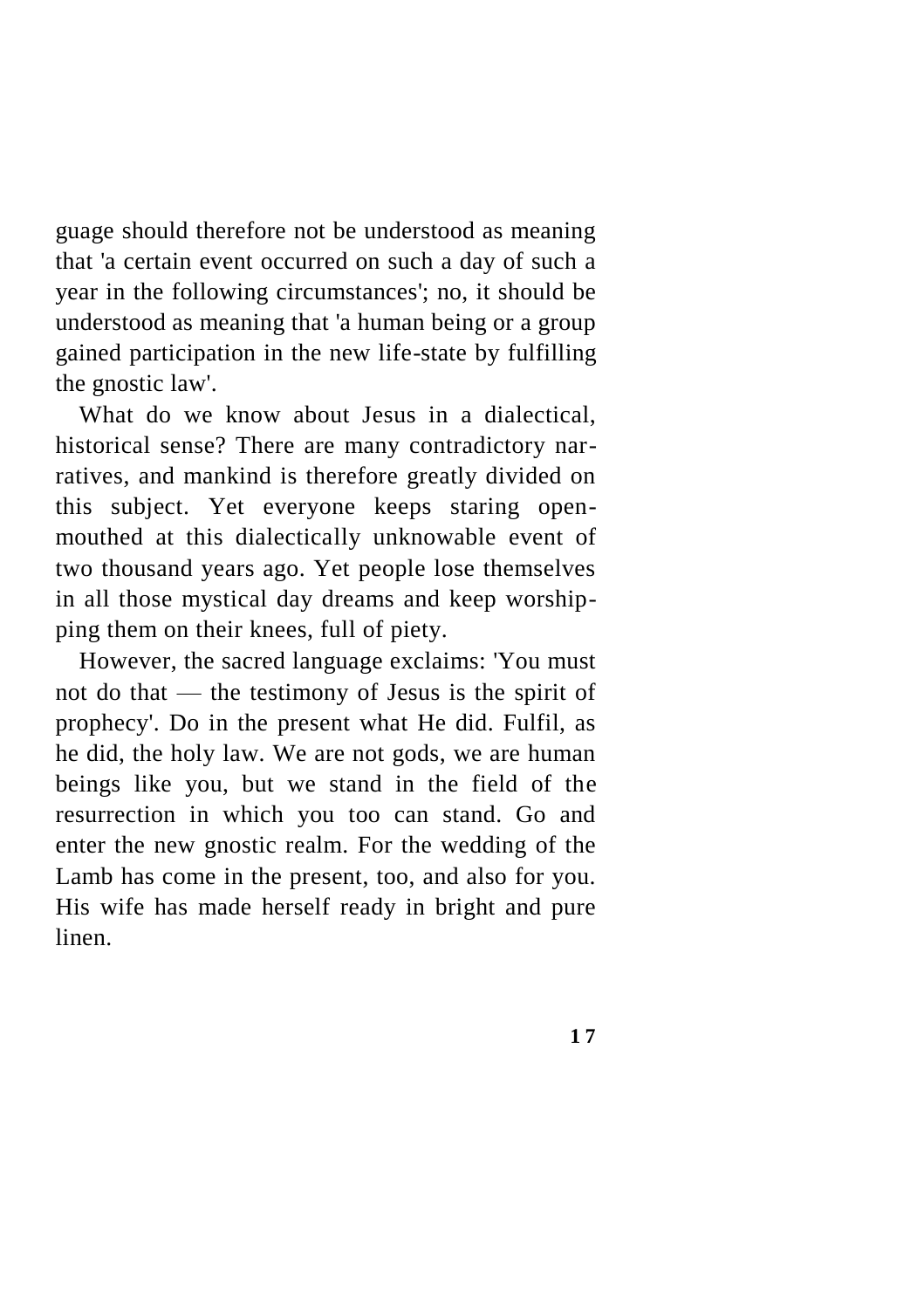You will perhaps understand these words. The field of the resurrection has been completed in our day too. The Living Body of the School has been spread throughout the world. It has been made ready to receive everyone who is willing to walk the path of the alchemical wedding of Christian Rosycross.

This new field is pure and sparkling in luminous purity, like bright linen. That is why you should be intensely glad that such serene, such immense goodness is being shown you, that such tremendous possibilities are being unlocked for you.

You will surely understand that when a serious pupil enters that path of liberation with positivity and begins to breathe entirely in the Gnosis, knowing that the testimony of Jesus is the spirit of prophecy, he will at a given moment taste, as it were, the field of the resurrection, hear it as a vibration of jubilation, experience it as the sound of the truly living water.

In this way you can attune yourself to the imperishable joy: that the field of the resurrection is a 'living present', and praise the Gnosis as true servants.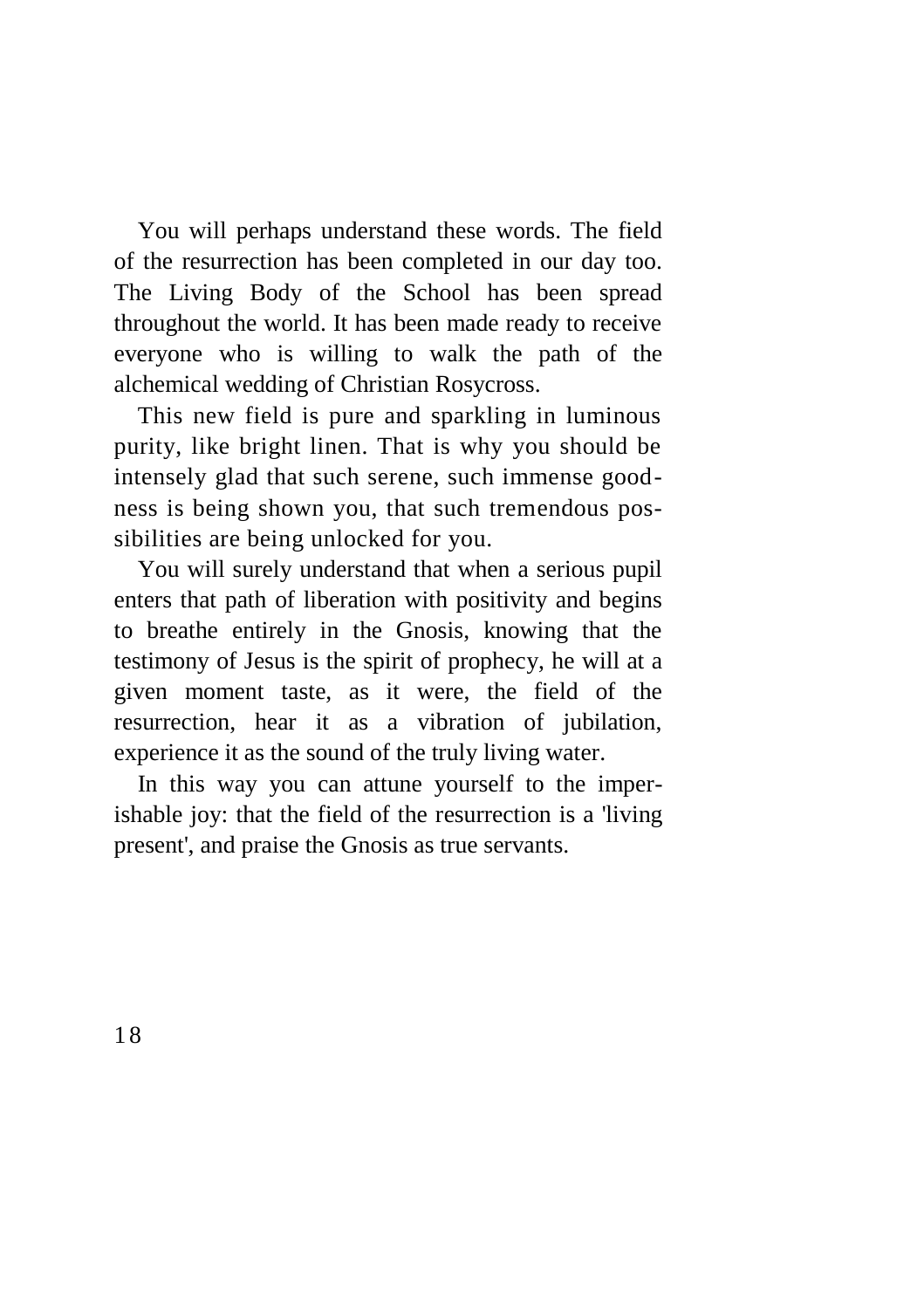#### I I I

# THE VOICE OF THE SCHOOL AND THE VOICE OF THE SOUL

When the pupil of a gnostic Spiritual School is `straightening' the paths for his God with all the strength that is in him, the moment will soon arrive when the soul-being in the microcosm, which is linked to the rose of the heart, awakens from its dormant state and is able to assert itself to some extent. The point of contact, the place where the soul speaks, is primarily the heart, the organ which is preeminently sensitive for the gnostic radiations and electro-magnetic rays coming from the sixth cosmic domain. During this stage, the heart becomes increasingly sensitive to what is called 'the voice of the soul'. We will try to clarify what this activity means and how the pupil may understand it.

If, in the first stage of pupilship, the soul cannot as yet awaken from its sleep of death, the pupil will only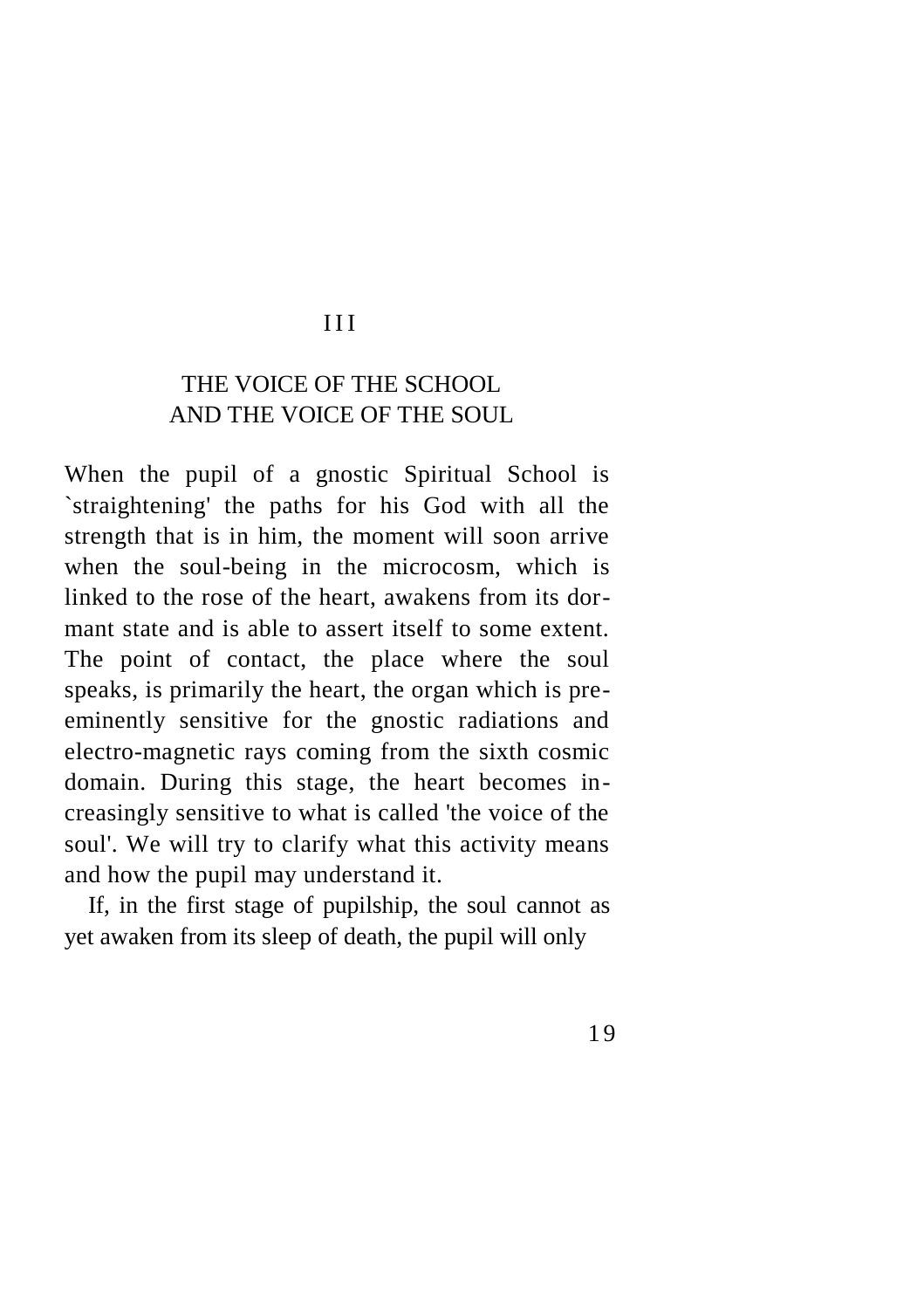be able to hear the voice of the School. Gnostic rays have no voice; they are composed solely of radiations, which come to the heart sanctuary as it is sensitive to the radiations of the rose, the original atom. This rose of the heart is active because the person concerned is longing for and seeking a new life. As a result the heart inhales gnostic radiations which are meant to penetrate the blood stream. However, this is not possible without the pupil's conscious cooperation.

That is why it is the voice of the School that has to speak to the pupil. This voice must make the pupil aware of his state of being, of his seeking, and explain to him the 'why' of it. If the pupil accepts this explanation, the voice of the School can continue and point out to him how he must react to the gnostic rays, namely by opening his heart spontaneously and consciously to that light, and then rendering it active by a seriously practised pupilship.

You know the voice of the School: the reasoning, the urgent calling, the advice the School is continually giving you. If you listen to that voice and accept the gnostic light consciously with the entire intelligence of your heart, thus making the gnostic light active in your blood, in your nerve-fluids and all the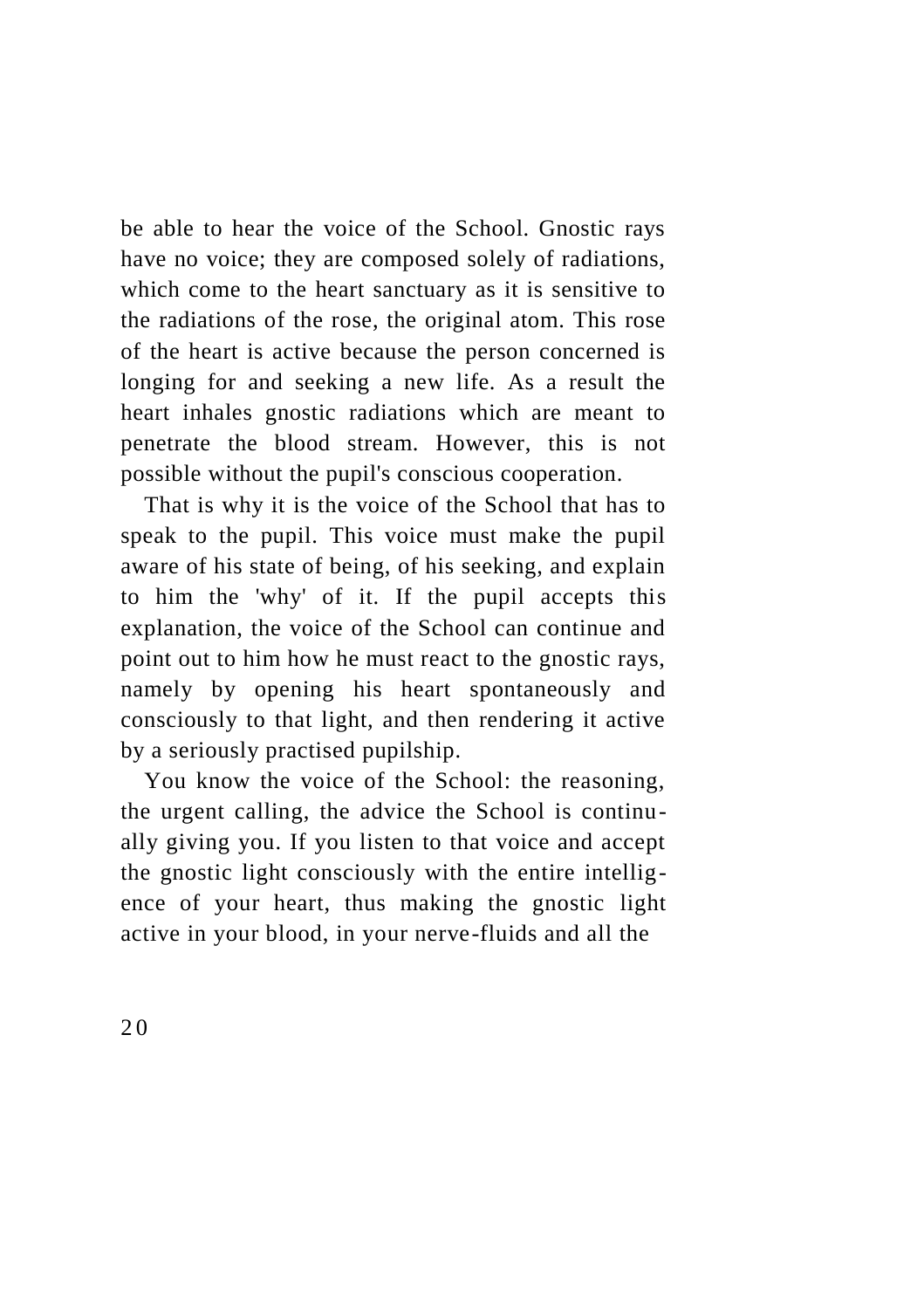other fluids of your natural soul state, then very soon the moment will come when the true, higher, eternal soul begins to awaken from its aeons-long imprisonment and become active. Then, in addition to the voice of the School, the voice of the soul will begin to speak. This, as you will understand, is an inner voice which explains what the School means, what it demonstrates and teaches. Then the voice of the soul assists in the process of new genesis.

But you should remember that in this period of the great process of the pupil's development, the soul cannot as yet act in the sense of being truly alive; it cannot as yet guide and govern his life. It can only give suggestions, like soft whisperings. It speaks in images so that the intuition of the heart can understand and be comforted.

This stage of pupilship is called the mystic stage. In the holy language we may read about this rich, mystic life, this joyful relationship between the soul and the heart. And it is certain that those who — in their relationship with the School and the soul — follow the voices of the beloved, the soul and the heart, will never fail or go astray.

Many psalms testify at length of this wonderful,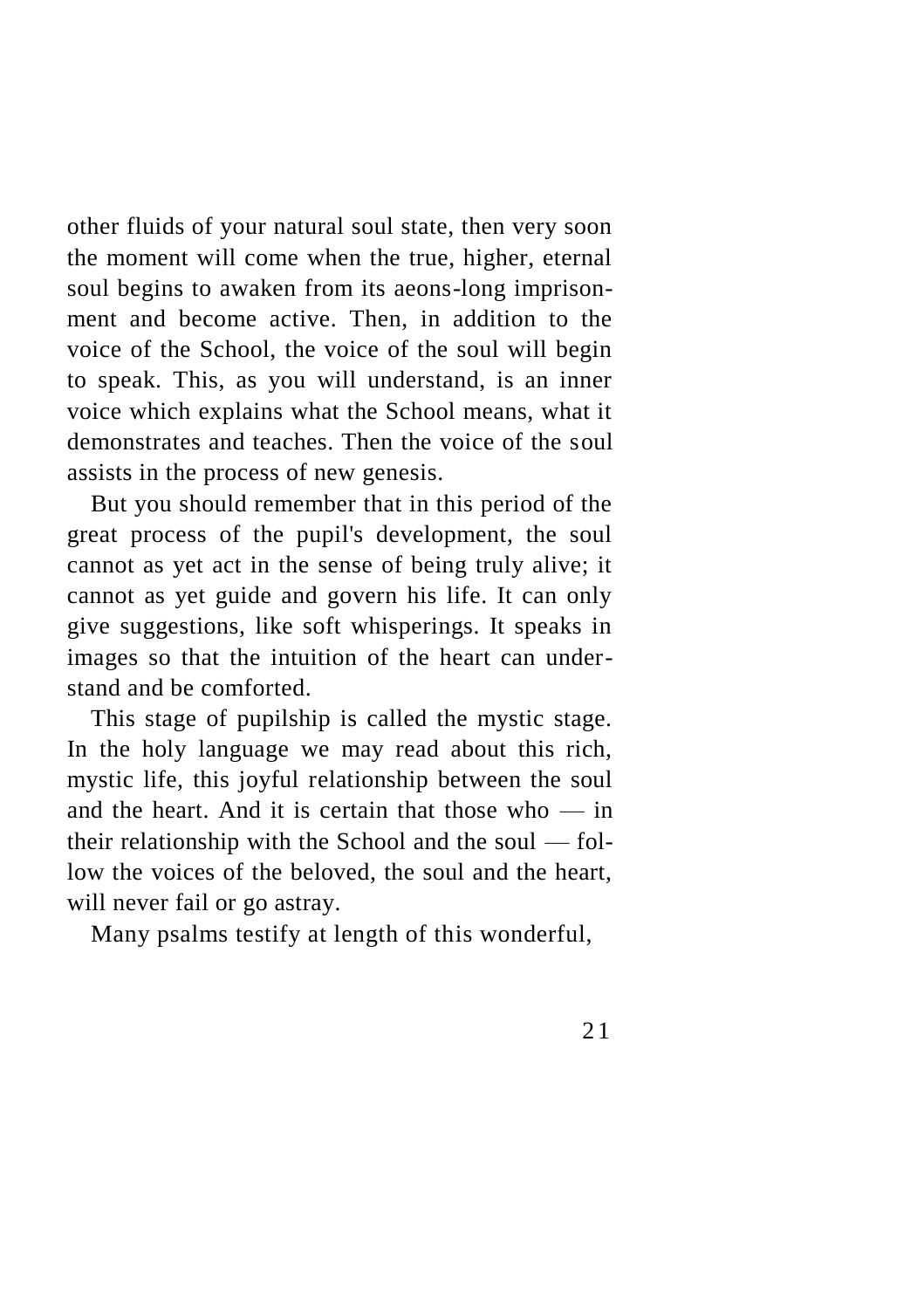mystic life. They show how the soul in that stage has much to do with regard to the widely differing emotions of the heart. You will understand this fully.

When you review your emotional life you will know how much it is subject to all kinds of tensions, and how it maintains various ties that can be considered harmful to pupilship; when, for instance, the School speaks to you about the need to make straight the paths and to carry on doing so even when certain considerations of your heart bring you to a standstill, and you are then inclined to understand the voice of the School at best as a theoretical possibility then precisely at such moments the voice of the soul begins to speak; it arouses conflict within you and you undergo a great inner struggle. Blessed is he who is then able to listen to the voice of the soul and to speak truly the words of Psalm 119: 7:

*I will praise thee with an upright heart, when I learn thy righteous ordinances.*

Purify your heart, guided by the voice of the soul, so that the gnostic light can pass through without obstruction. Think in this respect of the familiar words: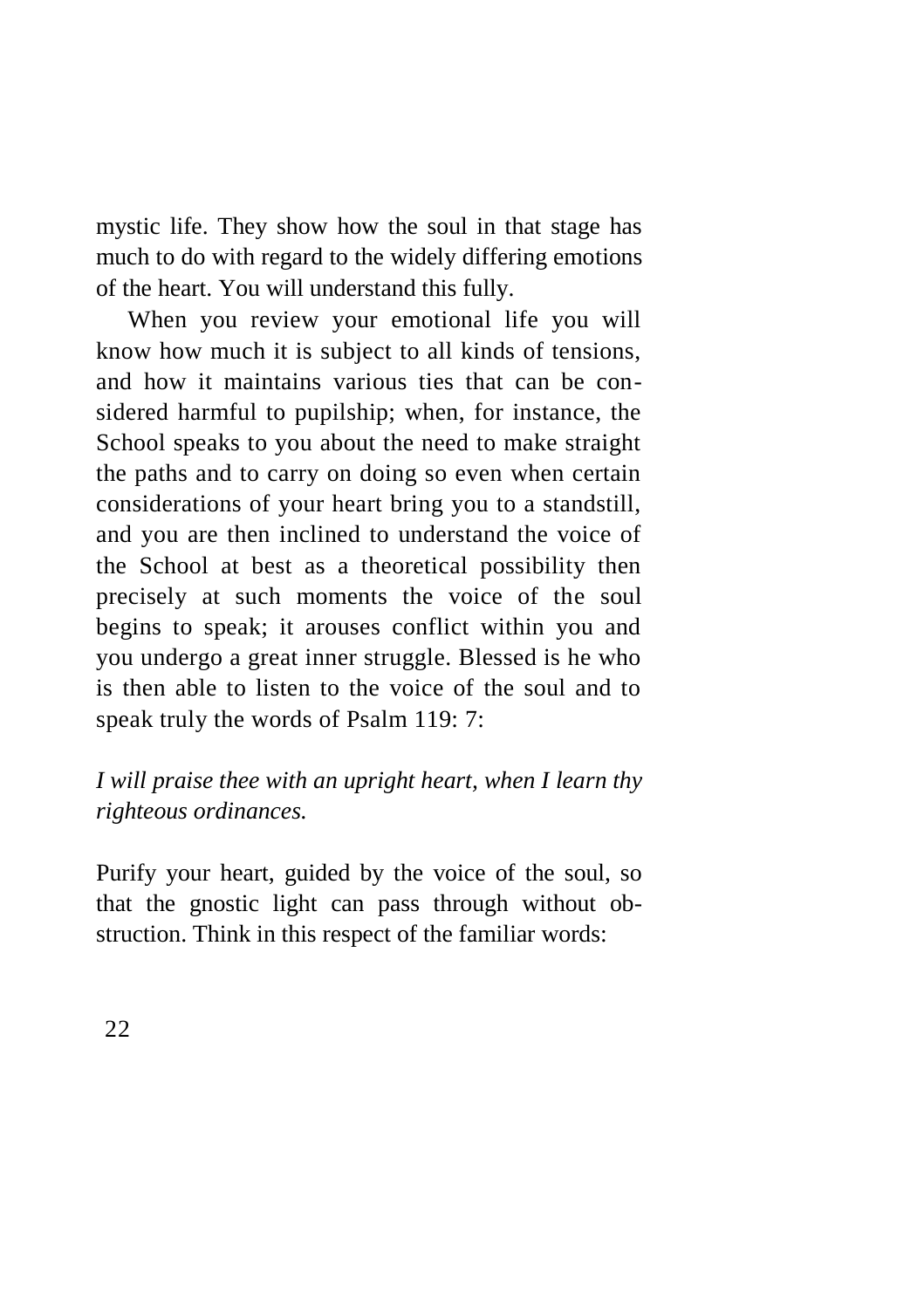`Blessed are the pure in heart, for they shall see God'; that is, one day, as the process of sanctification unfolds, they will meet the `Other One' bodily.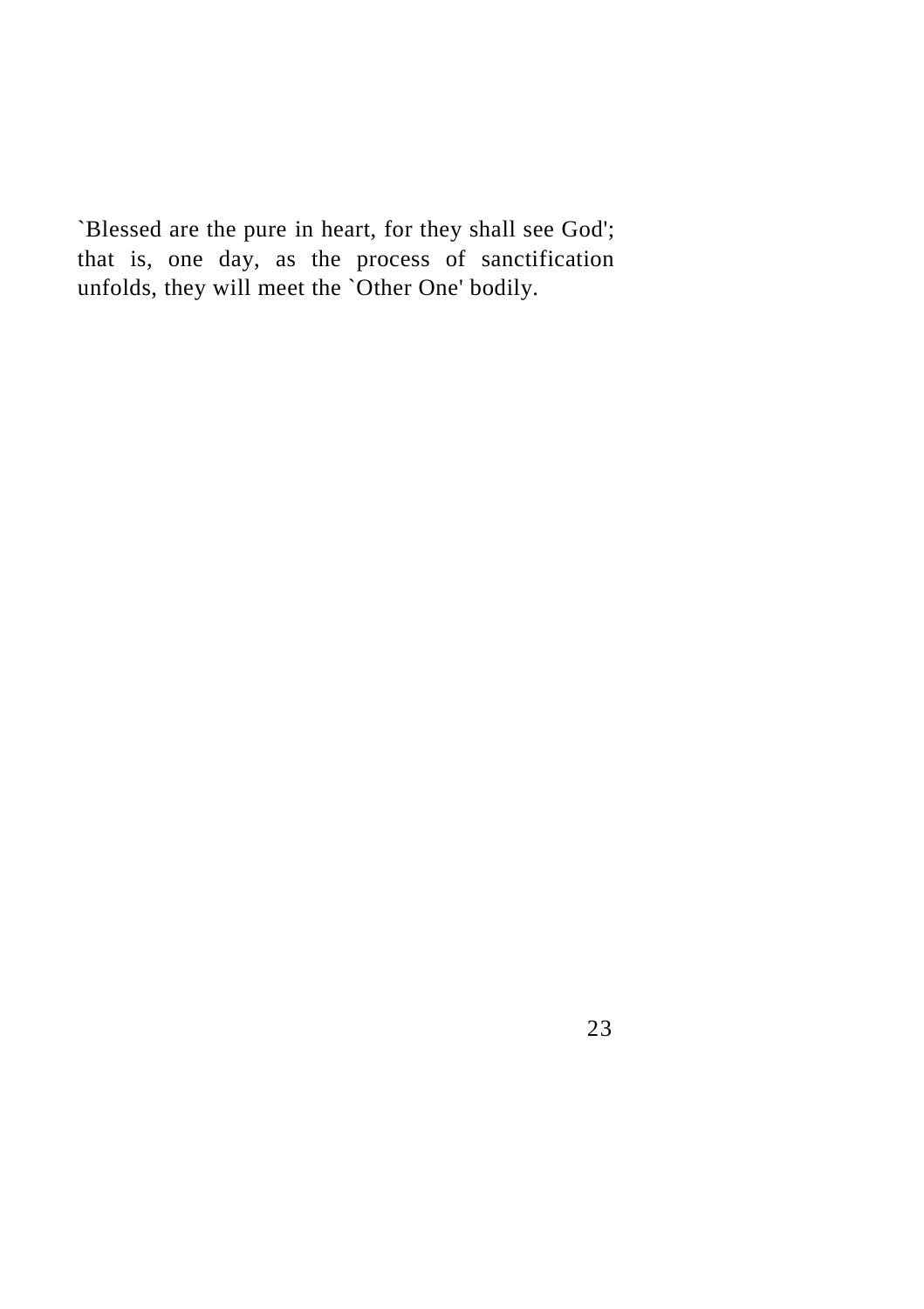#### I V

#### JESUS MIHI OMNIA

When someone has taken the decision to walk the path of liberation and begins to use the key that is given to him, there will obviously be a result. The student can read about this in the second chapter of the Acts of the Apostles. The wealth contained in this chapter is so huge that one cannot be sufficiently grateful for this divine gift.

*Those who received Peter's word were baptised, and there were added that day about three thousand souls.*

From this quotation it becomes clear that the path need not cause serious difficulties for anyone. `For the promise is to you and to your children', as the holy language states.

As long as the pupil sees the path before him and wants to accomplish the change, he need not stay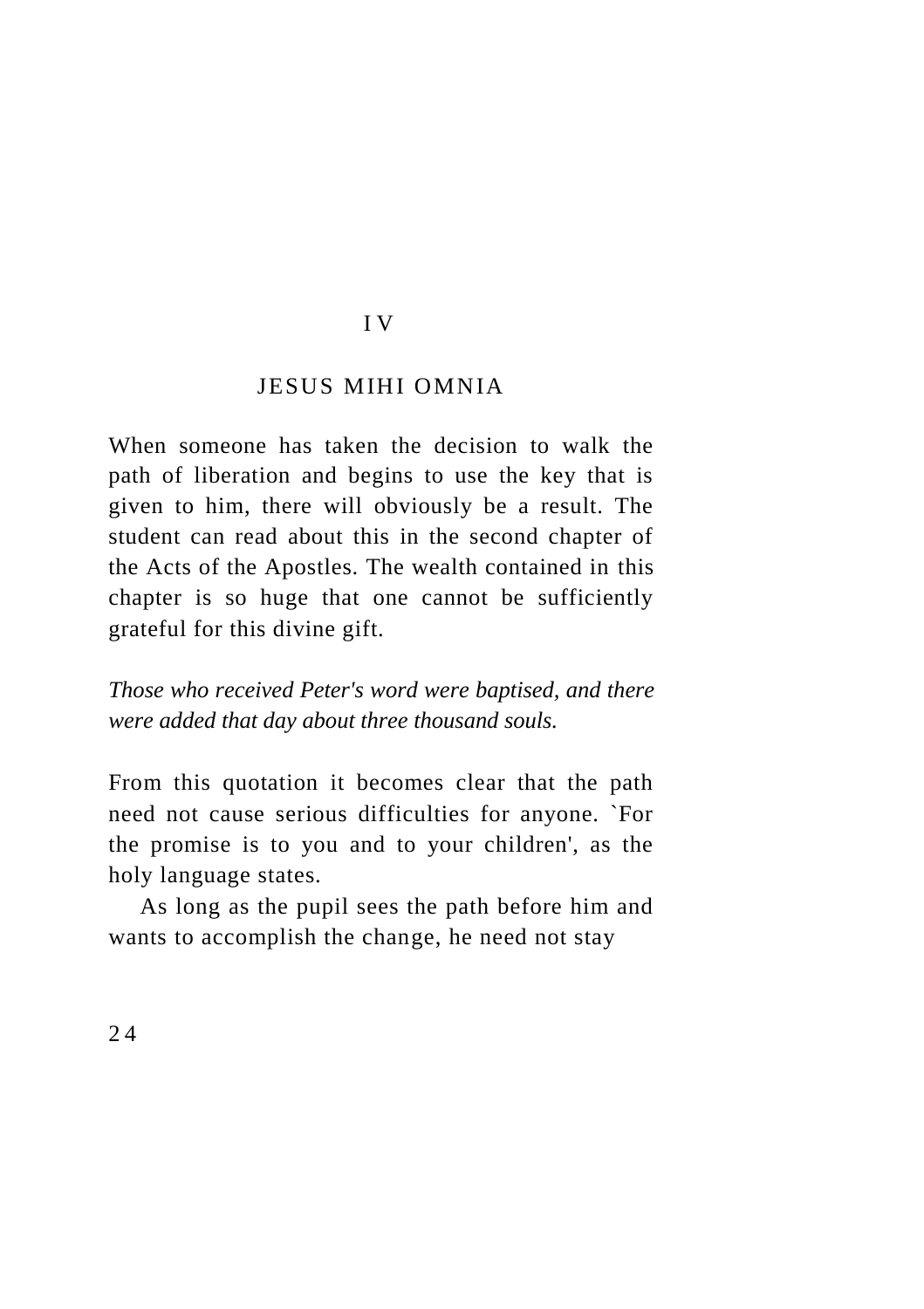behind. Then he will `devote himself to the apostle's teaching and fellowship, to the breaking of bread and the prayers'.

Here one can see the hallmark of the new work which the Spiritual School would so much like to undertake with many. People will devote themselves to the School's teachings as a matter of course, once they have used the key. With their complete interest they will want to absorb lastingly everything the School has to say; then the foci of the School will consist of a community of people with a common interest. Then, time and time again, every conference will become a wedding feast where the wine, the spirit of renewal, will be poured abundantly.

This puts one in mind of an ancient, magical custom of the true community of initiates and its pupils. Initiates and pupils receive the spirit of renewal in their cups. Those among them who have accomplished the `reversal' hold the grail cup in their raised hands, and when their cups have become full they attune their divine gifts to one another, ensuring that all they have received gives forth the same note and the same vibration. And united in this way, standing with the grail cup in their praying hands during the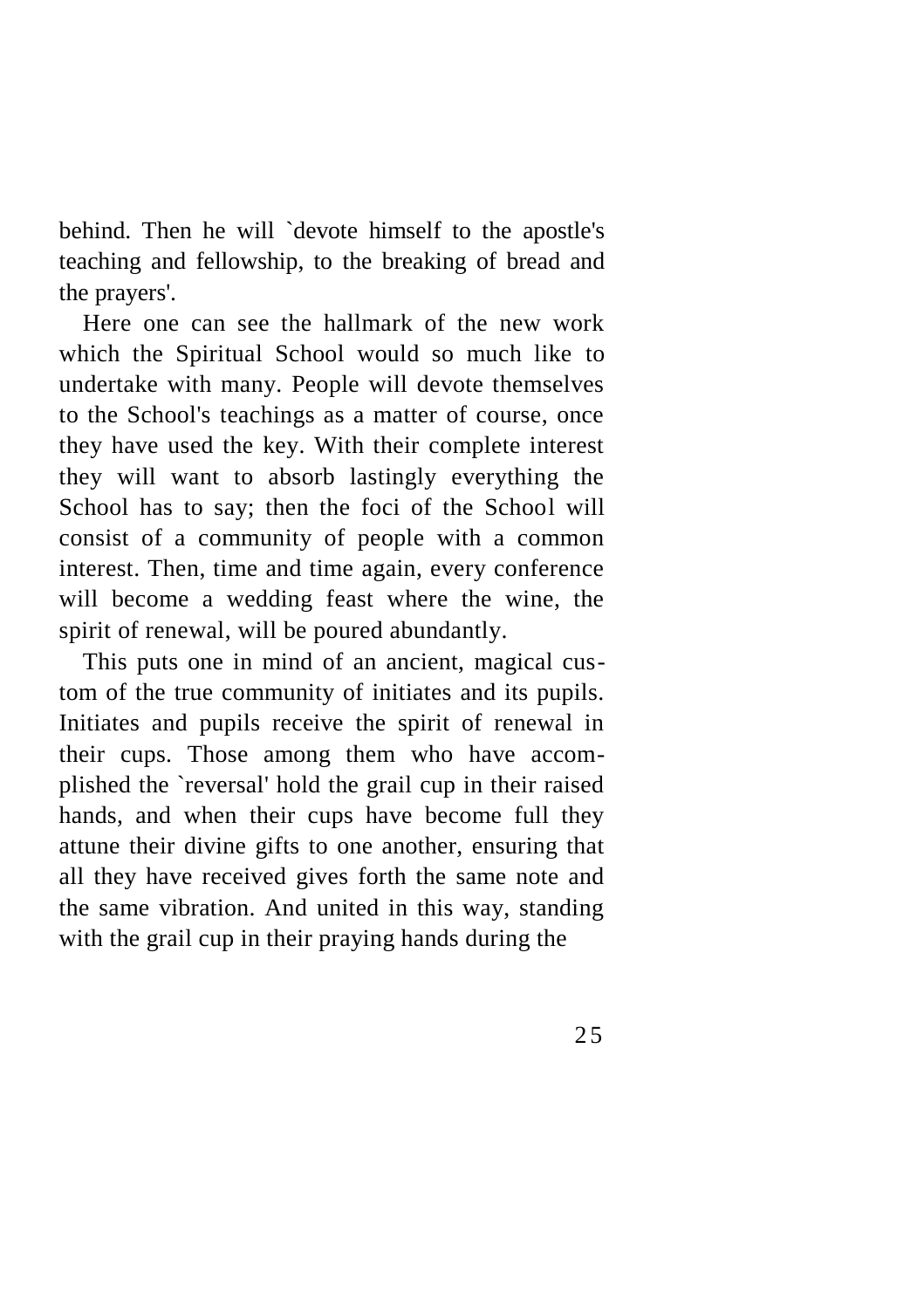Holy Supper, they look into each other's eyes and say, and pray, and bid each other: `Peace be unto you'.

In this way they devote themselves to the community and the breaking of bread and they see to it that everyone receives his share. They help each other in breaking the Lord's bread and the one does not want to precede the other, knowing that together they stand, unto a consolation and a blessing. From the depths of their being, they invoke the sacred name: `Jesus mihi omnia'. That is how it has to be with us!

And if it is like this, as indeed it can be, then a force will emanate from the work; a force which is so tremendous that signs and wonders will be done and the School will gather momentum and expand in a way that, to the consciousness of outsiders, can no longer be explained from nature. Yes, what would be impossible for a group of pupils in the care of a Brotherhood, performing its work entirely in the power of Christ? What privilege could be granted to one more than another? The grace is there for everyone. The glorious aim is not intended for a few exceptional people. All are able to possess every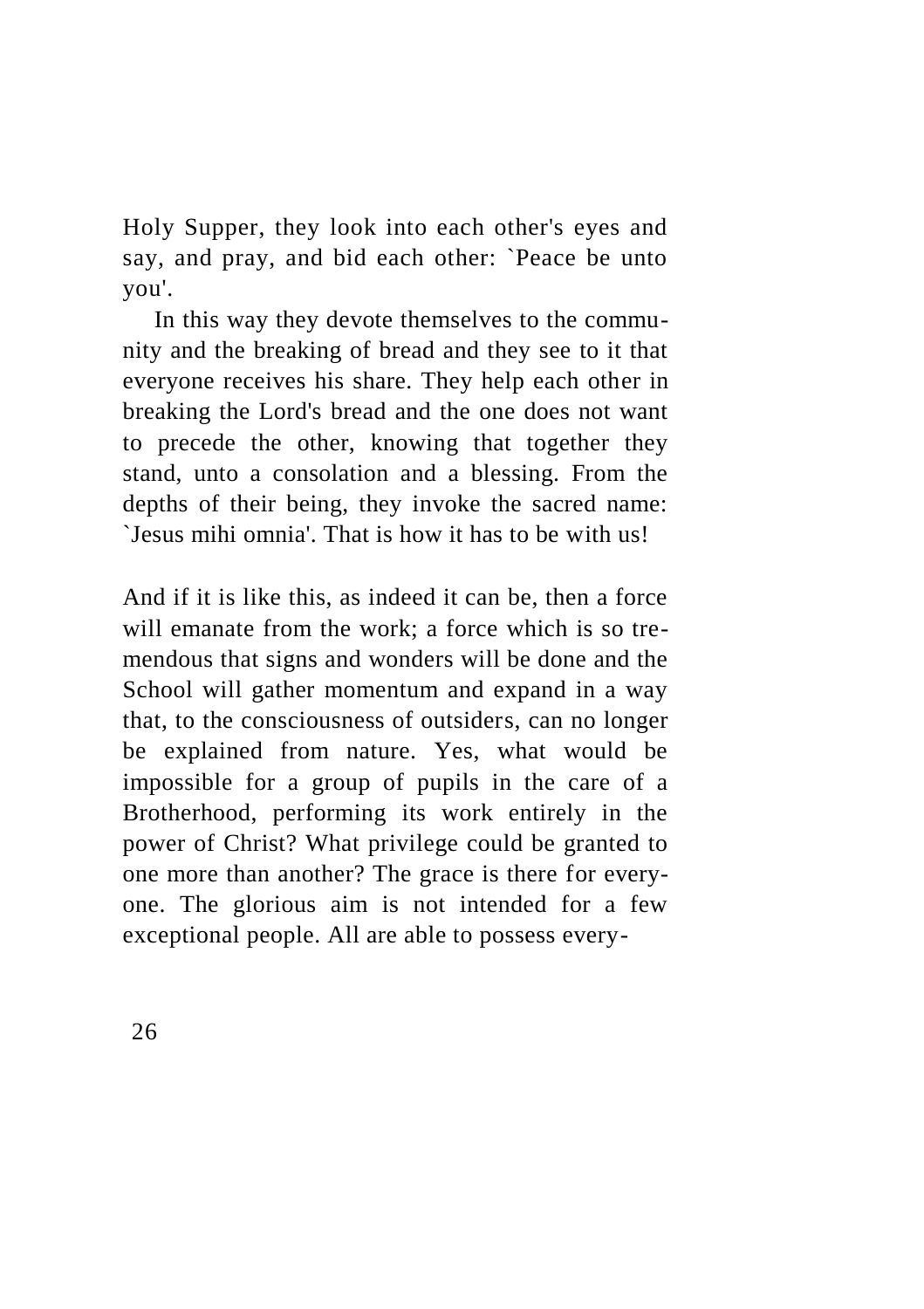thing communally, if only they desire it with all their being. They will possess too much to be expressed in words; too much possibly even to consider. If one sees and experiences all these riches, what is there left to bind one to dialectics?

When a person has tasted something of the imperishable manna, he systematically banishes everything from his being that in self-analysis he has found to be earth-binding. In this way he begins to build the home *Sancti Spiritus.* And it is a joyful fact that many pupils are putting this into practice. All are capable of success, for everything necessary to reach the goal has been given them.

That is why we have our temples and consecrated working places which are dedicated to the one, universal, sevenfold spirit and serve the universal, sevenfold Brotherhood. The community of the young Gnosis gathers daily in its temples to attune its work to the holy voice of the Universal Brotherhood and its seven rays. These rays flow in all directions from the places of service to carry forth, if God wills, the one light, and to ignite it in man's heart. Thus there is an unrestrained joy, in a total simplicity of the heart.

Dialectical life is complicated in the extreme. But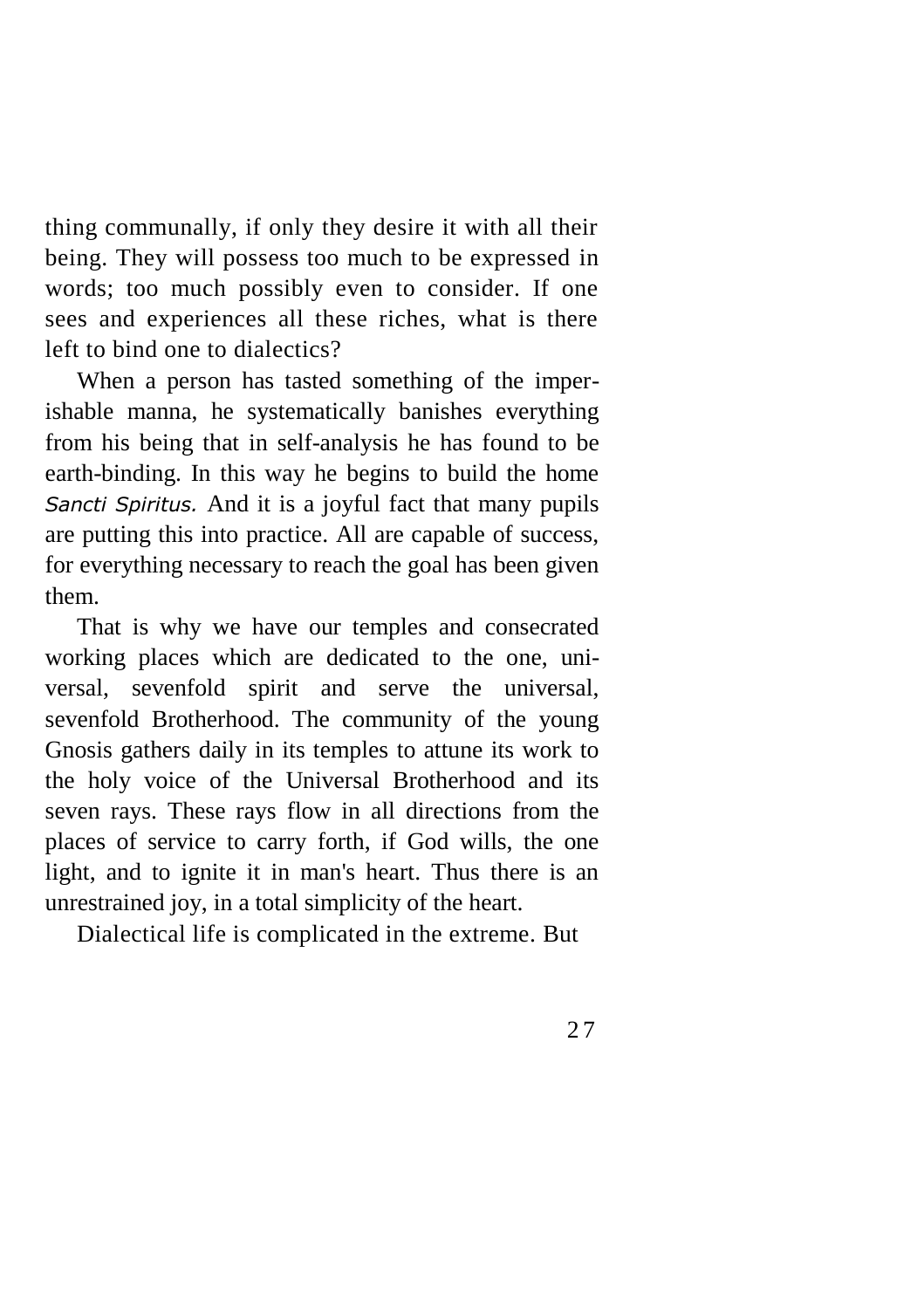those who stand in the new life-process, a life that is clear as crystal, totally uncomplicated and shining like the noonday sun, will enter the true essence of simplicity. Understand well that this is not the simplicity of superficiality, but the simplicity of the one life that is of God, the simplicity of the living soul-state, which is grandiose and tremendous.

Therefore, they all praise God and are favoured by God and man. How can it be otherwise with a group of pupils that stands in this way in the one temple, which they have built together. From that community the children of God daily ascend to the circle of salvation. Use the key of the one life, to which all have been called. Place yourself on the foundation of reversal and you will behold the being and the life of God.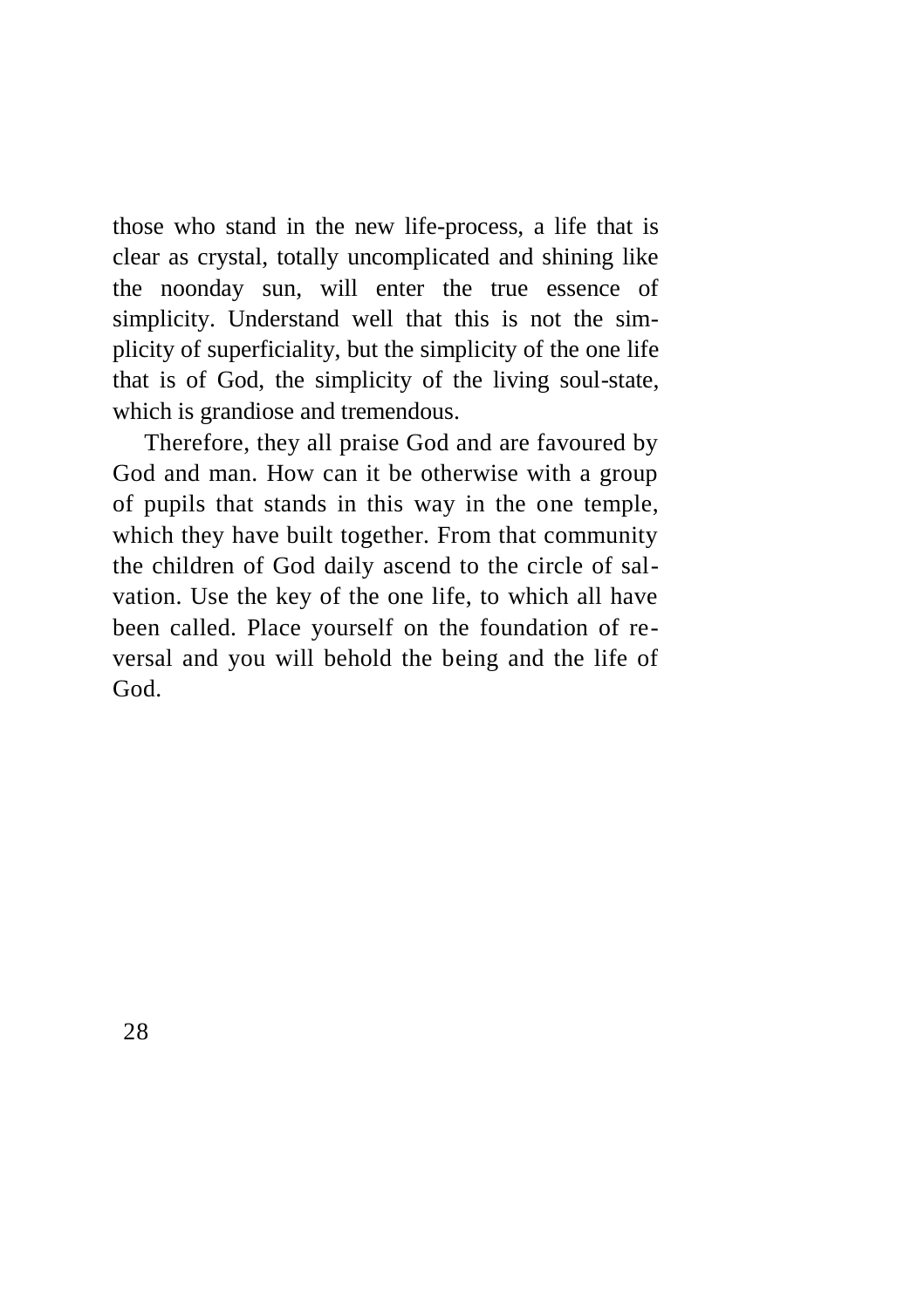#### CHRESTOS — THE BIRTH OF THE SOUL

V

#### CHRISTOS — THE VICTORY OF THE SOUL.

Pupils of the School who have observed its development for many years, will know that this course of development has been characterised by stages that showed many marked differences. These were not glaring contradictions, but logically related differences. It was the same with the exodus of the ancient Semitic people from Egypt to the promised land. It is the history of every gnostic Brotherhood that wishes to journey to a new reality.

The first stage is that in which a beginning group becomes fully conscious of the great oppression under which it lives, its imprisonment, and begins to `murmur', or protest in a clear fashion. Seen psychologically this is understandable, as in a situation like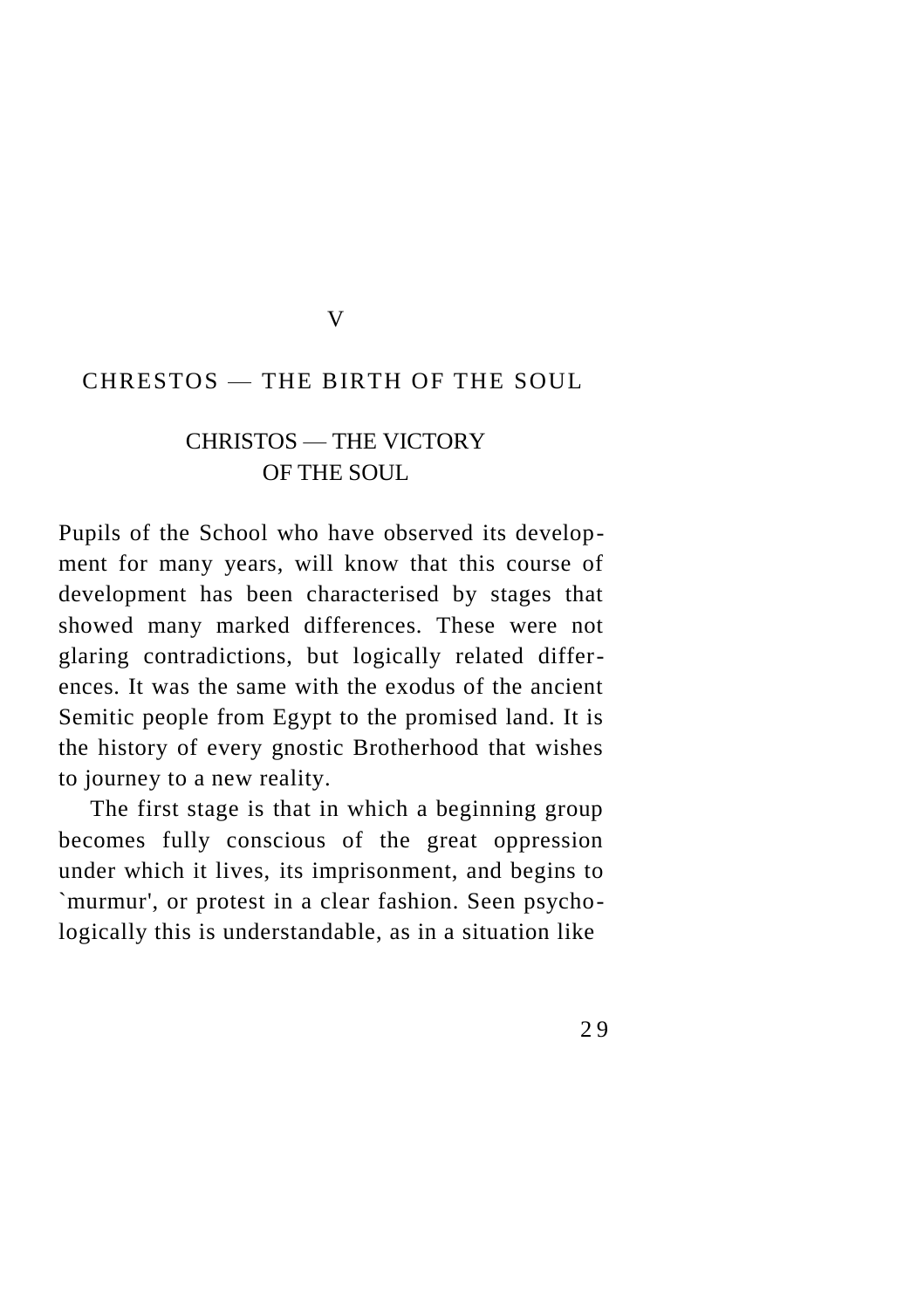this the awareness of a prehistoric fatherland arises ever more strongly from the subconscious; a place where it was totally different, better, yes, very good. That is why in such an initial stage there is an inkling that, by and large, things could become better, and there is a distinct effort to improve and even make very good both one's personal circumstances and those of the group, as well as the external conditions of the state of captivity. Occult, humanitarian and ethical inclinations then come to the fore. At that moment one is still unaware of the fact that such a phase must come to an end, that it most certainly will meet its boundary, its limitations.

God's kingdom cannot be realised 'on earth'; a true structure in the sense of a world community of the soul cannot be founded in dialectical nature, for the emergency order of dialectics is kept in motion by opposites.

The occult person is someone who ennobles himself, an I-central person par excellence, who recognises his restrictions, his shortcomings, but who tries to overcome them by the cultivation of the self. The fact that this is impossible since, in fact, all efforts invoke their opposite, eludes the person of 'the first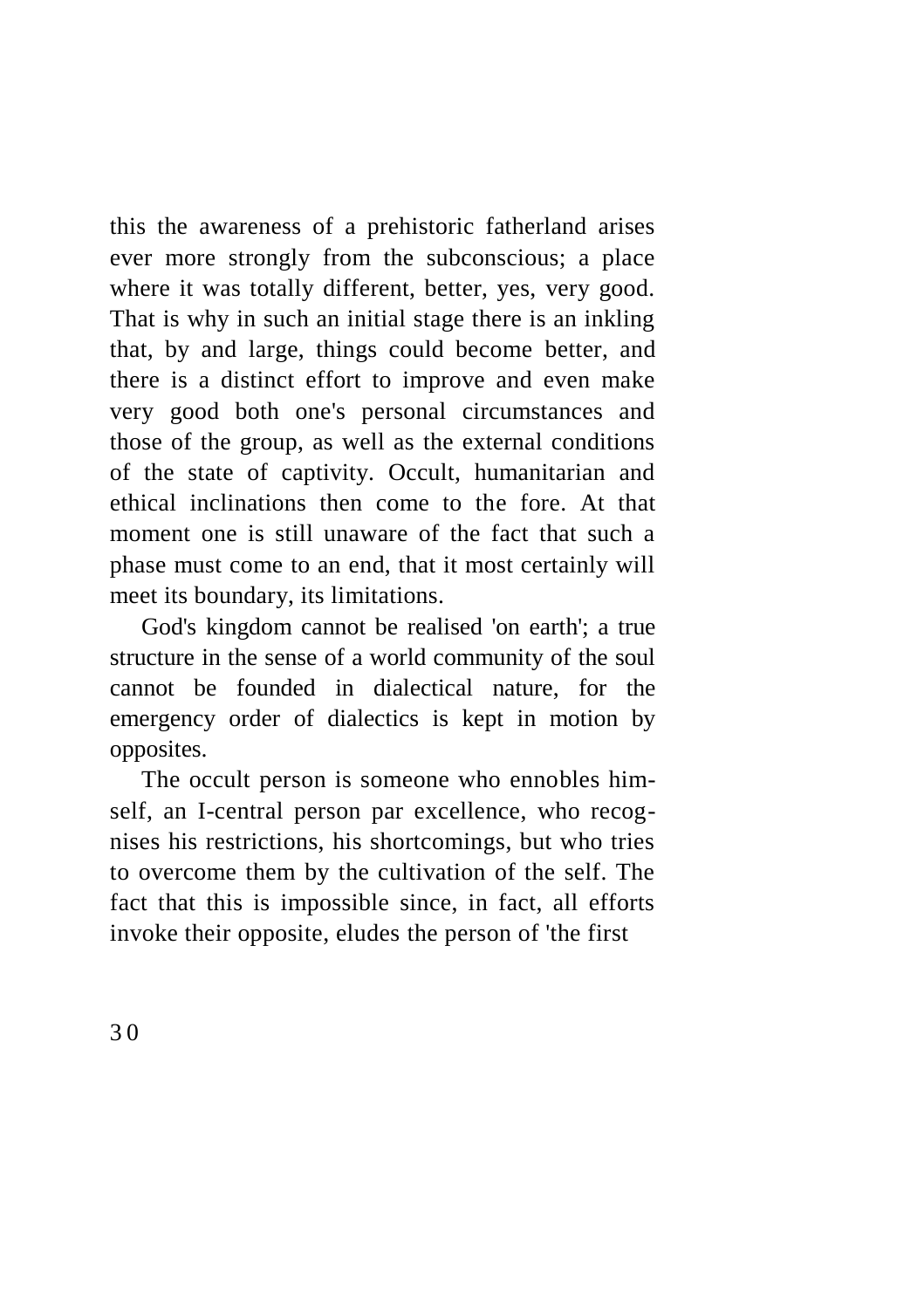stage'. White magic, therefore, has always been the creator of black magic, for once the self has reached a certain summit of development and is, in dialectics, confronted by the pairs of opposites, it must maintain itself and accept the struggle for existence. So what is white turns into what is black, with all the consequences. All these things are well known to you.

If, after such a sorrowful experience, the idea of a lost fatherland is kept unwaveringly alive in the person of the first stage, he will enter the second stage, that of the escape, the phase of the exodus. In this stage he dissociates himself totally and decisively from everything of the past and breaks all the old bonds. Then he enters into negation. He withdraws, in the clear, living awareness that: 'My Kingdom is not of this world'.

But then... then comes the desert! For how can one find in this world the kingdom that does *not* belong to this world? How can one enter a *different* nature with a state of being that is completely derived from and developed through natural birth? That is why the second stage is that of the desert. One travels through the sands of the desert of the nature of opposites. But where can one go? Thus one follows crooked paths,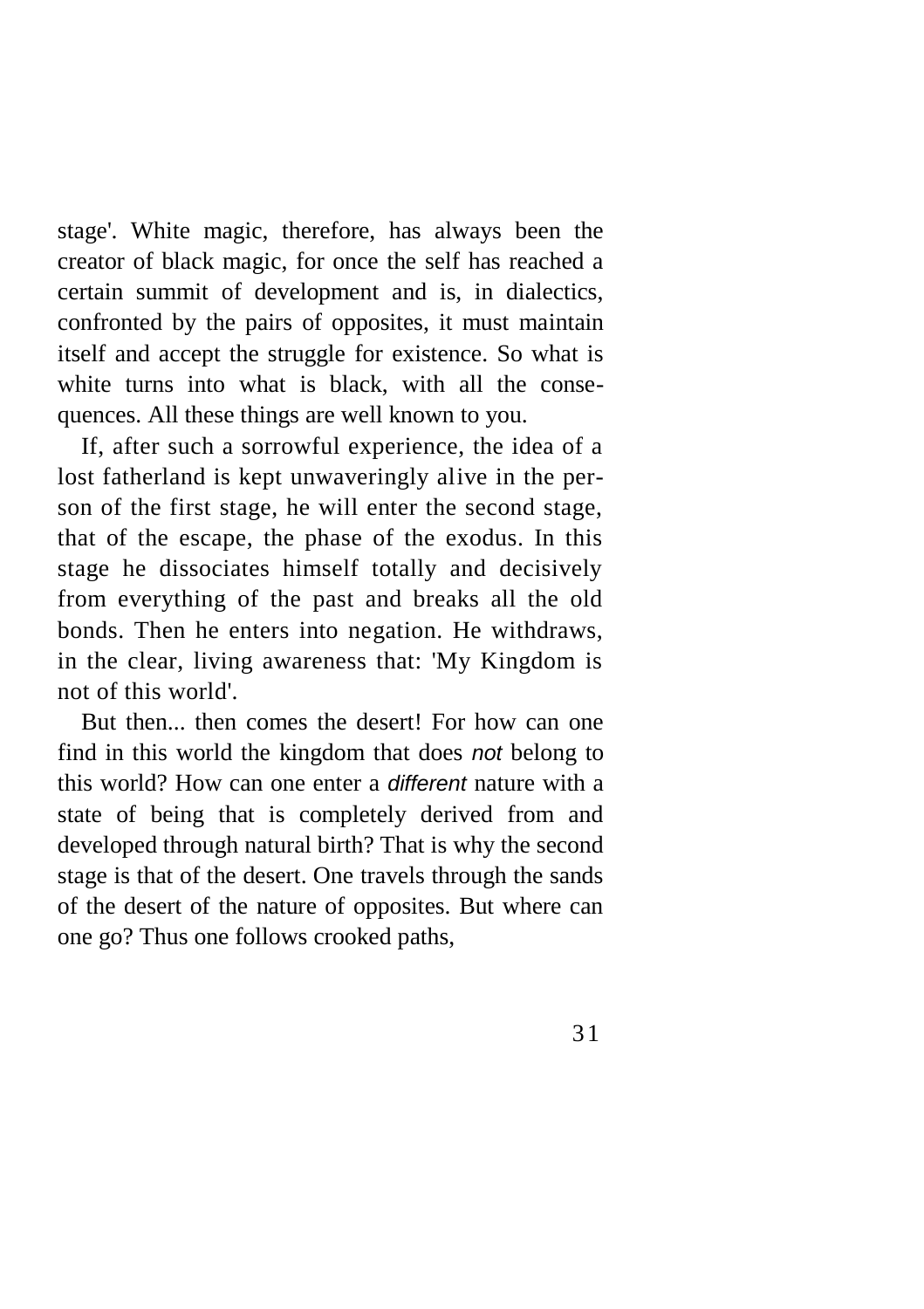for whether one travels North, South, East or West... everything stays the same. Everywhere is the sand that slips through your fingers.

What is the use of rising early or staying up late, as we read in the Ancient Book. One goes on eating the bread of sorrows. There is nothing new under the sun: everything that is and everything that will be has already been in the preceding centuries. The Ecclesiast was indeed a traveller in the desert, a man of the second stage.

Yet the living awareness that `everything is nothing', that 'it *cannot* be anything', the laborious passage through the desert, has a tremendous, psychological effect. After many convulsions of fear and resistance, it brings resignation, a transition of the I into I-less-ness and self-mortification.

At first this `come-down' of the I as a result of the experience in the desert is grievous to behold. But that is only temporary, for the fall of the I is the nadir. The end of this stage means becoming all but identical to the desert sand, for in this condition an openness for a new light emerges in the human system. It is a great wonder; in the nadir of his distress man has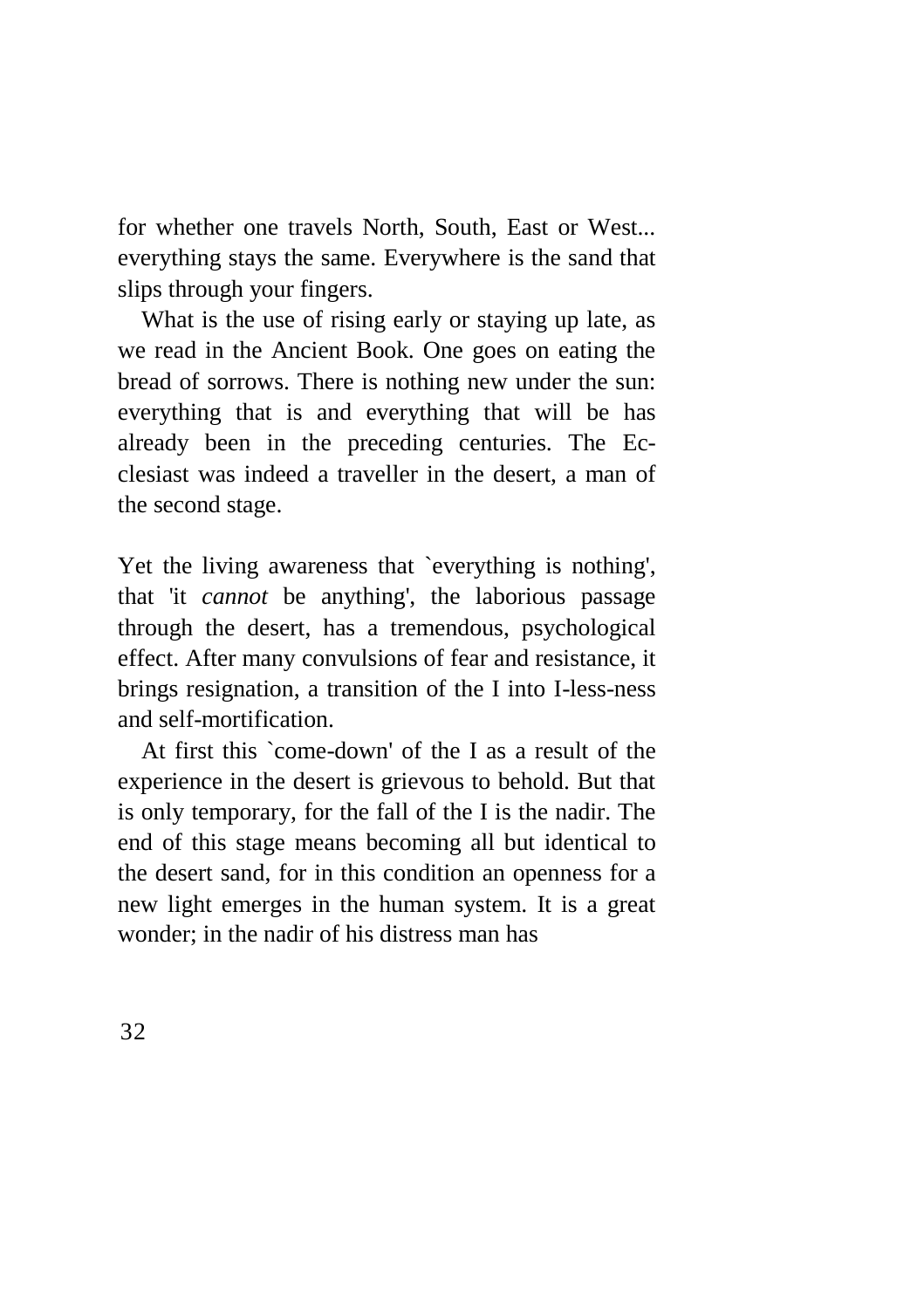found the Gnosis, or at least its radiative faculties.

He who has found that light in the desert, who has seen that light, enters the third stage. He undertakes the journey to the Jordan, the journey to the living soul-state. The light is the power bestowing on the traveller in the desert the strength for a new activity: to obtain the childship of God and find again the lost fatherland.

That is why this stage is no longer characterised by the occult aspect of things, by an effort to attain the goal through the old self, but now it concerns a mystic experience of gratitude, certainty, and love. To be nothing oneself, to possess nothing and still to be overshadowed by the light makes man into a mystic, a grateful person who glorifies and praises the light.

During this light-experience the School and the pupil approach the source of light, the River of God. This approach can only result in one thing: the birth of the new soul-state, the realisation of the principle of the childship of God.

Now comes the fourth stage, the stage of the way of the cross with roses. When the group enters this stage the aim is to bring `home' the new life principle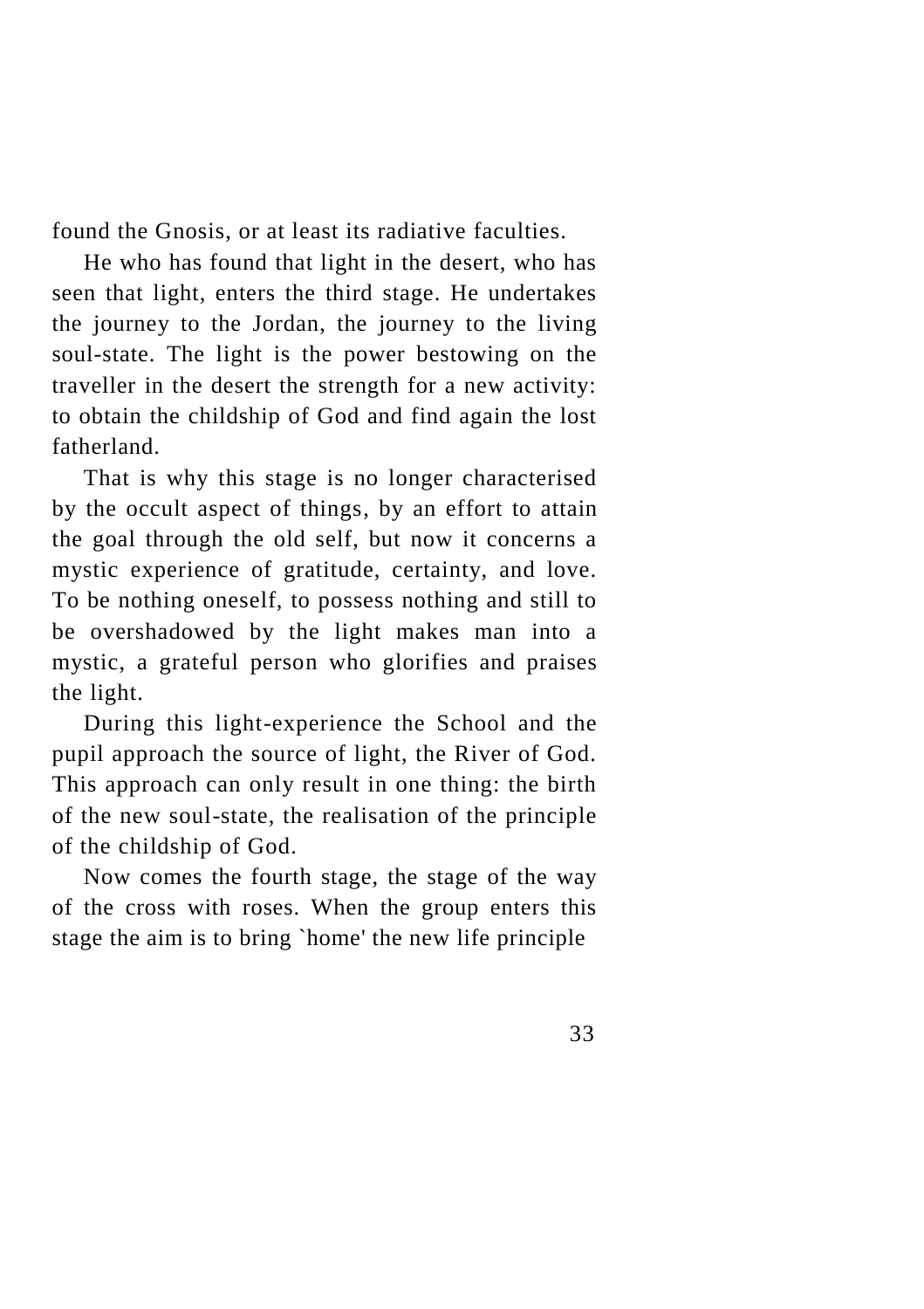which has been born in what is a very strange and hostile nature; to safeguard and protect it against all dangers.

In fact, the School and the pupil who journeyed with it across the river, stand in a new land, in a true `promised land'. The beckoning, calling and propelling light has truly stopped over the cave of birth, and in this cave something entirely new has awakened. Now, however, the group stands before the task of allowing what is new to grow, and to transfigure rather than cultivate the environment of their native land of birth. That is why the promised land must be taken from enemies. And that, then, is the way of the cross with roses! That is following Jesus the Lord on his path from Bethlehem to Golgotha.

The roses are the new life principles which have been set free through the rebirth of the soul and which have to be impelled to maturity. True rosicrucianism, therefore, is emphatically Christ-centred, it demands absolute gnostic transfiguration and is not occult in any respect whatsoever. The older ones among us will remember the period and the moment when the School began to profess pure fundamental rosicrucianism and thus began to purify the philo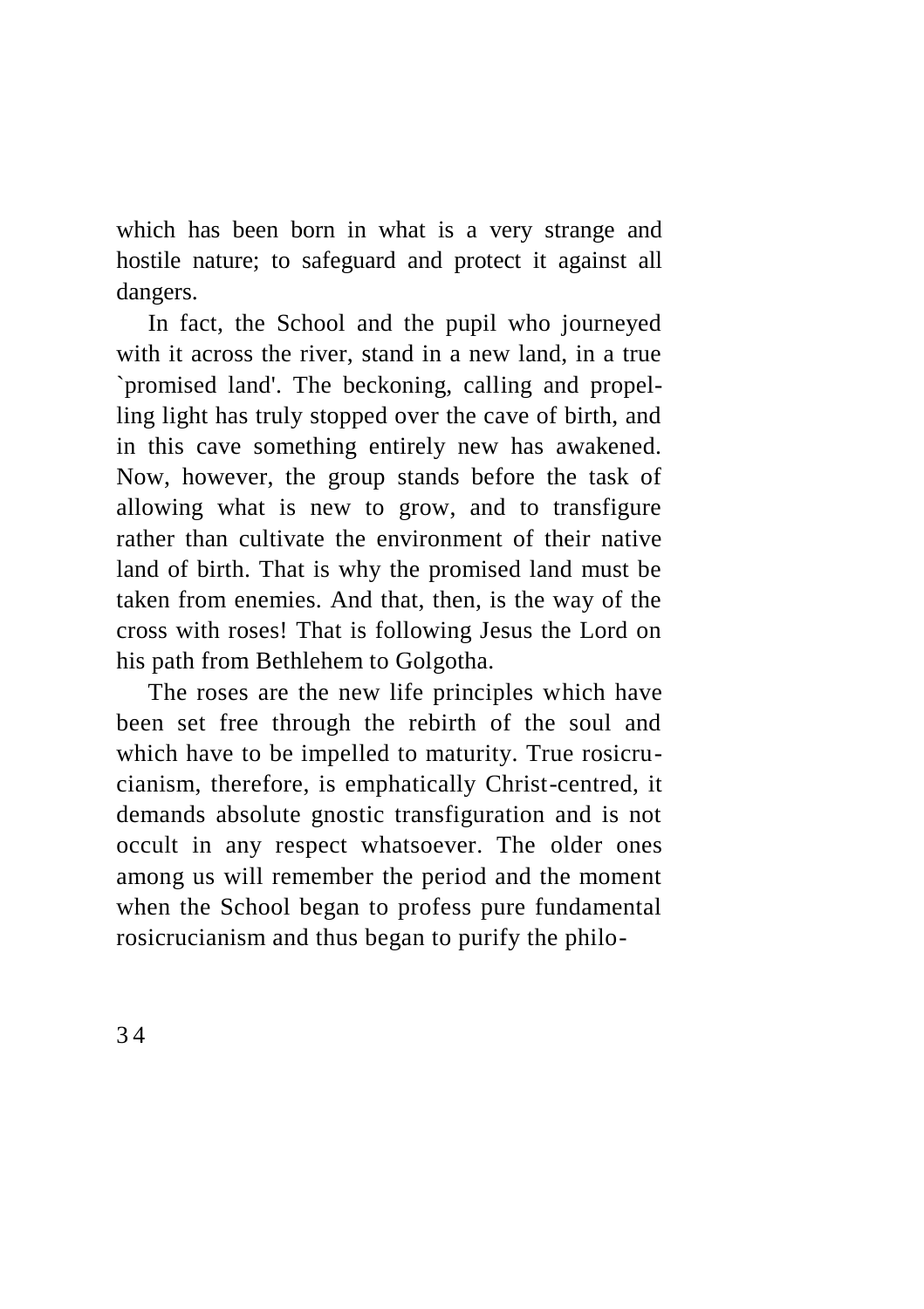sophical and practical aspects of the true promised land. He who has been ignited by the spirit of God must be prepared to die in Jesus, and in this way dare to be a true rosicrucian.

And then, then one also enters the fifth stage, which is called the rebirth out of the Holy Spirit. The fifth stage is the phase of the `twice-born'. The first birth is celebrated in Chrestos, the birth of the soul; the second birth is that of the Christos, the victory of the soul over all opposition; it is the re-creation of the promised land through transfiguration, the re-unification of the perfect soul-man with the spirit, with the Father himself, with Pymander; the complete revivification of the new Jerusalem with its radiant temple of the Golden Head.

He who can understand this fivefold path of the School and its candidates in the gnostic mysteries will now, at the same time, discover something of the extraordinary significance of the coming period of time. For the fivefold Living Body of the Young Gnosis\*

<sup>\*</sup> Before the inner grades of the young gnostic Spiritual School had been opened, one only spoke of a fivefold Spiritual School. Now, however, the Spiritual School of the young Gnosis is sevenfold in manifestation and we therefore speak of the sevenfold Spiritual School.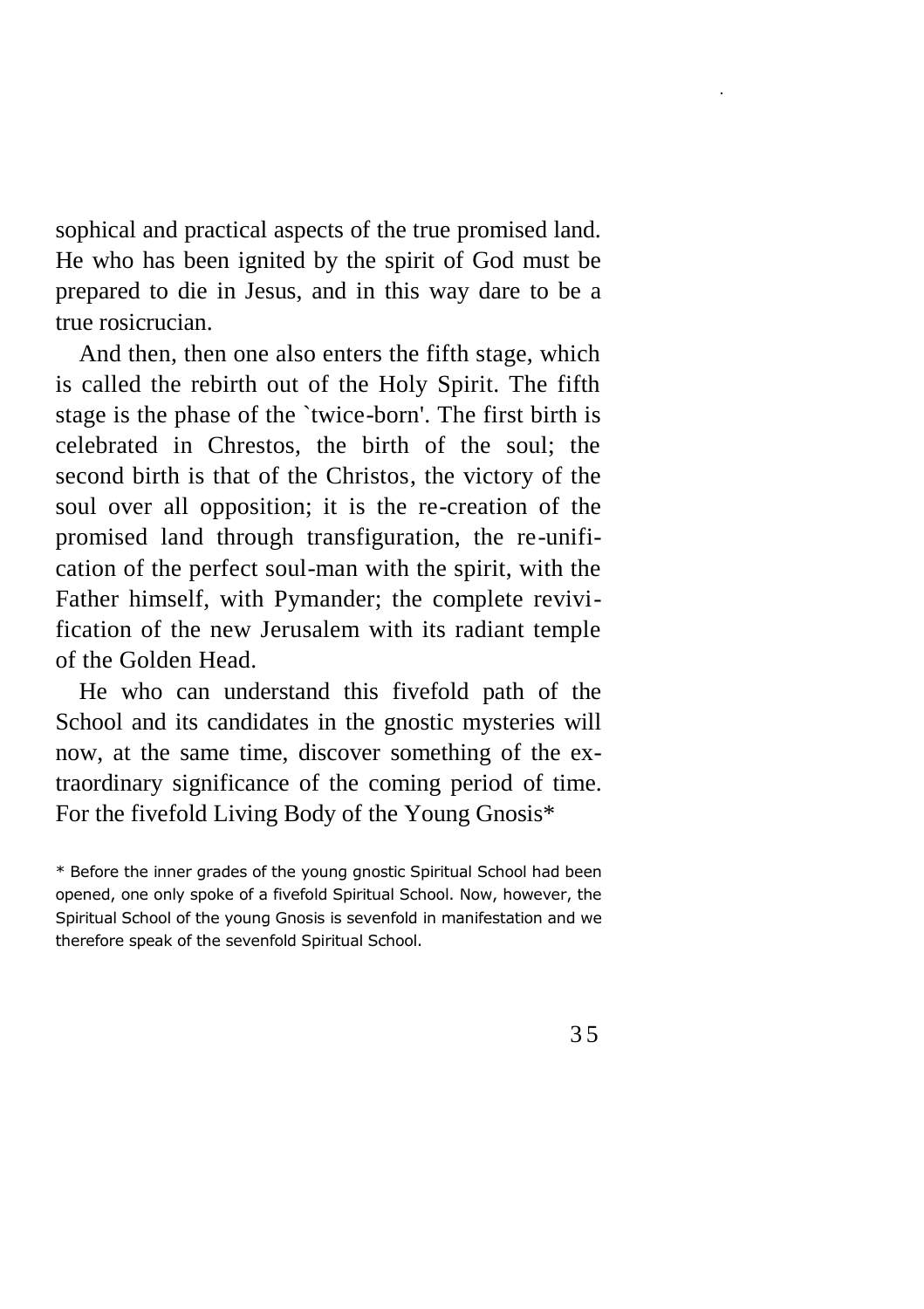will correspond completely with the fivefold path we have been describing. In the new gnostic realm a path will then be explored that leads from Egypt to the new Jerusalem or, in other words, from the dialectical house of bondage to the liberating life of the living soul-state.

As long as it is at all possible, the School of the young Gnosis will, in our time, keep this long and so complex path open for all who wish to follow it.

And now that this great and glorious work has been accomplished, a time of peace, harmony and the profound tranquility of the great soul community has arrived for us. In the preceding years of building it was always necessary to shift accents and emphasise the many different aspects of the work and of pupilship. Here the danger was always present that many would be absorbed by one of these aspects to such an extent that their personal progress would stagnate. But now, now that the building is finished, all aspects in the School and in the life of pupilship can and will be brought into equilibrium, as a blessing for everyone. You will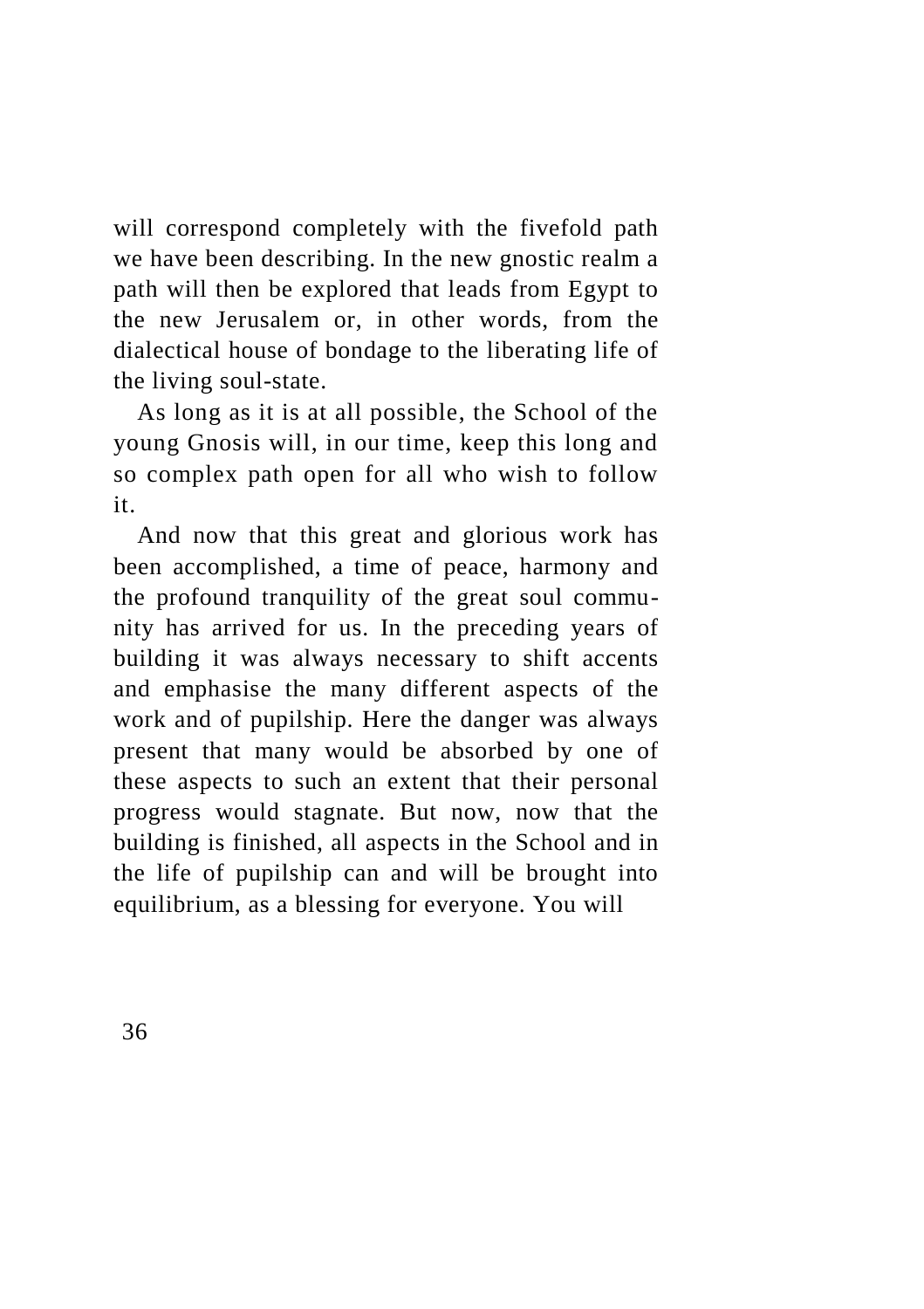soon perceive and experience the activities of the new period.

> *Lost as to the self in the desert sands, I have been chosen in my state of 'non-being'. The light has found me in this comfortless place, and calls me out of its aridity to the River of God.*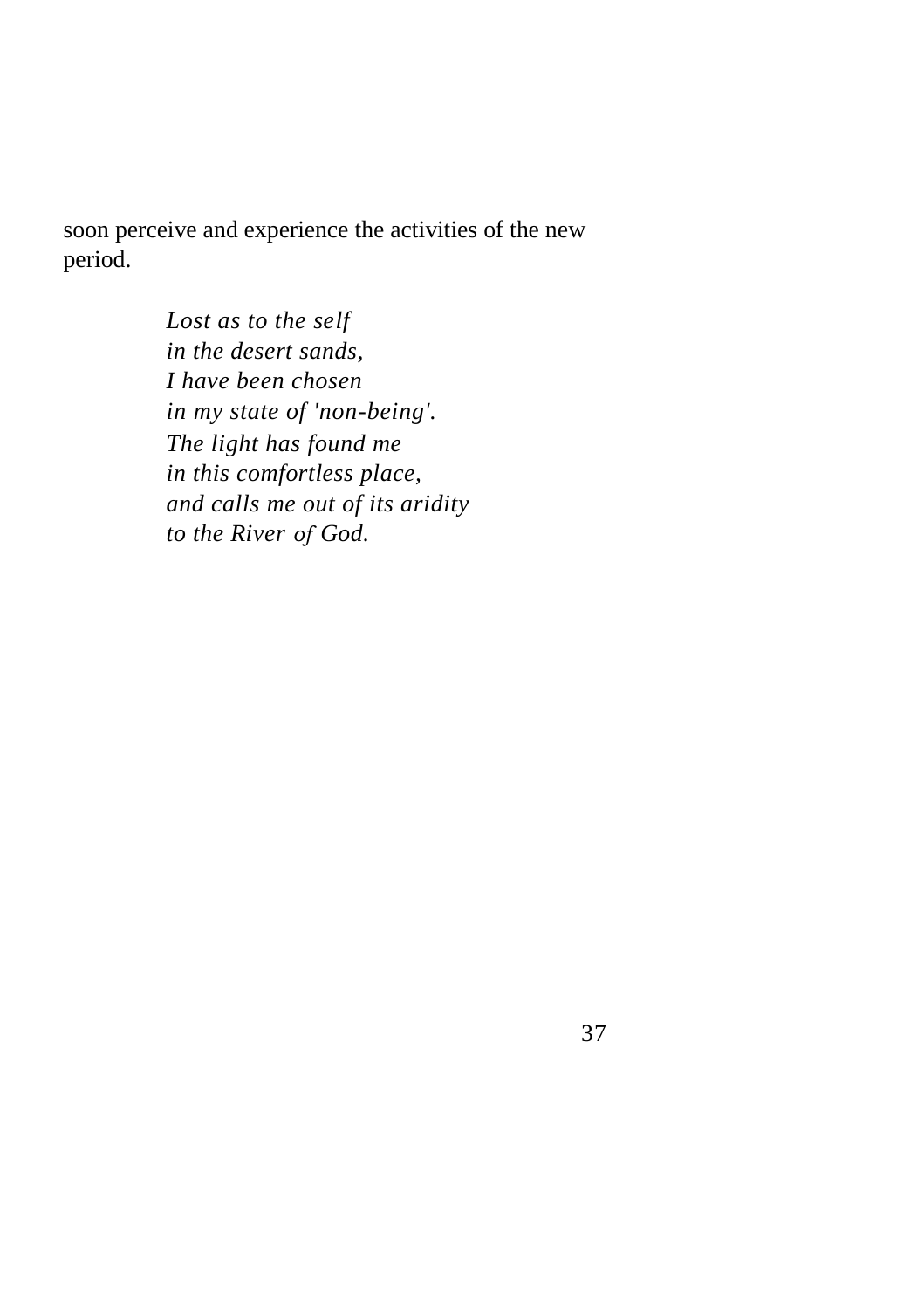### V I

### THE BREATH OF LIFE

As a true pupil of the modern Spiritual School you are striving for perfection and purification. You seek to rise above the bleak regions of death and to be absorbed by the new life-field, having sacrificed everything that belongs to the nature of death. He who follows this path of sanctification will be freed from sorrow and anguish and will rise above the grip of the aeons of this nature. Such a person walks in the light as He is in the light, and raises himself above the things of death.

How can one attain this? By safeguarding the perfect breath of the Gnosis. Only one who follows the path of roses will become linked with the breath of life, with the divine astral forces of the Gnosis. First the sternum is made receptive for the new respiration via the rose of the heart, and at the psychological moment the magnetic system in the head will also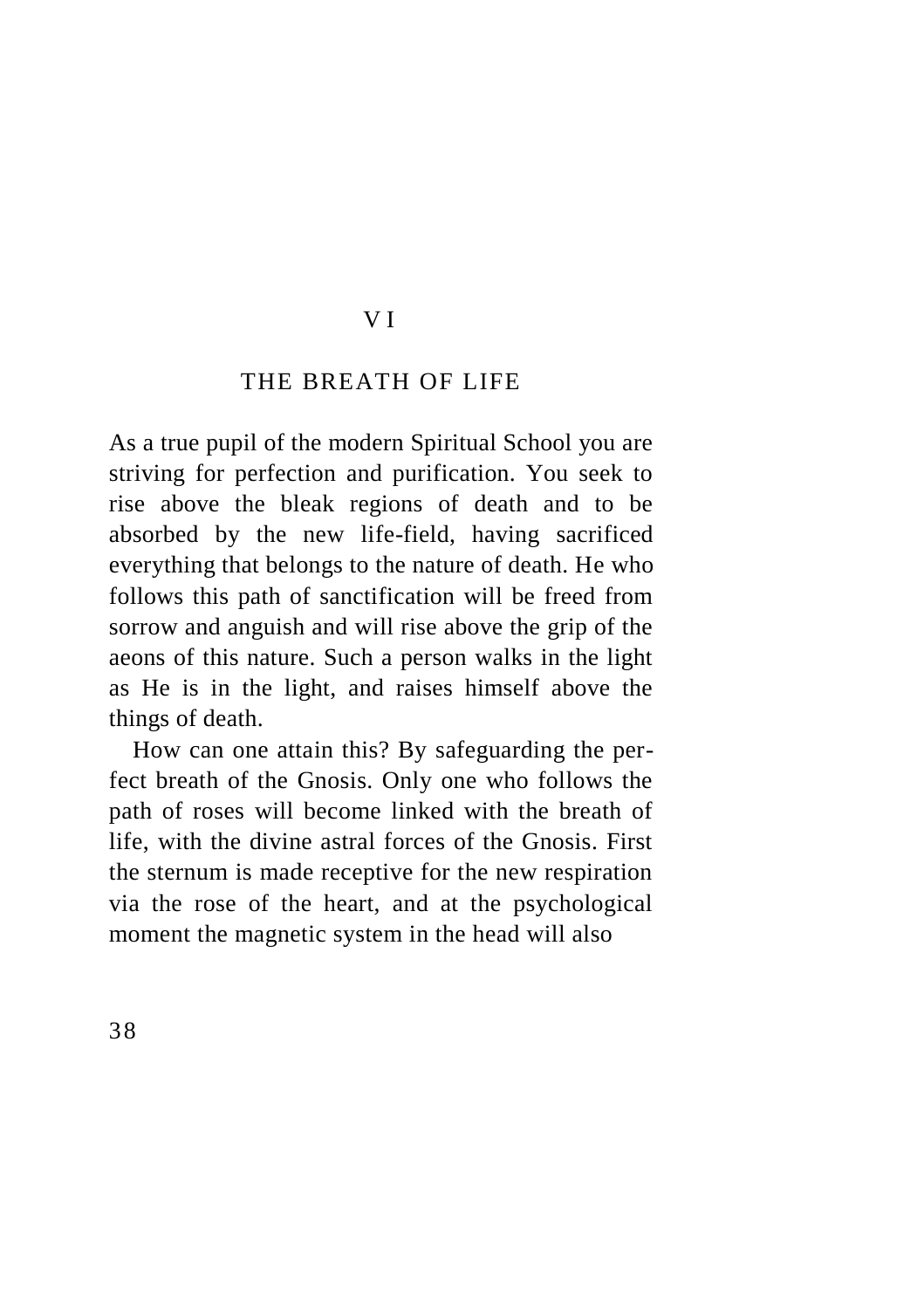begin to breathe in the nature of eternal life. This change in the pupil will be realised quite harmoniously, step by step.

You will perhaps know that the human soul possesses five aspects, five conditions, five fluids. The fivefold universal Gnosis is in keeping with this, for each step of this fivefold system of purification provides for the purification and transformation of one of the soul-fluids. Furthermore, each step has an effect on all the other soul-fluids so as to prepare them for their development.

The blood is the basis; changing the blood opens things up; that is why the path of insight purifies the blood. The hormone fluid closely follows the process of blood transformation, and like a sigh, longing for salvation flows throughout the entire being. In this way the serpent fire is prepared and the resulting inclination of the I towards self-surrender pulsates in the blood, welling up from the source of the sacral plexus. And, how can it be otherwise: now the nervefluid urges one to a new activity, to a new way of living; it urges one to follow the divine paths so that, fifthly and finally, the sevenfold astral consciousness fluid changes and thereby makes the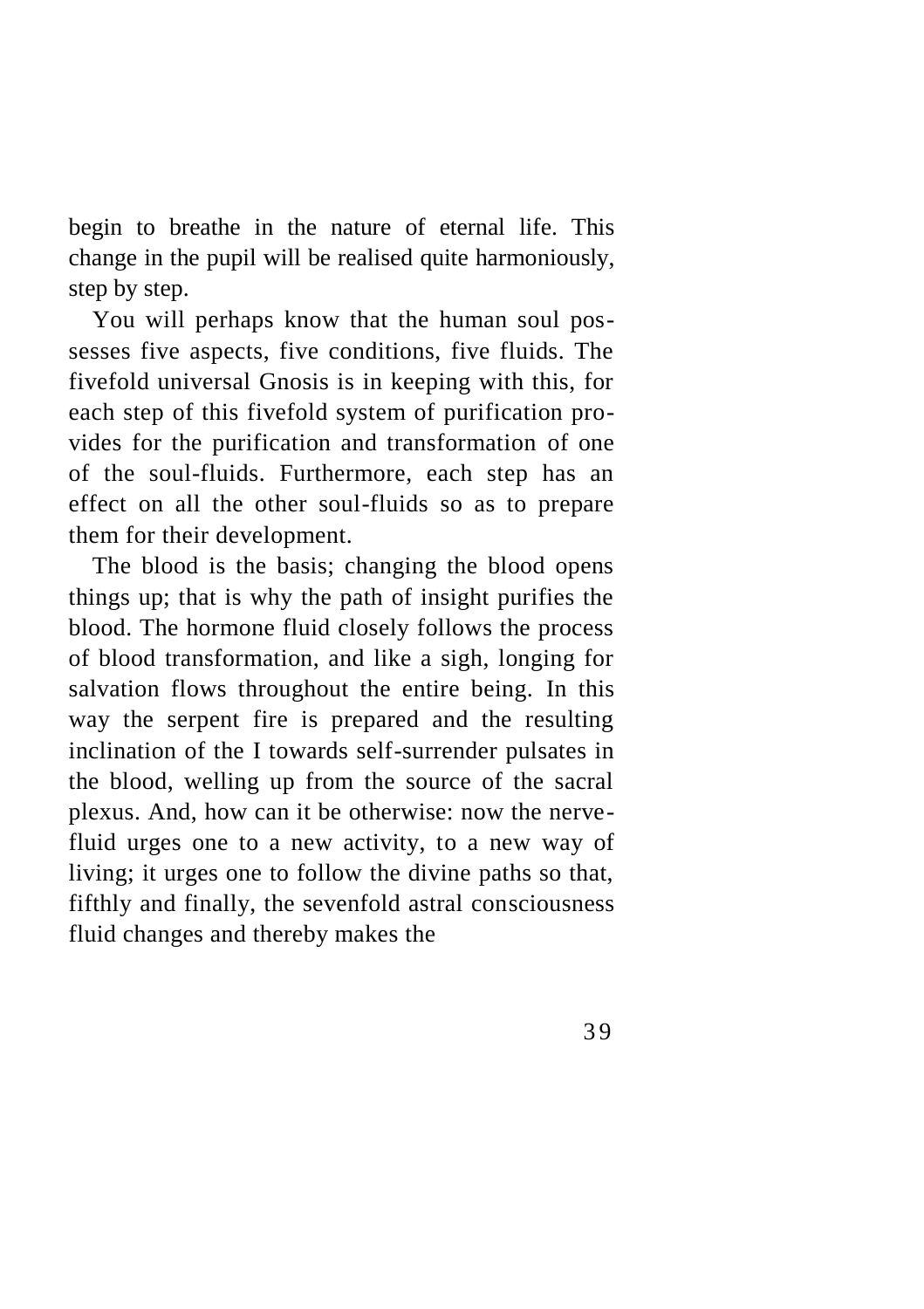rebirth of the soul into a fact. The person to whom it is granted to live out of this divine breath knows that there is but one solution: to return to the origin, to Tao, or the heavenly path. Self-surrender to the one Kingdom, *that* is the heavenly path. If you dedicate your entire dialectical nature increasingly to keeping yourself occupied with this nature, it stands to reason that dialectical nature will keep you in motion. That is the way of man. To act and still to be held back, that is the nature-bound way of mankind. Yes, indeed, the heavenly path and the ways of men lie very far apart. That is why the differences between them must be clearly distinguished.

Brothers and sisters, try to perceive clearly and distinctly, every day, the immense gulf existing between your troubled existence and the tranquility of the divine race which is already proceeding along the paths of transfiguration. We need not doubt the truth of this, because at every stage in mankind's development we have been told about this glorious victory. It is Tao, carrying and upholding everything. It is the heavenly path that will cause you to rise above everyday things.

The path of man, the everyday course of life, keeps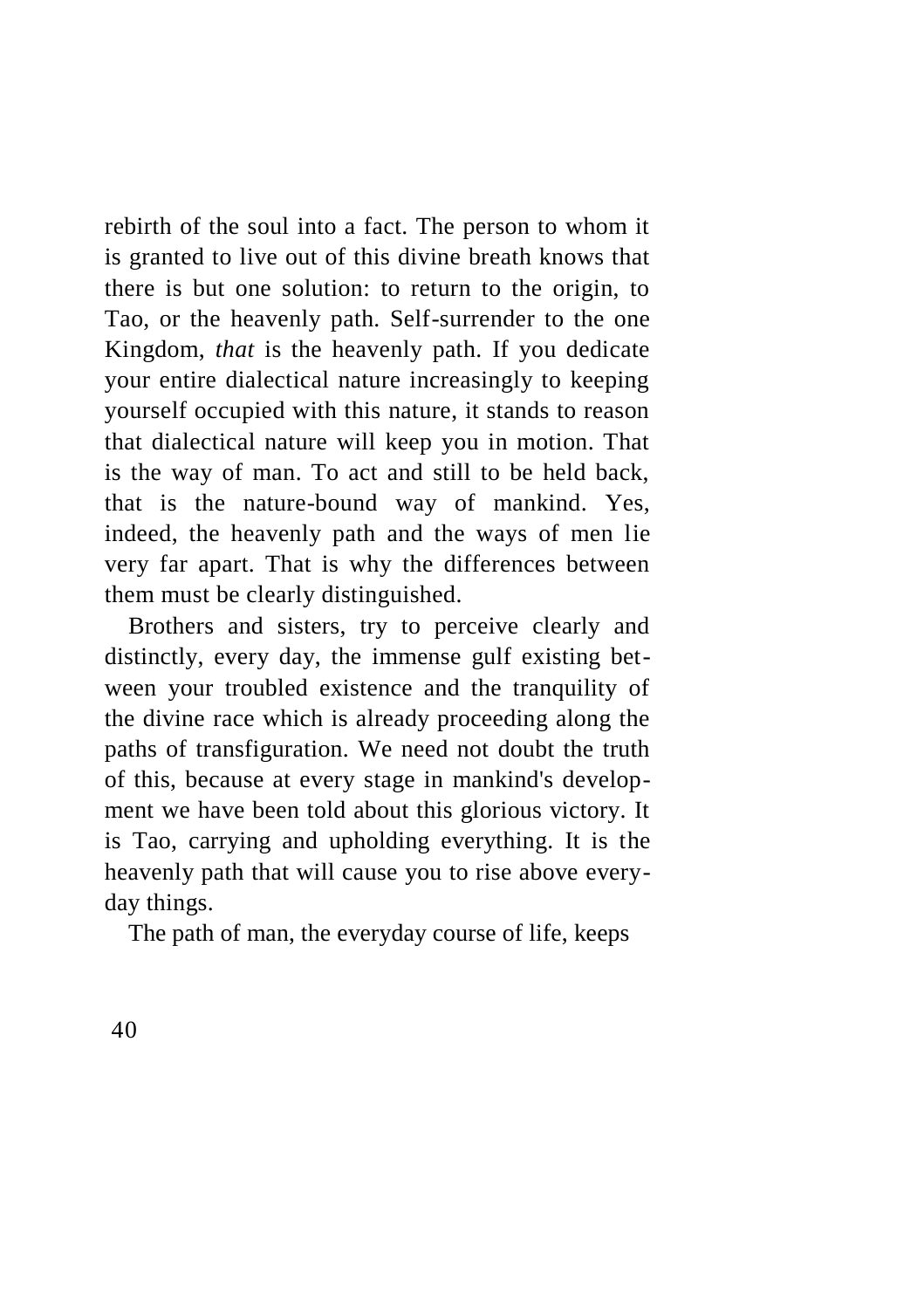you in servility; you know this all too well. Therefore, see the difference in life in a very clear light, and then determine how you will confront it and what is keeping you from a gnostic way of life. If you clarify this for yourself in such a way that you know it for certain, then you can take the decision, can't you, to walk the path of regeneration with strength, longing for salvation and inner conviction. Only then will it be granted to you to live out of the breath of God.

As you know, everything in this nature has form, sound and colour; it is the nature of multiformity. It is a nature of time and space in which the `everchanging' manifests itself in a continual `sameness'. No being of time and space can be the same as any other being of time and space. Both beings, perhaps imitating each other perfectly, still differ and are lonely, autonomous and thus totally strange to one another. They can only be perceived, they are phenomena, they are things.

In the new life-field the perfect man rises above form and change, above all the aspects and manifestations of the order of time and space. He who enters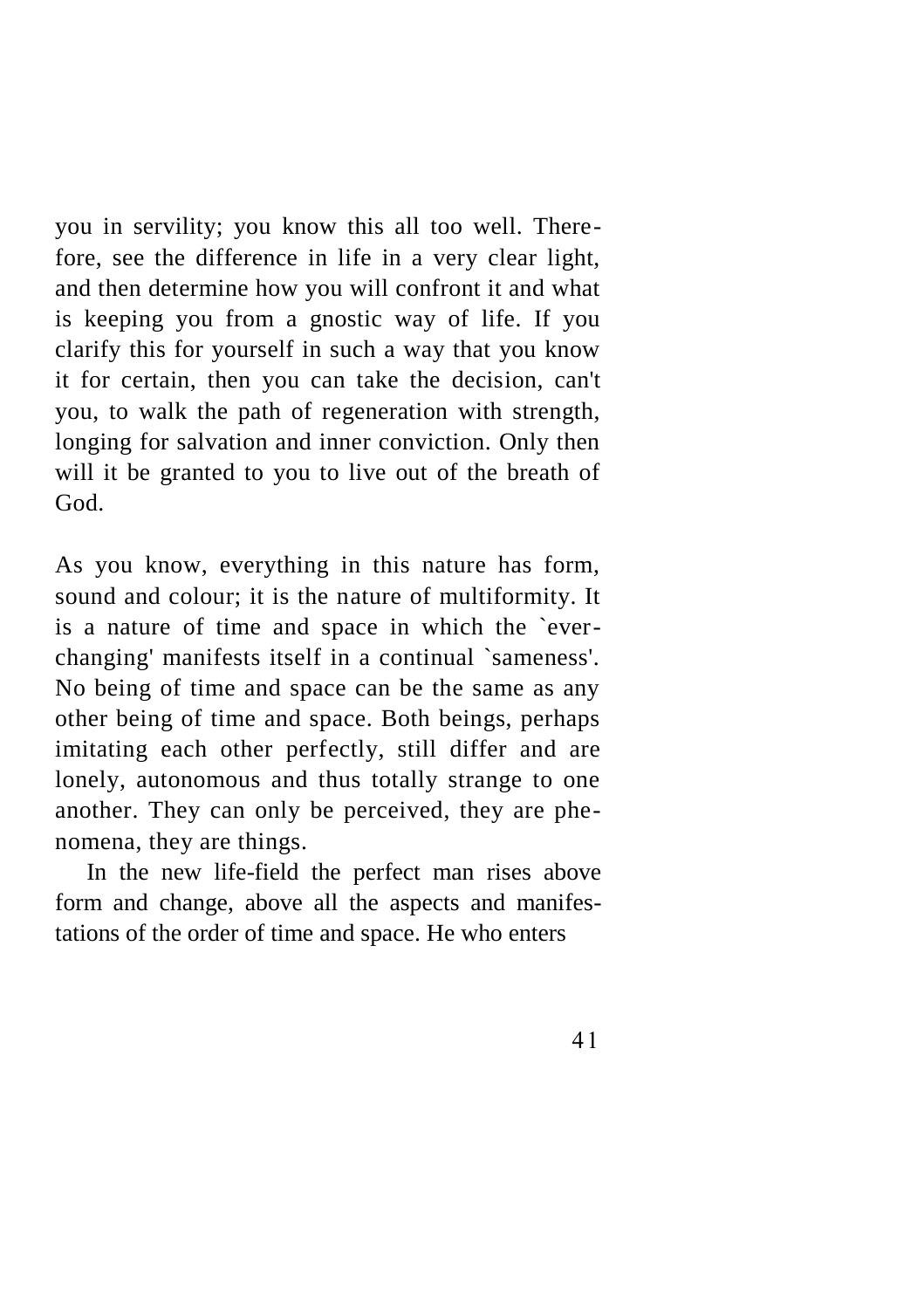the perfect breath of life, who begins to participate in it — and, thanks be to God, there are many pupils who participate in it — will enter the process of transformation. Engaged in this process he will become increasingly free of the limitations, restrictions and appearances of the world of form in time and space, and in the end nothing can withstand him any longer. He can take up the place intended for him.

He who breathes the perfect breath of the fivefold universal Gnosis and walks his path of roses, will return his nature to its original connection with the Gnosis. That is why it is impossible for anything to trouble those who follow the path of roses.

We state, without any speculation, that the breath of life will be with every candidate of the new life who opens his being for the light, the power and the grace of the Gnosis. He will be so absorbed by these things that all affliction, fear and restriction will no longer be able to harm him, and thus he will overcome them. The true pupil of the gnostic Spiritual School enters the tranquility of the soul. He who follows the path will become free, for ever.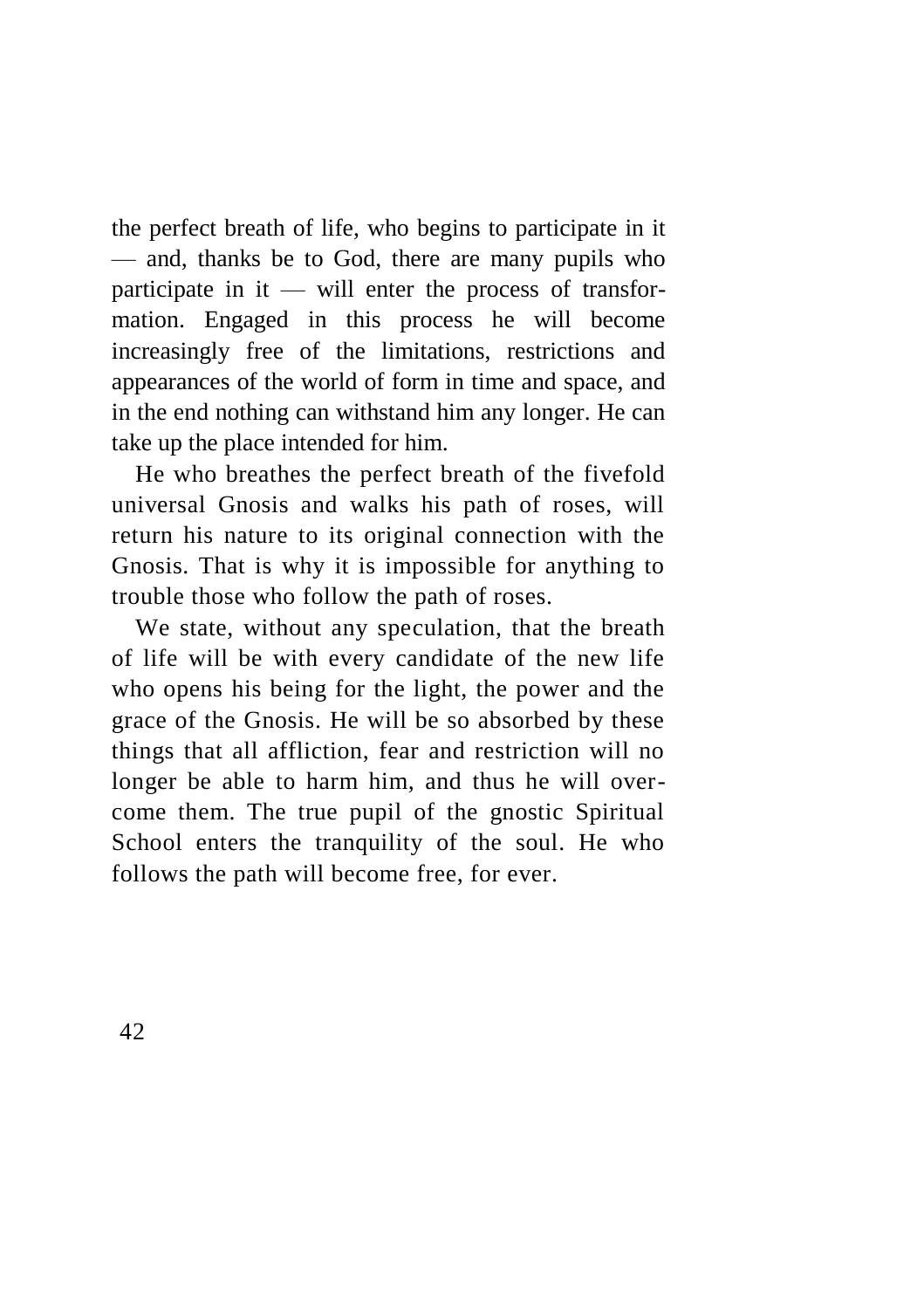#### V I I

### THE TRIGONUM IGNEUM

We would like to discuss briefly the temple order which has to be observed by pupils of the Spiritual School of the Golden Rosycross. It is a temple order which is not only valid for us, but was observed through all times in all the sanctified places of the Brotherhood, and thus is intended for everyone.

The practice with regard to temple order should not be seen as mystical decorum or only as reverent actions. A temple of the Golden Rosycross, which is consecrated to the universal Seven-Spirit, is a focus of the Magnetic Body of the young Gnosis. So it is a matter of course that every pupil will be filled with the greatest reverence when he enters the temple, not because of a mystic fear or under the compulsion of authority, but because of an intelligent understanding and experience. For a focus, consecrated to the sevenfold universal Spirit, is a magnetic field, a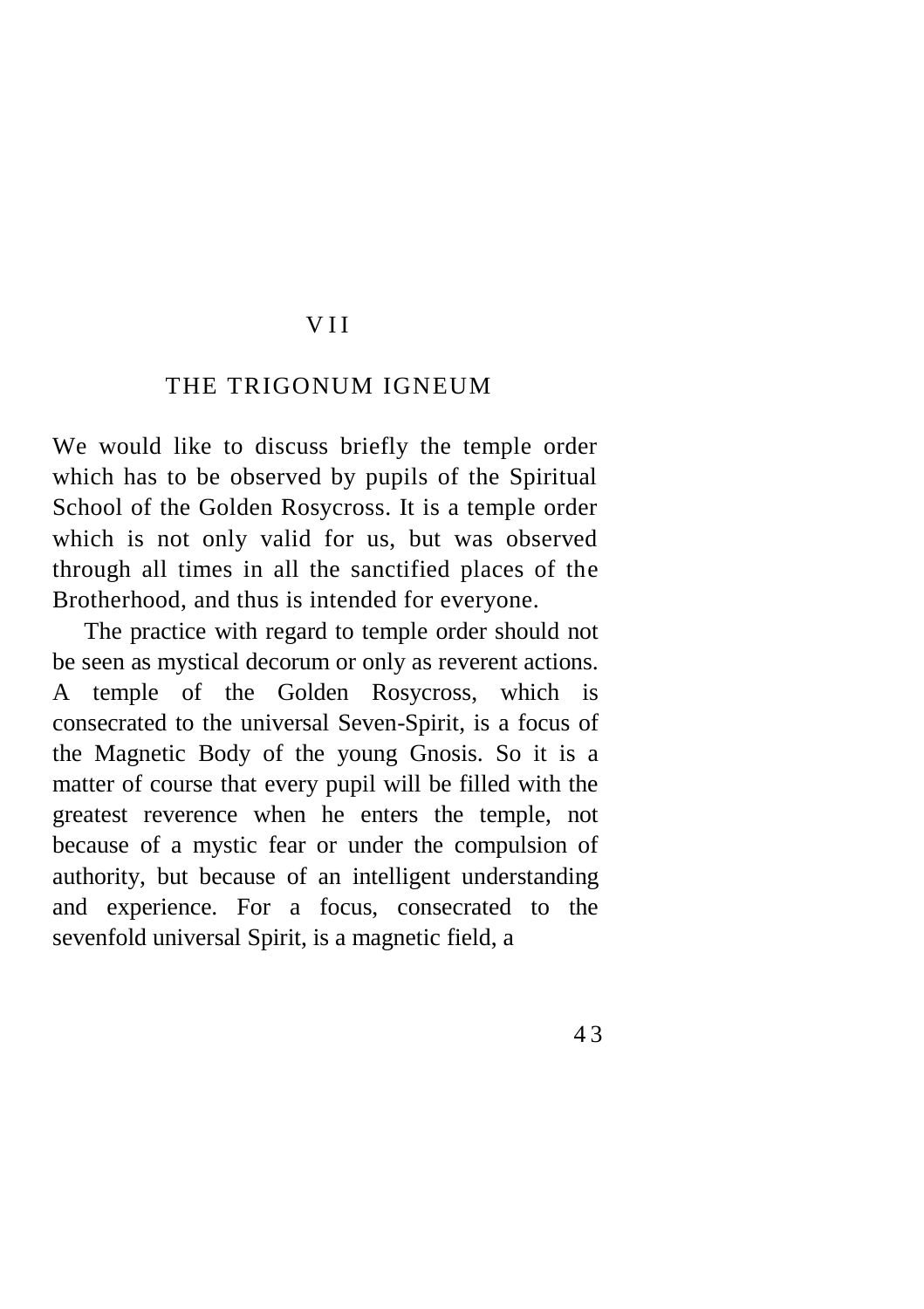force-field, a vibration field. And it may be expected from every pupil that he perceives at least something of such a field; that he therefore behaves accordingly and attunes his bearing, gestures and thoughts to what he experiences.

That is why it can be expected that everyone who visits one of the consecrated working places proves his right to do so by behaving in a dignified manner. If there were pupils whose elementary behaviour in the temple fell below the requirements, one could speak of abuse. The right to visit the temple would have to be denied to them solely for that reason.

Why? you will perhaps ask. Well, the reasons are obvious. Someone whose behaviour is out of keeping with the temple, will also be out of keeping with respect to the radiation field, the Chain of Brotherhoods, the Universal Doctrine and the work. It is an absolute law that a person's behaviour always conforms with his state of being. Every inner emotion or lack of emotion is immediately revealed by behaviour. Even if one forces oneself to keep a certain posture, the keen observer will still be able to establish one's true state of being.

Reverence is experienced spontaneously and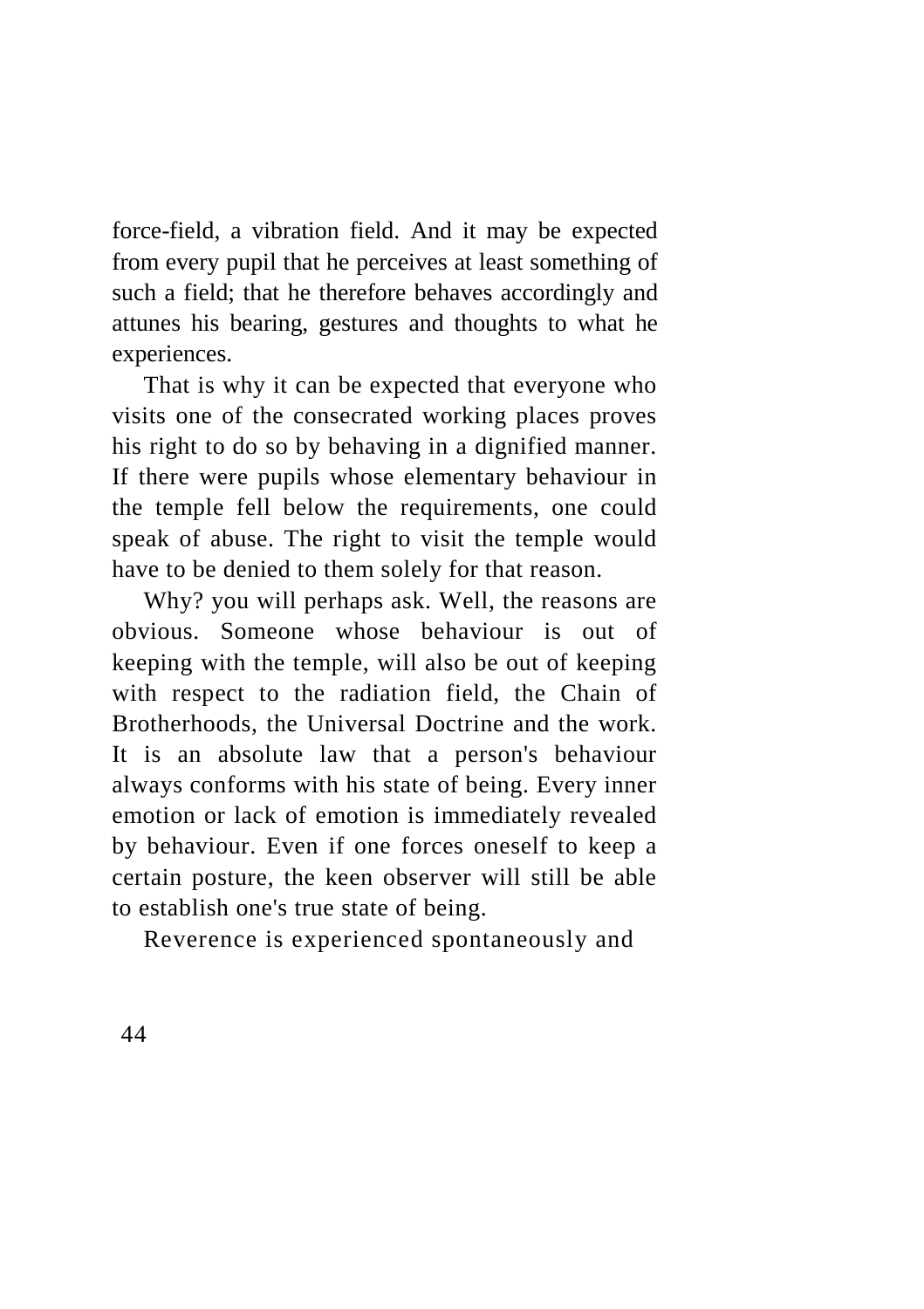demonstrated on the basis of a fundamental condition. This fundamental condition exists in the foci of the Spiritual School. If one does not demonstrate reverence, then one is not experiencing the fundamental condition, and you will understand that abuse can be very dangerous for the body.

In our temples we are gathered as brothers and sisters of the young gnostic Brotherhood. As such we have entered into a sacramental binding with the Spiritual School, a binding that without exception will determine our future; to a fall or to a resurrection. It will determine the future of our relationship with the Gnosis. For our bond with the Spiritual School was not made with the power-radiations of the seventh cosmic domain but solely with those of the sixth cosmic domain, the life atmosphere of soul-mankind. This has a profound magic significance and we can clearly distinguish three stages:

1. Your entire microcosmic state of being, with everything it contains, must rotate in a sevenfold way in the great field of the Universal Seven Spirit. In this way different aspects of this Sevenfold Power will keep on being brought into a corresponding interac-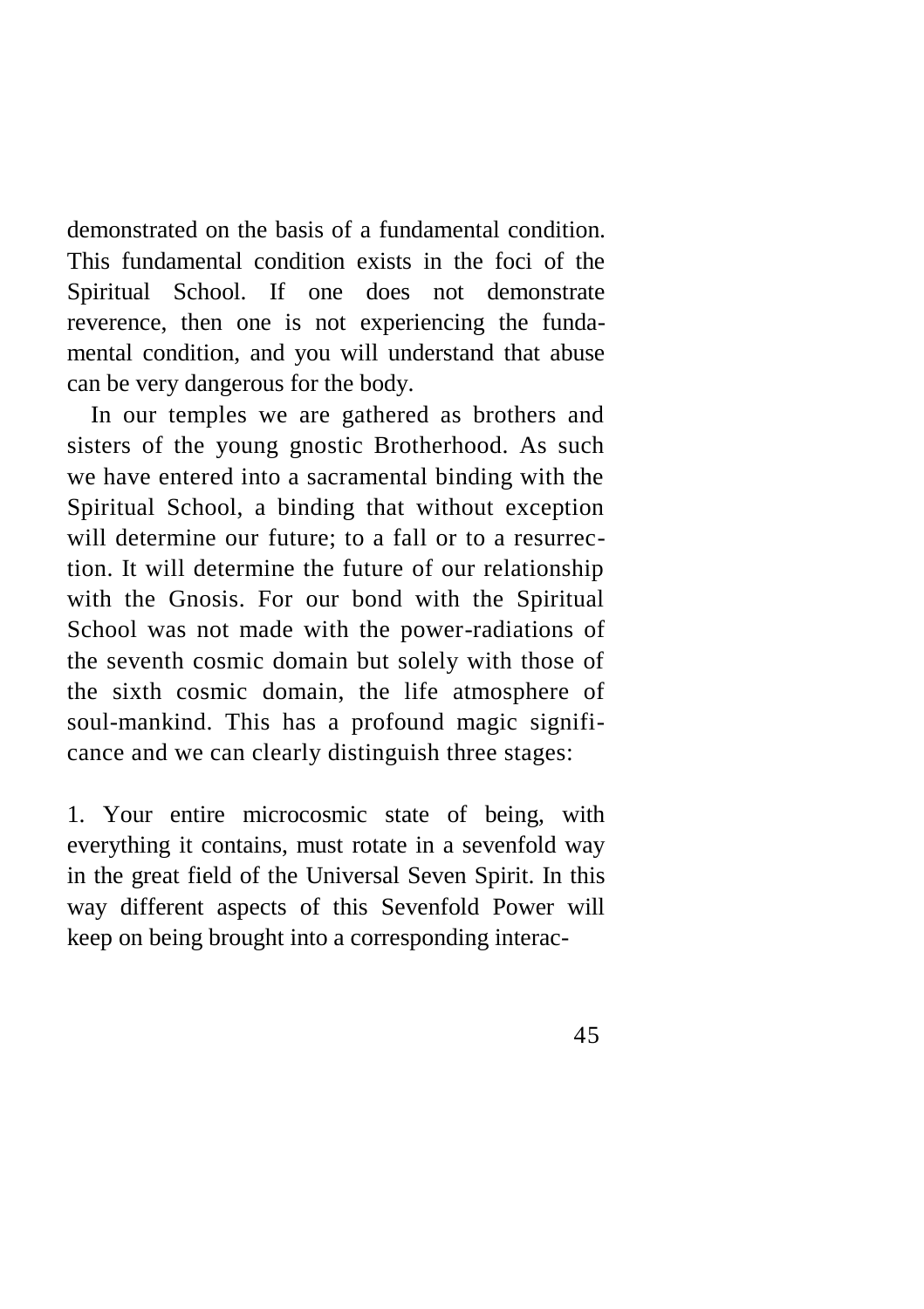tion with your own seven aspects.

2. This sevenfold preparation is followed by the same experience as the one Christian Rosycross lived through when he was called to the sublime wedding of the lamb, the alchemical wedding.

3. The letter was written in his heart with ineffaceable letters, so that he could begin his journey. Then he went through two gateways and passed two gatekeepers before being allowed to direct his steps to the temple of liberation.

These experiences relate to a connecting, sacramental, threefold touch of the three gnostic mysteries, which draw a fiery triangle in one's being. This fiery triangle, which the classical rosicrucians called the *Trigonum Igneum,* must also be drawn in our being, so that the radiations of the three gnostic mysteries will possess a definite organic basis and, on that basis we will be enabled to enter the openness of soul mankind's sacred domain.

That is why it is so joyful that we, as a nucleus group, may offer the Living Body of the young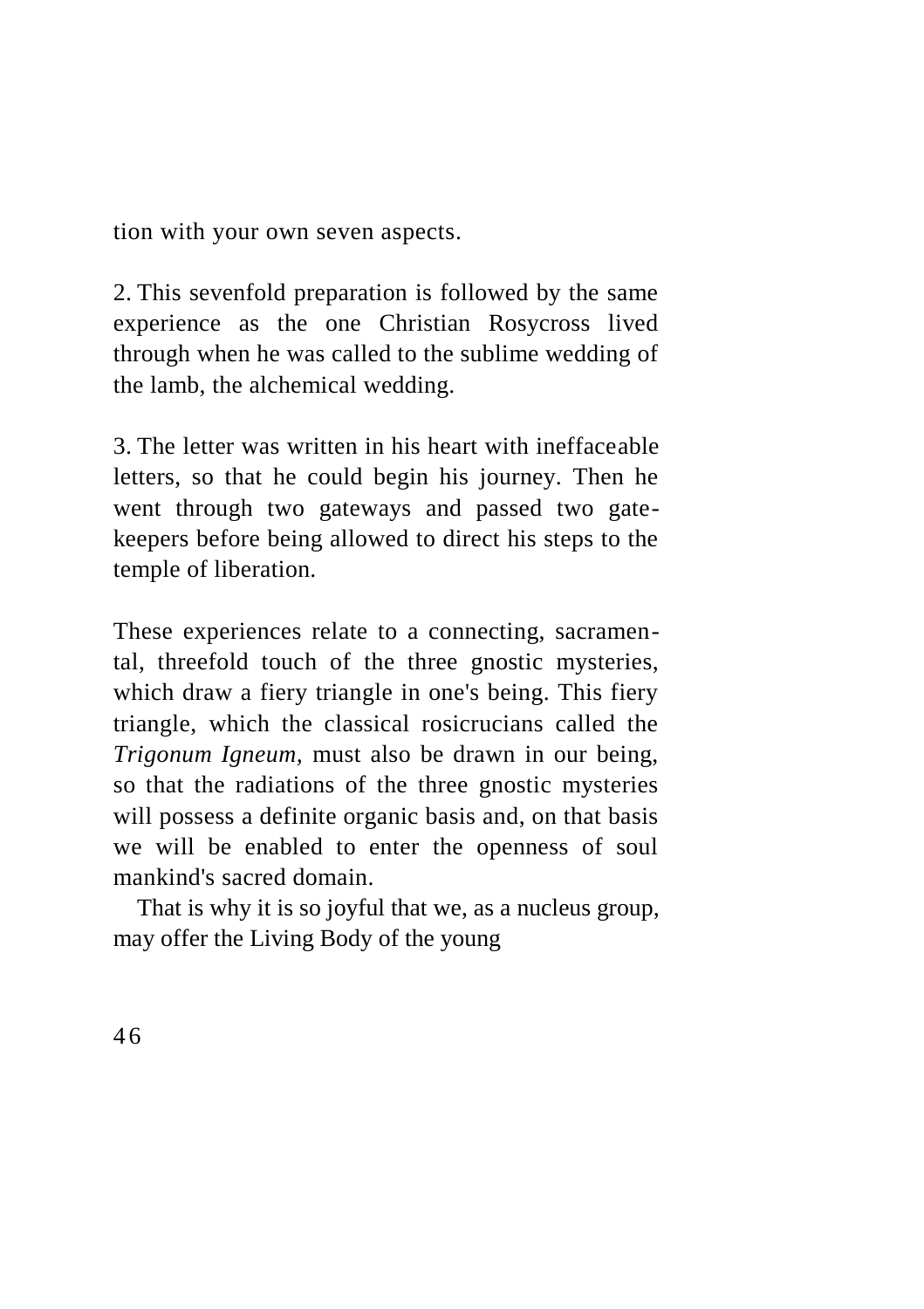Gnosis a new fullness of manifestation. This fills the entire Brotherhood with joy and gratitude.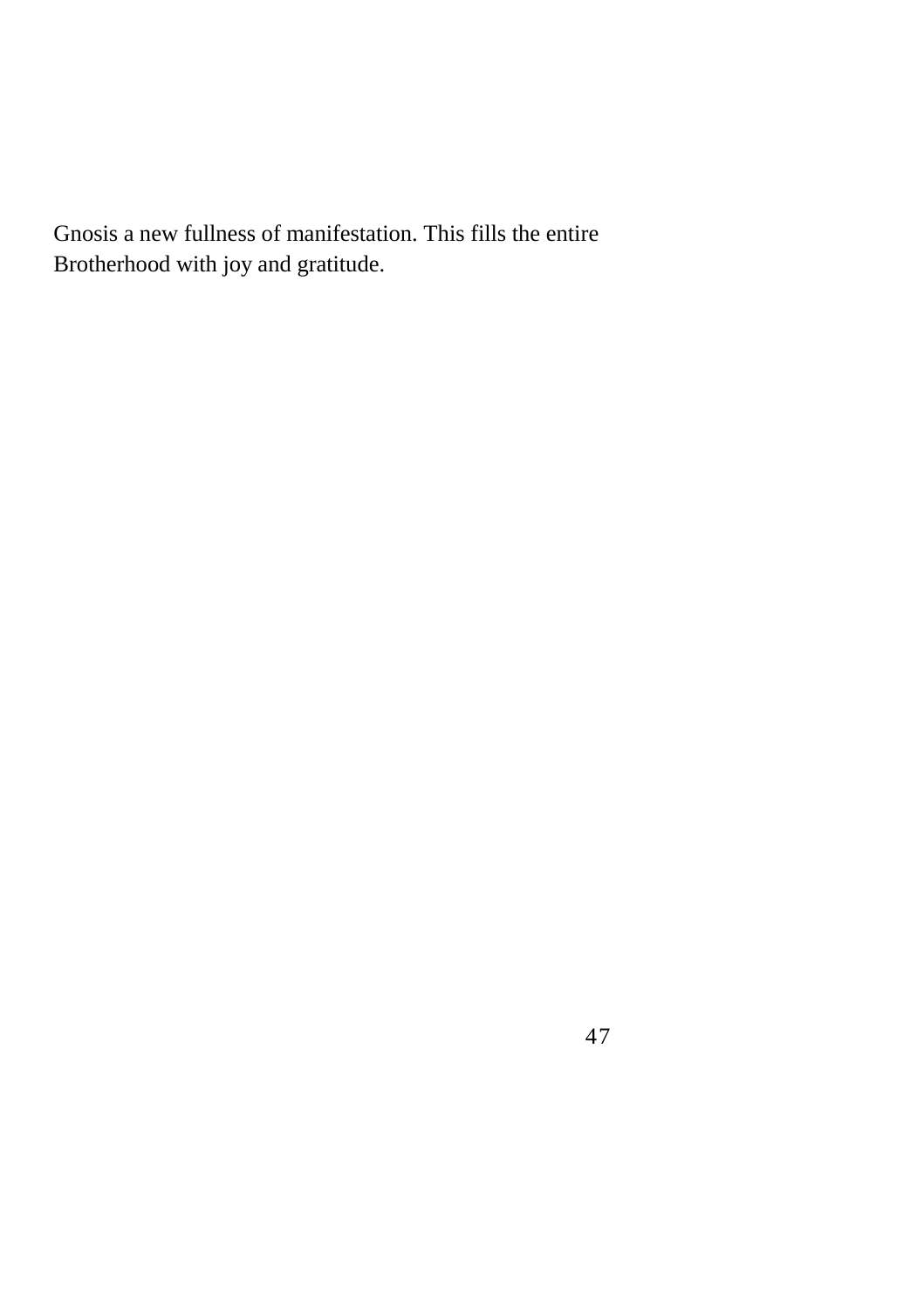### V I I I

# THE RADIATIVE ACTIVITY OF THE SCHOOL OF THE YOUNG GNOSIS

While we are discussing the processes which unfold in the School, the processes of soul-birth and the connected processes of the endura and transfiguration, it may be worthwhile to point out various dangers on the path that are important for you.

You know that when you enter the School as a pupil, your consciousness and your life are strongly influenced. The School explains the true character of nature-born man and the dialectical world-order in which he must live. If the pupil understands these teachings, he cannot but be affected by them. For with these tenets are also connected radioactive and electromagnetic life-currents of a twofold nature. The radioactive currents modify and split the cells; the electromagnetic currents draw the pupil into a new life-field. Thus you are being literally and bodily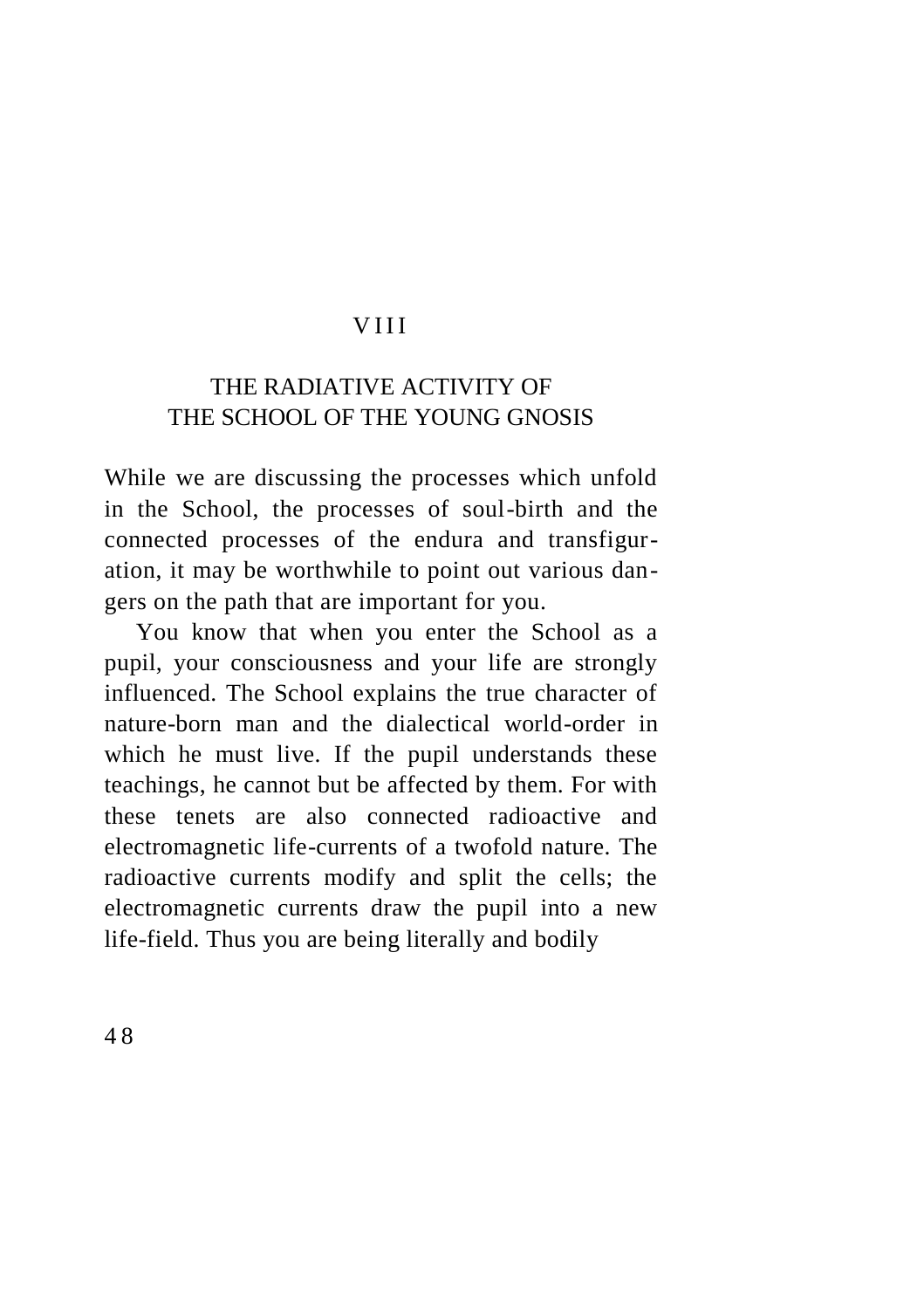affected by the School, right into every atom, so that both the consciousness and the state of life will inevitably be driven to action.

**And** we now ask: is this reaction always harmonious? Are you always prepared to say a willing 'yes' to everything the School proposes to you? Do you have an immediate understanding of everything the School wants you to understand? Isn't there often a resistance against one or another part of the process the School seeks to carry out with you and for you? Isn't it so that at one moment your mind is rebellious, the next your emotions and the next your ordinary natural state? Well, this continual disharmony so often occurring in the nadir of pupilship can be and we have to say it — harmful to your health. This is easy to understand.

The currents of the School appeal in the first place to your consciousness centres and soon awaken a focus of consciousness in the proximity of the pineal gland. Secondly, your heart, the centre of your emotions, is strongly influenced. So if you were to react disharmoniously to the radiative activities of the School, then to a greater or lesser extent tensions would unavoidably arise in the heart and head, and it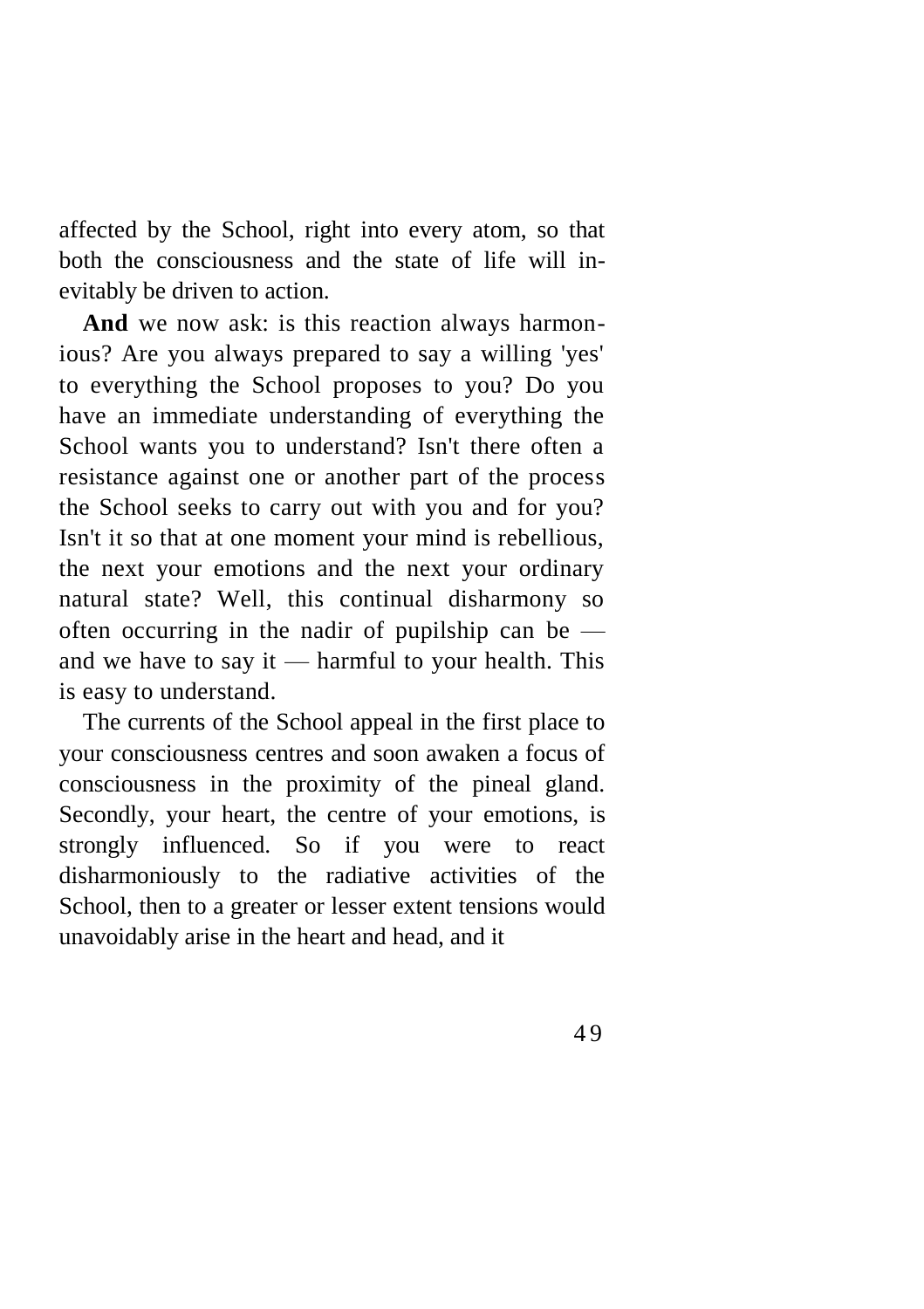would be quite possible for various physical difficulties to arise. As disharmonious moments are bound to come to every pupil, we have to speak of `dangers on the path'.

The mere fact that gnostic radiations differ totally from those of your natural state must explain many aspects of this matter. It is of course not at all our intention to worry you about the gnostic path, but we must warn you to find and strive for practical solutions.

In the first place it must be said that the School is not the right place for sceptics, tricksters and sham pupils, for such people in particular will experience a strong disharmony in relation to the radiation fullness of the School. For the School's radiative energy does not find a matrix in them; it finds no will and no desire to undertake a positive reaction. That is why the School is always careful to expel such persons from the Body of the School, for their own good. For this kind of `collision of radiations' awakens great wickedness and unhealthy disturbances, and those who lay themselves open to it are always driven into the camp of the adversary.

Historical examples of this abound, as well as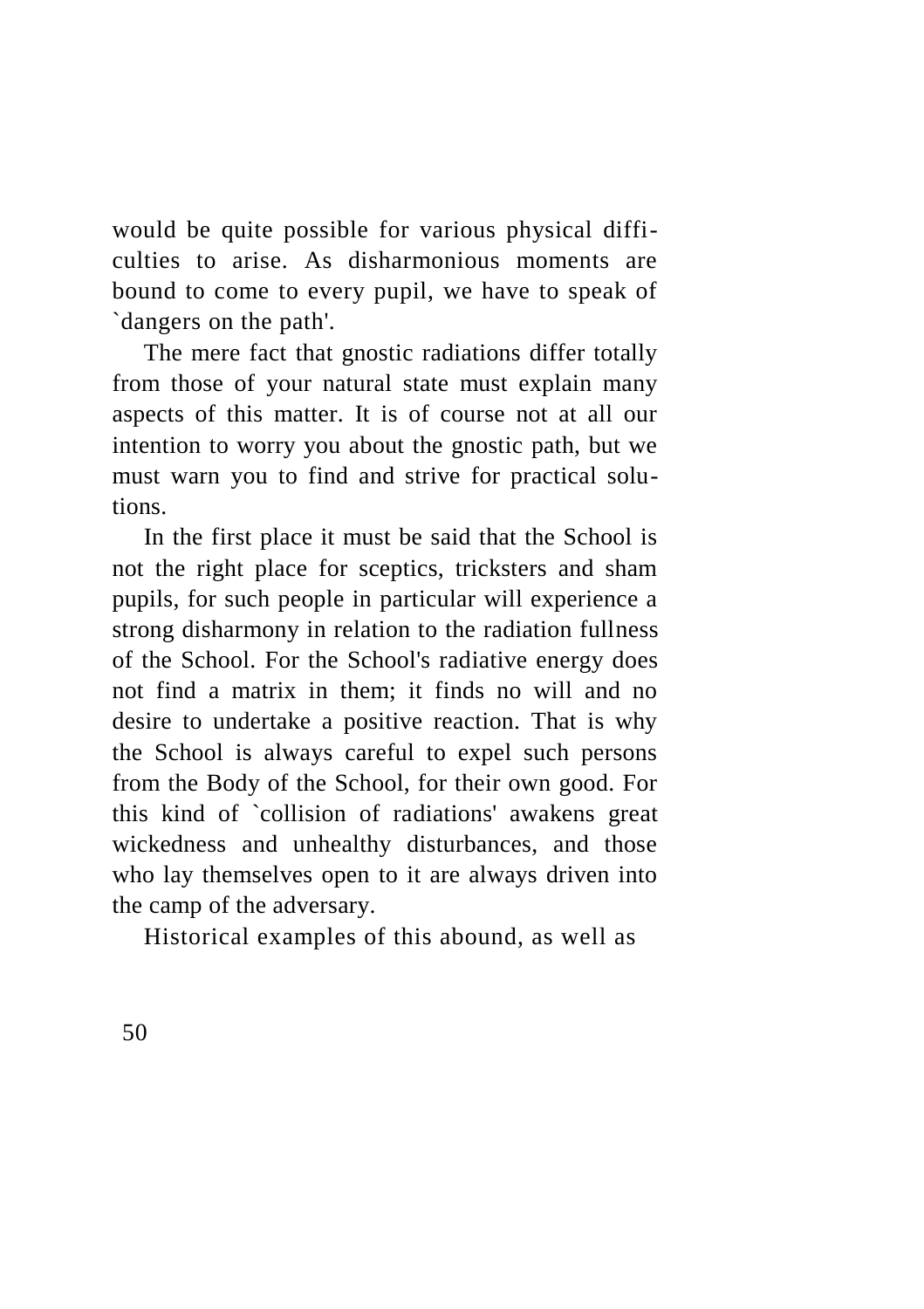present-day ones having to do with our School. It is obvious, therefore, that every pupil must take the positive decision either to commit himself totally to the School and the path, or not to do so and then to withdraw without delay.

'All or nothing' is the requirement here, too! The 'all' will soon cause the disharmony to disappear and guide you beyond the deadlock; the `nothing' will carry you back to your normal, natural state and its laws.

Perhaps you are surprised that there are dangers on the path which are very close to you and which concern you. But then, aren't you aware of the laws of the Holy Spirit? He who commits himself to the workings of the Holy Spirit and yet has no intention of being truly sanctified, is a very abnormal person and will evoke abnormal dangers. That is easy to understand.

The question might now arise: `If my decision is a total 'all' and if, as a result, my nature-born being were to be driven into intense, physically harmful tensions on account of its sinful state, would there be help to be found?'

Yes, indeed there would!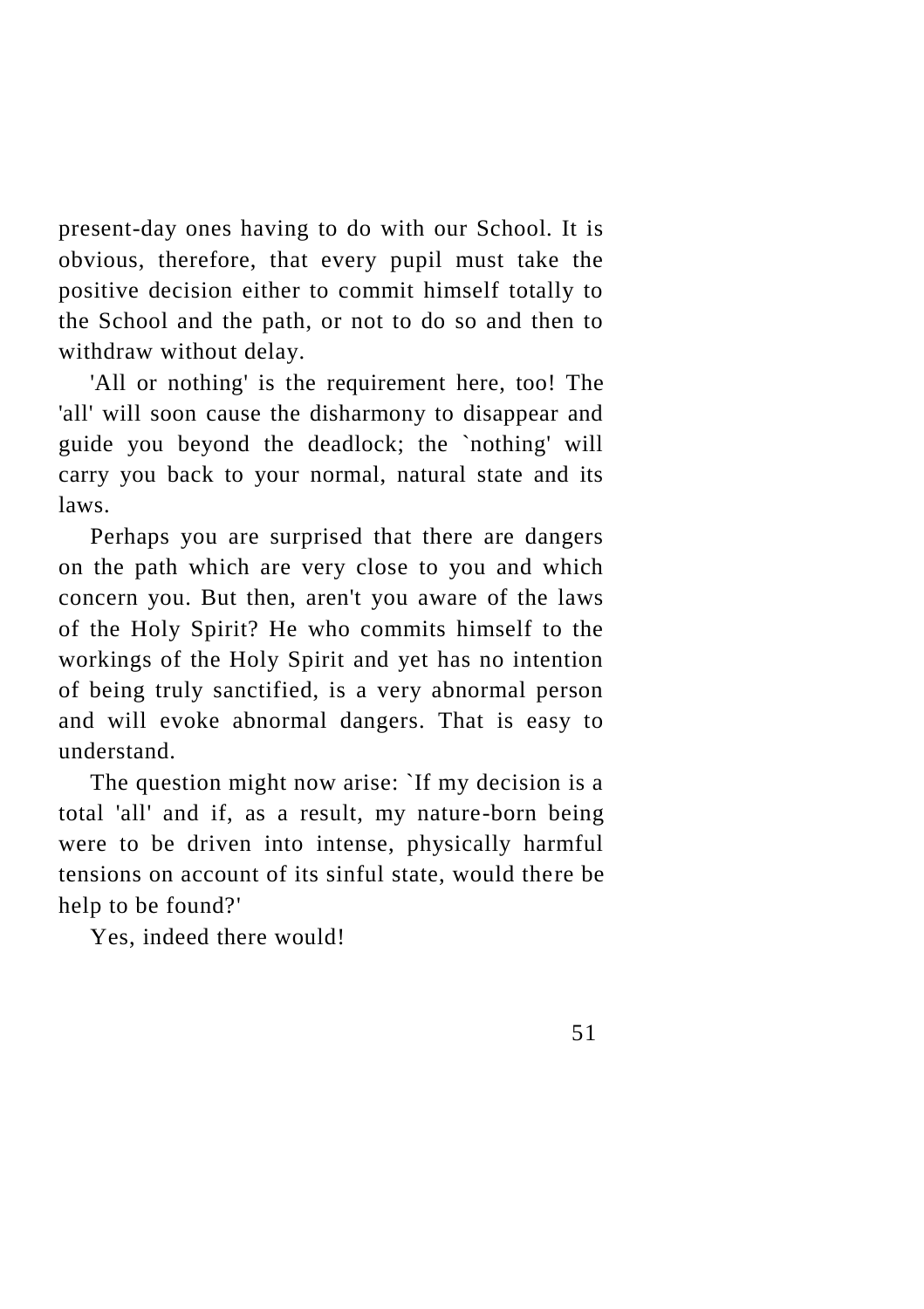## I X

# THE SEVEN HEALING CURRENTS OF THE SOUL.

A pupil who truly decides to follow the path and is totally directed to the attainment of the great aim, will soon enable the seed of the soul, the rose-bud, to open. He will then be sensitive and open to the healing currents that emanate from the highest aspect of the fivefold Spiritual School.

There are seven healing currents; they are there to serve you if physical problems develop on the path, irrespective of whether these difficulties arise as a result of the tensions of disharmony or are caused by other factors. The basis for the activity of the healing gnostic streams is a point of contact in the personality of the pupil — an active rose of the heart.

The first healing current of the Mystery School imparts vital force. It neutralises all weaknesses and strengthens the candidate for his task, provided he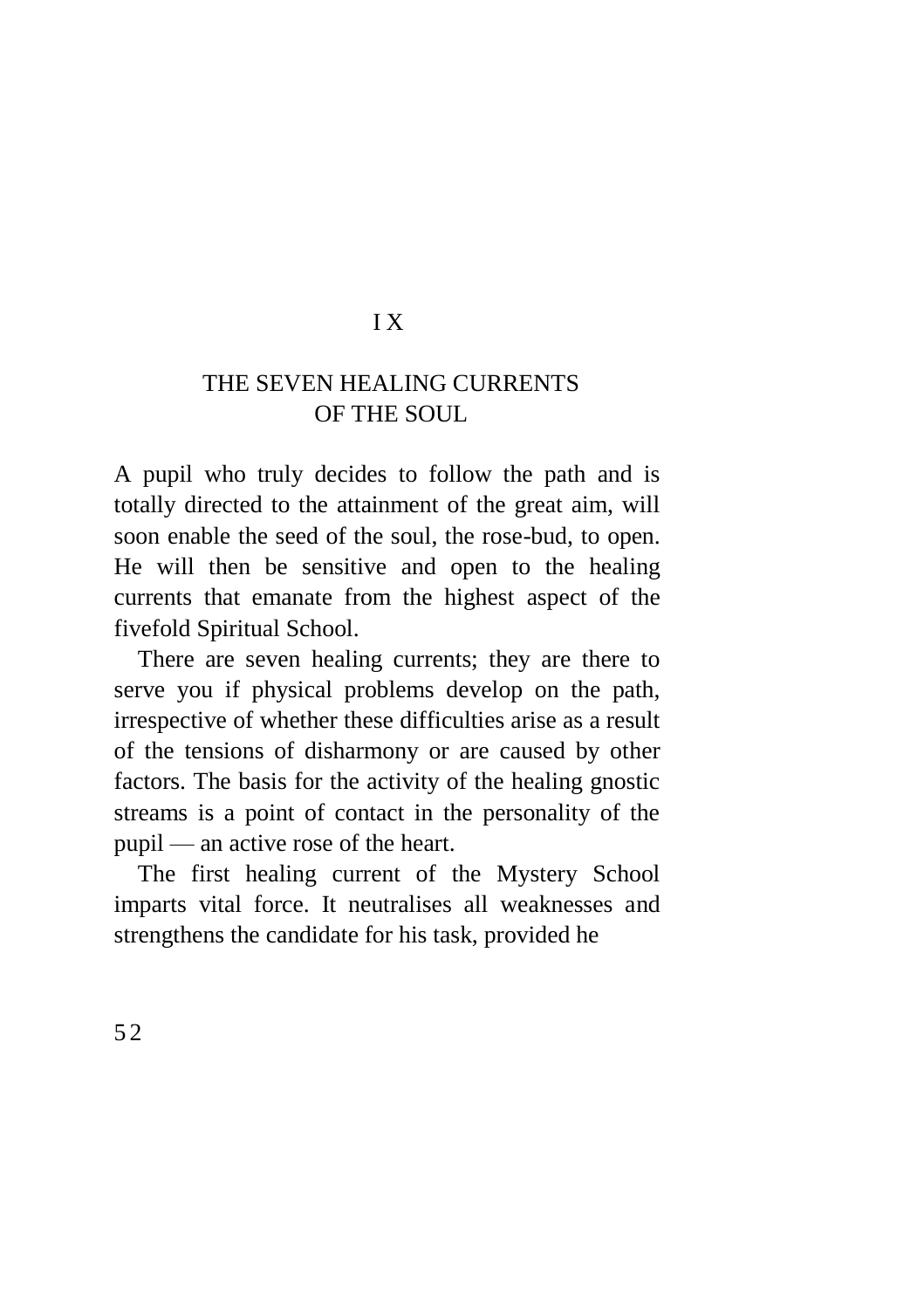does not force himself or make unreasonable demands upon his body.

The second healing current of the Mystery School regulates the circulatory processes of vital force: the metabolism of the digestive, lymph, and nervous systems, and all the processes related to motherhood.

The third healing current of the Mystery School is directed towards the functions of the blood; it regulates the activities of the liver and is of great importance in the renewal of the soul-state.

The fourth healing current of the Mystery School makes the body increasingly suitable for connection with the focus of the gnostic Sun and for breaking the opposition of nature.

The fifth healing current of the Mystery School is directed towards the head sanctuary and the serpentfire system. It helps the candidate to prepare and assimilate correctly the Mercury power in the head sanctuary. This current is also aimed at the `voice' and helps the pupil to speak the right words.

The sixth healing current of the Mystery School is directed towards the rose of the heart, and when the pupil begins to absorb the gnostic fluids it regulates the consequences of this in the blood.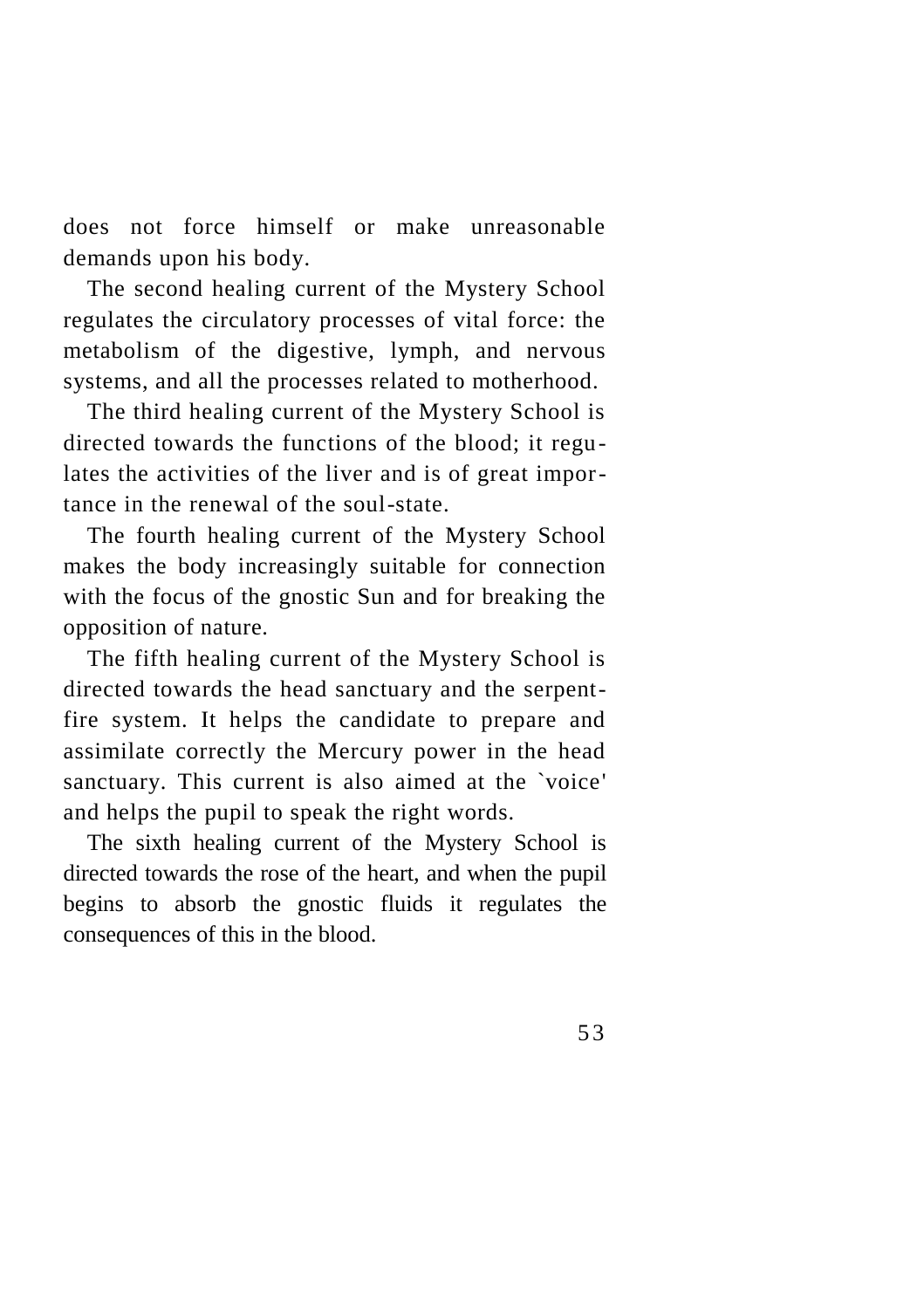The seventh gnostic current of the Mystery School is directed towards the new creative abilities and the functions of the new state of consciousness. On the basis of the seventh current the pupil enters the home of the soul.

These seven currents are capable of providing for every difficulty that could possibly arise during pupilship. The time will shortly come when the young gnostic Brotherhood is granted to work with these rays of power for the benefit of all brothers and sisters who need this help. When the nature of the illness has been determined and the brother or sister concerned is completely directed towards the School, then the necessary helping ray or rays will be linked with him or her through the temple of the Rozenhof. The result will be evident within four days.

It may be worthwhile to mention that this truly gnostic help does not, of course, preclude the treatment of a physician. On the contrary, in many cases such help will be desirable. If, in difficult cases, the doctor knows himself to be supported by the helping and healing gnostic rays, a very fortunate combination will have come about. The medical and gnostic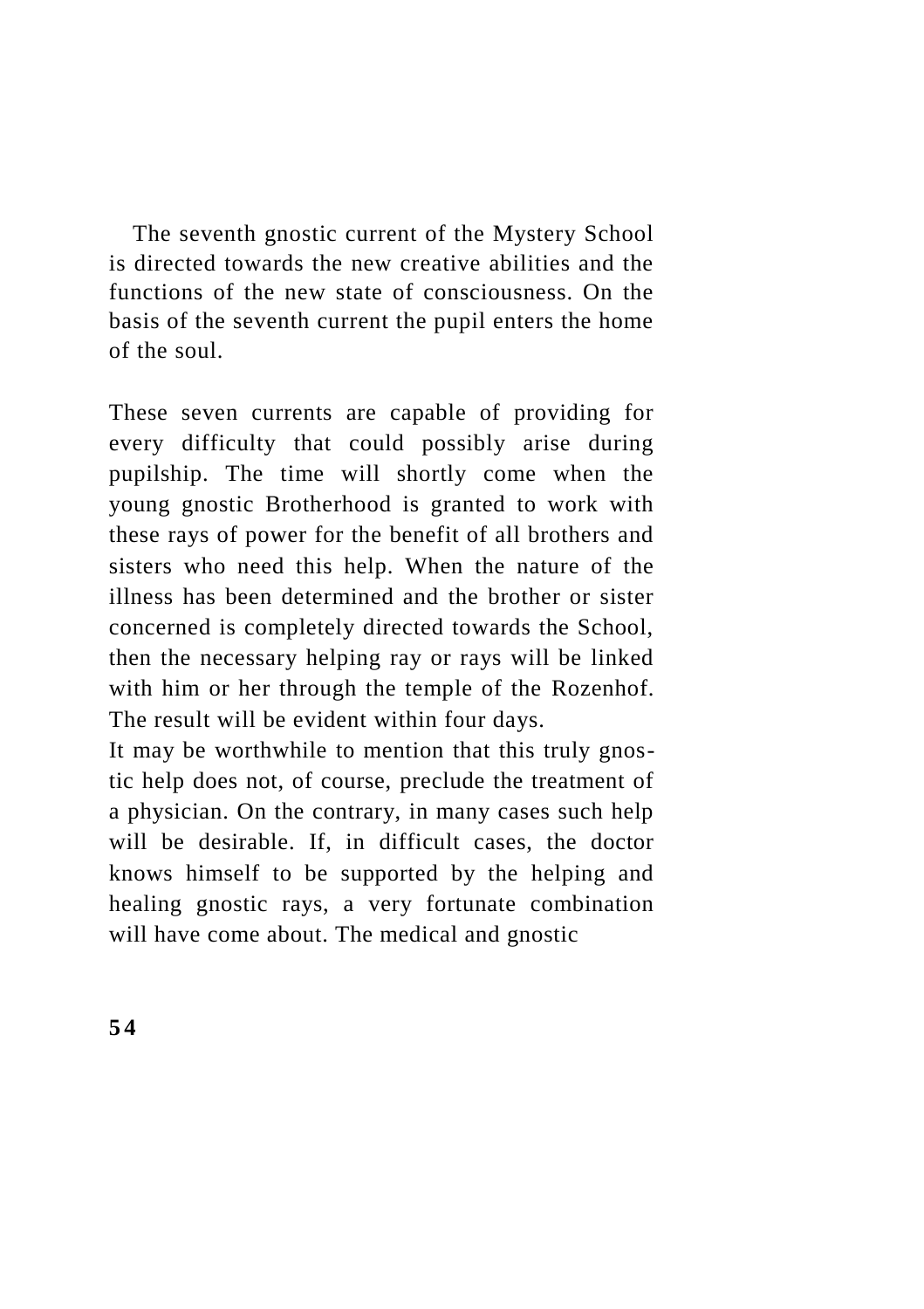spheres of help in no way obstruct each other provided, as will be clear, the attending physician understands the aims and essence of the Gnosis.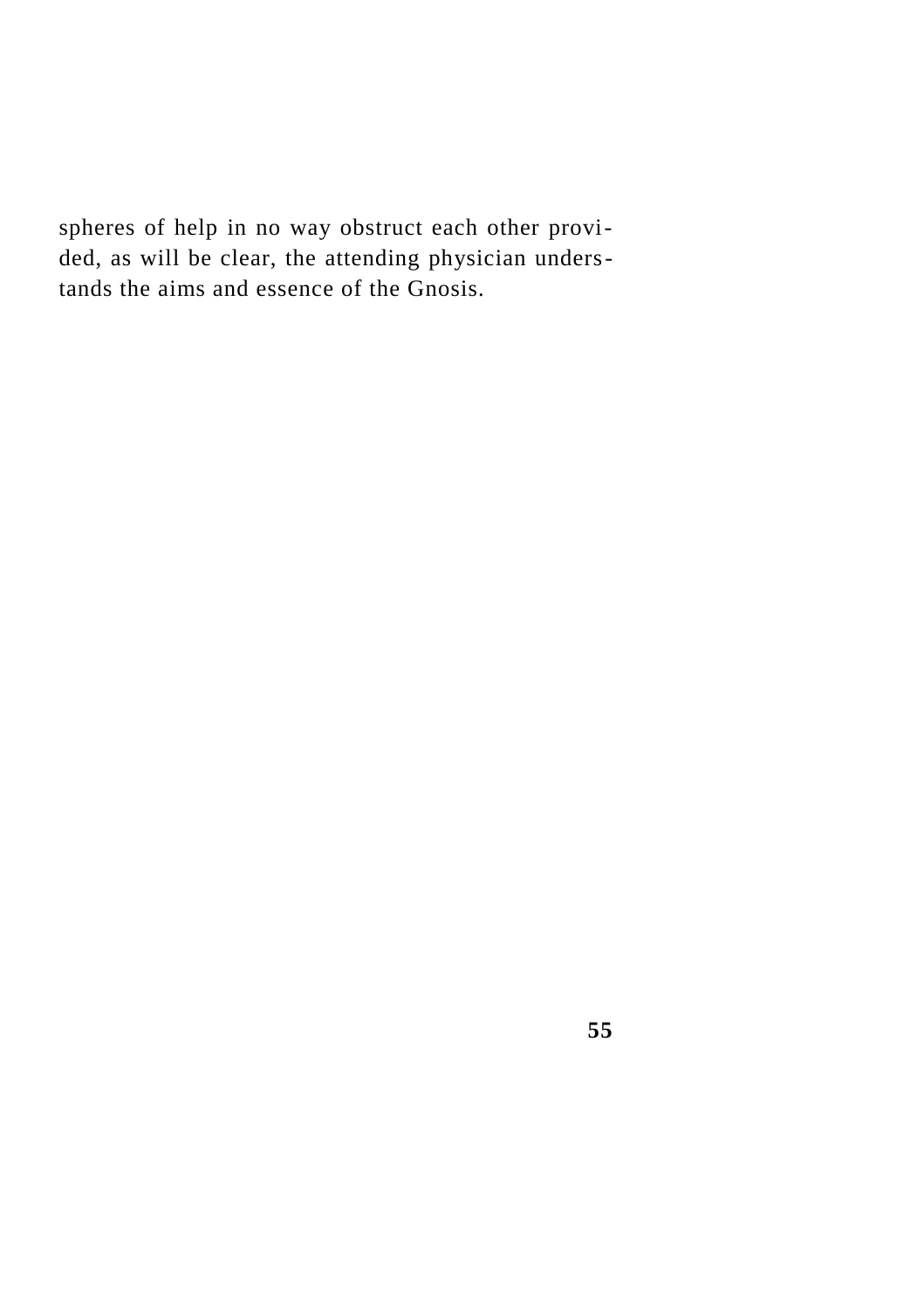# X

### THE LIVING TEMPLE

It is necessary for you to know how the living temple referred to in myths and holy language must be built; you need to know that the construction of such a temple is possible, and that this is the one piece of work required of every pupil of a gnostic Spiritual School. If you are convinced of the necessity of this building you will no doubt also possess some insight into how such a temple should be erected.

Those who have insight with regard to these very important things will understand the words spoken to the Ephesians:

*So then you are no longer strangers and sojourners, but you arefellow citizens with the saints and members of the household of God, built upon the. foundation of the apostles and prophets, Christ Jesus himself being the cornerstone, in whom the whole structure is joined*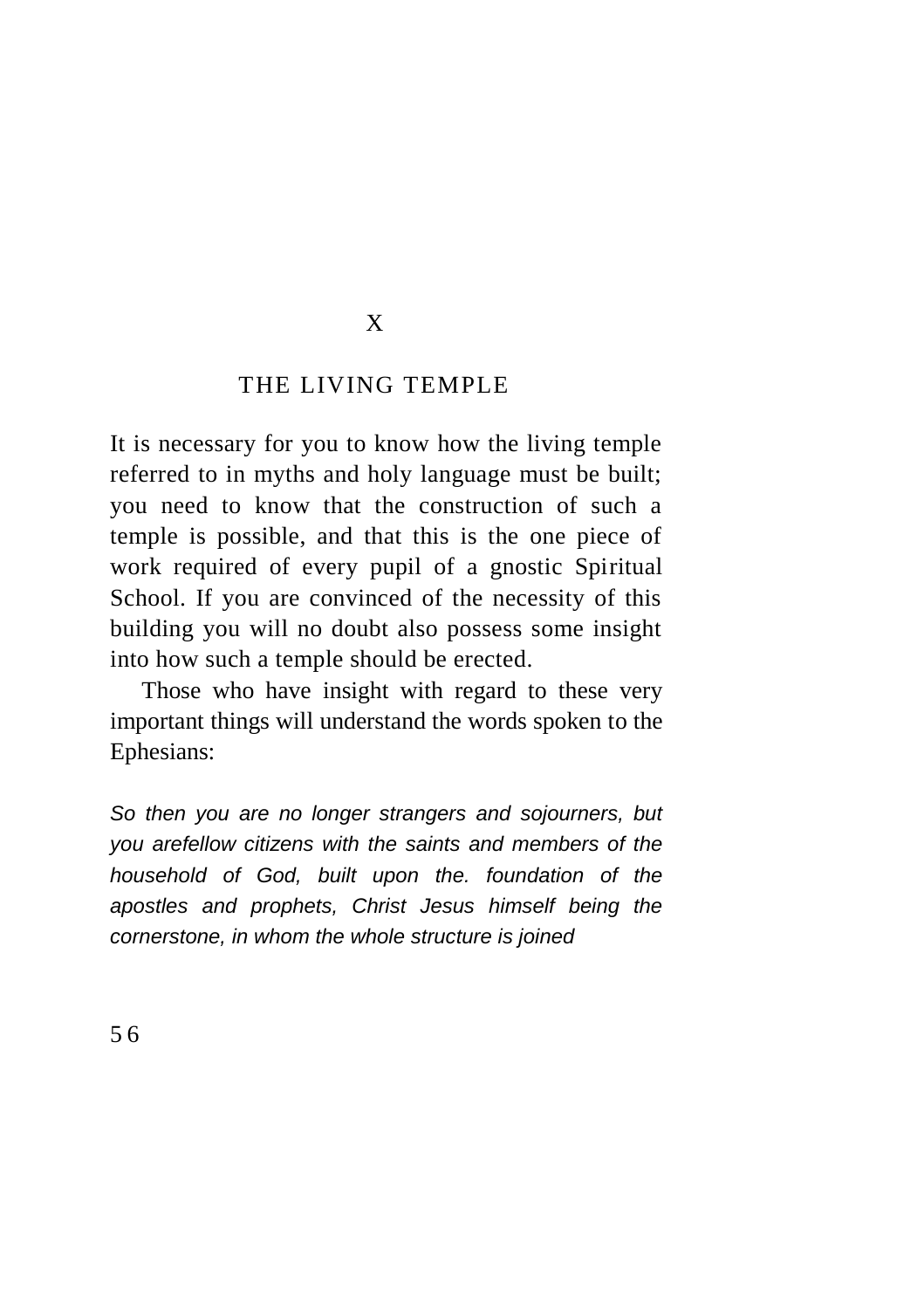*together and grows into a holy temple in the Lord, in which you too serve as building stones for a dwelling place of God in the Spirit.*

You see, this is a language you can understand completely. There is only one temple of initiation, only one mystery temple, only one sanctuary of liberation. It is the sanctuary that can be built from living building stones. That is the great miracle of salvation confronting everyone, now that the School has become mature. In fact, it is out of the question that a temple built of wood or stone could or would replace a reality you yourself have to experience. It is also out of the question that the authority of a leader or priest could direct you in any lasting sense.

If you were to carry on like that, the result obtained would be nothing more than the relationship between priest and layman, government and masses, master and pupil. There would be no question of unification in the Gnosis, of unification in Christ, of a *Sancta Democratio.*

That is why the history of the School, from its inception until now, is impressed upon you. It is the history of building a temple with living building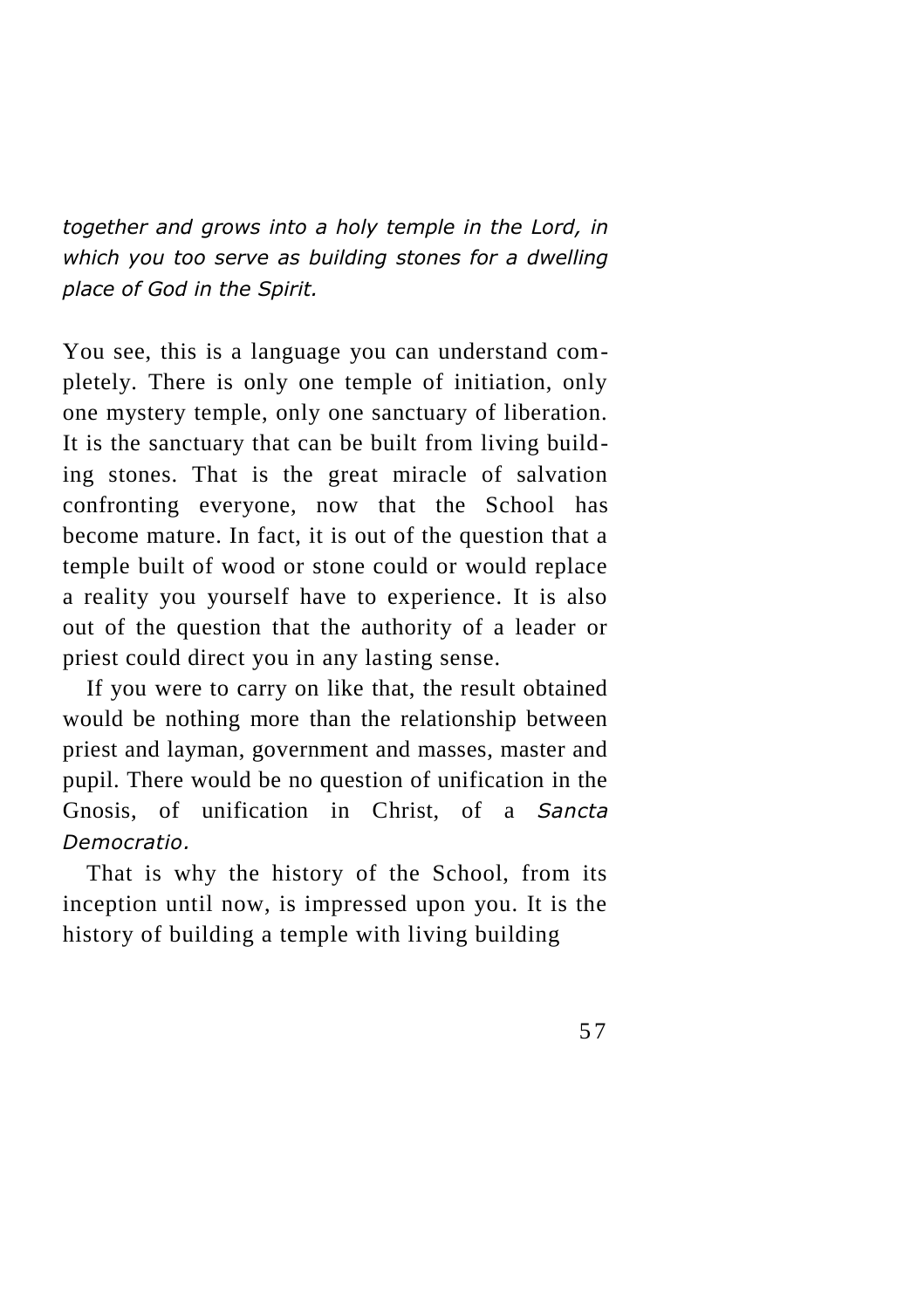stones, in which everyone has to contribute his stone to form a well-fitting whole.

Initially there were a few who had a plan. Through the blood of their birth they grasped the plan of the divine Architect and so, as architects, they began to carry out the wonder. But such a plan can only be fulfilled if there are enough building stones; if each building stone is strong enough, if each building stone has insight into the plan and agrees to help fulfil it in a complete and joyful devotion. That is why the architects of all times had to spend years on preparatory work and had to be prepared to face misfortune.

The foundations of such an exceptional temple always have to be dug in enemy country. That is why from time to time storms came, often finding the building stones insufficiently hard. You know, stones are hardened by fire: the fiercer the fire, the harder the stone will become. It costs time, anguish and sorrow to pass through the fire of experience; disappointments cannot fail to arise.

When the preparatory work has been done and one can decide to begin the building in earnest, one sees how things which, in the eyes of the faint-hearted, the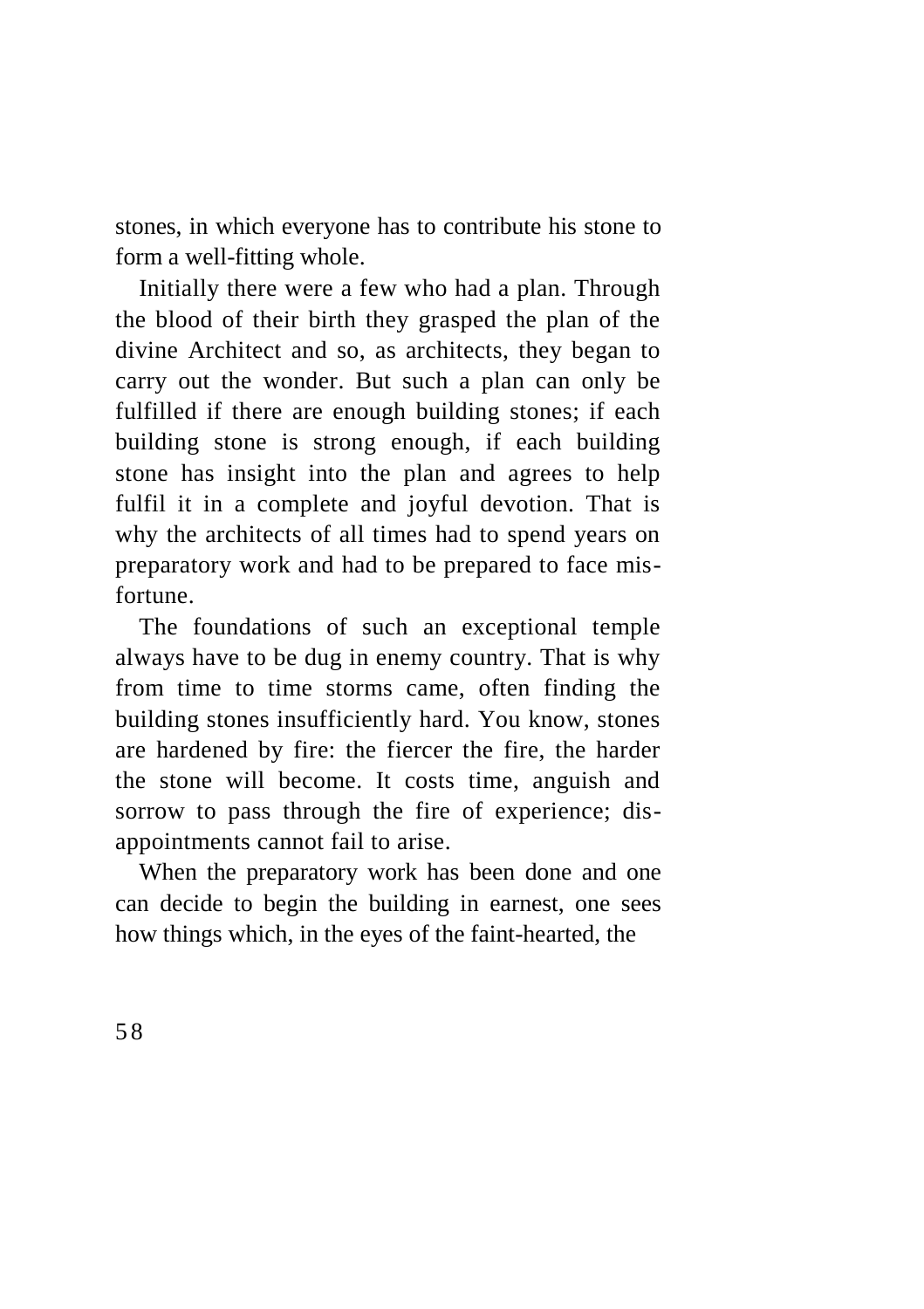`strangers and sojourners' appeared to be figments of the imagination or attempts to do the impossible, are manifested to the true fellow citizens as wondrous delights.

We stand at the beginning of a period in which the living temple will be constructed and will demonstrate itself, initially before your astonished gaze, but very soon your astonishment will give way to understanding and experience. You will say as if with one voice: `It cannot be otherwise'. For this living temple building of an exceptional nature is the fulfilment of a holy natural law. When, in the ancient books of the classical Rosycross, the home *Sancti Spiritus* is mentioned, a living temple of this kind is meant. That is why the pupils unite in group unity, joy and surrender, in keeping with the foundations of the fivefold universal Gnosis, so that the Living Body will be vivified ever more intensely.

Then a light will be kindled in our dark lands that will be seen from afar. It will beckon the seekers and comfort the lonely; it will lift up those who are tired; it will unite all in the new link in the gnostic Chain of Brotherhoods.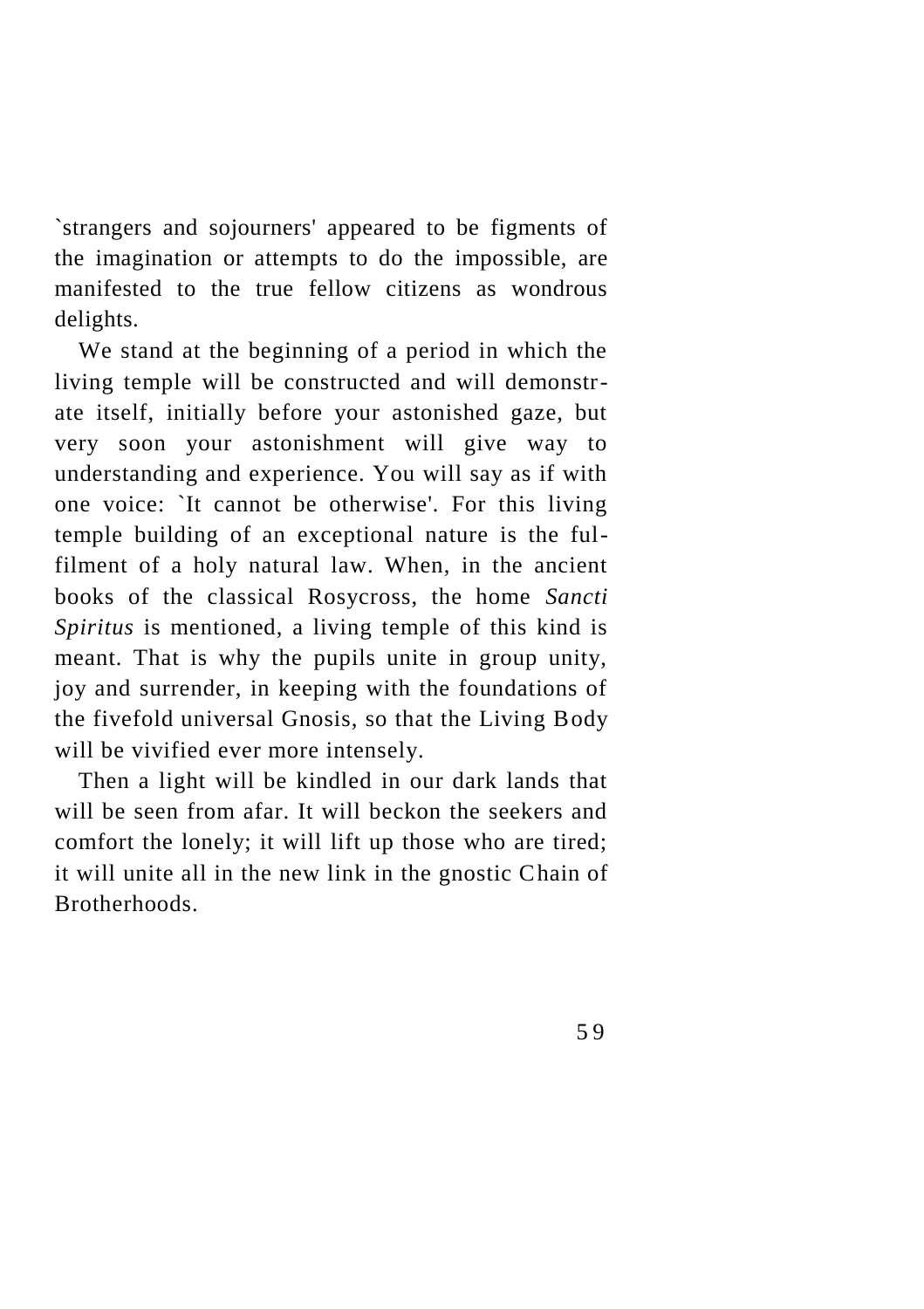### THE THREE UNIVERSAL BODIES

You will have heard about the three universal bodies, as they are called in the ancient wisdom: the Body of the Doctrine, the Body of Joy and the Body of Transfiguration. The latter can be divided further into the Corresponding Body and the Body of Transmutation. These bodies corespond with, firstly, the all penetrating field of the Father; secondly, the light revealing field of the Son and, thirdly, the healing, regenerating field of the Holy Spirit. The Father grants us the possibility, the Son grants us the light of knowledge, the Holy Spirit brings us the one and all encompassing path of liberation in the power of God and in the light of the Son.

Furthermore, we have heard — indeed we understand and experience — that this path of liberation through the Holy Spirit has encompassed every one of us and is dwelling in us. That is why all of us are now participating in a new world development, a new world order, a new nature, a new life-field. All of us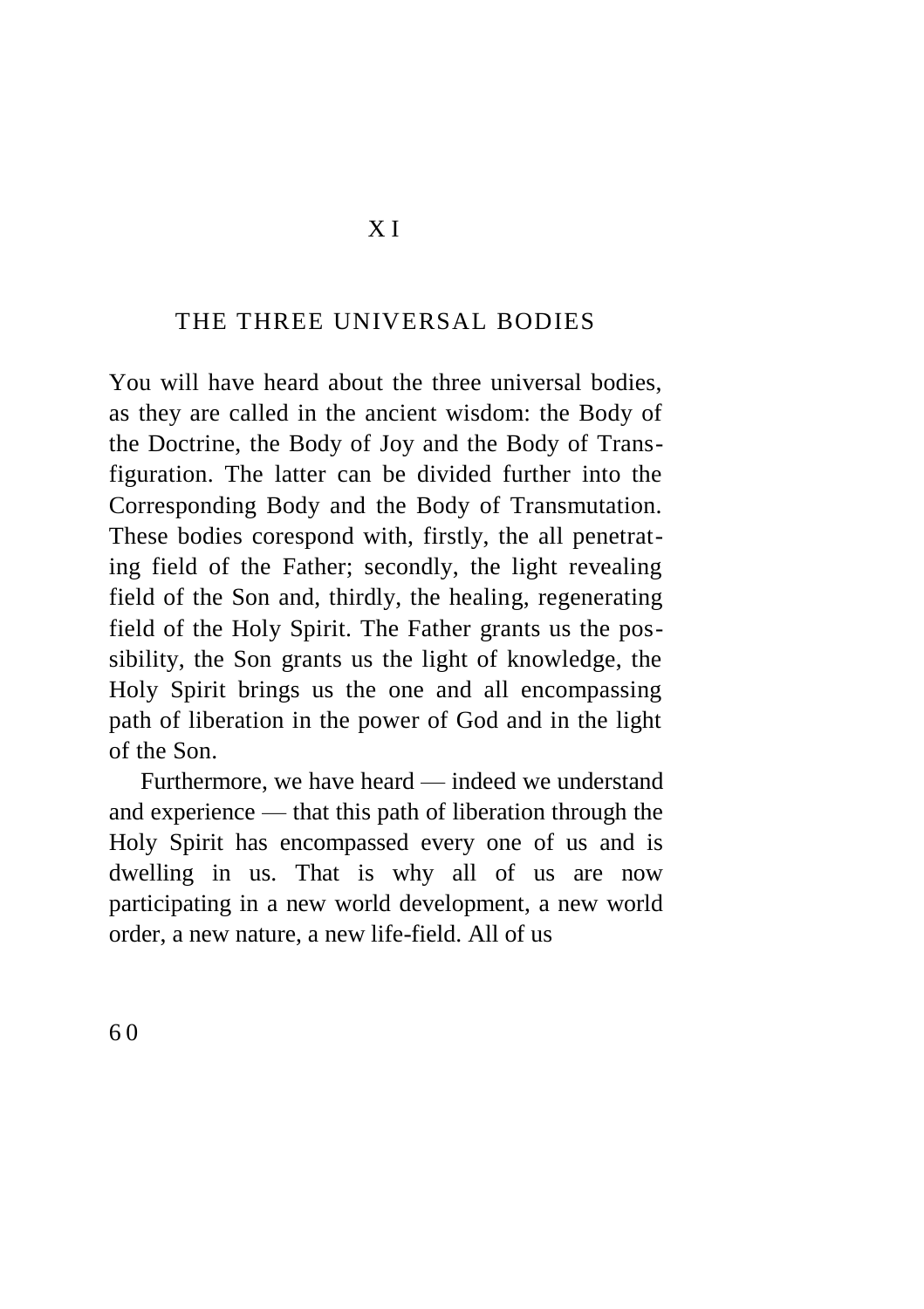have physically entered the Body of Transmutation through the touch of the Holy Spirit.

In the holy language of Christianity all these bodies or fields are called `heavens'. If you bear this in mind when reading and studying the holy language, much will become clear to you. Actually, it is quite wrong for the word `heaven' to be used to refer to the reflection sphere. The reflection sphere has nothing to do with any heaven and is nothing but the realm of the dead. The realm of the dead has its own domain — the spirit world, and we speak of `spirit world' because only inferior and split personalities dwell in the realm of the dead. Their physical and etheric bodies have perished and they are only spectres, living out their temporary existence there, regardless of whether they are the spectres of bad or good persons.

The light of the Son descended into our realm of the dead as well as into our realm of the living. It sacrificed itself in it, for it. It died and was buried and then it withdrew to its own domain. He who wishes to follow that light will find an open door 'into heaven', that is, an open door giving entrance in the first place to the Body of Transmutation.

The door to the realm of the dead was and is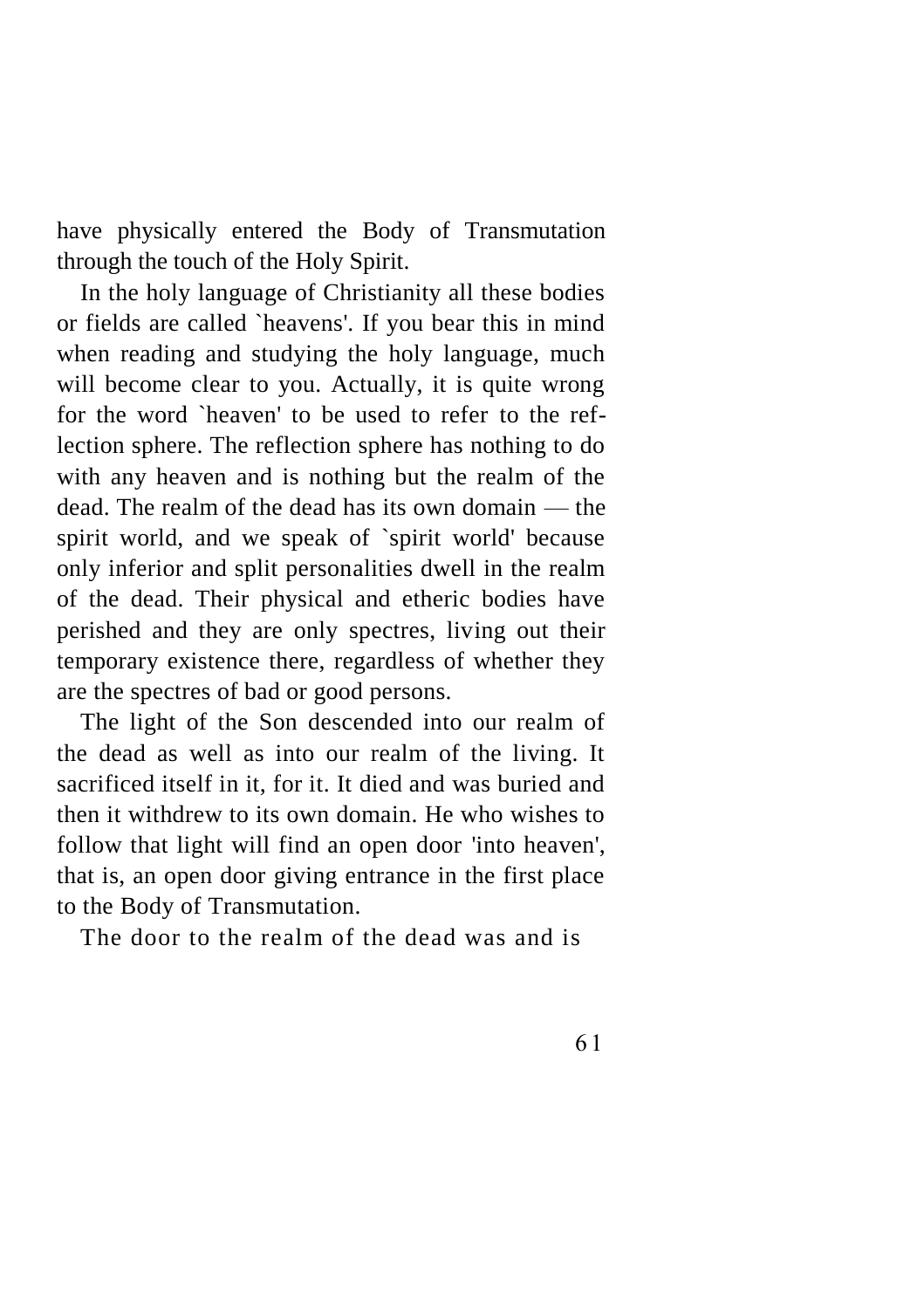always open. The door to heaven is opened for those who seek the light, who link themselves to the light. That is why it is said in Revelation 4:

*After this I looked, and lo, in heaven an open door! And the voice which I had heard speaking like a trumpet said: 'Come up hither and I will show you what must take place'.*

This same voice is speaking to you, too. You, too, are being called to heaven, to a journey to heaven now that, more than ever before, the Body of Transmutation is again spread over the whole world through the regenerating Holy Spirit. The words of Psalm 104 have literally been fulfilled: 'He covers himself with light as with a garment. He spans the heavens like a tent'. The entire Book of Revelation is a testament of the manifestation of the three heavens of transfiguration, the ascent into it and the processes by which this takes place.

In this connection it is perhaps good to remind you of the familiar gospel story about the glorification on the mountain. Some of the disciples witnessed the glorification of Jesus the Lord, that is: Jesus with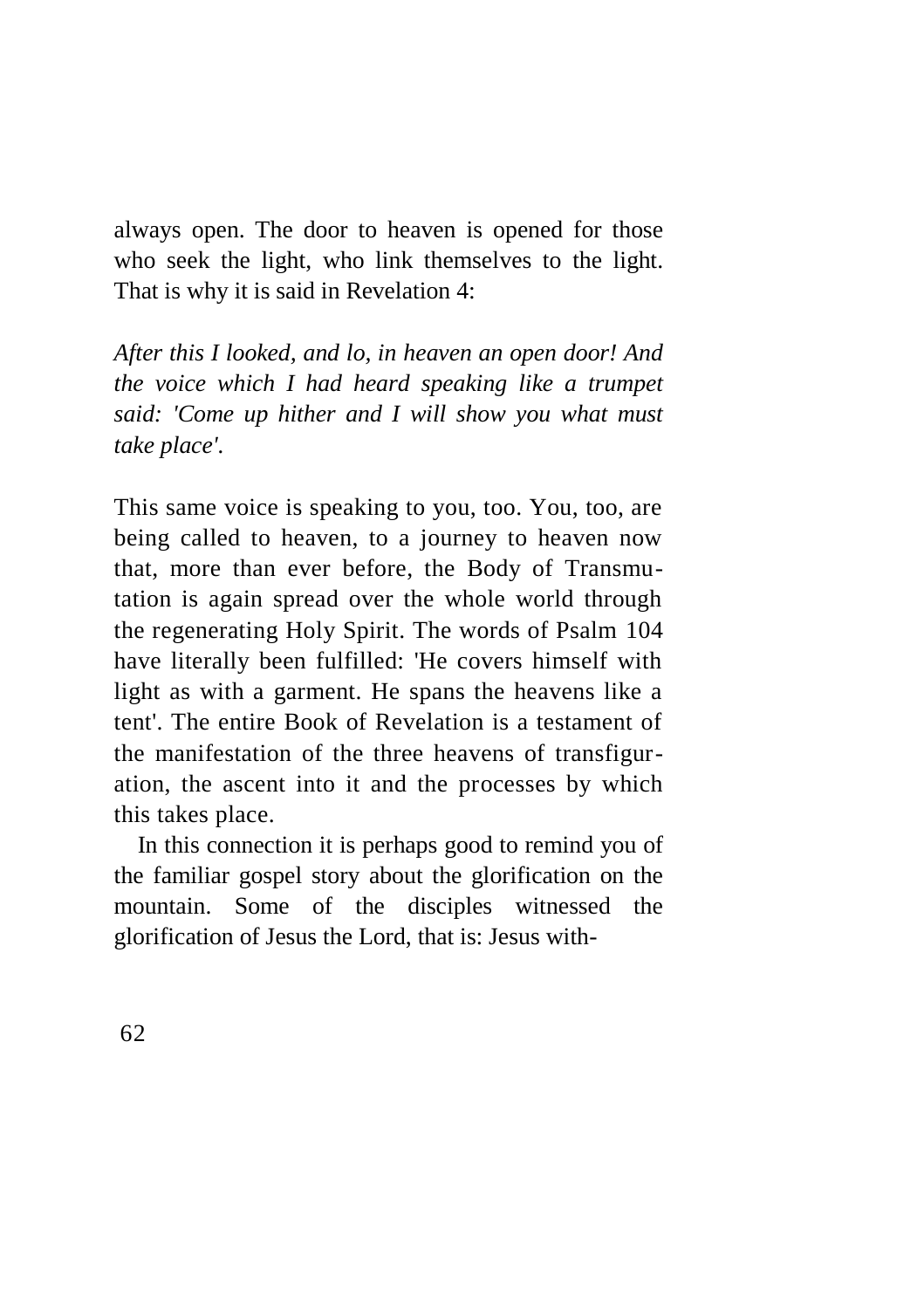drew for some time into the Body of Transfiguration and made his disciples witnesses of this. They were, as Paul tells us, drawn up into the gnostic heavens. And since this so completely new experience surprised them, they reacted spontaneously in a totally wrong way.

On either side of Jesus, in this myth, are Moses and Elijah, personages of divine splendour in the eyes of the Israelites. However, they were divine messengers of a bygone period and therefore not of any significance for the living present of the disciples. When the disciples suggested establishing three sanctuaries, including one for Moses and one for Elijah, wishing to perform to this end some practical, gnostic magical service, they were told they had to follow the teachings of Jesus the Lord and serve Him only, as Jesus the Lord was, for them, the 'Lord of the Living Present'.

So we, too, must confine ourselves to the Living Present, and extract from it the one reality for our heavenly path. A temple has been opened in heaven, in the true light-land of eternity, for all of us. To be able to enter that heaven, one must be truly alive, one must possess the life that does not know death.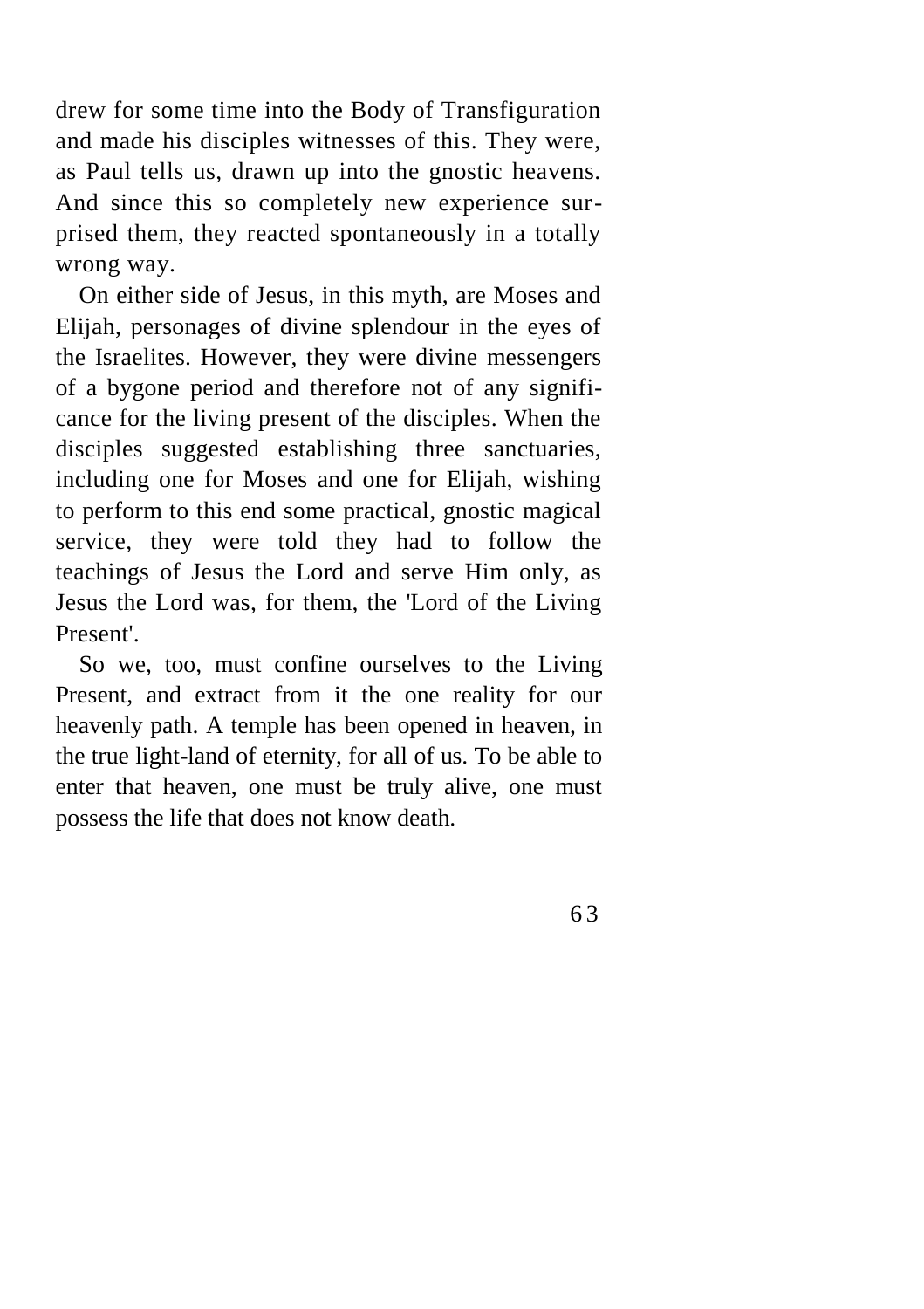Through its descent into you the light has made a covenant with you. Let us make a covenant with Him. Let us follow a totally new, heavenly path of life.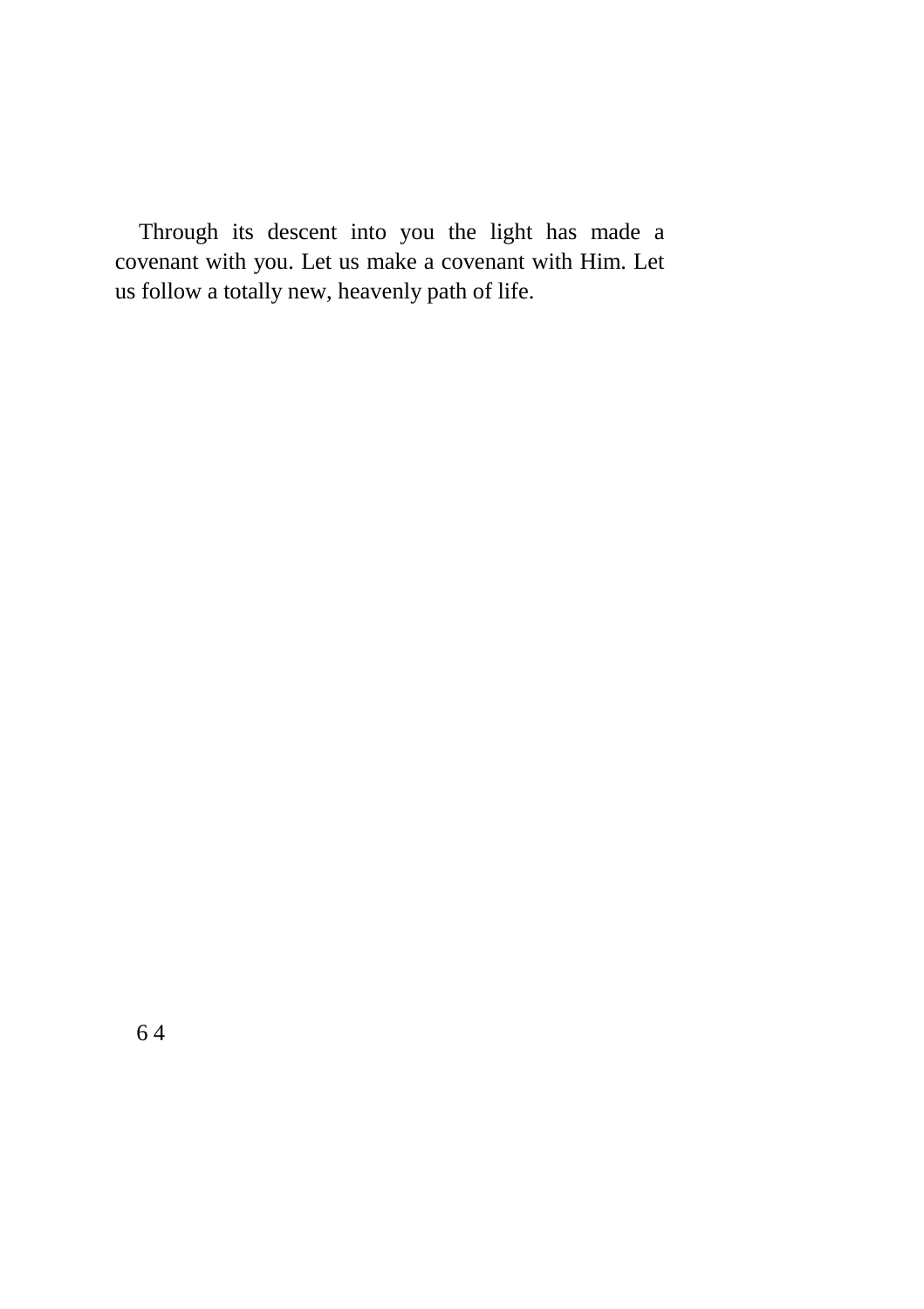### **X I I**

### **THE ONE SOURCE OF LIFE**

All of us must come to know God as the one source of life, as the Only Good, as `Tao', as Lao Tzu explained so clearly.

Lao Tzu, the great breaking force from mankind's past, speaks in his Tao about the liberating radiation power emanating from the Gnosis, just as we speak of it now in our Spiritual School.

The `pathway' about which Lao Tzu speaks, drives a light shaft into our world of death in order to realise a link between the rose of the heart— the original atom in every microcosm — and the gnostic Brotherhood of Salvation.

*In antiquity, the good philosophers who had devoted themselves to Tao were slight, subtle, dark and farpenetrating. They were so deep that they were unfathomable ... They were watchful, like men cross-*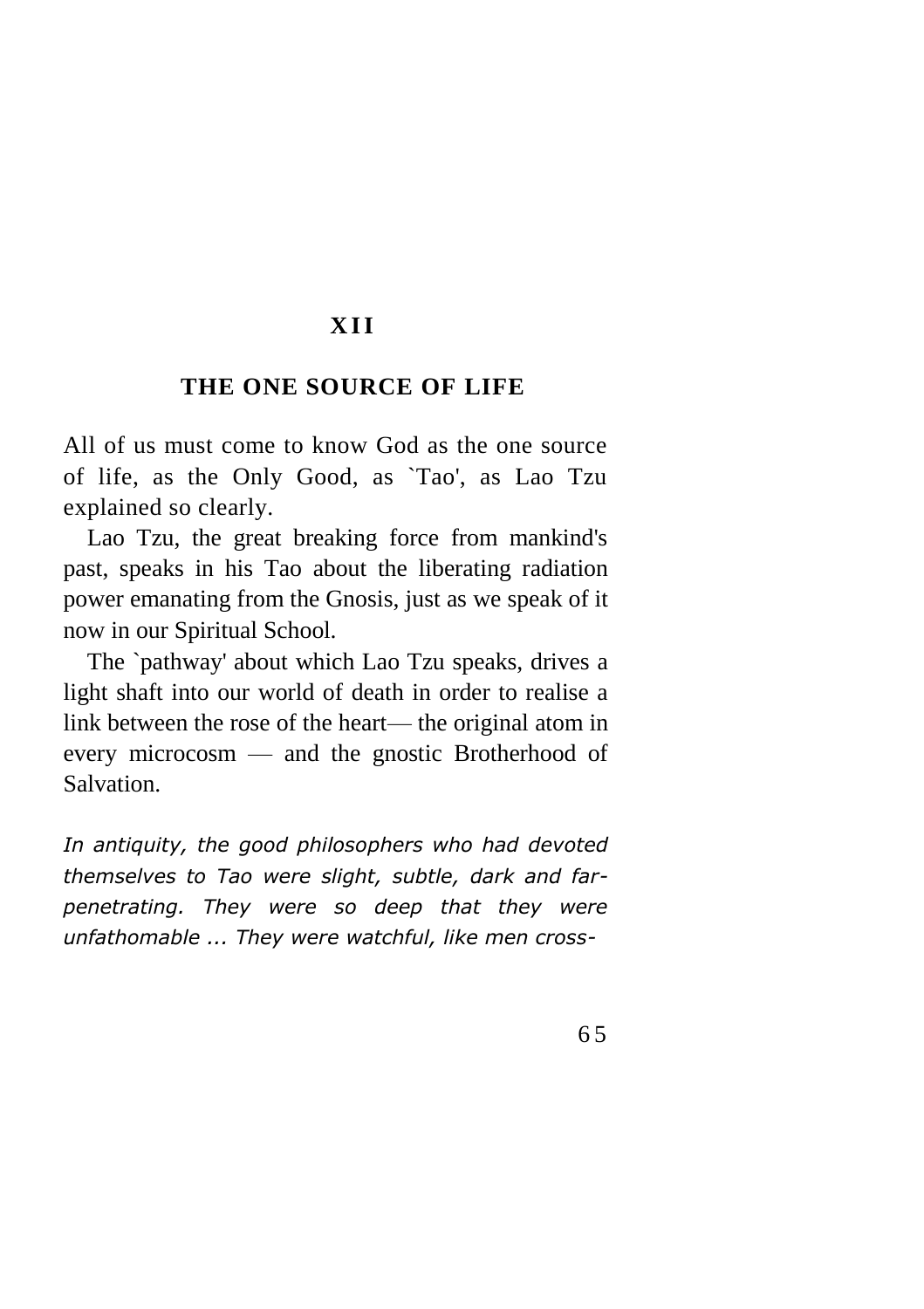*ing a winter stream. On the alert, like men who fear their neighbours. Courteous, like visiting guests. Yielding, like ice about to melt. Simple, like uncarved blocks of wood. Empty, like valleys ... Who can purify into peace the impurities of his heart? Who can he horn in Tao?*

When we read in the *Tao Te Ching* about `nonaction', the key to the new life, and when the Spiritual School, too, speaks of self-surrender to the inner Kingdom, many problems arise. These problems emerge due to the processes of the transfiguristic mysteries.

So, for instance, there is the problem of consciousness. We speak of the consciousness of the old personality and that of the new. People generally think that the consciousness of the new man is a more extended, mightier, more beautiful and complete state of consciousness than the one we possess now; in other words, they think it is a superior stage of consciousness. That people see it in this way is evident from the fact that they often assume that the Iconsciousness can be cultivated or extended into a new soul consciousness.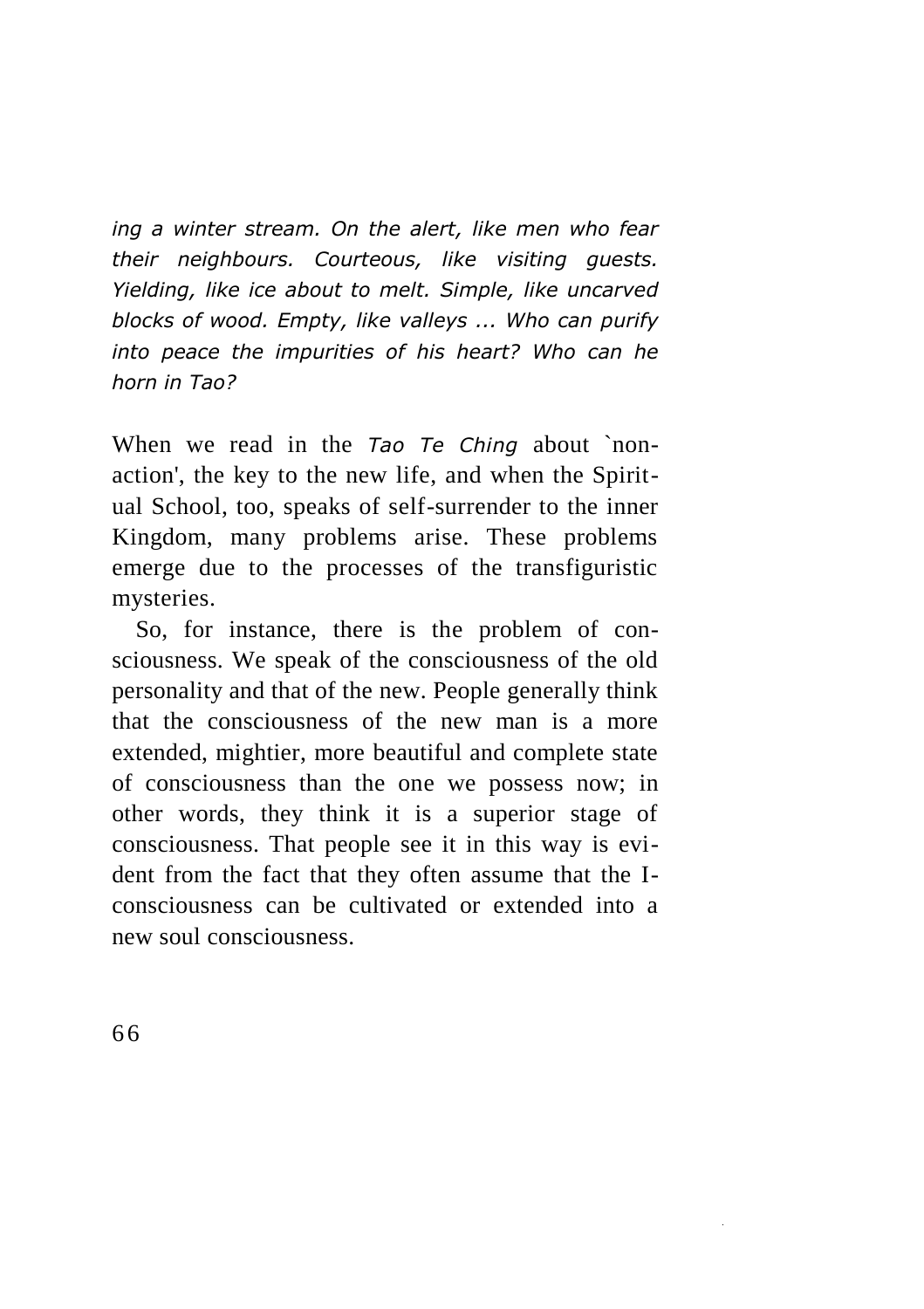That is why most people think it strange when the need for the consciousness to perish is explained in the Gospel as being necessary for gaining the consciousness of the new man. You will recognise the need for this when you understand the vast differences between the two aspects of consciousness. It is certainly not purely and simply a matter of differences in vibration. No, there are fundamental, essential differences.

When the Universal Doctrine speaks about consciousness, it means something entirely different than what is meant by the person who looks at it from his own state of being. The consciousness one knows and possesses is a natural, egocentric consciousness that has a clearly demonstrable ego-centre from which it emanates. This centre is located in the pineal brain centre that lies in the crown of the head. By and large, man regards that consciousness as his pride and joy; man sees himself as the most highly developed entity in this nature. He is called the king of creation, but he is only king of a dialectical creation.

However, the consciousness of the entity we call the new or original man does not emanate from a certain discernable centre, so it cannot possibly be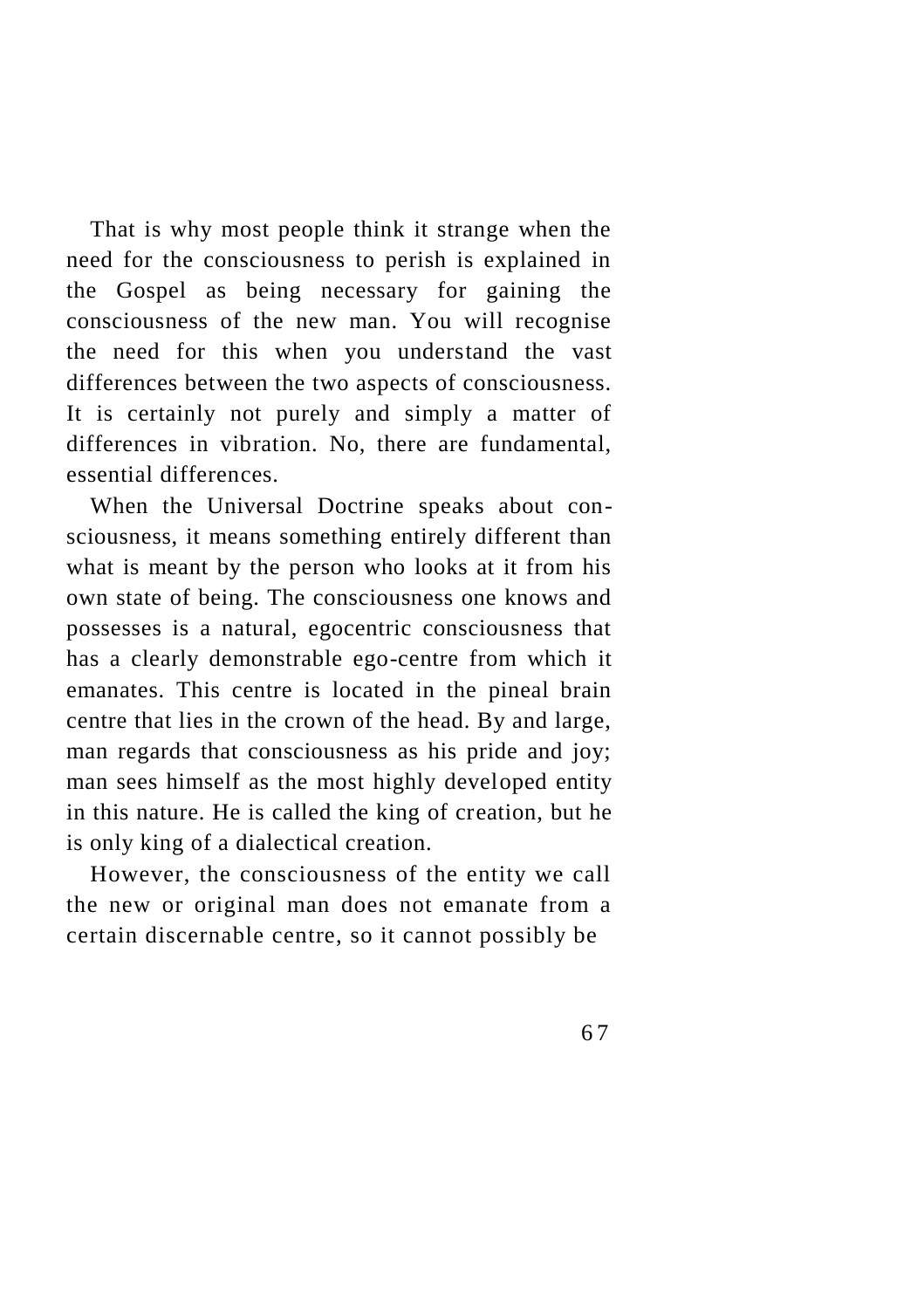egocentric. It is basically I-less, although it makes use of the fourth cerebral cavity and, via this centre, governs dialectical man.

The simplest way to describe the new consciousness would be to call it a complete consciousness without an I-centre, which as such is completely unable to be I-central. The egoism so familiar to us all is entirely unknown to that consciousness. So you will understand that if we speak about the I-less state of the new man we are not doing so primarily in an ethical, moral sense, because that goes without saying, but especially and above all in an essential, fundamental way.

This is a remarkable situation which is perhaps difficult to comprehend. So let us give an example. You know that the physical body is composed of cells, countless cells. These cells are constructed from atoms and it appears that, in fact, every cell has a certain consciousness. The experiences and activities of each cell are transferred to the central consciousness by means of the nervous system to which every cell is connected.

Now if the cell consciousness were equivalent to the central consciousness, the whole being in its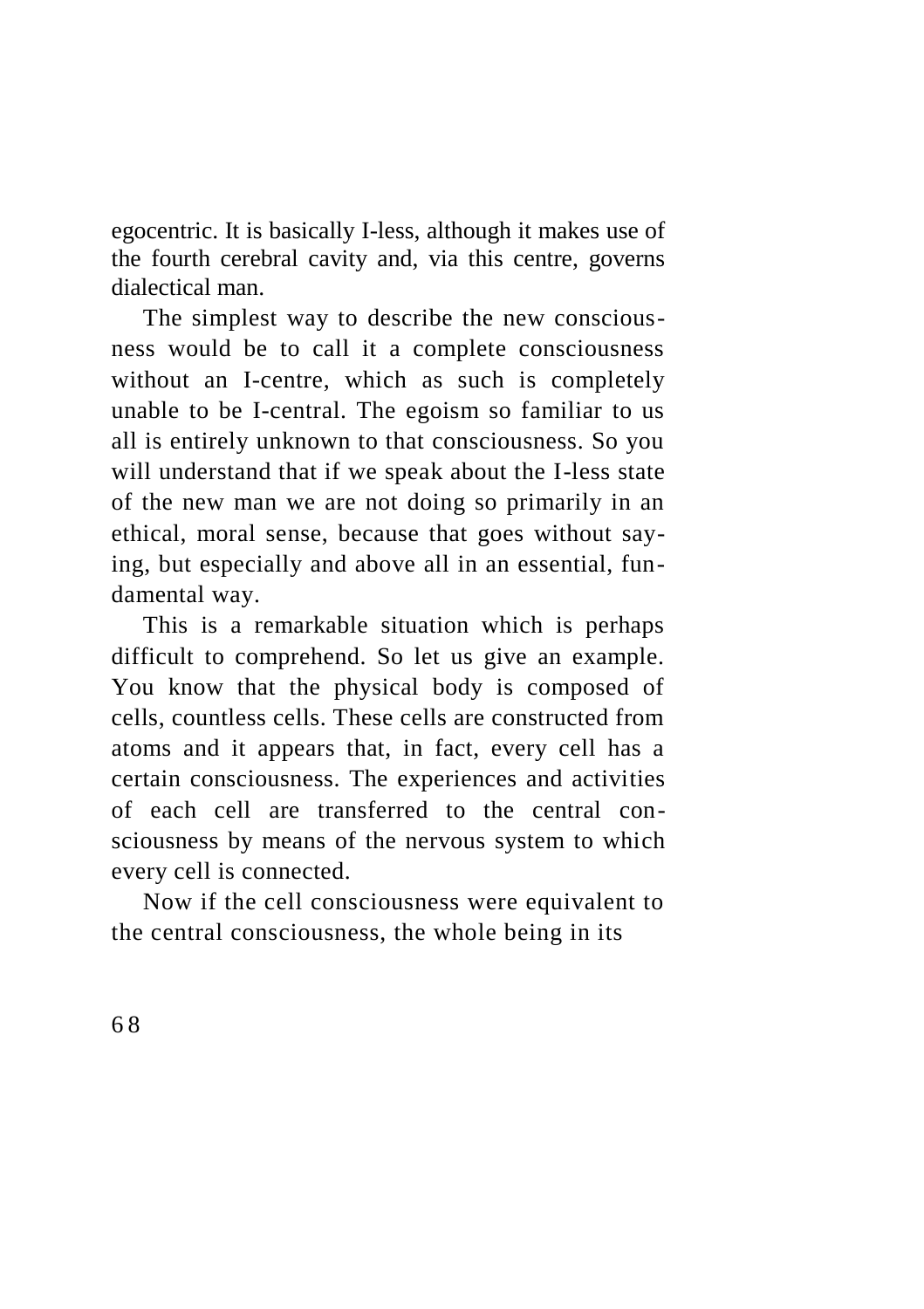totality would participate in the consciousness. There would no longer be a focus of consciousness, nor any I, and it would not be necessary to practise I-lessness. Roughly speaking, this is the way in which we should approach the state of consciousness of the new man. The new consciousness does not have a focus and one should define it as a consciousness situated in the entire microcosm although, of course, it has organs at its disposal. The microcosm does not possess a centre of consciousness, no, it *is* a centre of consciousness, on account of the collectivity of the various atoms which express the spirit of the divine plan. The microcosm in this singular condition is sometimes described in the Holy Language as an entity that possesses thousands of eyes both in front and at the back.

If you can visualise this microcosmic condition you will understand that it is still `partial'; for we distinguish microcosm, cosmos and macrocosm. In the development of the new man, however, everything that is `partial' is abolished. The microcosmic, conscious `being' enters into a cosmic consciousness, and then enters the state of macrocosmic consciousness.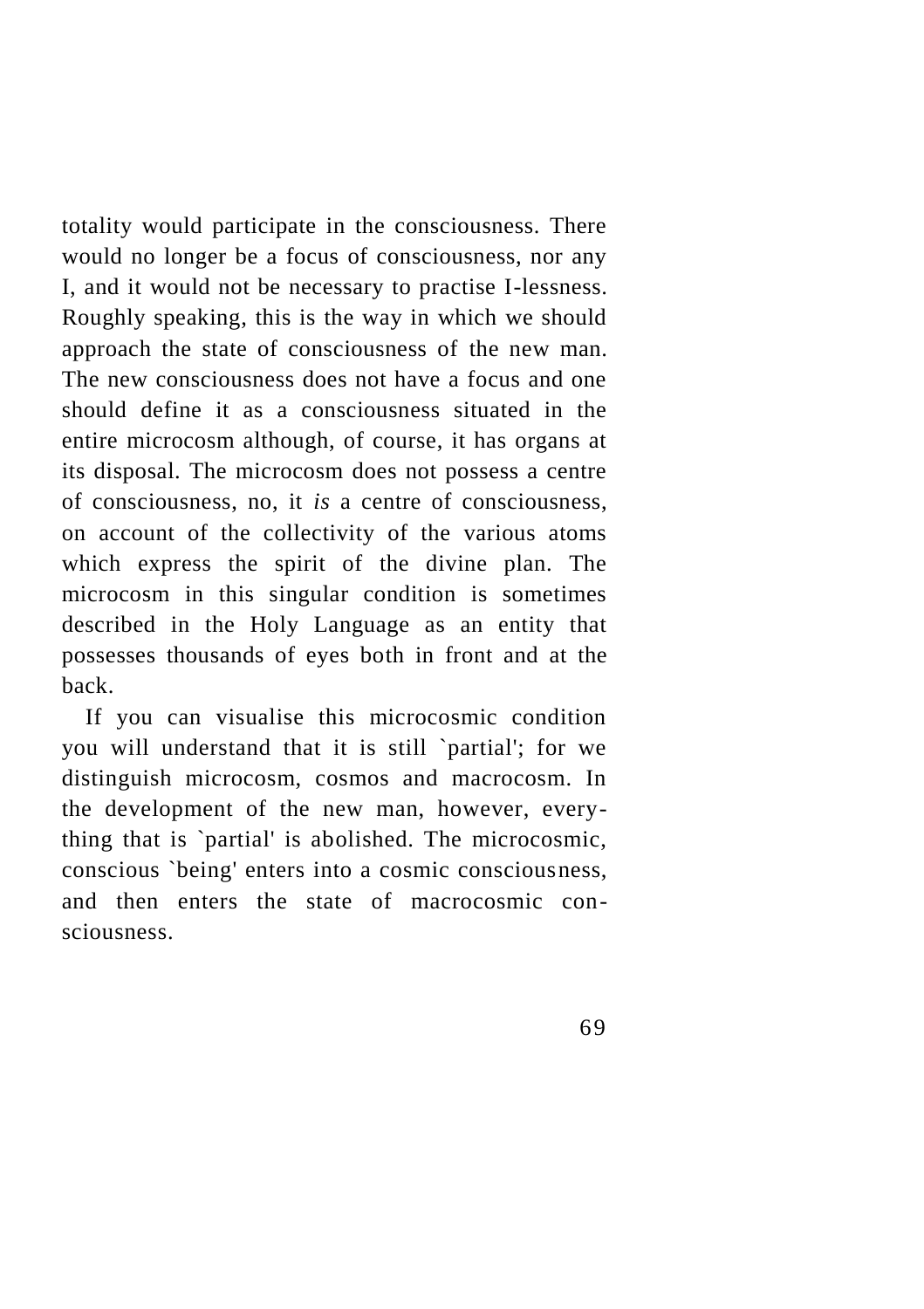If we put it like that and you absorb it intellectually, it is important that you understand clearly what we are trying to explain. When we no longer wish to reign according to our dialectical state of nature, and enter fully into the microcosmic or soul-consciousness, then our state of being will be that of one among many. But if our microcosmic consciousness enters into the cosmic or spirit consciousness, then it cannot be otherwise than that countless microcosms will enter into a collective, omnipresent consciousness. Then one can speak of a total unification, as all separation is cancelled out. One can no longer speak of a `multitude' but only of a `unity'. It will be even more glorious when the cosmos enters into the macrocosm, the divine all-revelation. Then all the multitude of forms manifested in former times will have become completely one in Him who is the absolute universal love.

So `non-action' means: a dialectic approximation of the new consciousness. It is an effort to leave behind everything dialectical with its results, in order to be able to enter the tremendous, divine development which can only result in unification with God.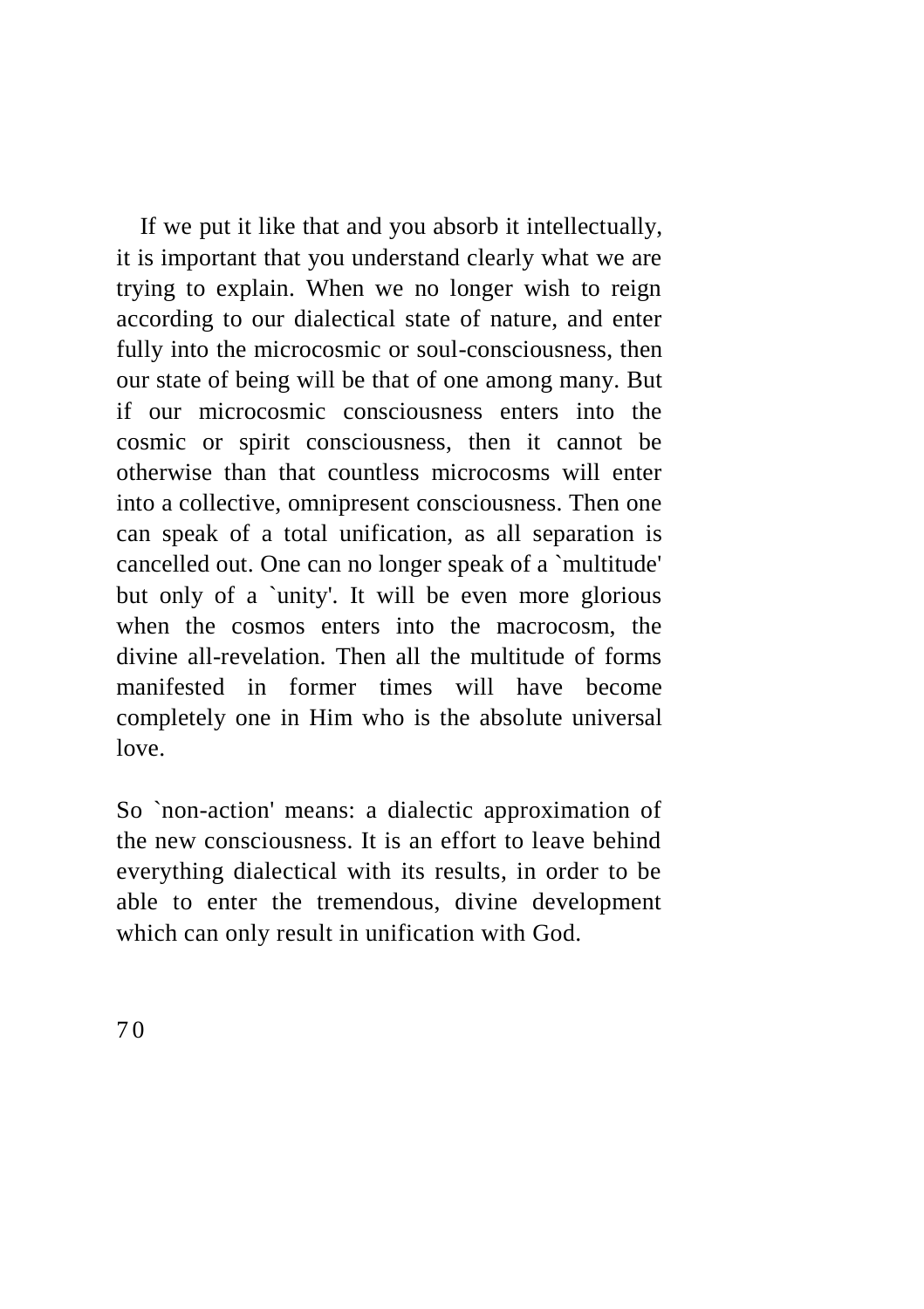`Non-action' is recommended by Lao Tzu to eliminate as much as possible the enormous differences between these two worlds and provide a basis for the genesis of the powers of the new consciousness that are potentially hidden in the rose of the heart.

That is why the true pupil becomes I-less, no longer attached to anything whatsoever. His life demonstrates his self surrender, the cleansing of his heart from the fire of emotion. The I will try to neutralise itself as much as possible so that the soul life can begin. Those of you who undergo this process of approximation with joy, will receive a stream of merciful gnostic radiations which will guide the entire being into the field of absolute quietude, into the true priestly tranquility, the state of peace in which the great, holy work of building the new temple has to be carried out.

That we may soon testify, with Lao Tzu:

*I know, because I have died myself, and through the spirit have risen again. What corrupted me has met its ruin. I have entered eternity.*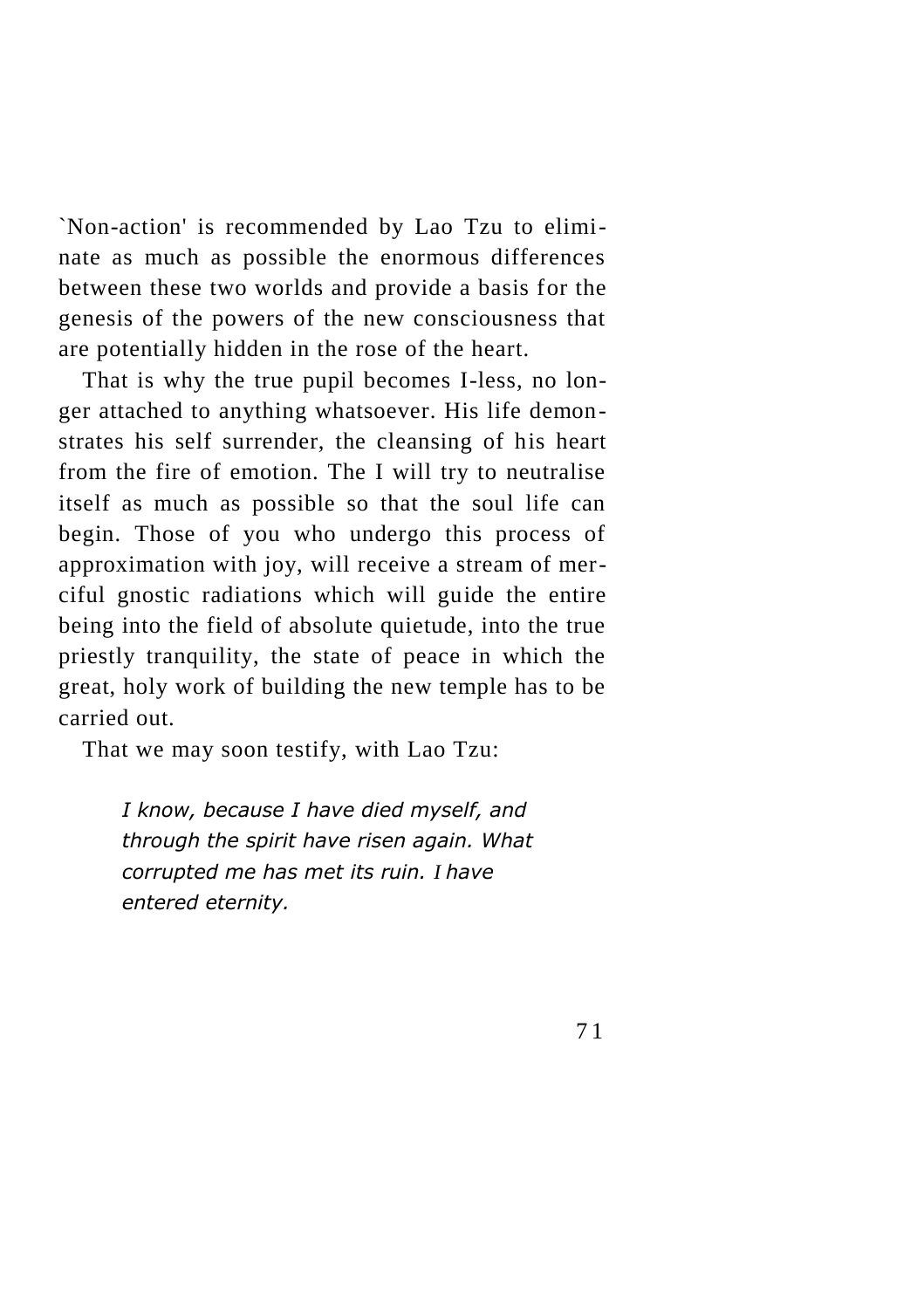## **X I I I**

### **THE ASTRAL ATMOSPHERE OF LIFE**

You will know of the two astral cloud formations, of the division of our astral atmosphere into two astral vibration fields and its consequences. And it will be more than obvious that you will have to make a distinct choice.

You must decide, while there is still time, whether you want to belong to one astral atmosphere or to the other. No one should take offence if we say that, at the moment, our pupils are accustomed to living from both fields. At one moment you are in the astral cloud of ascension; at the next you switch to the astral cloud of earthly nature.

Until now you have been able to keep this up and one could even justify such behaviour. However, for many years and nearly every day the School has emphasised that your behaviour should change as soon as possible, as we have definitely arrived at the crossroads.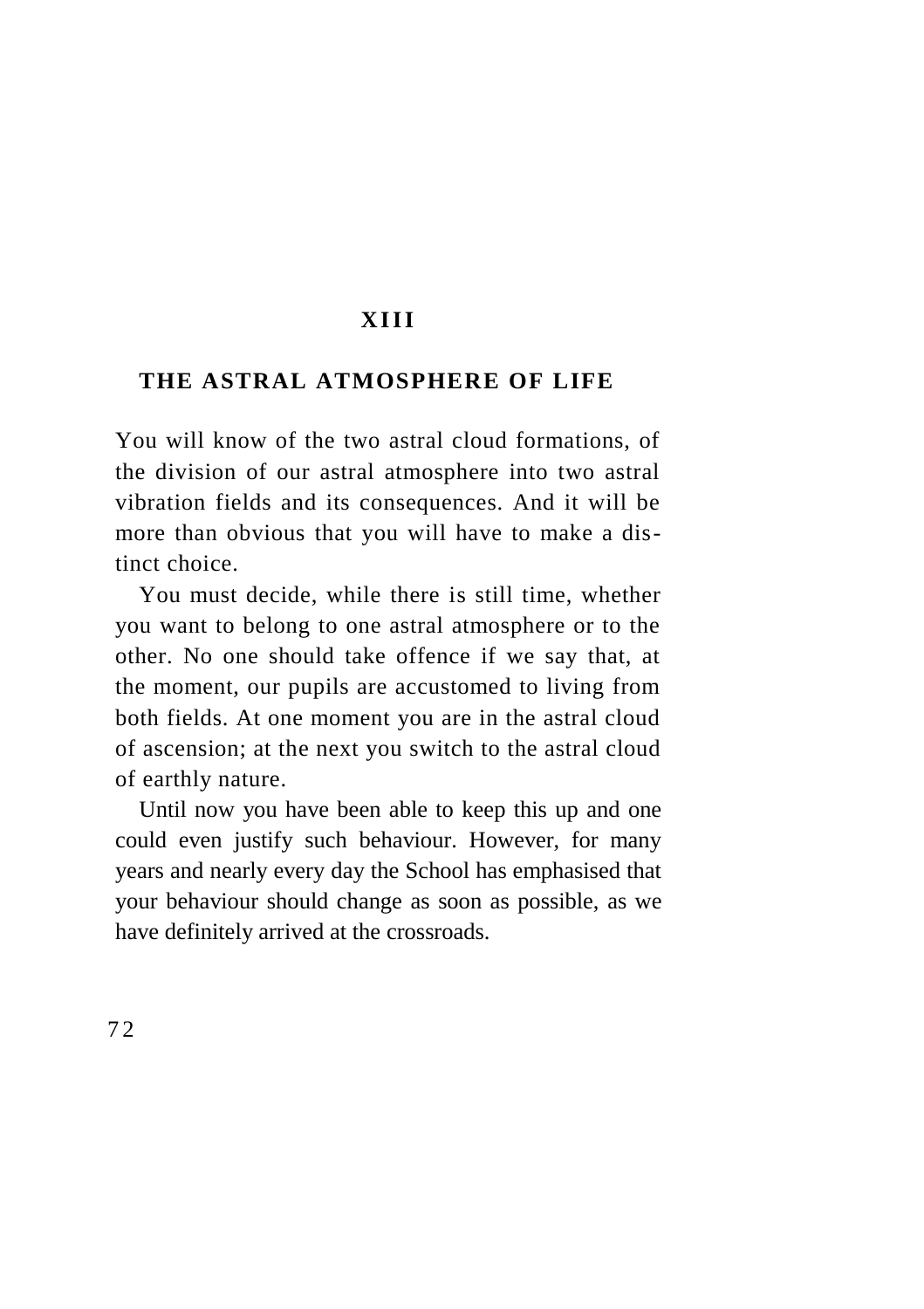So no one should be surprised at the course of things, because such a time was announced long ago, and every preceding Brotherhood has known such a time. The holy language, too, makes no attempt to conceal the fact that there have always been and will always be such times during the successive periods of mankind. Only think of Jesus the Lord's prophetic speech in Matthew 25, verses 31-46.

The division of the astral atmosphere into two parts is caused by a powerful astral stirring; a siderial power of high vibration is intervening. And as this siderial power is the second aspect of the Godhead, Matthew speaks of the Son who will appear in all his glory.

As a result of this development, mankind is divided into two groups: the right-hand group and the lefthand one, the sheep and the goats. To the right-hand group it is said: `Inherit the kingdom prepared for you from the foundation of the world'. Then a beautiful metaphorical speech follows, which you need to understand clearly if you are to learn your lessons from it. The Lord of Life says:

*I was hungry and you gave me food; I was thirsty and you gave me drink;*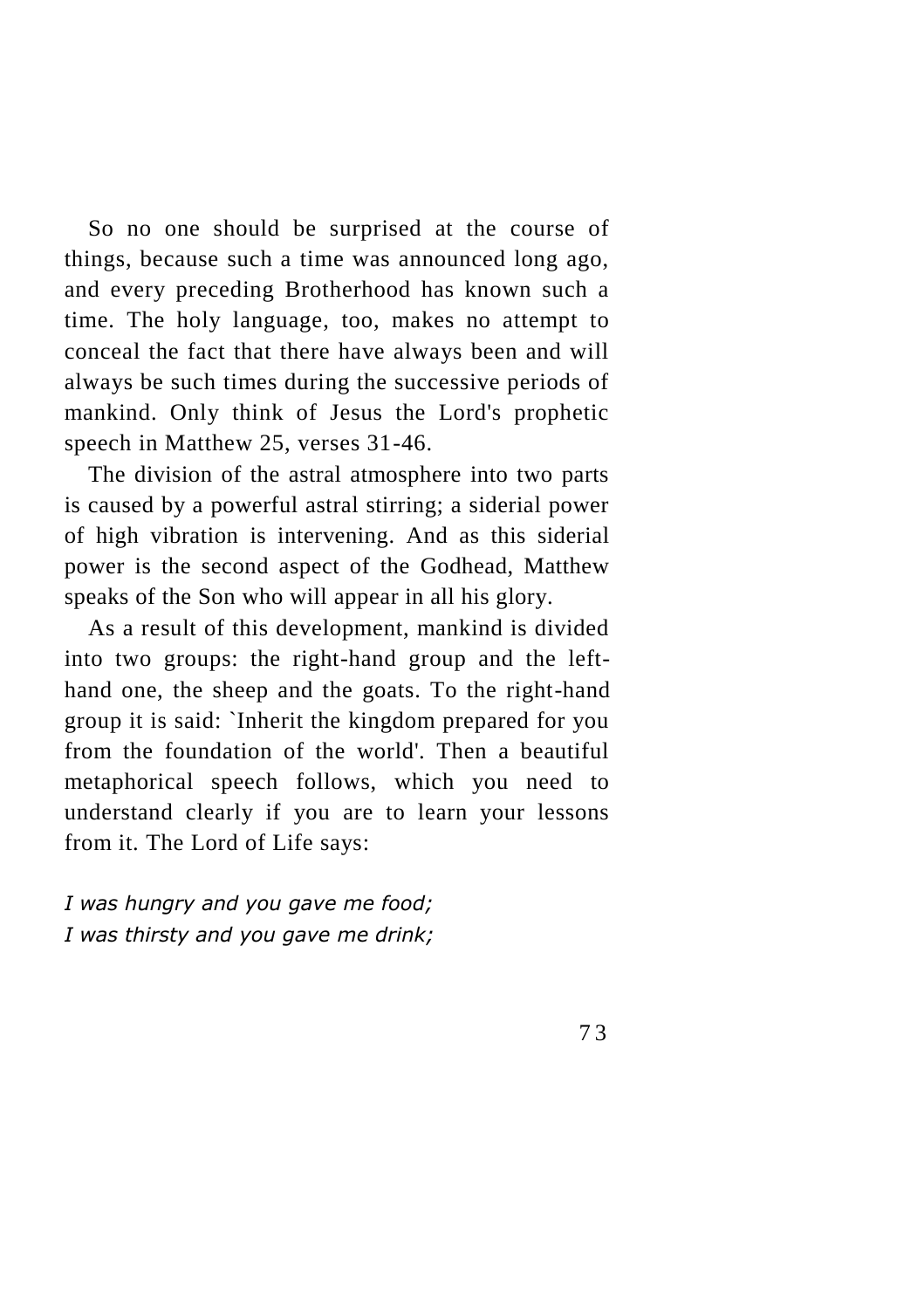*I was a stranger and you welcomed me; I was naked and you clothed me; I was sick and you visited me: I was in prison and you came to me.*

So the fact that the astral atmosphere is beginning to separate has antecedents.

The Son of the Godhead, the second aspect of the Gnosis always exists in the astral atmosphere, first as someone who is hungry, as someone who seeks contact with man. Then, if man reacts, his reaction feeds the hungry Gnosis which then seeks to establish a connection. In this way, the Gnosis becomes one who thirsts to serve mankind, and grace is with him, with her, who gives it drink. So, through human reaction, the new astral fire grows. It becomes ever more strong until, at last, it can spread all its glory.

At present we are in a situation in which the glory of the new gnostic manifestation has already become mature. Now the Son of Grace need no longer grow through our reactions; He now reveals himself and the manifestation is brought about through the sum of all the efforts of the past centuries. Prophecies are becoming a reality. Now the conclusions are drawn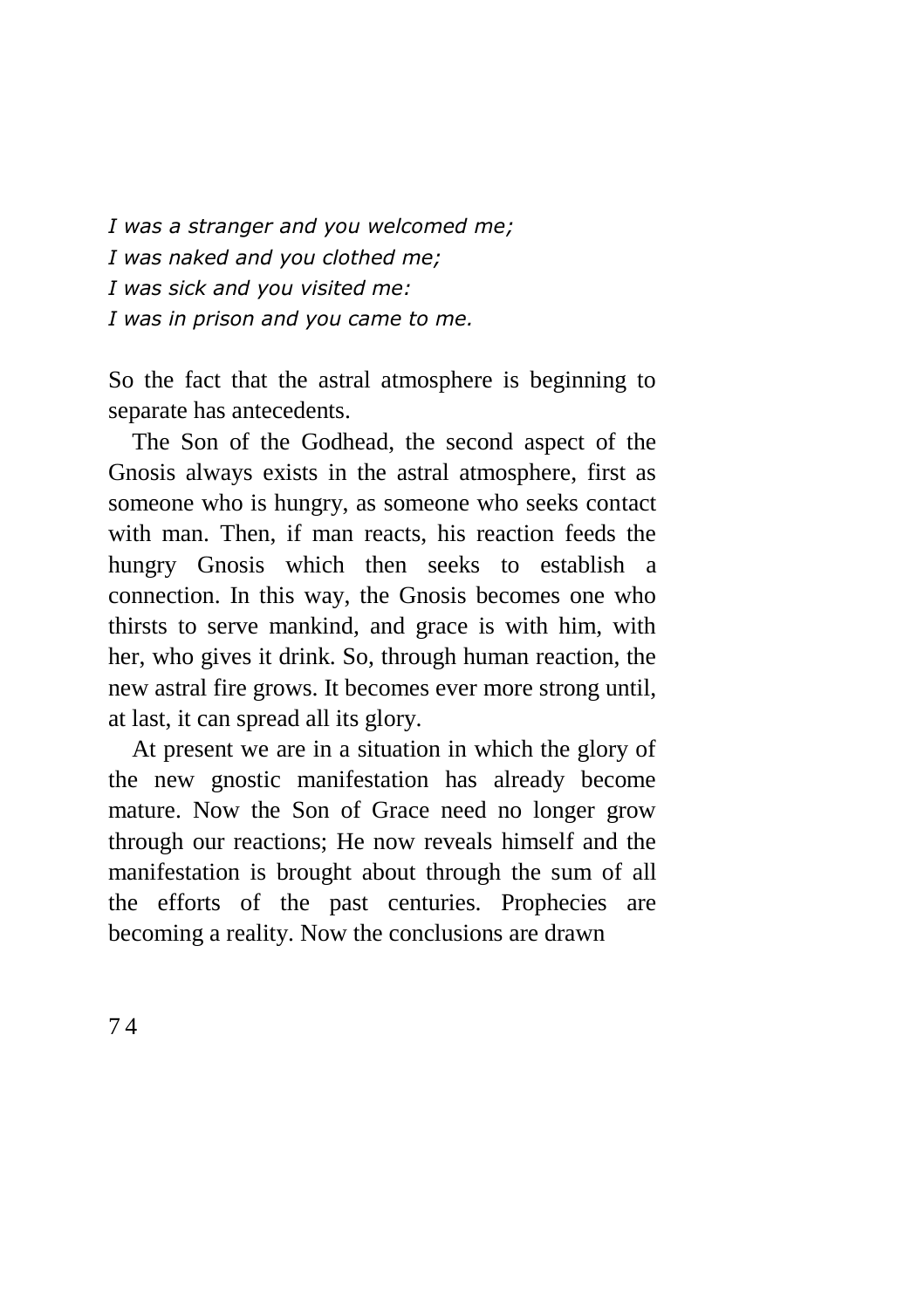and everyone will have to place himself either on the right or on the left, according to his nature.

We very much hope that you will comprehend clearly, from this prophetic speech, what the young Gnosis wants to tell you and why we have to confront you with the inescapable consequences.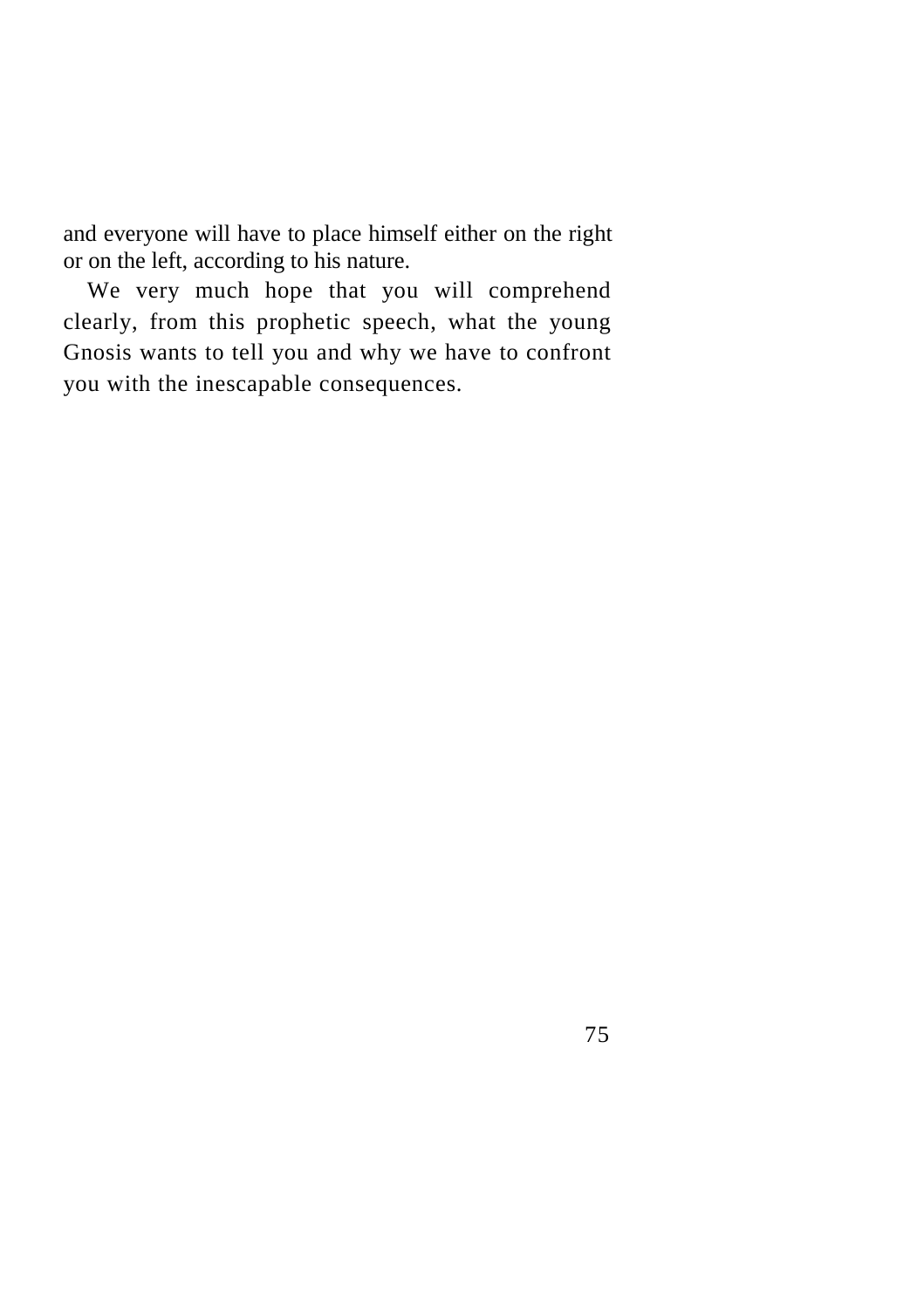#### X I V

#### FAITH — HOPE — LOVE

We would like to draw your attention to that remarkable and magnificent fourteenth chapter of the gospel according to Matthew. This chapter is distinguished by three momentous events:

firstly, the beheading of John the Baptist, secondly, the feeding of the five thousand, thirdly, Jesus' walk on the sea.

The fact that these three events were combined in one chapter obviously has a meaning. We would first like **to try and** trace this meaning, and then to analyse the myths concerned.

When a nature-born human being seeks the divine paths for the first time, he does so with his heart and his head. His heart is the field of his emotions and his head the field of his consciousness. If all goes well with him, a state of faith will awaken and this faith. too, will possess the two aspects of heart and head.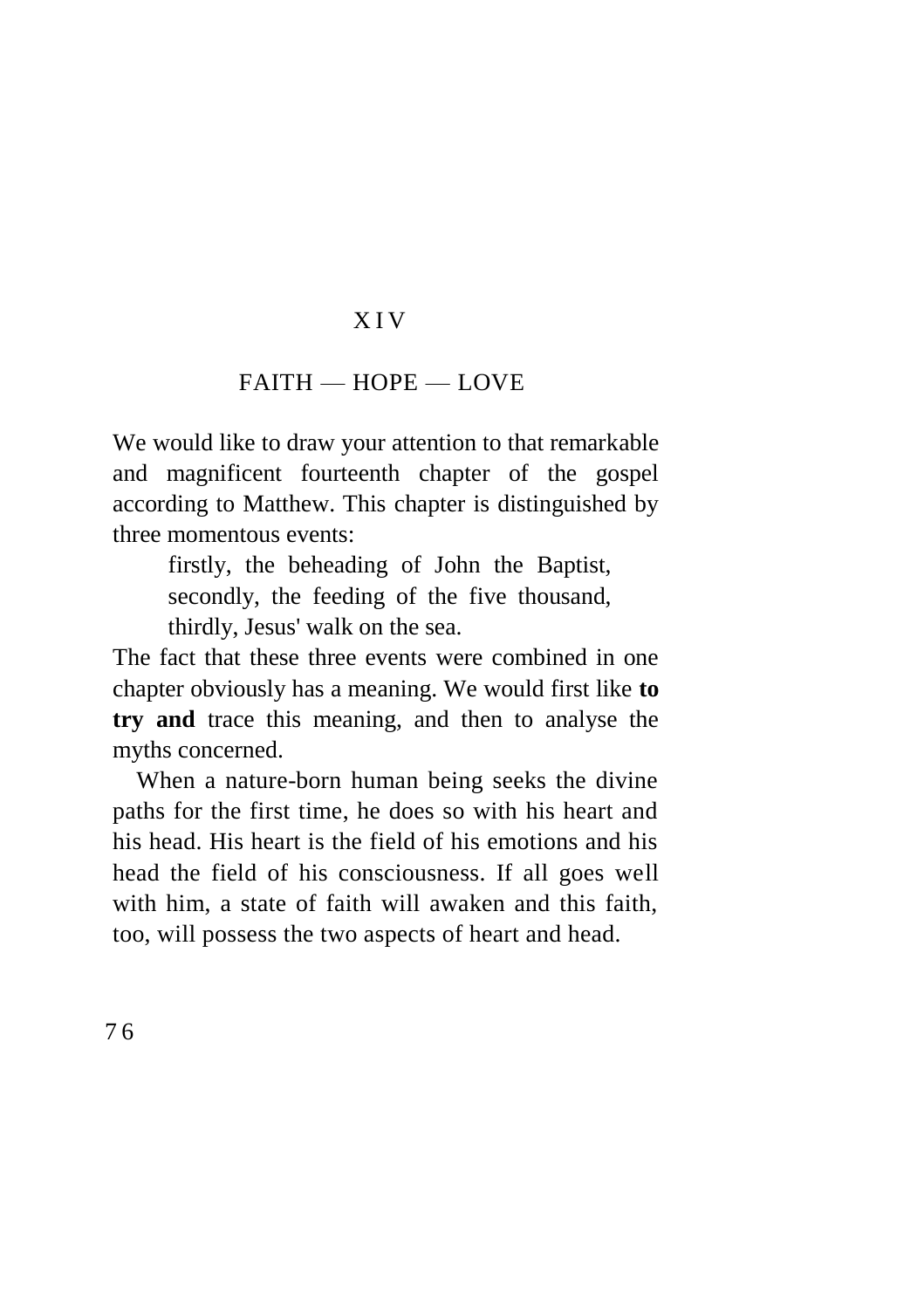Driven by head and heart the pupil walks his path. The resulting development brings about the rebirth of the soul.

The soul centre lies in the head, as every pupil knows. This soul centre, the nucleus of the soul, is the most dynamic principle in the entire human being. From it emanate all the guiding activities in one's life. Consequently, one can say that if the soul is reborn, man has received a new `head' and has thus been `beheaded' as to the old nature.

The central soul principle with which the work began can no longer serve the process. It has been exchanged for a new head, that is, the head of the Jesus-born human being. The fruits of *faith* have been harvested and on this basis faith can proceed to higher things.

As soon as something of the new soul state begins to shine in a person, as soon as it truly begins to radiate, these radiations have a warming effect. A person with a great soul in this sense always gives comfort to those who are weary, help to those who are lost and arouses hope in those who are defeated. That is why such a person always stands in life as one who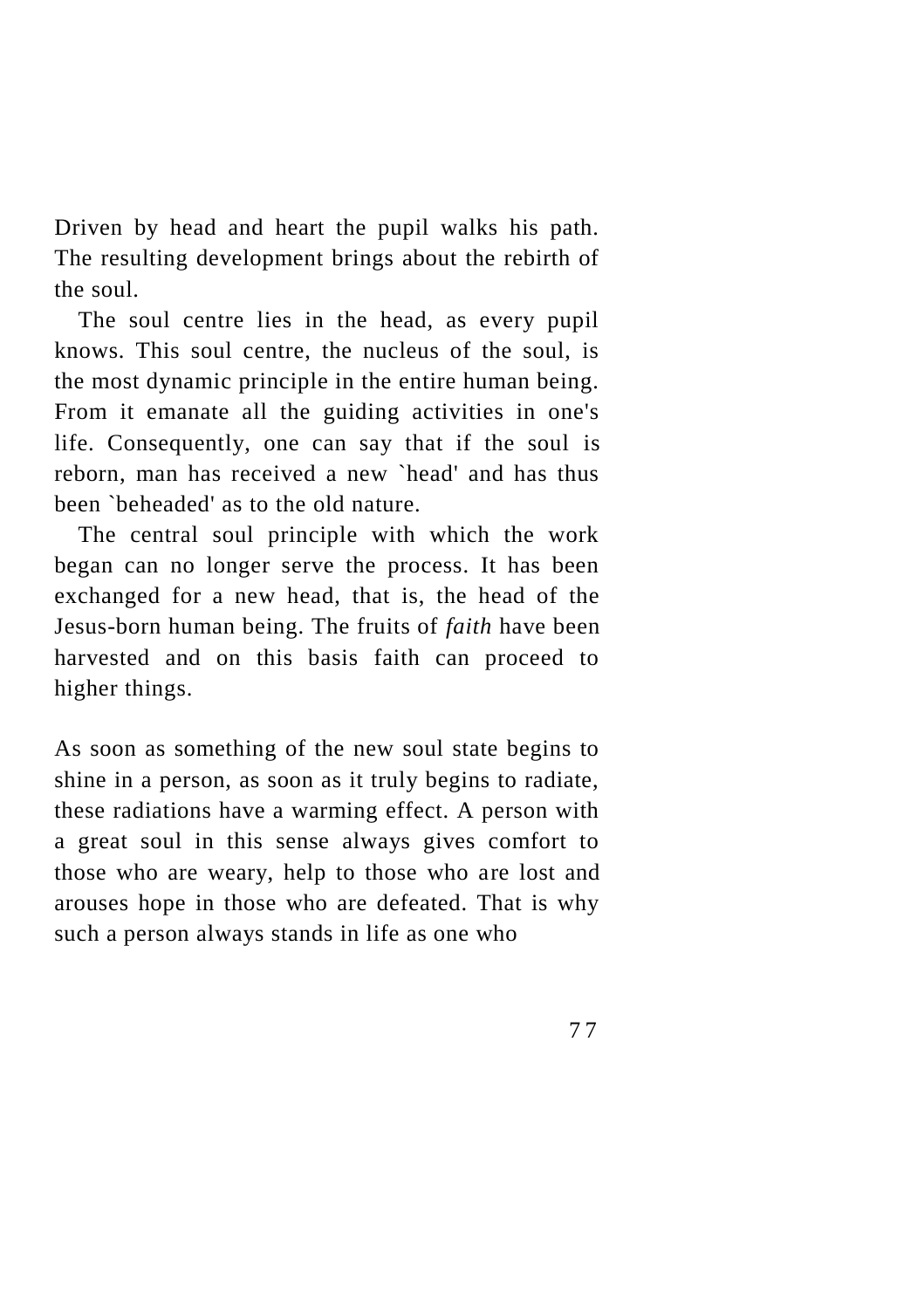gives nourishment. The miraculous feeding emanates from such a one to all those who are in the desert, and are so far from home.

This feeding can be understood; its causes and effects are very easy to explain. That is why, after the story in Matthew 14 about the results of faith, the tale of *hope* is told, the hope which brings nourishment to five thousand men, not counting the women and children.

You will understand that it does not matter how many people were fed; the evangelist simply seeks to draw your attention to the fact that the arousal of hope in a person's life in this way can be explained very rationally. That is why the number five is mentioned, the number of Mercury, the number of high rationality. And the number five thousand is used because these activities relate to man's consciousness, to his soul and his entire body. At the disposal of the longing group there are 'five loaves of bread' and 'two fishes'. These are the bread given with that imperishable, neighbourly love which throughout all times has been symbolised by the sign of Pisces.

To those who have thus been comforted and nourished with imperishable hope, it is said: 'Walk the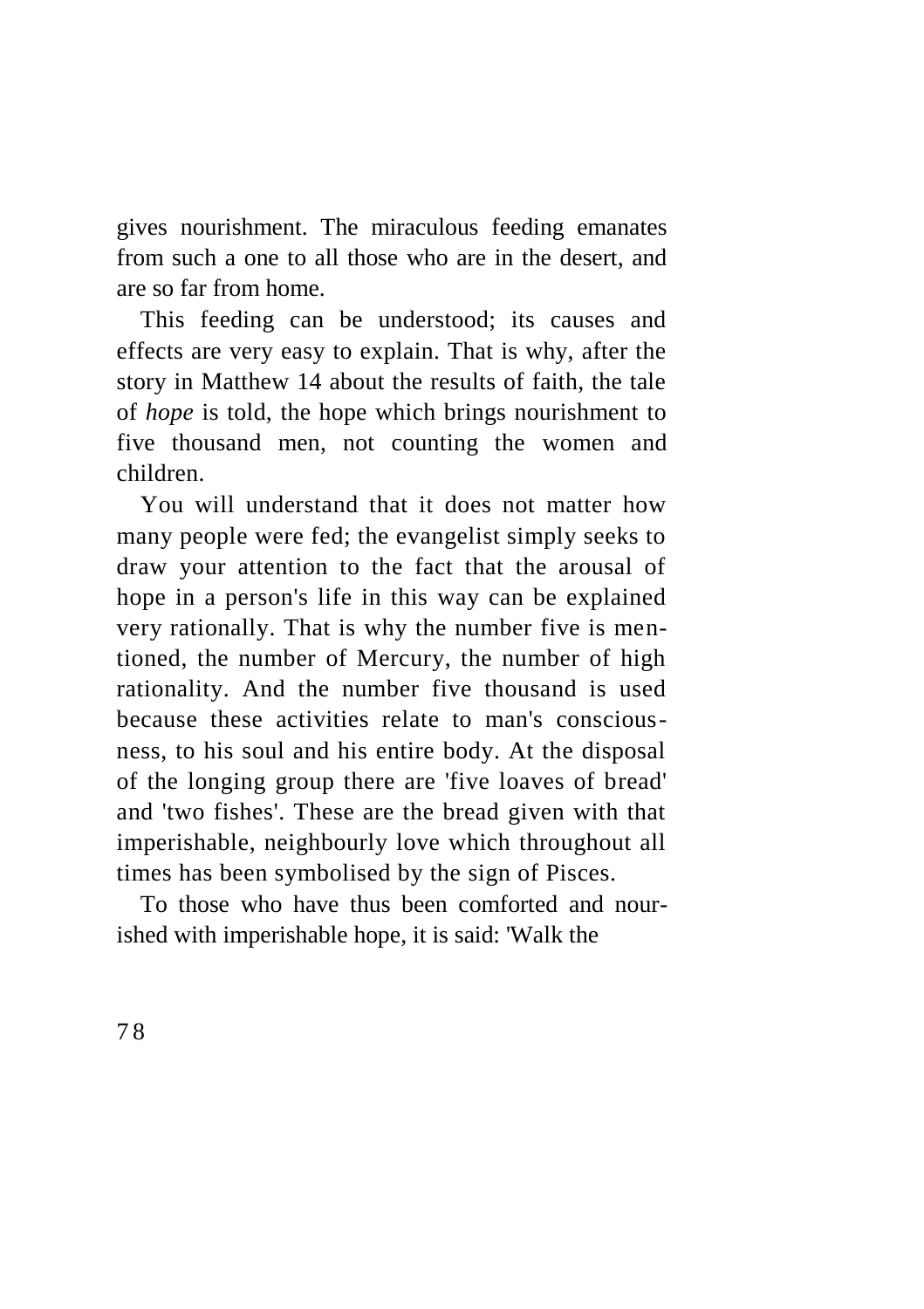path now! Go today! Fulfil the law of liberation!' Driven by the fire of hope, all those who wish to be disciples are, as it were, forced to enter the ship and sail to the other shore, to the field of resurrection, through the process of the Holy Grail.

He who does that, who responds positively to this call and follows the path that leads to the new life, must — and it cannot be otherwise — defend himself from his own nature. He must sail across the sea of life, while the storm of his own nature acts increasingly as a head wind, as an adversary. Who could be equal to that? Who could resist that violence? No one, surely? Yet every soul in whom hope truly glimmers will be able to conquer, as in the miraculous feeding, if only lack of faith does not develop; if only the pupil continually shows one-pointedness of purpose and holds on firmly to the helm. Then, at the most crucial moments, the divine *love* will come to meet him over the furious waves of the sea of life; to help, to save, to uplift, until the other shore, the field of the resurrection, has been reached.

So there remain faith, hope and love, but the greatest of these is love.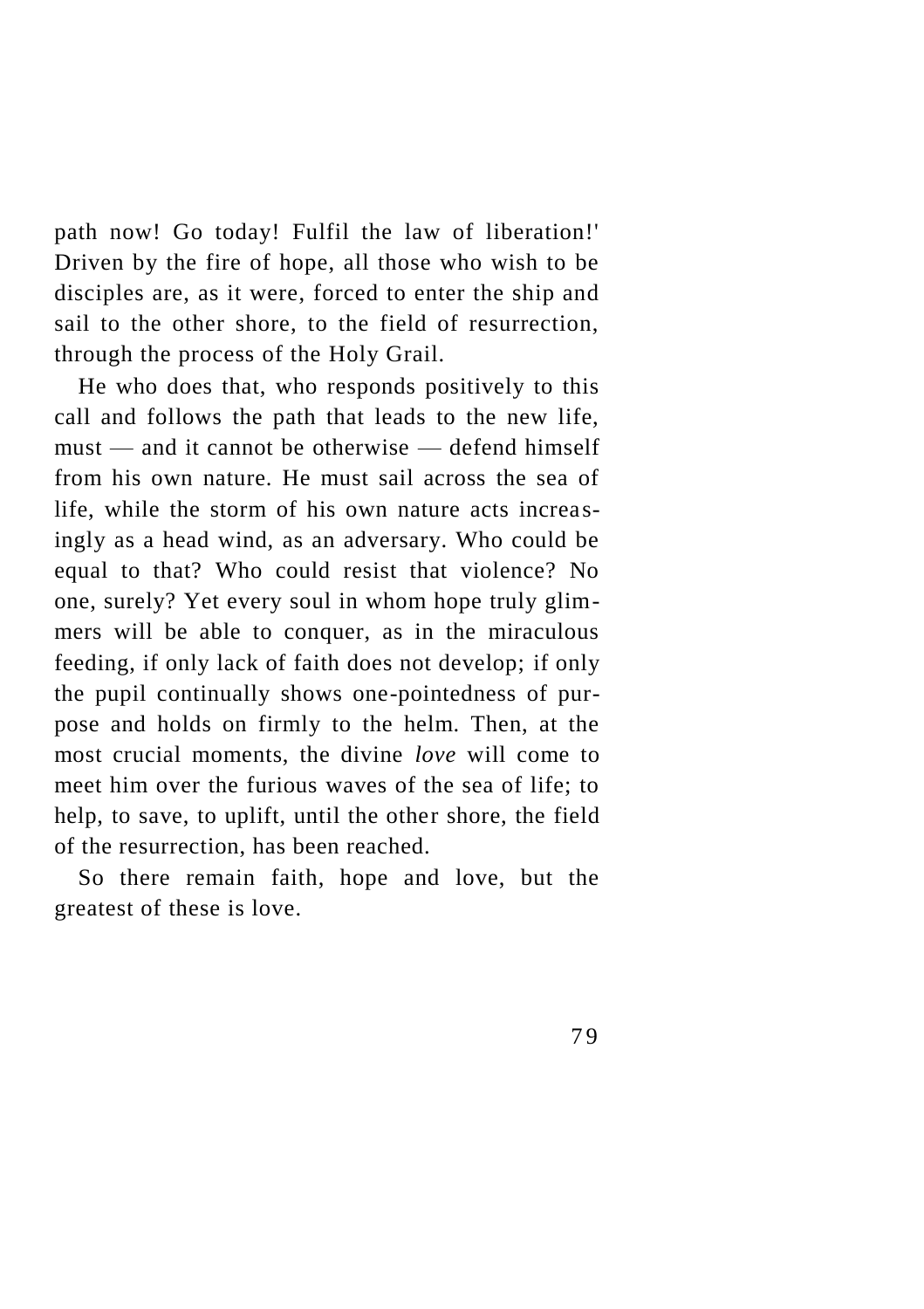#### X V

# THE HIDDEN COMMUNION WITH GOD

We quote from the first letter to the Corinthians, chapter one, verses 17-31:

*Christ did not send me to baptise hut to preach the gospel, and not with eloquent wisdom, lest the cross of Christ he emptied of its power. For the word of the cross is folly to those who are perishing, hut to us who are being saved it is the power of God. For it is written: 'I will destroy the wisdom of the wise, and the cleverness of the clever! will thwart'. Where is the wise man? Where is the scribe? Where is the debater of this age? Has not God made foolish the wisdom of the world?*

*For since, in the wisdom of God, the world did not know God through wisdom, it pleased God through the folly of what we preach to save those who believe. For Jews demand signs and Greeks seek wisdom, but we*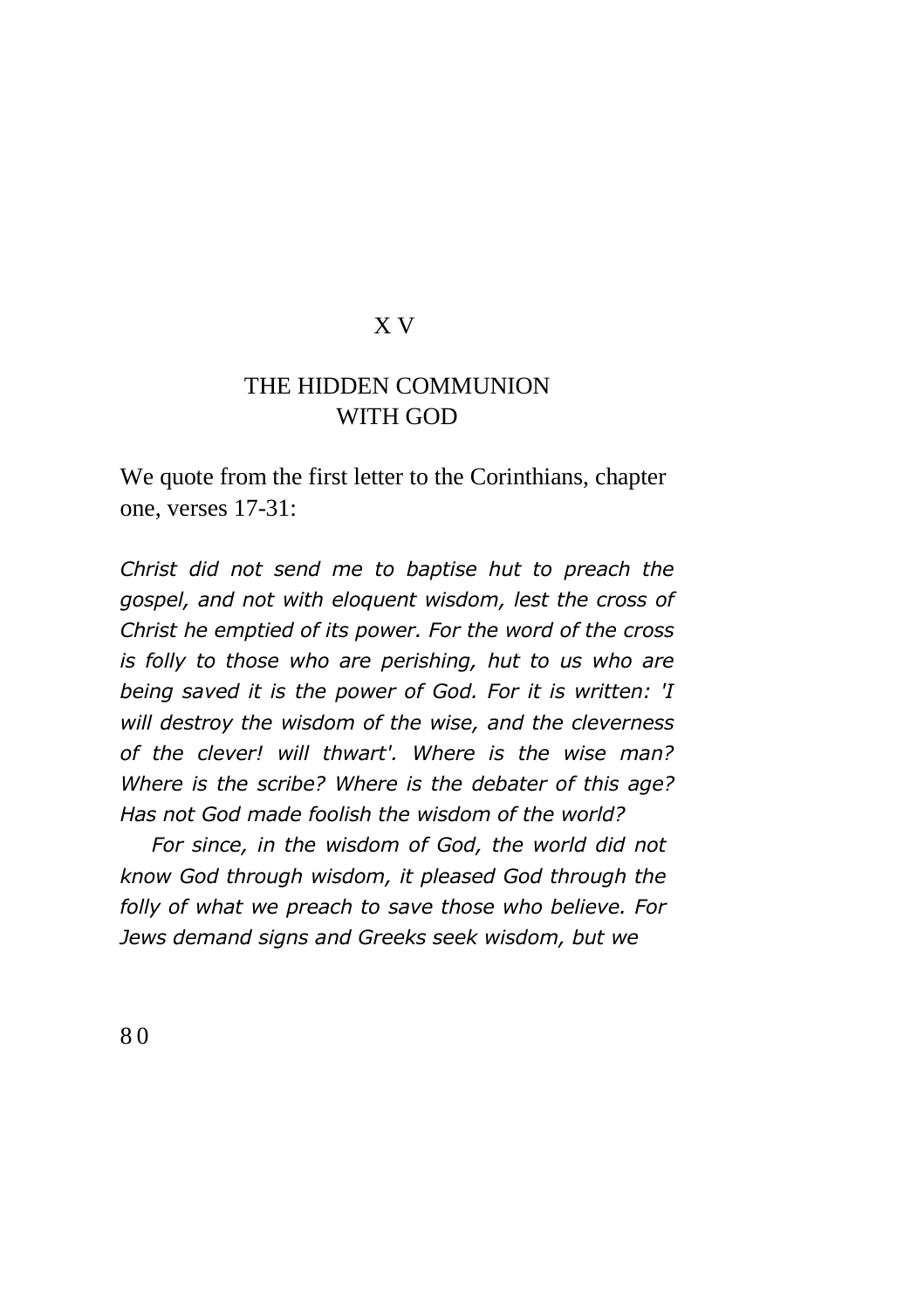*preach Christ crucified, a stumbling block to Jews and folly to Gentiles, but to those who are called, both Jews and Greeks, Christ is the power of God and the wisdom of God. For the foolishness of God is wiser than men, and the weakness of God stronger than men.*

*For consider your calling, brethren. Not many of you were wise according to worldly standards, not many were powerful, not many were of noble birth; but God chose what is foolish in the world to shame the wise; God chose what was weak in the world to shame the strong; God chose what is low and despised in the world, even things that are not, to bring to nothing things that are, so that no human being might boast in the presence of God.*

*He is the source of your life in Christ Jesus, whom God made our wisdom, our righteousness and sanctification and redemption; therefore, as it is written, 'let him who boasts, boast of the Lord'.*

Paul was called to drive all those who seek and who turn to him to the summit of development in the emergency order, or in other words to the existential experience of the divine wisdom, which justifies, sanctifies and liberates.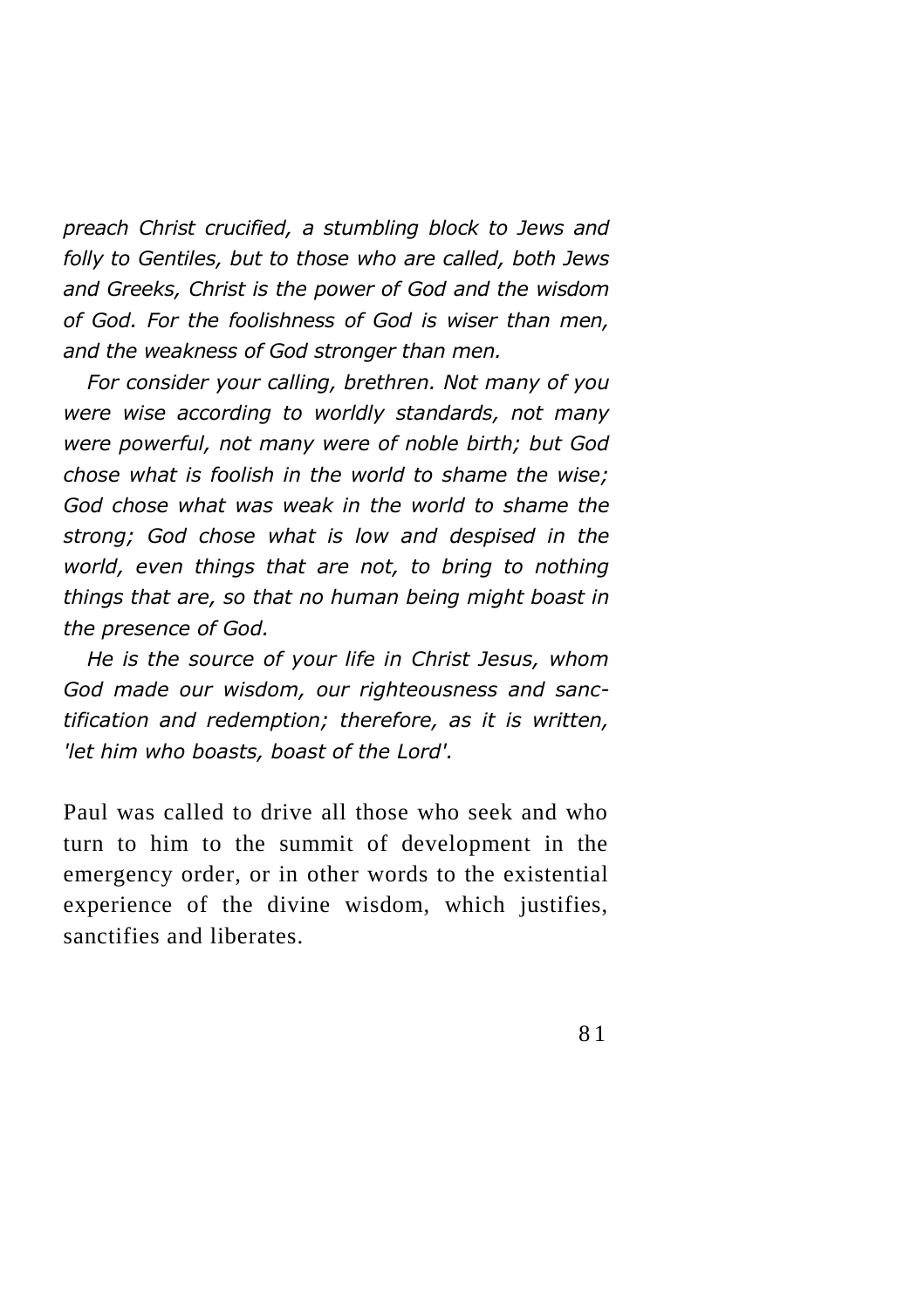The glory of the emergency order is the development of soul mankind. For this, a way of the cross, a path of the rose and cross, a purification right through all opposition, is needed, so that the original can be restored. Throughout all times, the servants of the Gnosis have tried to help those who turn to it to reach the summit of development in the emergency order. The path, therefore, is not an extra-inhuman, unnatural path, but only the last part of the path which the whole of humanity must follow; on which the true thinking faculty must be born that must take over the leadership of man's life. But mankind, wandering in the Moon-phase of the Earth epoch, the phase of the desire body, keeps on holding back and becoming submerged in the past.

That is why the servants of the Gnosis approach mankind with two means of grace, with two magical means: baptism and the ministration of the Gospel. Here one should not think of John's baptism with water, which was purely symbolic, but of the baptism with the Holy Spirit. This baptism means becoming linked with the Gnosis, becoming linked with the aim of the path, with the world of soul mankind.

Just imagine that you are standing before the gates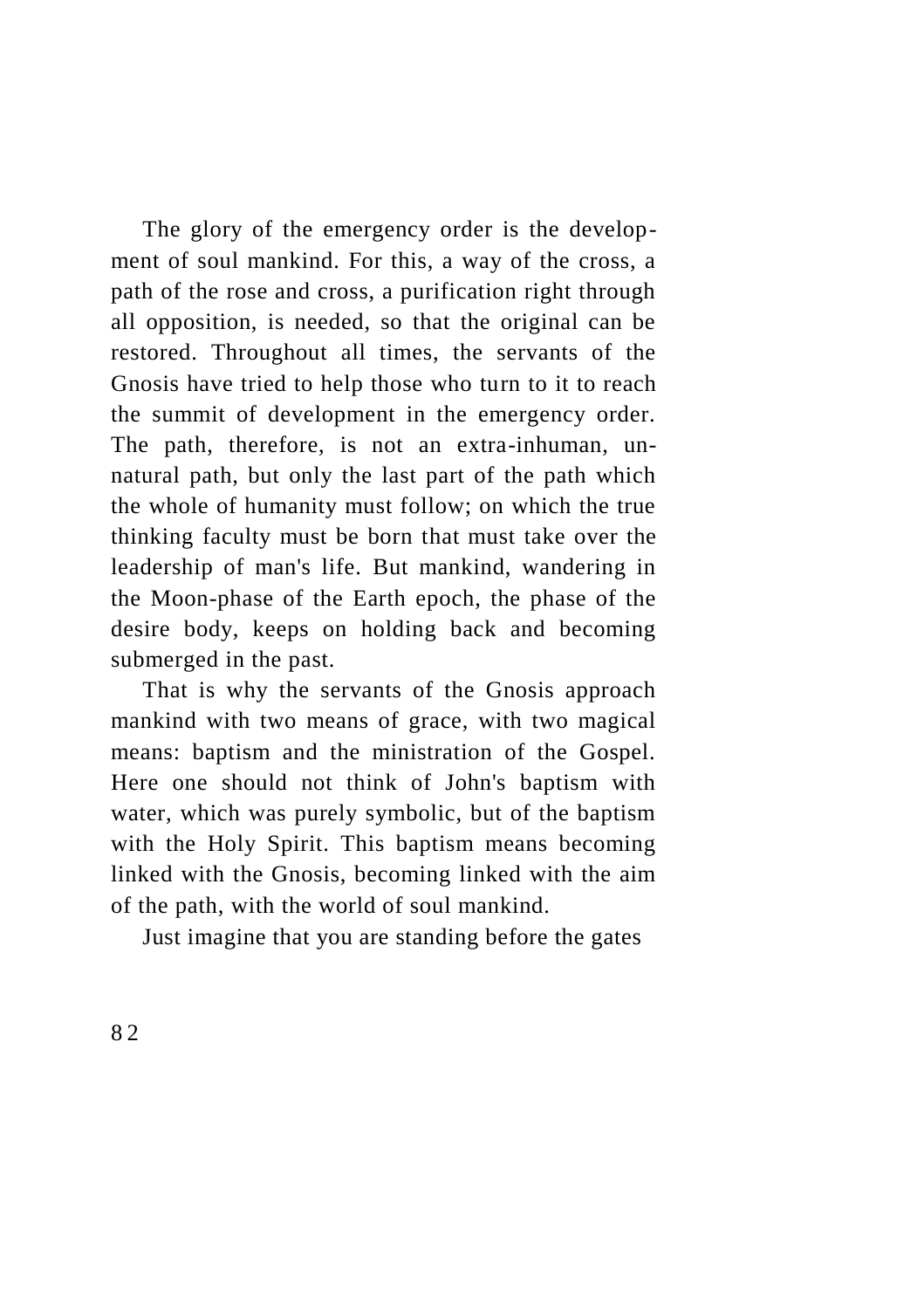of the last phase of the path in the emergency order. You hesitate a great deal, you are in great difficulty, you are entirely imprisoned by the forces of the desire body, which guide you and determine your highest state of consciousness. Now the messengers of the Gnosis come to you and, at your request and with your consent, baptise you with the Holy Spirit; that is, they bring about a link between you and the aim of the path. Then a firm thread stretches between you and the one aim. Can you feel how extraordinarily important this magic bond is? Even with the help of this bond alone you could finish your path unwaveringly.

As a pupil you have undergone the baptism with the Holy Spirit. The act of the covenant with the Living Body is such a baptism. However, this bond also means something else; it is also a magnetic line of force which concerns itself with you. In this way an individual affinity comes about between you and the Gnosis. In mystic language this is called the hidden communion with God. You can become conscious of it by reacting positively to the ministration of the gospel.

What does that mean? It is not a sermon or a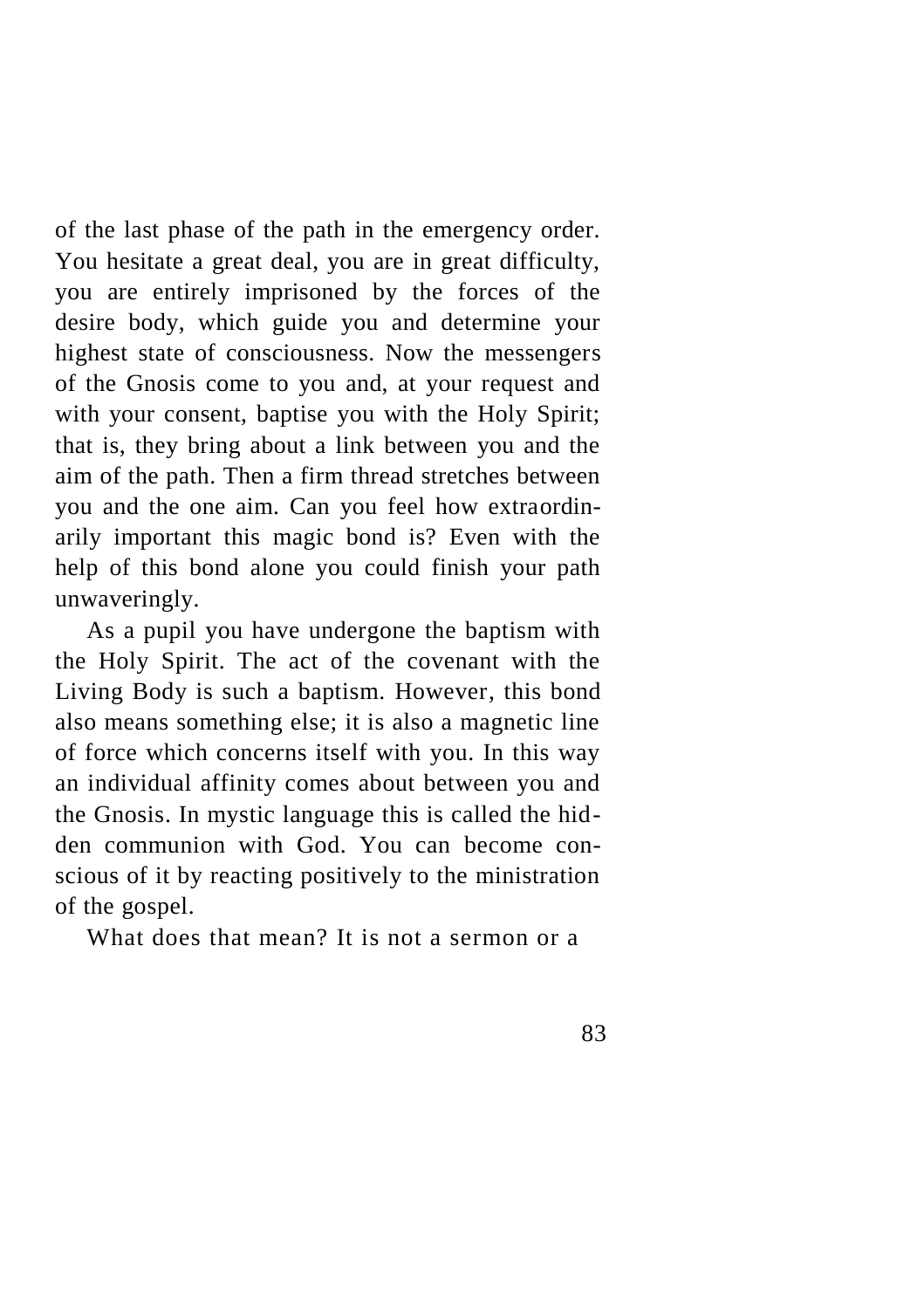speech made every now and then. It is not an explanation of a hidden science, but it directs your attention to the divine wisdom, to the essential nature and aim of divine thinking, to Manas, the thinker. Furthermore, it is a set of directions, a practical manual for following the baptismal thread that is linked with you. So the gospel of grace must be followed, applied and lived through.

Now Paul said to his Corinthians that he was not so much sent to baptise them as to bring the gospel. He did not say this because he was against baptism, but because he wanted their full attention for the second aspect of the ministration of grace. That is the reason why we drew your attention to Paul's words, for you have been baptised and linked with the Gnosis. That is why you must now live accordingly, and make it true. Now you will have to fulfil the last part of path in the emergency order by accepting all the evangelical consequences, since you have been called so powerfully and were so lovingly chosen.

We need not discuss baptism anymore, but we do have to speak about the new life and the new way of living. And it has to be emphatically stated that the way of the gospel seems foolish and absurd to those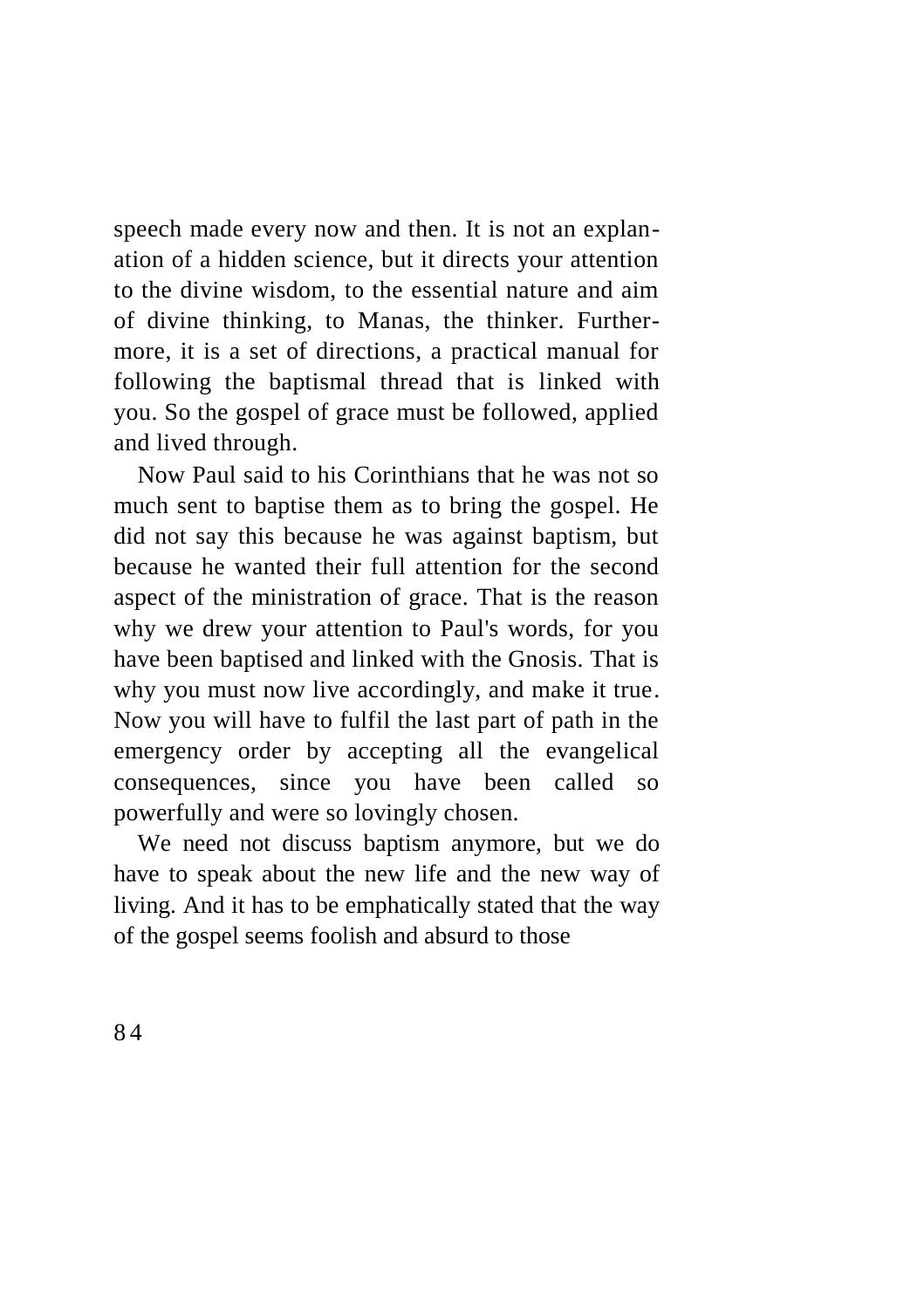who live through the desire-consciousness. Influenced by the difficulties of life, you see the last part of the path in the emergency order as foolish. Your entire mind, guided by the desire body, sees life and the path in a different way from the gospel. This seeming foolishness is nevertheless the wisdom of God, and it is victory itself.

We profoundly hope that you will understand this and will follow the thread of baptism, guided by the gospel of liberation. We hope that you will go soon, steadfastly, before it is too late in this period of time.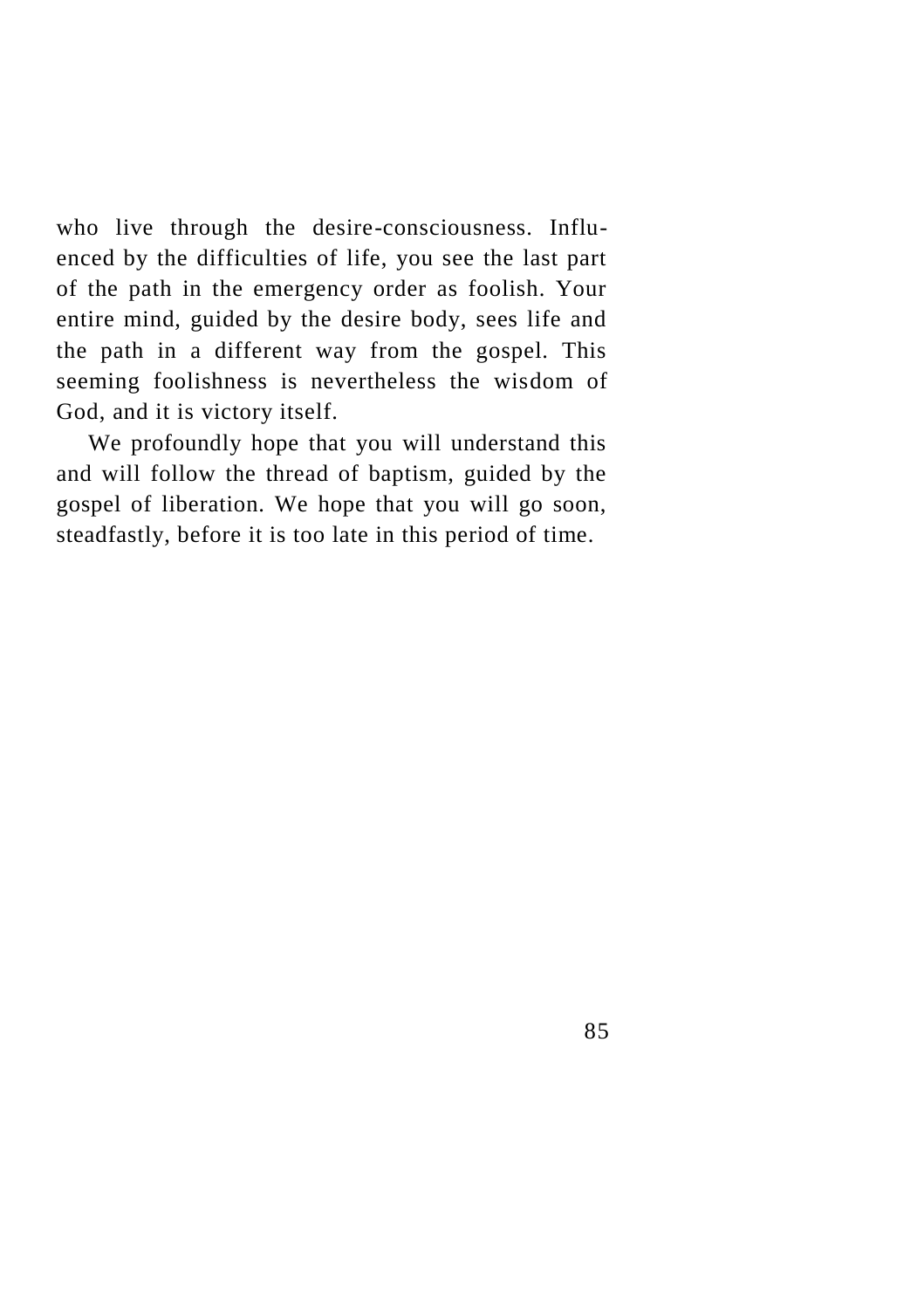#### X V I

#### REVEALED TRUTH

In the third chapter of his letter to the Romans, Paul quotes from various psalms containing hermetic pronouncements. Paul wished to prove the same thing as we do, namely that the Good cannot be found in this world of the nature of death. He quotes:

*None is righteous, no, not one; no one understands, no one seriously seeks for God. All have turned aside, together they have gone wrong; no one does good, not even one. Their throat is an open grave. They use their tongue to deceive. The venom of asps is under their lips. Their mouth is full of curses and bitterness. Their feet are swift to shed blood,*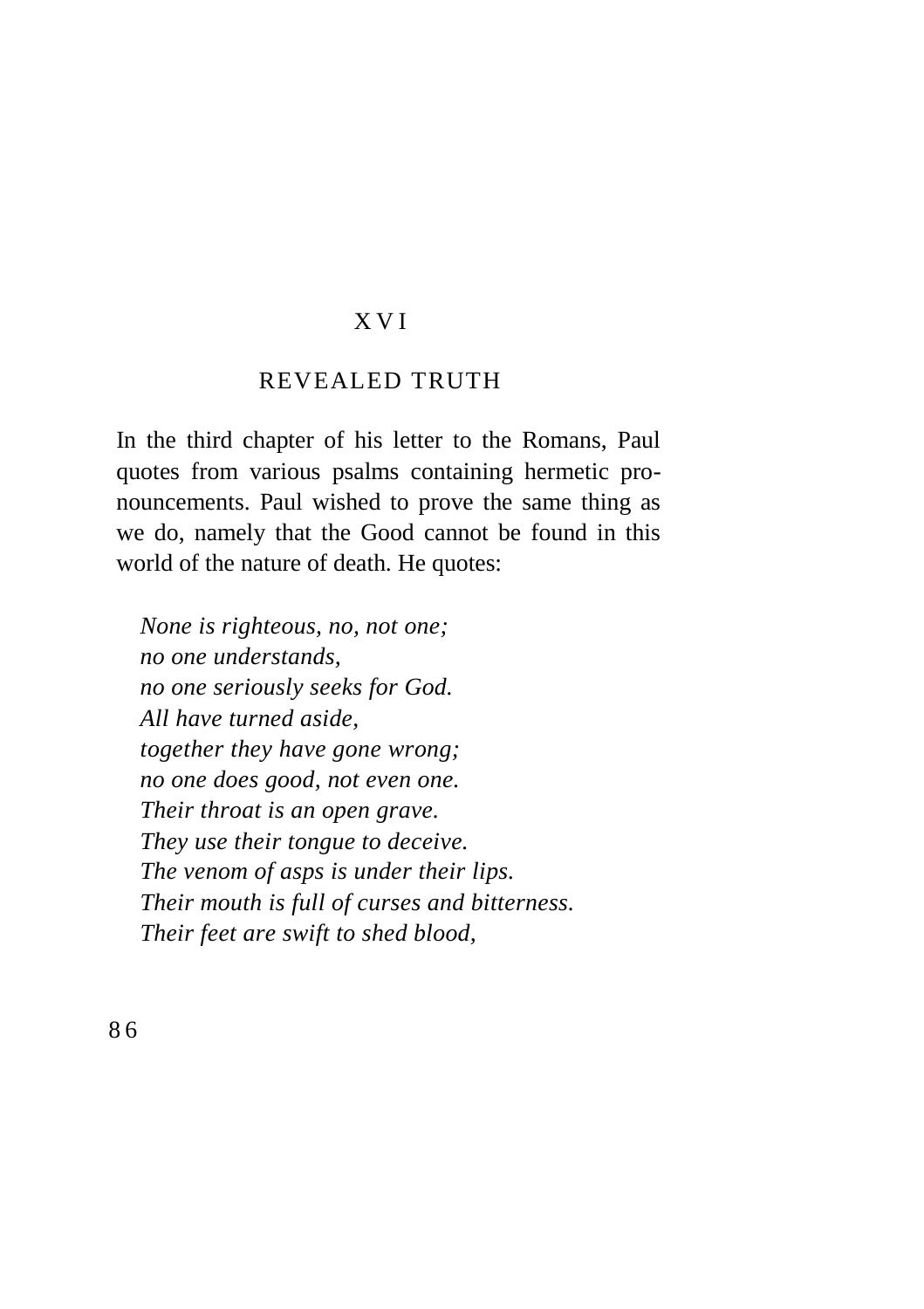*in their paths are ruin and misery, and the way of peace they do not know. There is no fear of God before their eyes.*

No doubt you know these quotations but we assume you will see them in an entirely new light. You are familiar with sermons against dialectics; the pupil of the modern Spiritual School will certainly not be shocked when the realities of the nature of death are expounded in the Bible. But when we point out the clear, hermetic dividing lines and you determine your position with respect to them, you will most certainly feel shocked.

The soul-born ones who have freed themselves in the light of the Gnosis are excepted from Paul's stern judgement. The third chapter of the letter to the Romans applies to all the others: they are not righteous, they do not understand, they do not seriously seek God, all have turned aside. They have gone wrong, they never do good, their throats are open graves, they use their tongues to deceive, the venom of asps is under their lips, they are full of curses and bitterness, their feet are swift to shed blood, in their paths are ruin and misery. The way of peace they do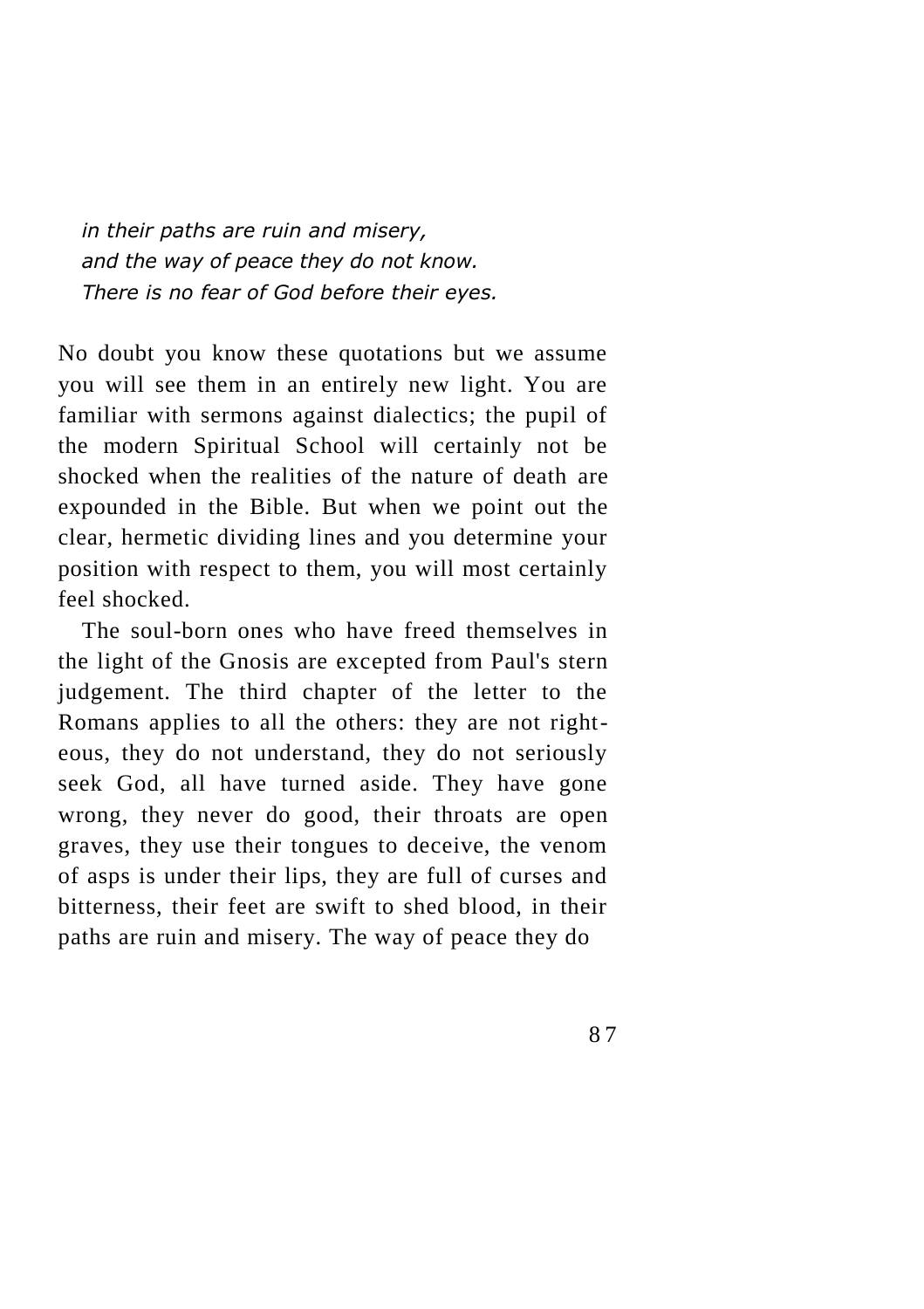not know, and the fear of God is not before their eyes.

It could be that some readers, if they were obliged to refer all this to themselves, would consider it to be a piece of Pauline mud-slinging, and certainly not words spoken to a well-bred assemblage. `Imagine, the venom of asps under my lips. How did that man come to think of it?'

Paul means that under the tongue there are lymph glands that supply your mouth with saliva. Without this continuous moistening we could not, for instance, speak. Did you know that the quality of the lymph totally conforms with your mentality, the passion of your will and your emotions?

That is why, all too often, saliva is like a deadly poison. And when you speak, laden with such poison, your words will be deeply injurous. Moreover, you yourself will be hurt the most, for such viperous poison under your lips has a strong etheric influence and its vibrations penetrate, via the palate, the open space above the root of your nose, and create there an atmosphere in which everything but the golden wonderflower can thrive. Speaking of asps' venom under your lips! Couldn't there be some truth in it which you should not dismiss just like that?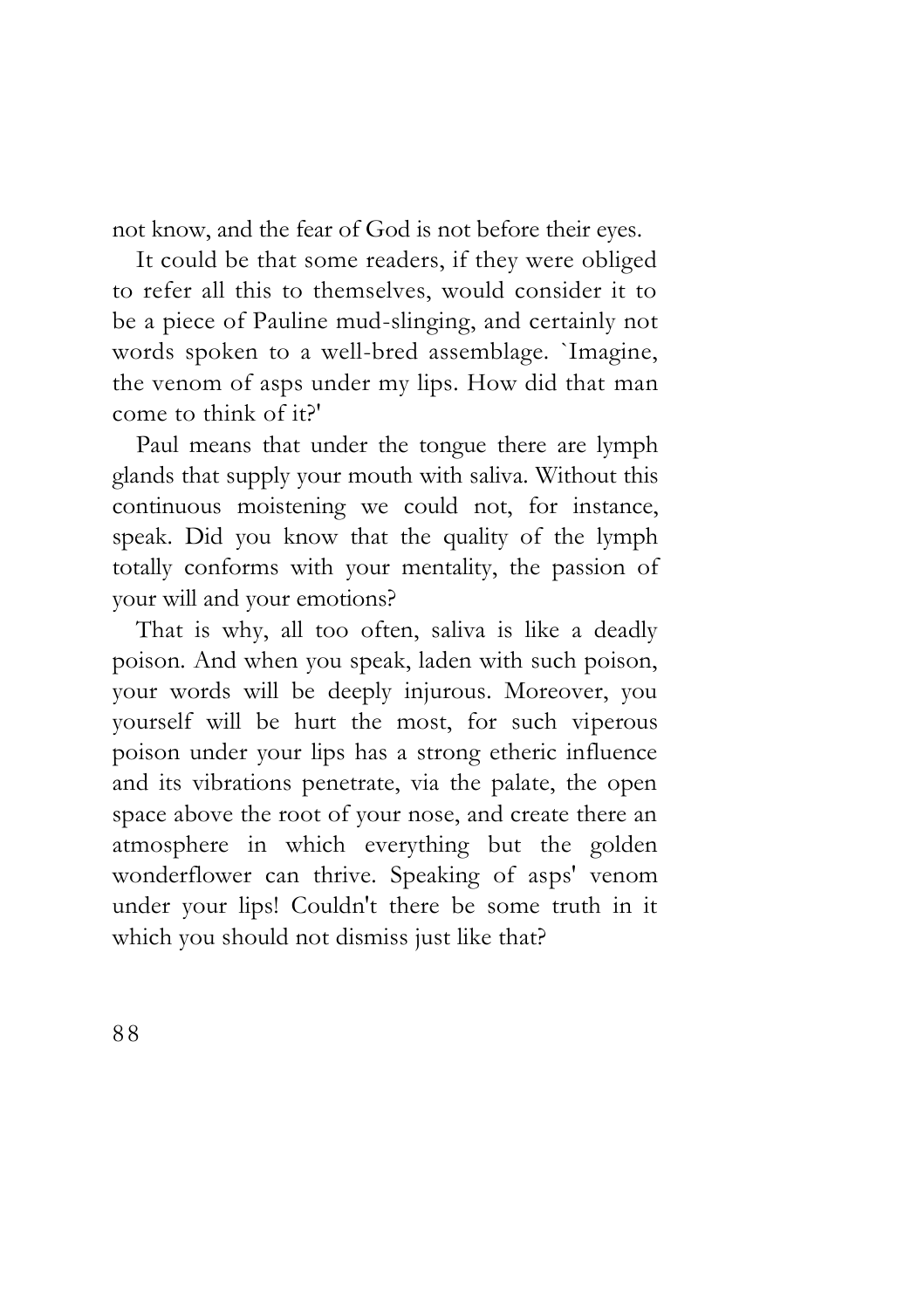Wouldn't it be of great importance to look at Paul's little list a bit more carefully? And with respect to self-knowledge, would it not be profitable for you to do so? Perhaps you think us sarcastic, sharp, mordant, but that is not the case at all. Only truth can make us free! Why should we not, in this so important period of time, consider the truth? If you were to take a brave look at Paul's analysis of nature-born man you would discover that nearly everything he said concerns you, too.

It would be impossible to study the whole list in one chapter; it would take many chapters. So let us just consider the fact that you `never do good'. It is out of the question that you, as a nature born person, could act in absolutely the right way. How many hours have you spent, in the past weeks, on disagreeing with your family, your colleagues or your fellow workers in the School, about what would be truly `good', in the interests of the School, work or family? We have often explained that every individual has a very personal view of what is good. And according to your position in society, your character or situation, you either do what others think is good, or you force other people to meet your requirements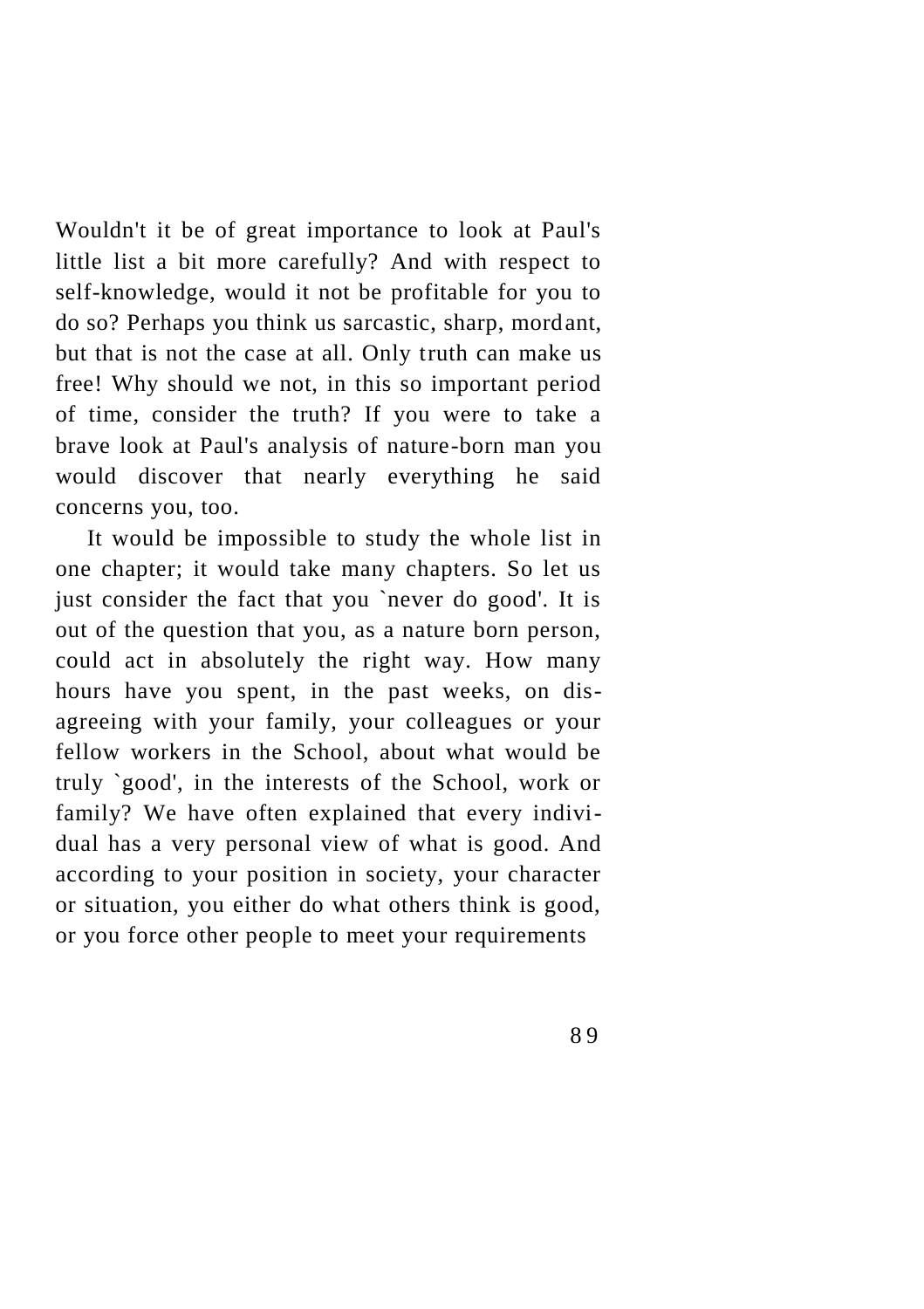of goodness. That is what you want, and that is how it happens in all the very simple and normal things in life. And many will often let things go with regard to what is decidedly and provably *not* good, purely for the sake of peace.

However, things become more serious when something highly fundamental, that is, the truth itself, is concerned. Isn't it so that you often spoil and muddle the revealed truth, yes, even violate it seriously? On purpose? Treacherously? By no means, but if the truth is not understood, one person will cross something out of it, another will add something, and a third will throw it in the waste paper basket. One person, glowing with goodness, will defend the truth, while another, also glowing with goodness, will fight it. And a third will try to compromise.

Did you know that such difficulties are the ones we have to deal with most in our practise of the work for and in the School? The School is hindered by evil *and*  by goodness. Evil unmasks itself soon enough and is easily neutralised, but the activities of goodness are committed openly and one cannot act against them as they were so obviously intended to be `good'. Do you understand how `evil' this so called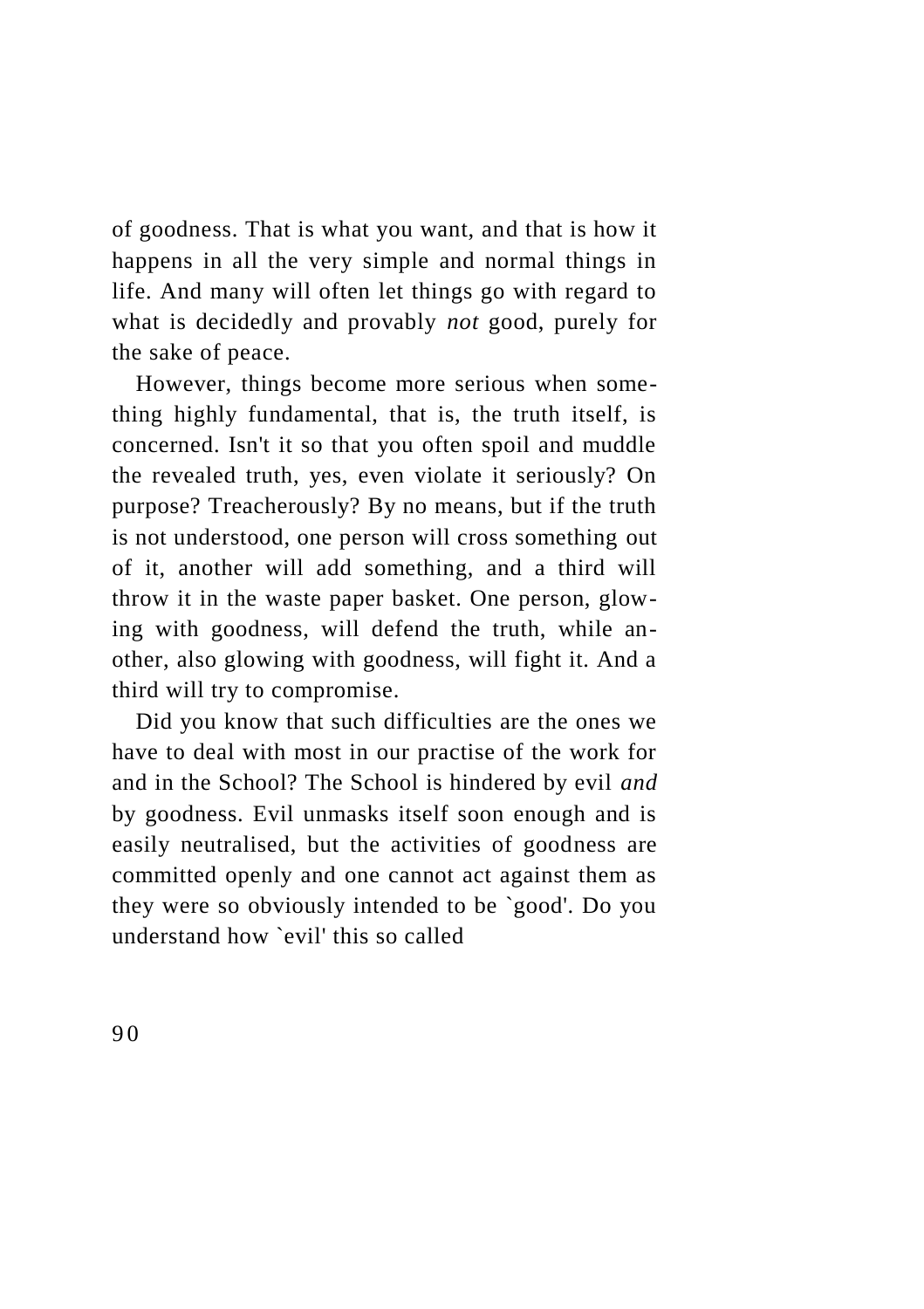`good' is? That is why we recommend Paul's list in Romans 3.

Allow us to conclude with a quotation from the Gospel of the Buddha.\*

*Men broke town under the burdens of life, until the Saviour appeared (...) And the Saviour taught men the right use of the heart, and the right application of reason. He taught men to see things as they are, without illusions, and they learned to act according to the truth. He taught righteousness and thus changed rational creatures into human beings, just, kindhearted, and faitlifitl. And now at last a place was found were the truth might abide in all its glory, and this place is the heart of man.*

*0 Blessed One, thou bast revealed the truth, and the truth has appeared upon earth and the Kingdom of Truth has been founded. But there is no room for truth in space, infinite though it he. There is no room*  for truth in sentiency, neither in its pleasures nor in *its pains (...) Neither is there any room for truth in rationality.*

*\*Paul* Carus, *The Gospel of Buddha, according to old records,*  London, 1895, chapter 99.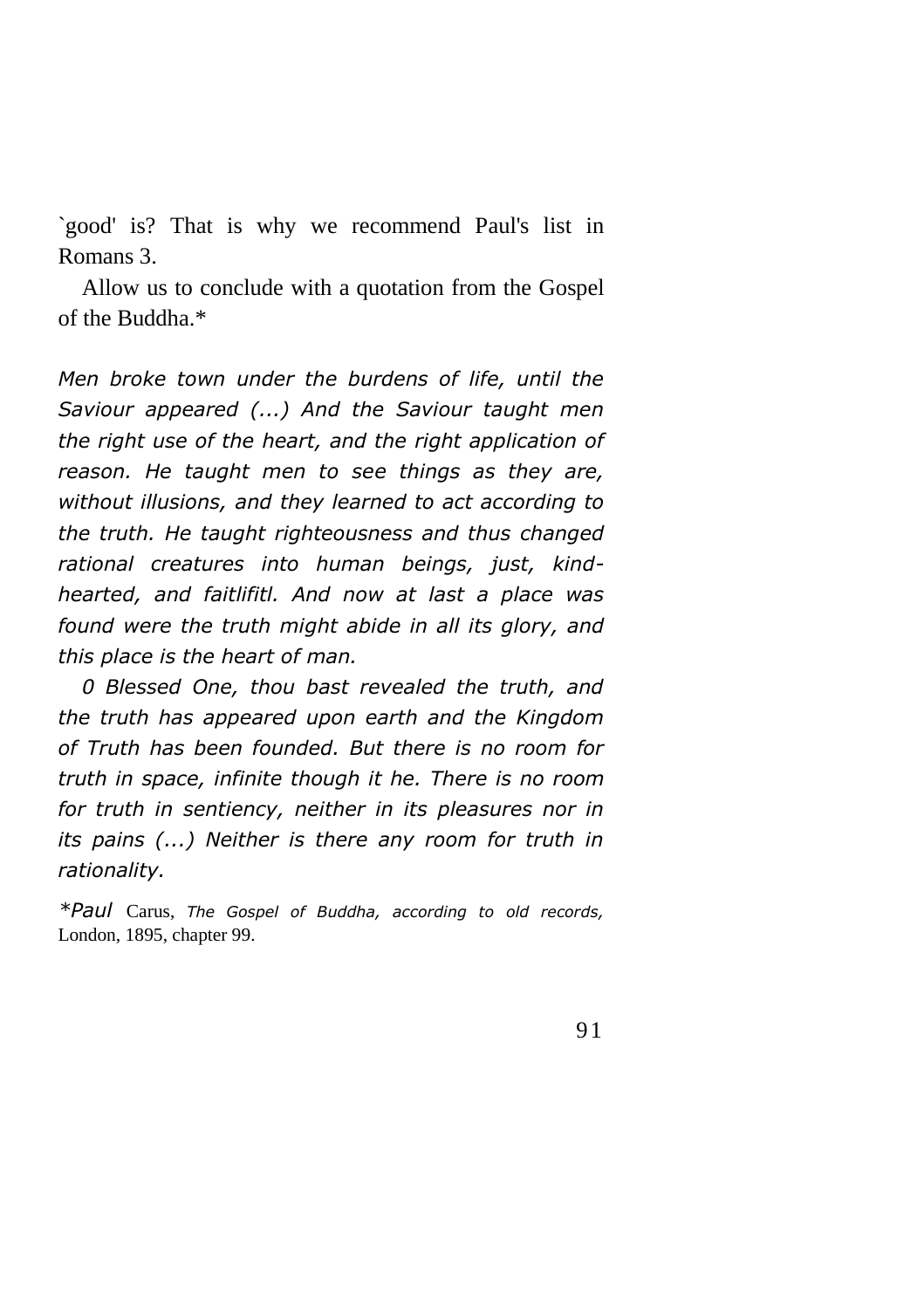That through a seriously applied pupilship these words may no longer be taken as spoken to you!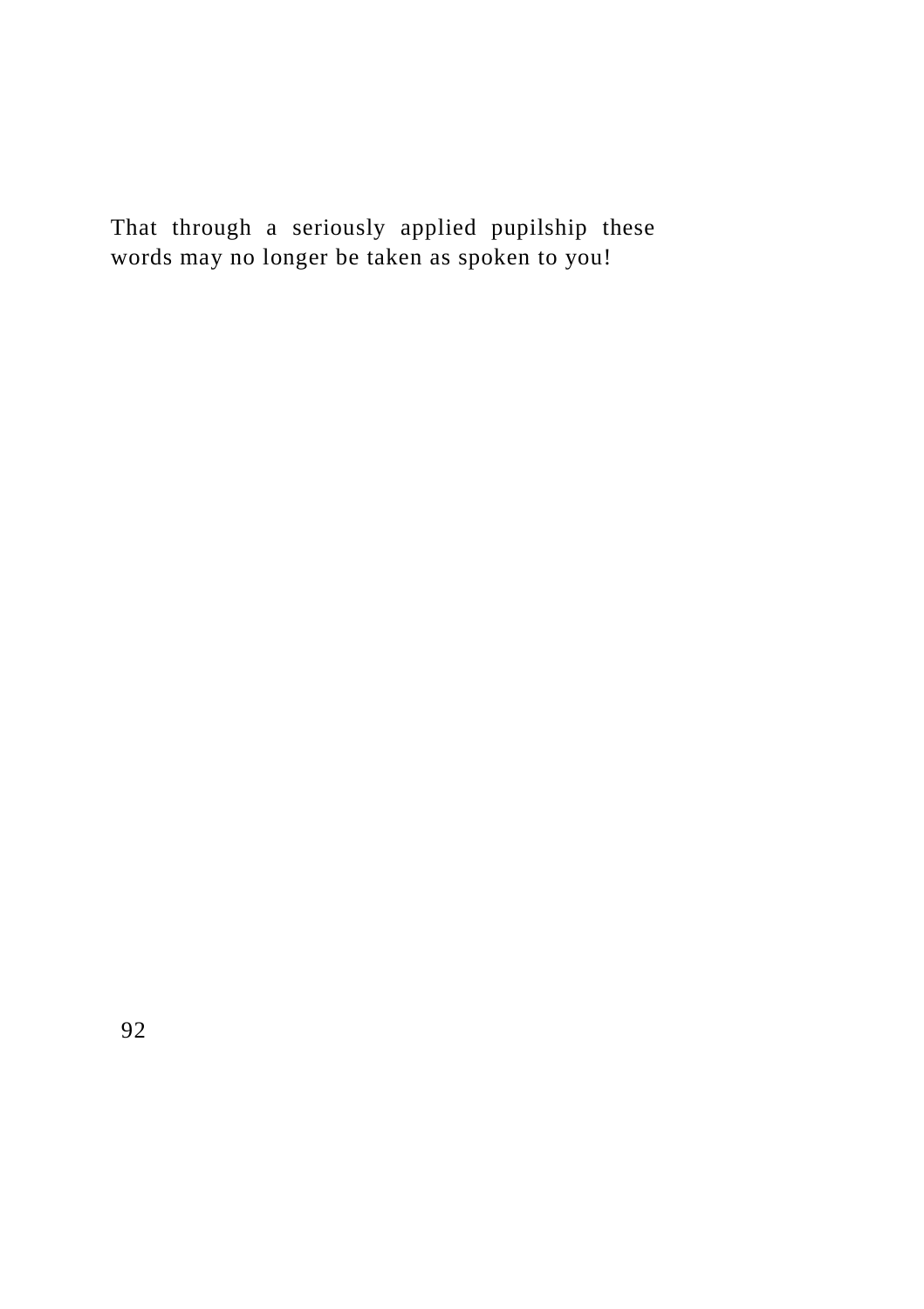## X V I I

## THE GLUTEN FACTOR

## OF THE PERSONALITY

Great new possibilities develop for the pupil on the path, but also great dangers when the gluten factor in the blood, which determines its consistency and therefore the system's sinful nature, is broken up and changed by the present-day cosmic rays, on the basis of the already sinful state of crystallisation, to which Karl von Eckhartshausen rightly drew attention.

These dangers have frequently been discussed with you, but it is necessary to draw your attention emphatically to one special danger. It is a phenomenon with which you will certainly be confronted on your way to the liberating life. It is the danger of illness caused by the alteration of the gluten factor.

When the Aquarius radiations strike the gluten factor in your blood and find you unprepared and unwilling to cooperate with the process, a suscepti-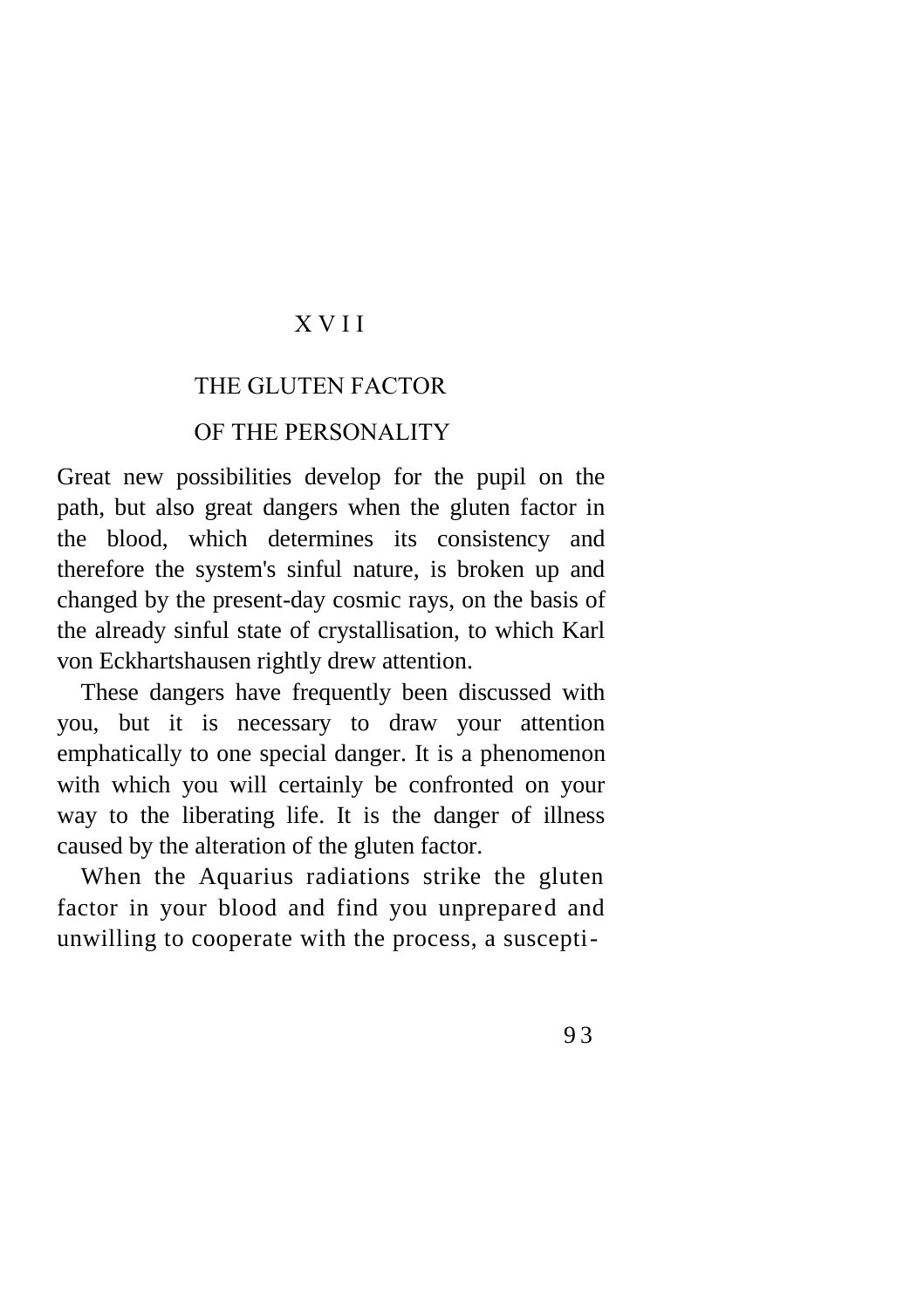bility arises to five different bodily afflictions, five groups of illnesses which correspond with the five soul fluids. These illnesses manifest themselves as follows:

•

- 1. in the serpent fire, resulting in afflictions of the spinal cord or the spinal column;
- 2. in the consciousness fluid, resulting in afflictions of and in the head;
- 3. in the endocrine system, resulting in afflictions of the whole body in places and organs which are governed specifically by the various endocrine organs;
- 4. in the nervous system, resulting in afflictions of the nerves, and lastly and primarily
- 5. in the blood, the basic soul fluid, resulting in afflictions of the blood with all their extensive, farreaching consequences.

It is of course not our intention to go into details with respect to all these illnesses, their consequences and their treatment, as is usually done, if only because we do not consider ourselves competent to do so. Our aim is to bring home to you that there are five illnesses nowadays which cannot be explained from the blood of birth or from infections; that there is no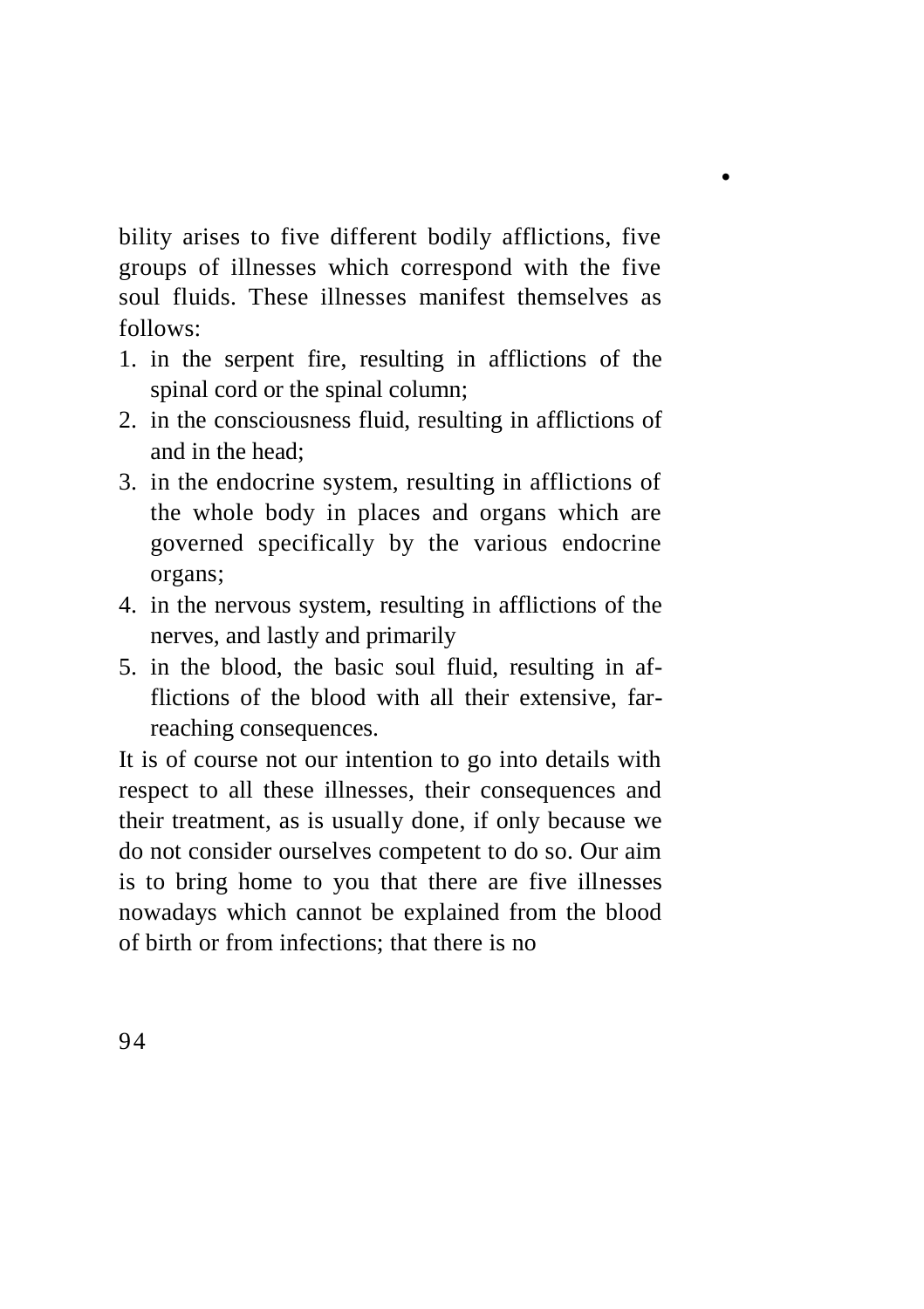single direct dialectical cause and neither is there any form of predestination involved, and that these waves of illnesses which will increasingly afflict mankind, can neither be cured nor contained with the help of any remedy or dialectical therapy whatever. For if one wants to find the cause of all these bodily afflictions one can only ascertain that the beginning lies in the change of the gluten factor brought about by the rays of the Waterbearer.

One cannot and indeed must not fight this change but one must begin to cooperate with it, with one's entire being and one's entire life, mystically, philosophically and practically.

The Last Supper, the Holy Supper, is therefore not only desirable, not simply a mystical height you can decide whether or not to climb. No, it concerns a resurrection or a fall!

It is obvious — and you need not be a prophet to see it, as it were, before you — that presently the negative dematerialisation of the masses will be strongly accelerated through the fire of Uranus, which will mow down mankind through great epidemics and waves of illness. Chronos-Saturn, in the service of Uranus,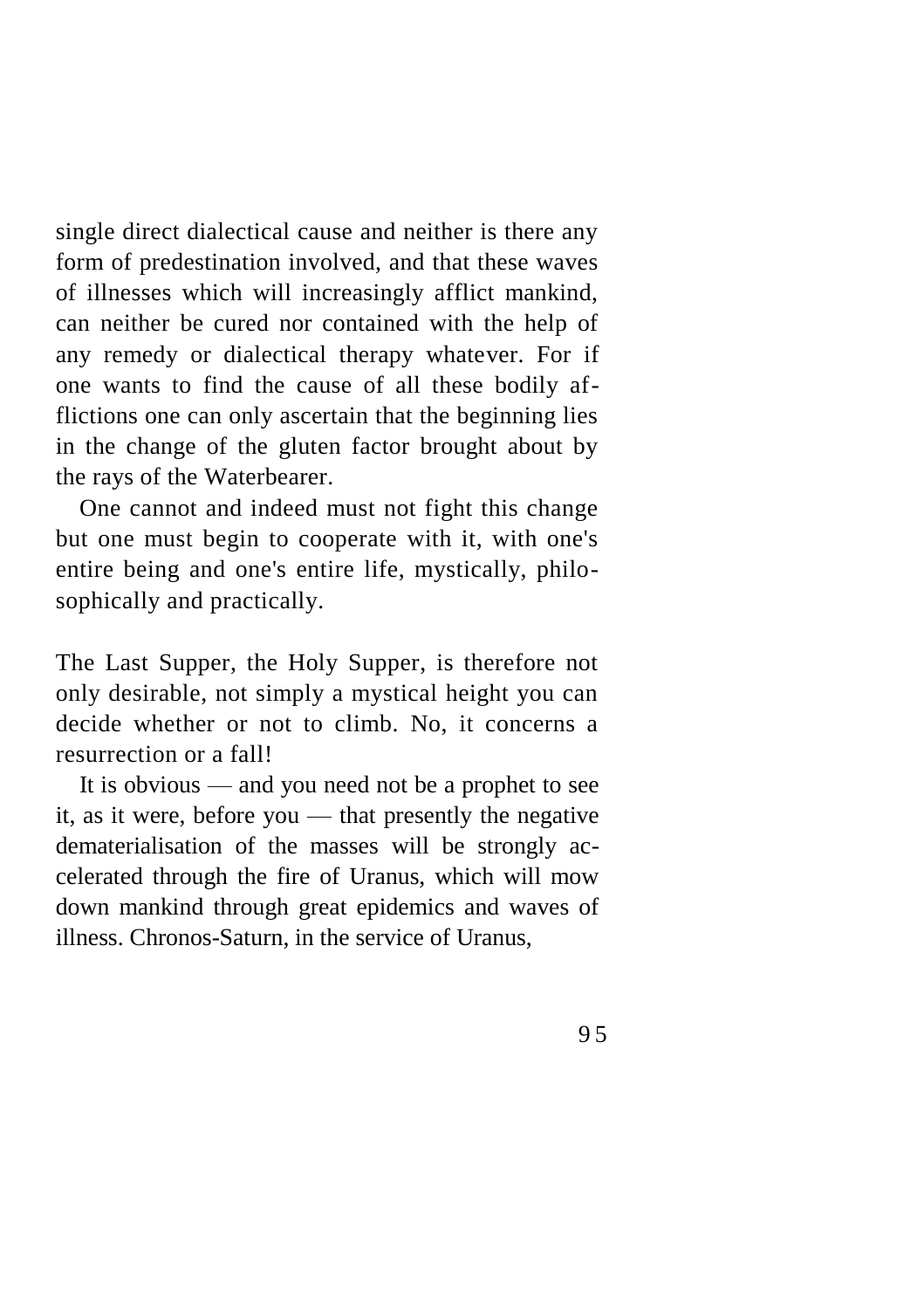will go out over the world with his scythe, as is told in many myths. So is it not glorious and liberating that you have been invited to go out to meet the Waterbearer, in order to attune yourself positively to the new era which has opened its gates before you? Is it not a liberating joy that you have been invited to prepare the Holy Supper for all your brothers and sisters? For by being like that and acting in that way you can prevent much suffering and sorrow for countless people who, through you, will be called to the Wedding Chamber.

See the magnitude of the love given you by the Father. May your faith be great also! May your hope be dynamic and united with the aim. May your love be world-encompassing!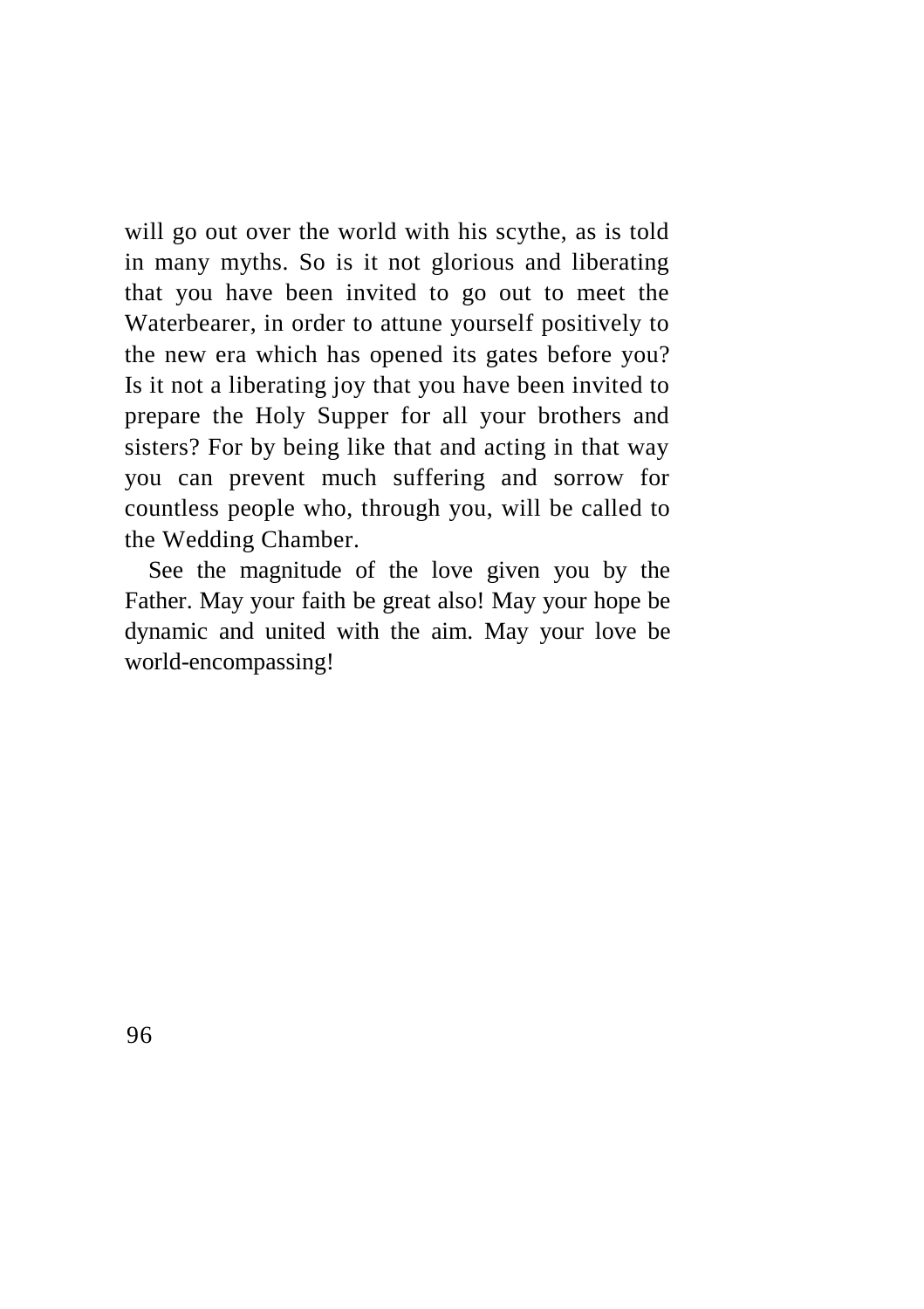### **XVIII**

### READING THE ROTA

You may be acquainted with the expression: 'to read the Rota', in which case you will know that it has to do with the soul viewing its own microcosmic heaven, in which the light of God has descended. When we think about these things, earthly knowledge is of no use at all. For instance, people have tried to find out, in a dialectical way, about the inner knowledge of reading the Rota, which knowledge is reserved only for the members of the Order of Perfect Ones. This attempt is known as astrology. All those who in the past have studied astrology will understand how such things are child's play compared with the true 'reading of the Rota'.

In the *Fama Fraternitatis R.C.* we can read how the elder Brothers of the Rosycross found the burial vault of Christian Rosycross. That is, they found the door to that temple. Before entering through it they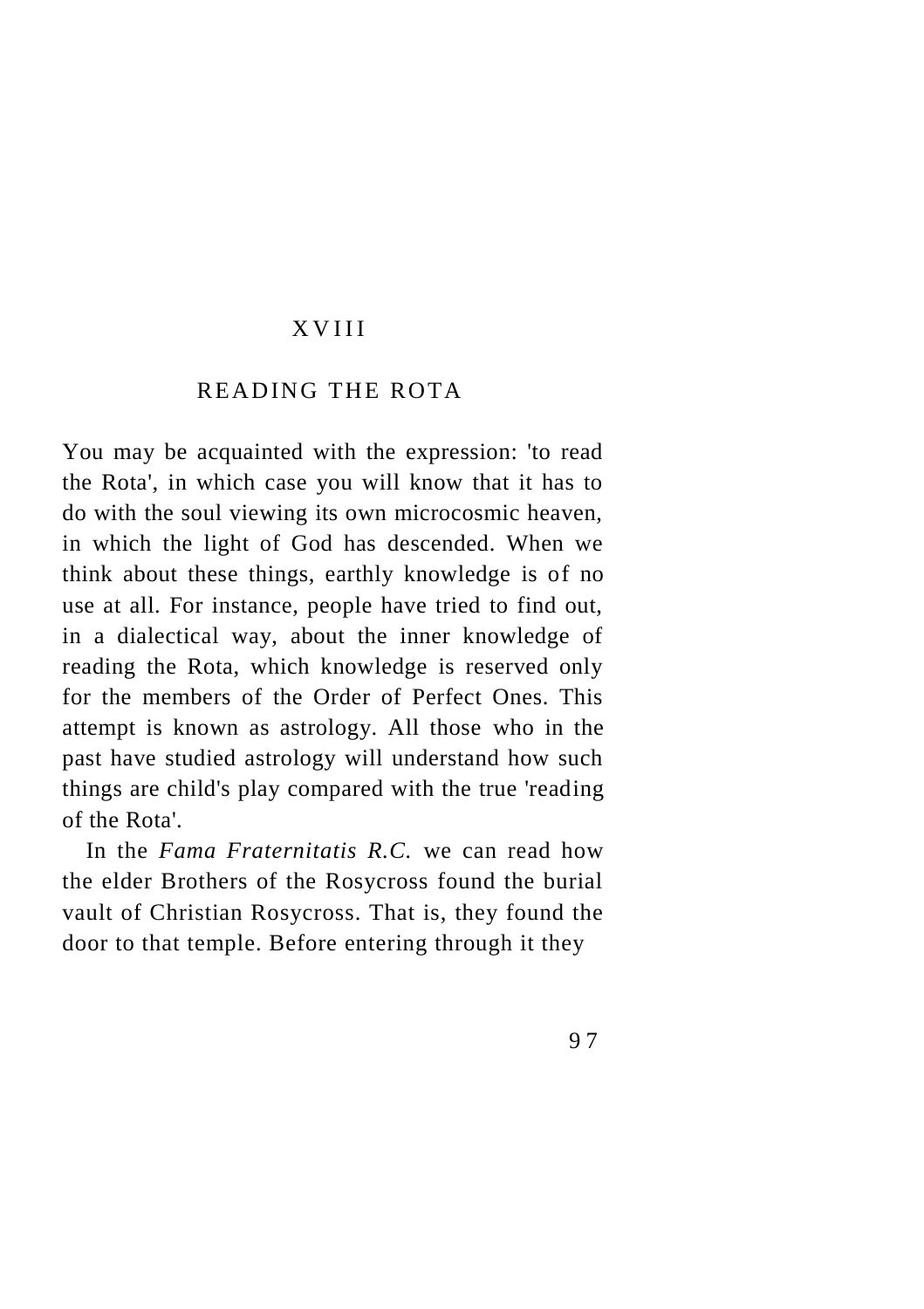consulted their Rota diligently; only next morning did they enter, reverently, the holy room in the vault.

*To read the Rota* is something wonderful and holy; it means to listen to the voice of God! It means to hear God's voice and understand it. *To live by means of the Rota* means to be led by God's hand, not to go one step without the Father's will. All this concerns a highly exalted mystic state which is not based on emotion, which may or may not be combined with ascetism, but on the sublime knowledge of the voice of the light. God speaks in every second in the magnetic firmament of the sixth microcosmic globe. Here, the pure, divine language can be heard; indeed, it can be received, as it were, with all the senses.

The light has seven primary aspects and the same number of secondary aspects. It also possesses countless gradations of strength and vibration; one ray can also blend with the others in countless ways. In this way a most comprehensive language comes into being: the heavenly language, the language of God.

If a brother or sister is ennobled to a first-hand reading of the Rota, if the lights of the sixth magnetic globe have been kindled for him or her and all these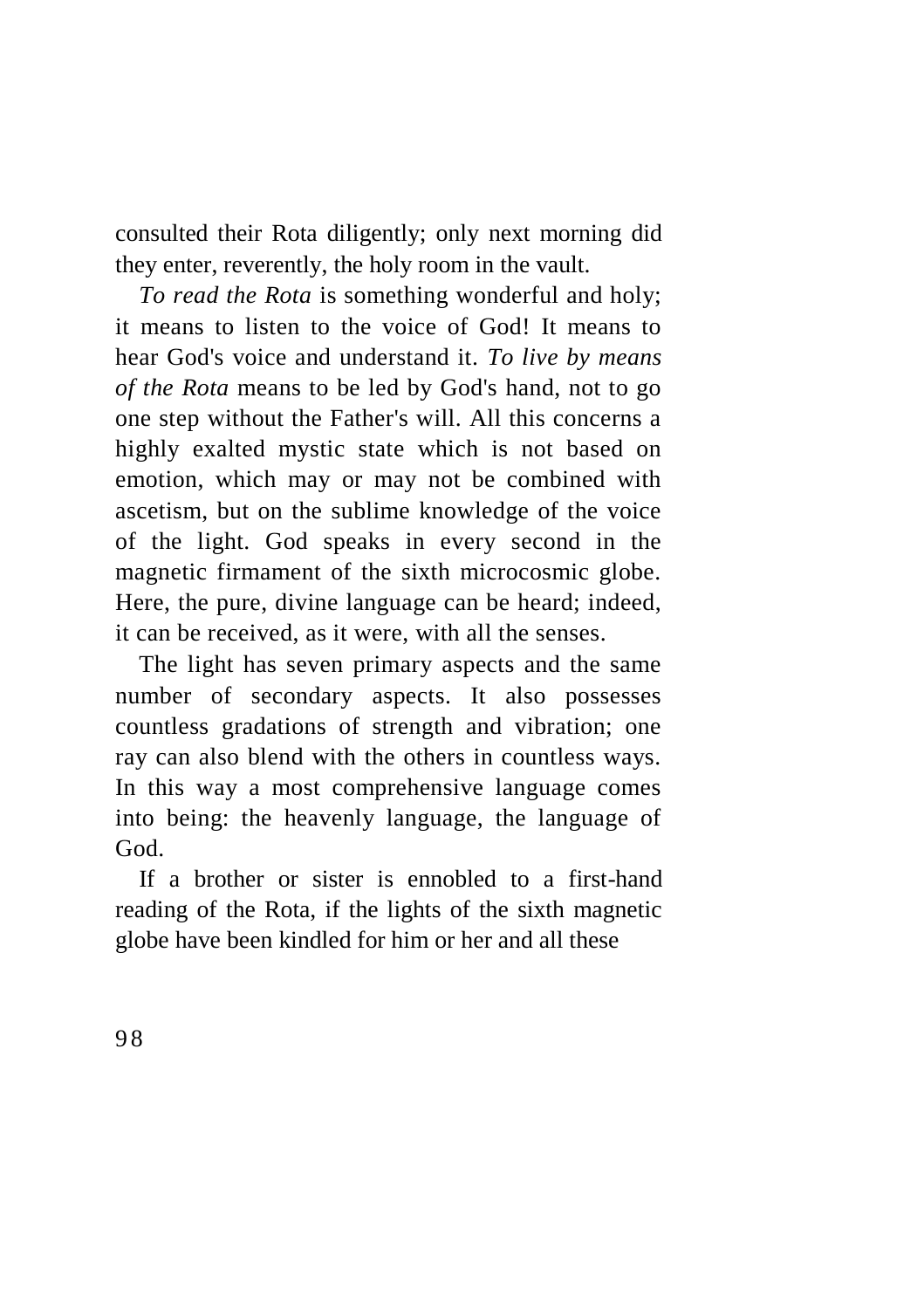lights send out their rays to the person who stands in the midst, it cannot be otherwise than that the candidate will be able to see, hear and experience the heavenly language.

So to read the Rota means to place oneself in a meditative consciousness in the centre of one's Rota; to listen to and absorb its lights; to understand the language, the speech of God, and only then to decide whether or not to act, on the basis of what one has heard.

You will understand that this voice, this counsel of God, can never fail and cannot be considered speculative under any circumstances. For the Rota adapts itself to each microcosm, so that the speech of the light is intended for that microcosm only. Thus it would be out of the question for anyone able to read and understand that language to be mislead. The holy language of all times testifies abundantly of this unwavering divine faithfulness. And remember that the language of God is only pure when it comes to you from the magnetic firmament of the sixth magnetic globe.

The language of the seventh globe is misleading, for in it are also heard the voices of the nature-aeons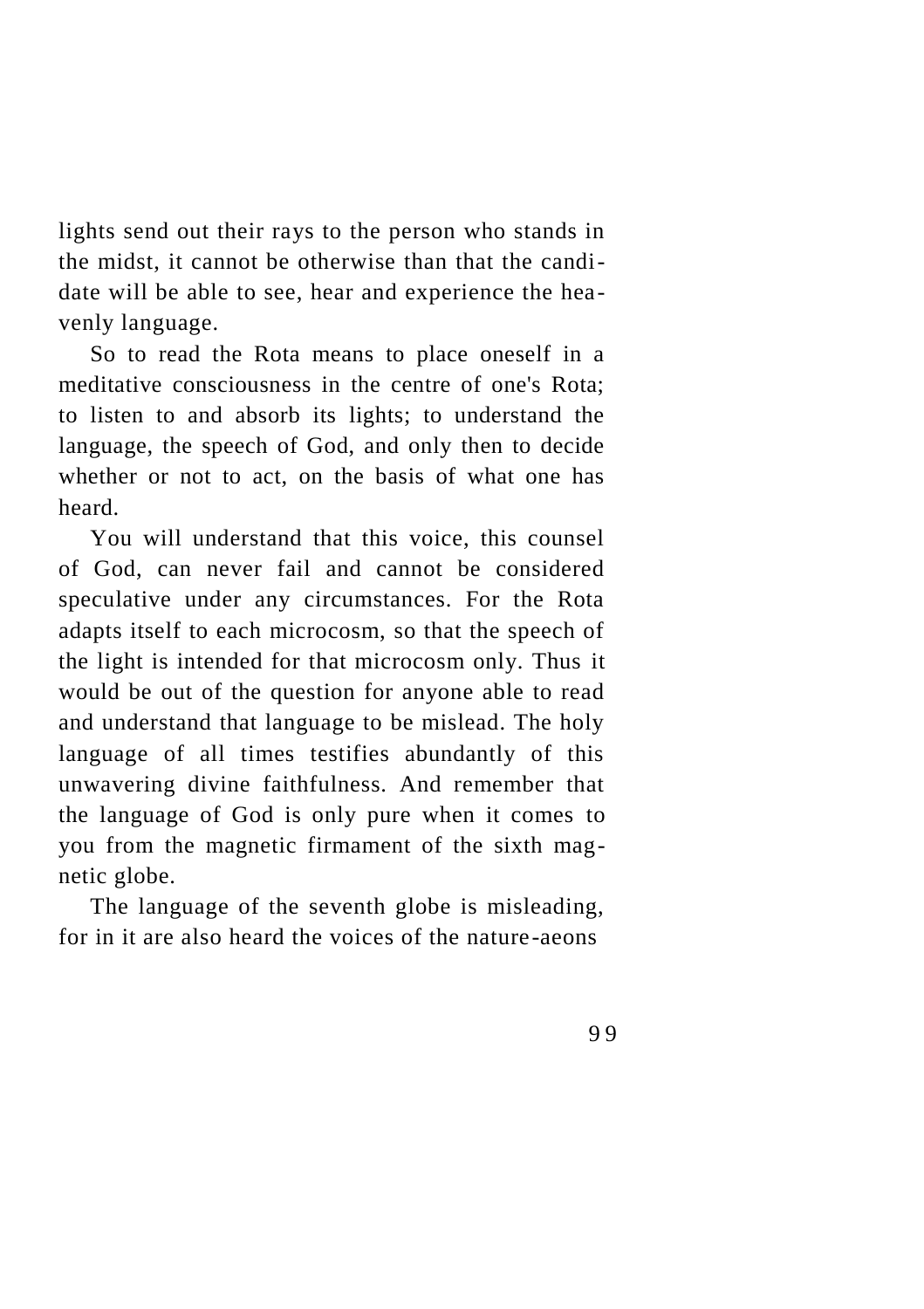and everything connected with them. That is why it is so difficult for the candidate who has not yet come fully to his `Bethlehem' and is still approaching the mystery of the Grail, to understand the pure language of God. For on the road to Bethlehem two voices speak to him, the light-voice of the lipika of ordinary nature and the light-voice of the new nature. Only when, completely I-less and asking nothing for himself, the candidate raises himself to the Gnosis, directed solely towards service to mankind, does the light of the Gnosis break through the dark clouds so that God's voice can be heard.

You will now understand what an incomparable privilege it is for every pupil, that as long as he cannot yet hear God's voice clearly via his Rota, the voice of the School gives him counsel and seeks to guide him, to stand by him in everything, to go before him in a perfect sacrifice of love, so that he will never stray in the labyrinth of dialectics.

The School is, as you can know, the Gnosis in manifestation, the Gnosis made flesh in order to stand by you in the difficult stages of your life's path, right until the last step of the way. The School is the messenger of the Holy Spirit in the flesh, and it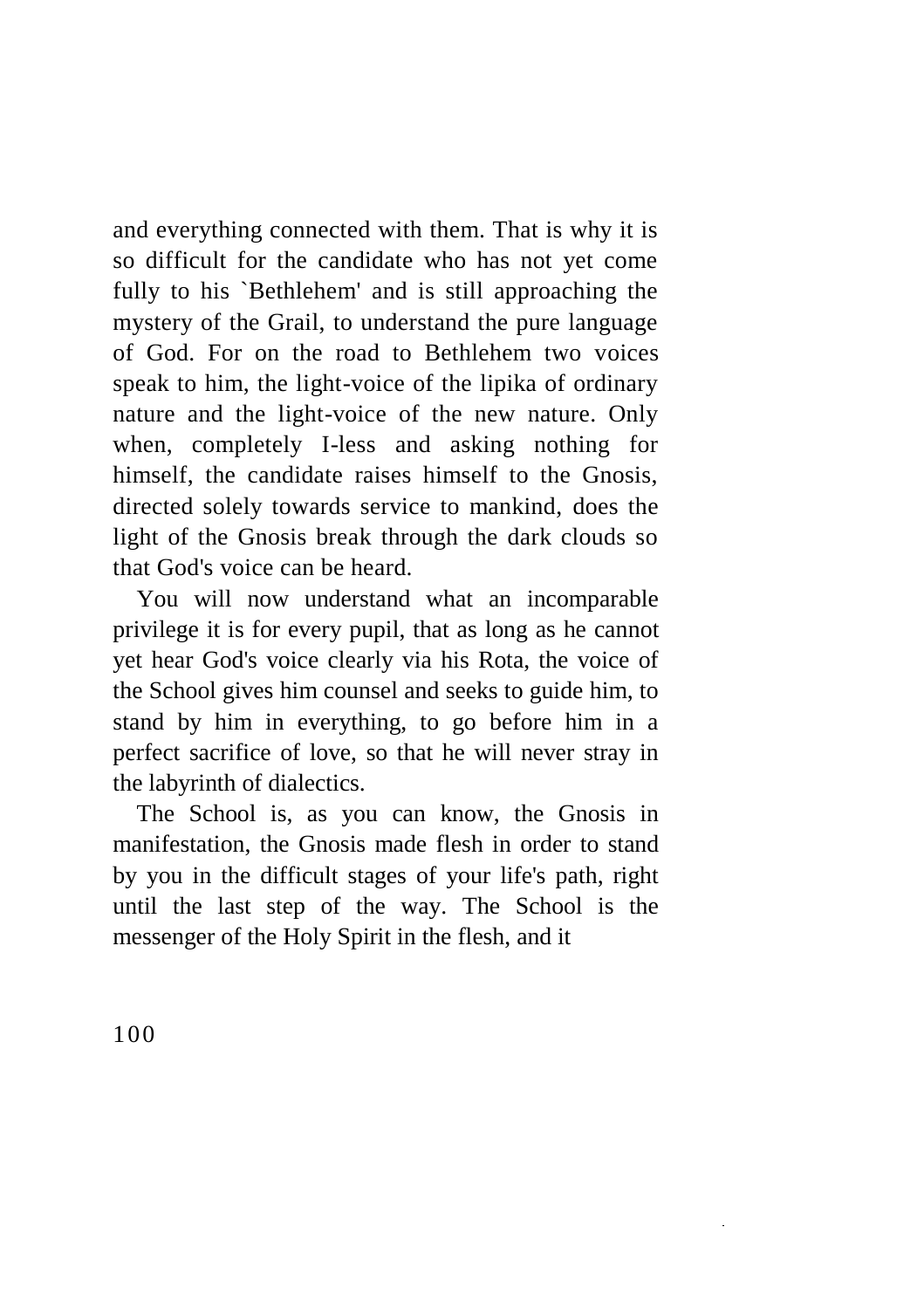radiates the consolation of Bethlehem, the light of help, to all who need it.

Every true gnostic School follows a predetermined course. Every gnostic School unfolds in accordance with a programme, by which it can always be recognised and checked.

May we express the prayerful hope that, after and through the sacrifice of the School, which offers itself as a substitute, it will be granted to ever more human beings to consult their Rota in a pure way.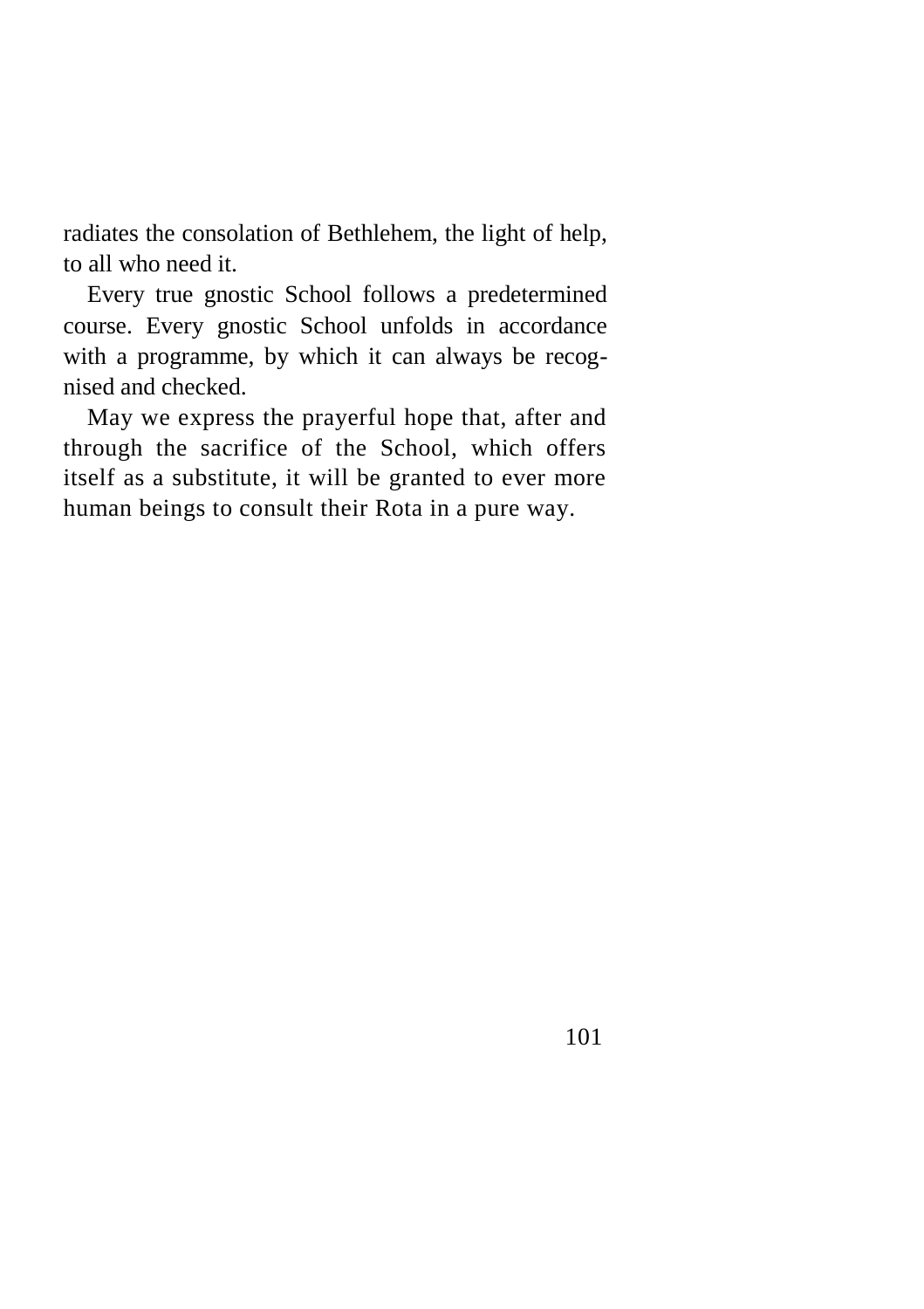# X I X

## THE CONSTRUCTION OF THE TABLE

Perhaps you are acquainted with that great and tremendous work which in the mysteries is called 'the construction of the table'. In fact, every person constructs a table for himself, that is, he partakes of a meal he has actively helped to prepare.

Every person will find himself at the table where he belongs. He is bound to conduct himself according a state of life, a conduct of life, in keeping with the nature of the food he consumes at this prepared table. This is not of importance to the person in question alone, for he constructed the table and prepared the food not only for himself but also for his `Lord' and his fellow men.

Radiations and forces emanate from everyone. These radiations, which are in continual motion, have an effect. They maintain the group, the class to which a person belongs. All the members of such a group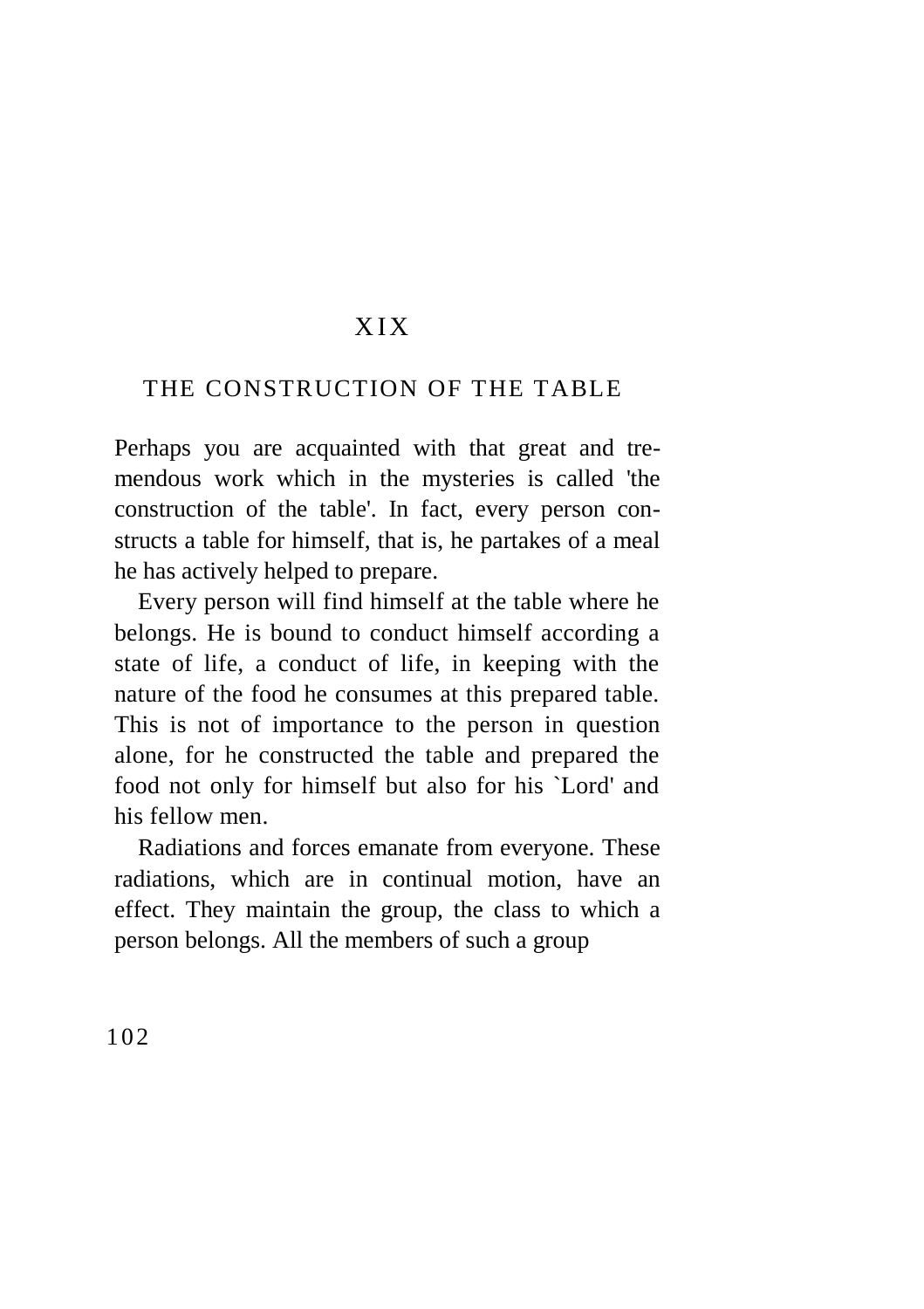form one Round Table and they maintain each other's connection to the body of the group with the help of all the forces emanating from each individual participant.

We are deliberately emphasising this to make it very clear that everything you have heard until now regarding the construction and preparation of the table, is not some extraordinary thing intended only for a few blessed ones, but for all who participate in the work. The gnostic magic we propose to you is on a par with your capabilities.

The construction of the table before which the School is, at present, placing you is intended to make you change your eating companions and your table; a place is being prepared for you, and thus kept free at a different Round Table. We use the term `Round Table' to symbolise the aura which encompasses the pupil like a garment; an aura also encompassing the entire Living Body of the group.

If you are interested in this 'meal of liberation' which we take for granted in view of your pupilship then you should carefully abstain from active participation in other round tables; in other words, you need to distance yourself from all electromagnetic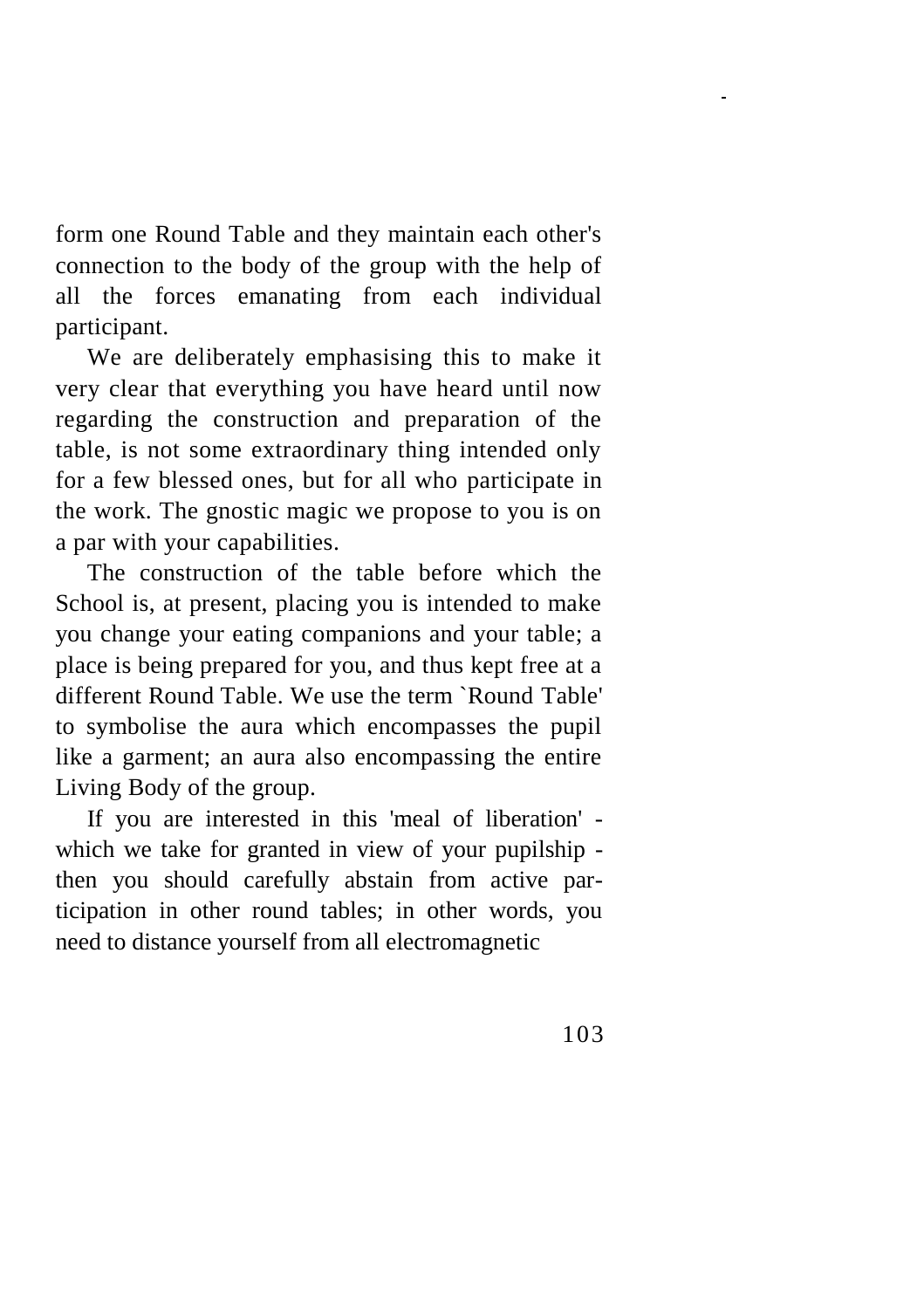radiations and influences which are not of the Gnosis. That is why Paul warned his pupils in 1 Corinthians 10: 'You cannot drink the cup of the Lord and the cup of demons; you cannot partake of the table of the Lord and the table of demons.'

This could perhaps sound a bit harsh, but the meaning of the original words is that all vital forces leading away from the Gnosis are malevolent in their effects; they are destructive and thus demonic. One cannot possibly partake and sit at the table of the Lord if one associates or links oneself with such misleading forces. That is why every round table is protected by a holy law, and every brother or sister of a round table will scrupulously observe the articles and rules of that law. For each of the participants knows very well that he not only partakes of the table for his own benefit, but that, at the same time, something emanates from it to all his fellow human beings in the group.

They prepare the table and they eat and drink for each other. That can be said to be the most important provision of the holy law. That is why the words of Paul speak for themselves when he said that he who eats and drinks unworthily will work his own de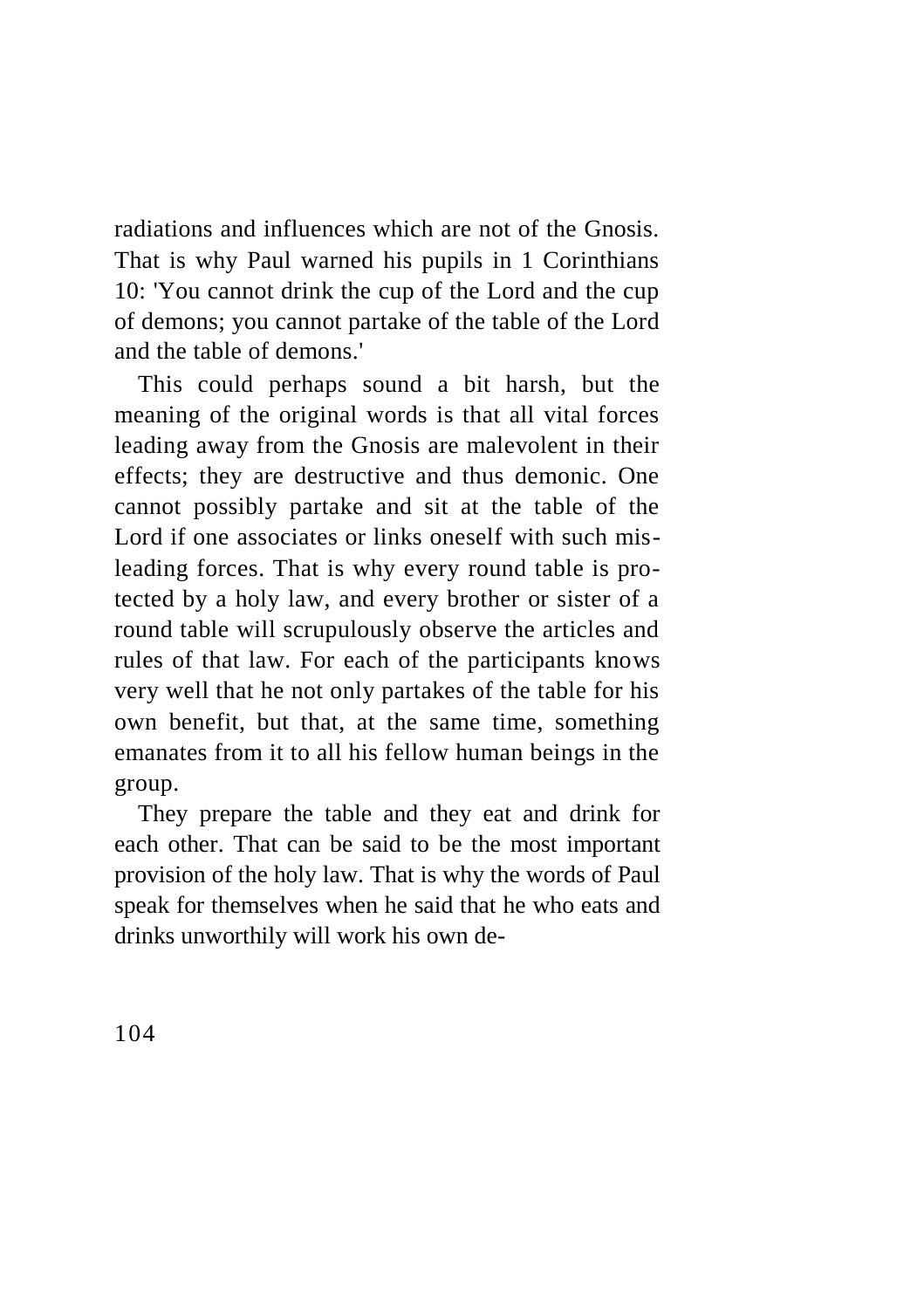struction. Thus we can understand that during the holy meal of which the gospels speak, the traitor is driven out into the night.

Not by fiery words, nor by holy indignation, nor by one or another judgement, but by participating in the sacramental eating of the bread, or drinking from the Grail cup. For anyone who behaves unworthily in the School's new resurrection field will at the same moment be thrown back into his or her former state.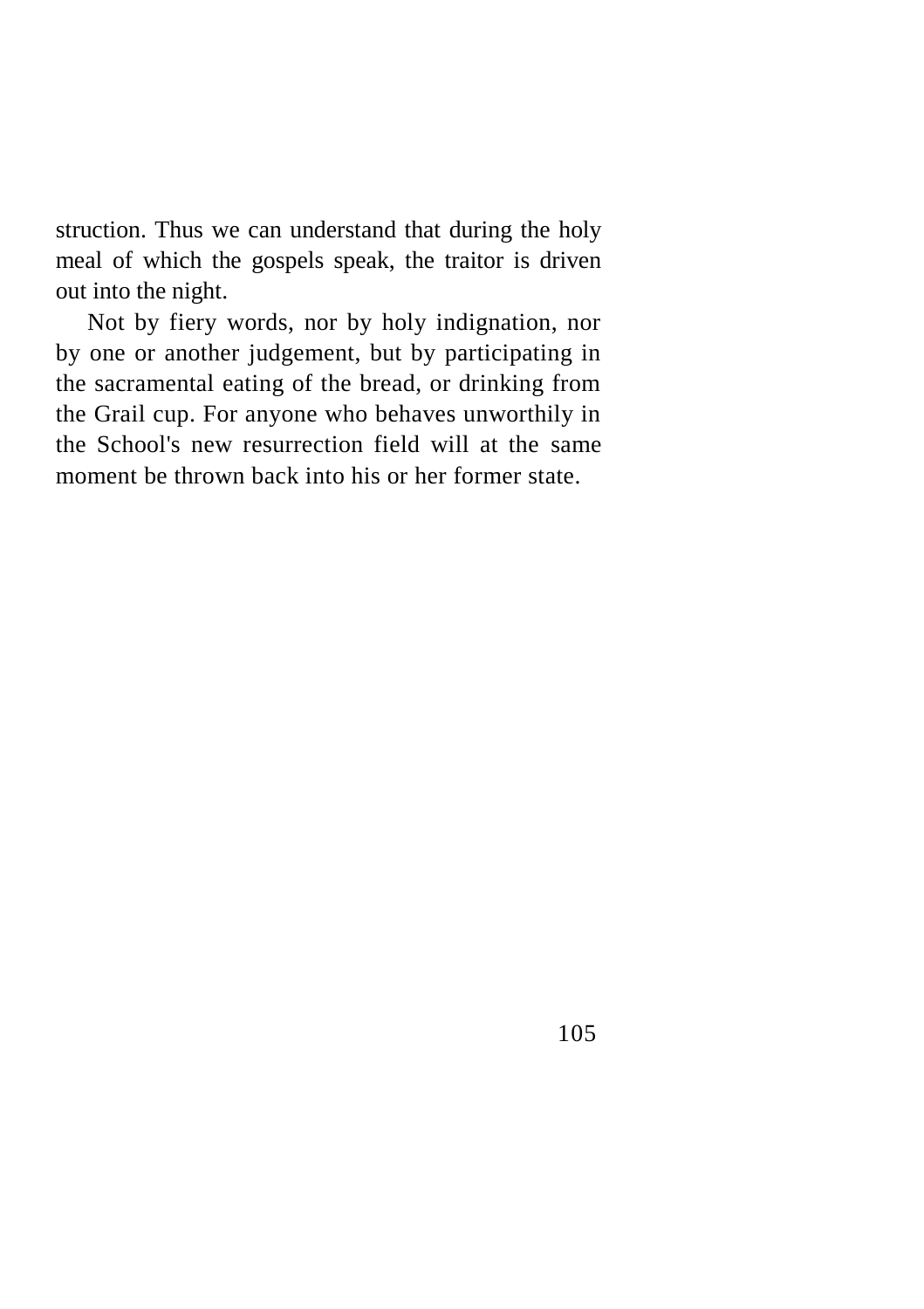## X X

#### **THE TEN SEPHIROTH**

In the holy language the tenfold preparation to which every pupil of the modern Spiritual School is subjected during the development of the Living Body and the group, is compared with the ten-stringed instrument with which the righteous sing their song. The seven and the three which are one, are called the ten sephiroth, the ten emanations of the heavenly light in man. As long as dialectical mankind exists, these seven, three and ten aspects of the divine magical life have been written and spoken about. So it is certainly nothing new, or the latest novelty about which we are speaking. We only wish to have you reflect on these ancient things and values of the divine life, so that you will come to know your own calling and your own values better than ever before. And as you know, one has to possess knowledge of these things before one can put them into practice.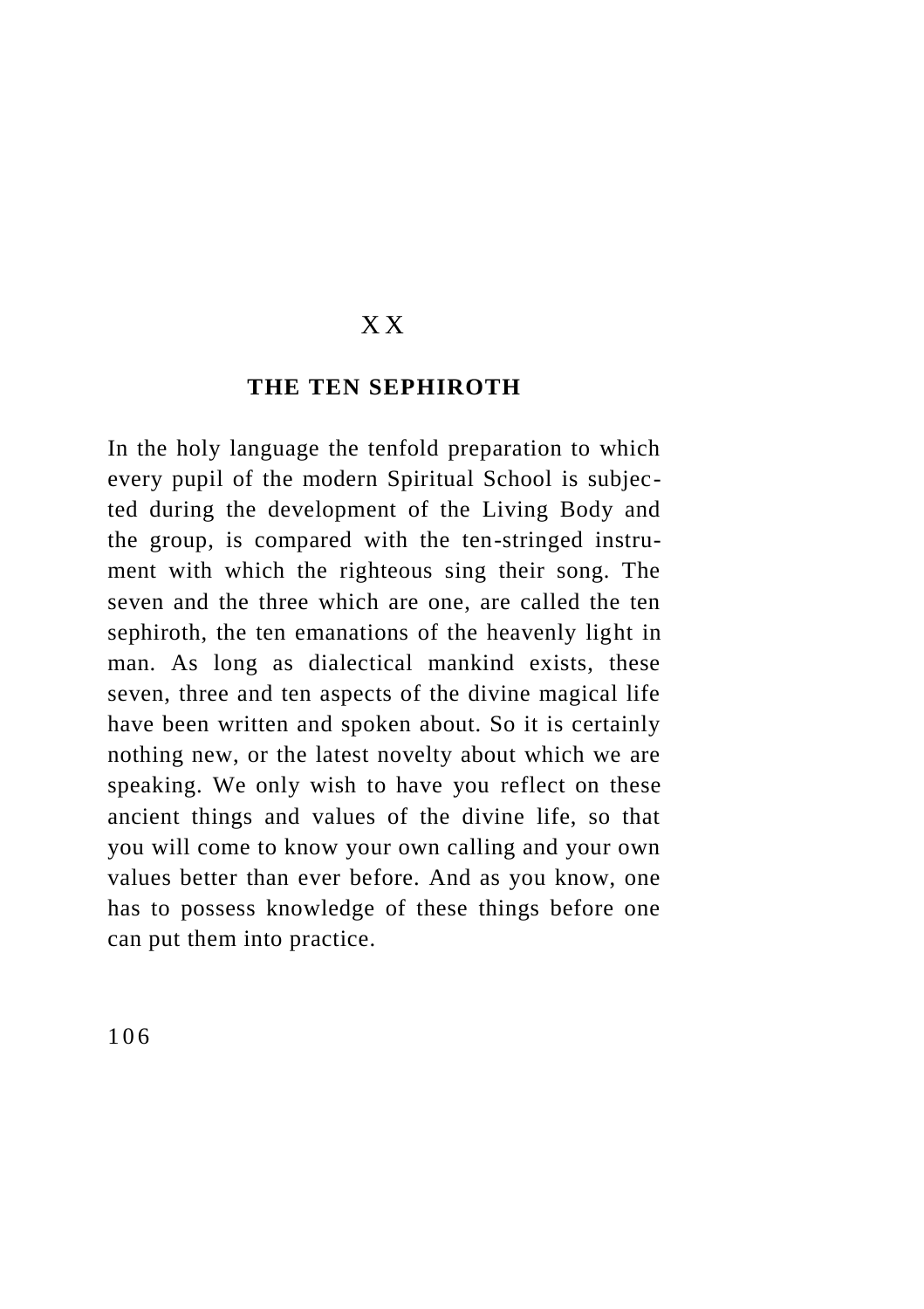If you begin to live according to the ten sephiroth, if you comply in a magical way with the ten emanations of the heavenly, divine light which go out to meet you from the sixth cosmic domain, then you will literally enter the priestly life.

Are we not all called to be kings and priests? Kingship is the conclusion, the victory, but without priesthood there can be no realisation. Without priesthood, true kingship would be impossible. The purpose of the magic-gnostic life, then, is to render this priesthood alive and free in you.

When, in the coming years of development both in the School and in your own life, you enter the preeminently gnostic-magic life and work, many forms of priesthood will be necessary. Many priests and priestesses will be needed on various levels. First of all it will be necessary for every pup.1 of the School to participate in his own inner priesthood. And when then the ten sephiroth scintillate in everyone like diamonds, many different forms and manifestations of priesthood will need to develop.

From the group as a whole, from the group as a closed unity, magical activities will have to go out to all those who are seeking. These activities will need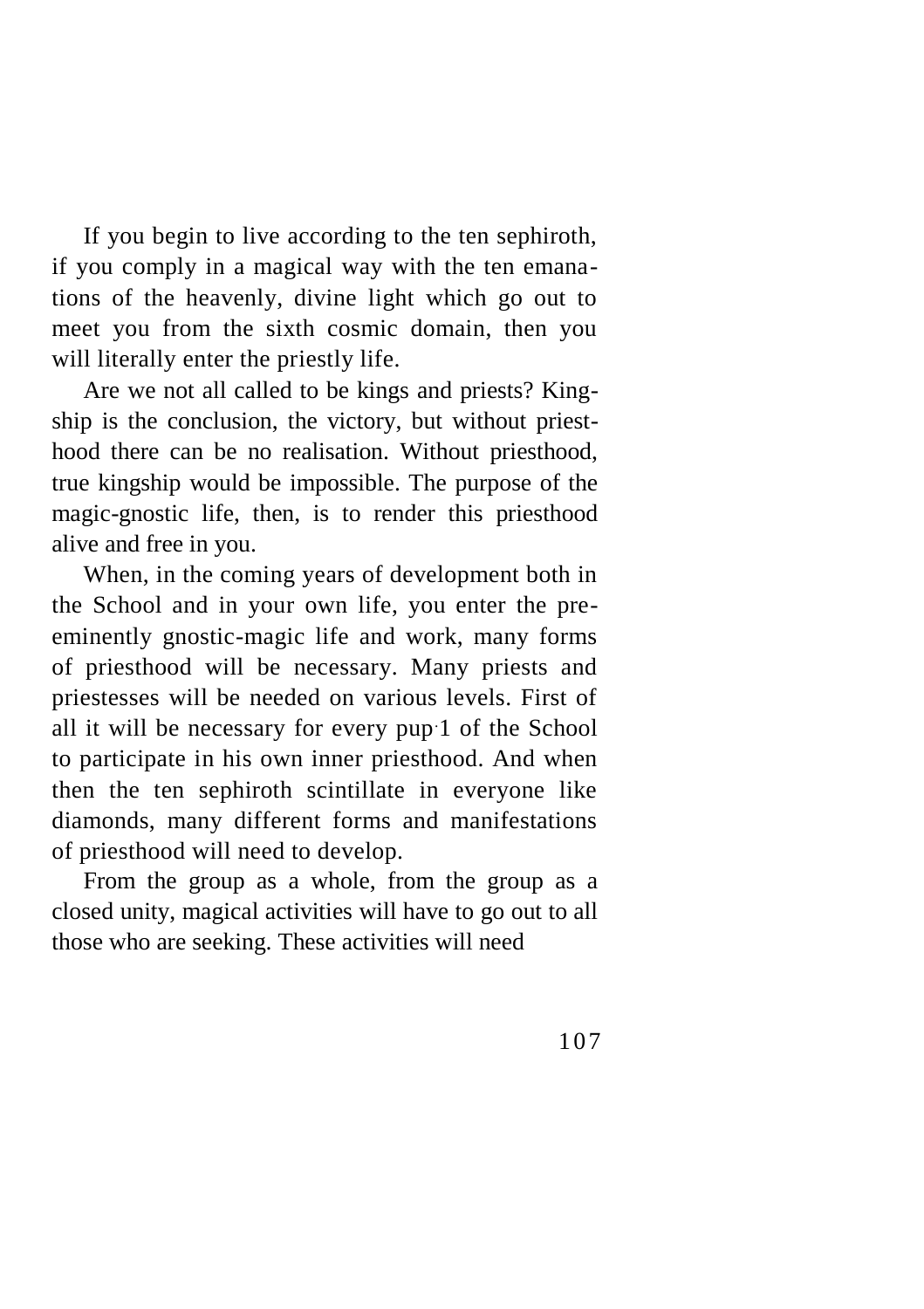to be guided and carried out by a few, on the basis of the group's goodwill. For some, therefore, an exceptional priestly ministry will be necessary. These workers will be imbued with power, but it will not be a power which could involve the danger of misuse or exploitation. No, this priesthood can only be supported by the power of all, by the radiations of the sephiroth.

As soon as the ten emanations of heavenly light take shape in the group's participants, and thus the immortal souls, as the 'new consciousness', take over the guidance from the old I-consciousness, the right talents will emerge in everyone. There will be no question of everyone having the same talents, abilities and characteristics as is the case, for instance, among certain species of animals, who will act alike in similar circumstances. The entities participating in soul mankind have exceptionally high soul qualities in common, and although they will show widely differing talents, they are directed towards the same goal.

It would not do to try to relate all this to the state of mankind of the seventh domain, in whom the great differences in talents can be ascribed to differences in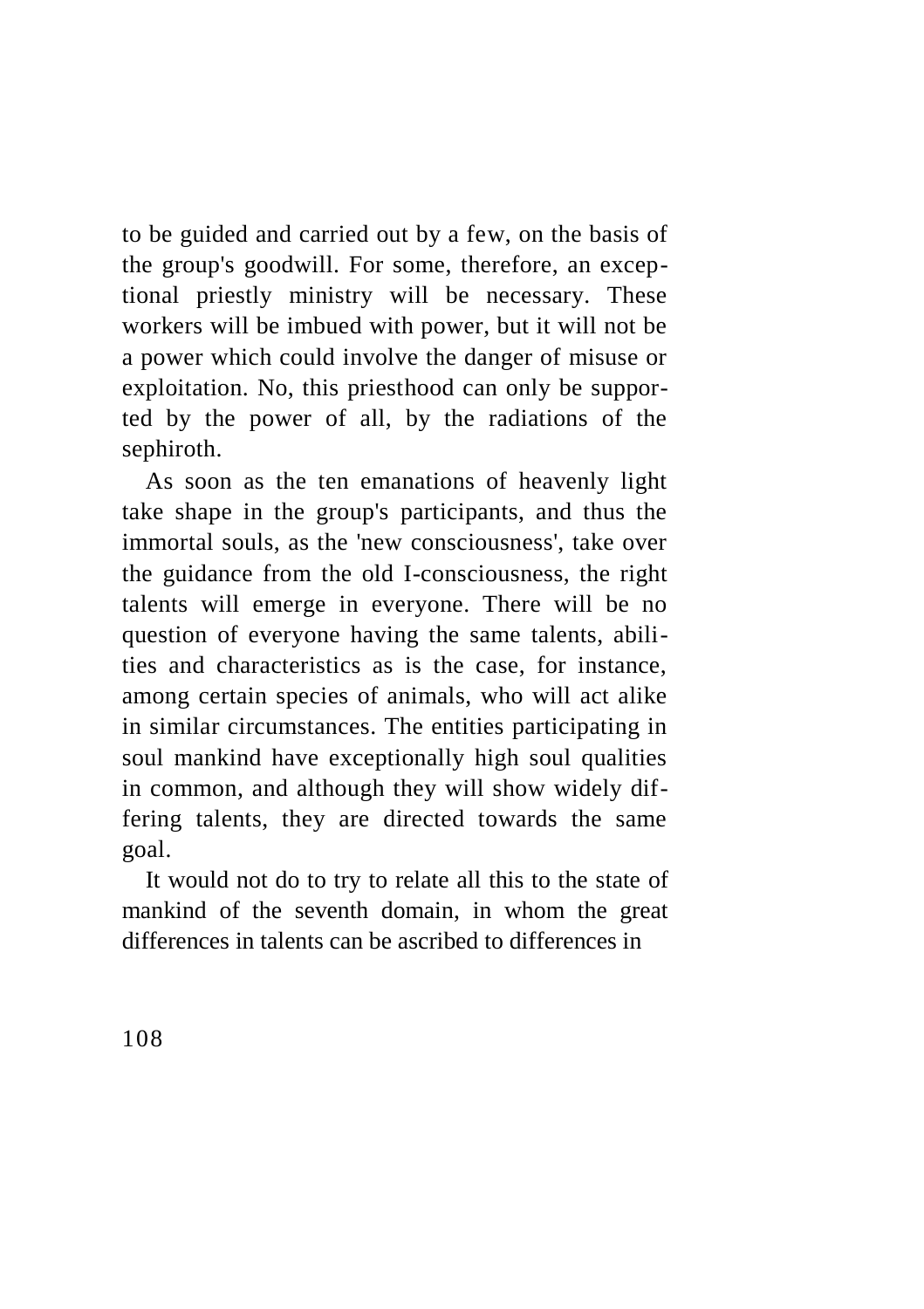blood, race and nationality, divergent educative methods, and social and biological circumstances.

The divergent talents of soul mankind proceed from differences in the microcosmic state of being. If we may compare microcosms with precious stones, we could say that every microcosm has been cut differently and thus has facets which differ from those of every other microcosm, so that it extracts and radiates the divine light in a very individual way. So you will understand that, although all are one in soul-community, there will be a variety of functions and occupations in the new realm which serve to establish, regulate and manifest the whole.

Thus, in the preceding years, there were a few who began to build a Living Body, as a messenger from the past, a messenger of the new realm. They constructed and realised this Body not for themselves, but for those who were still bound in death and night. Initially they maintained and protected this Body as if it were a private possession; as soon as the building had been completed they peopled it with pupils. They brought them to live in the new home. At the very moment when this population has become self-realising and follows the paths of the ten sephiroth, all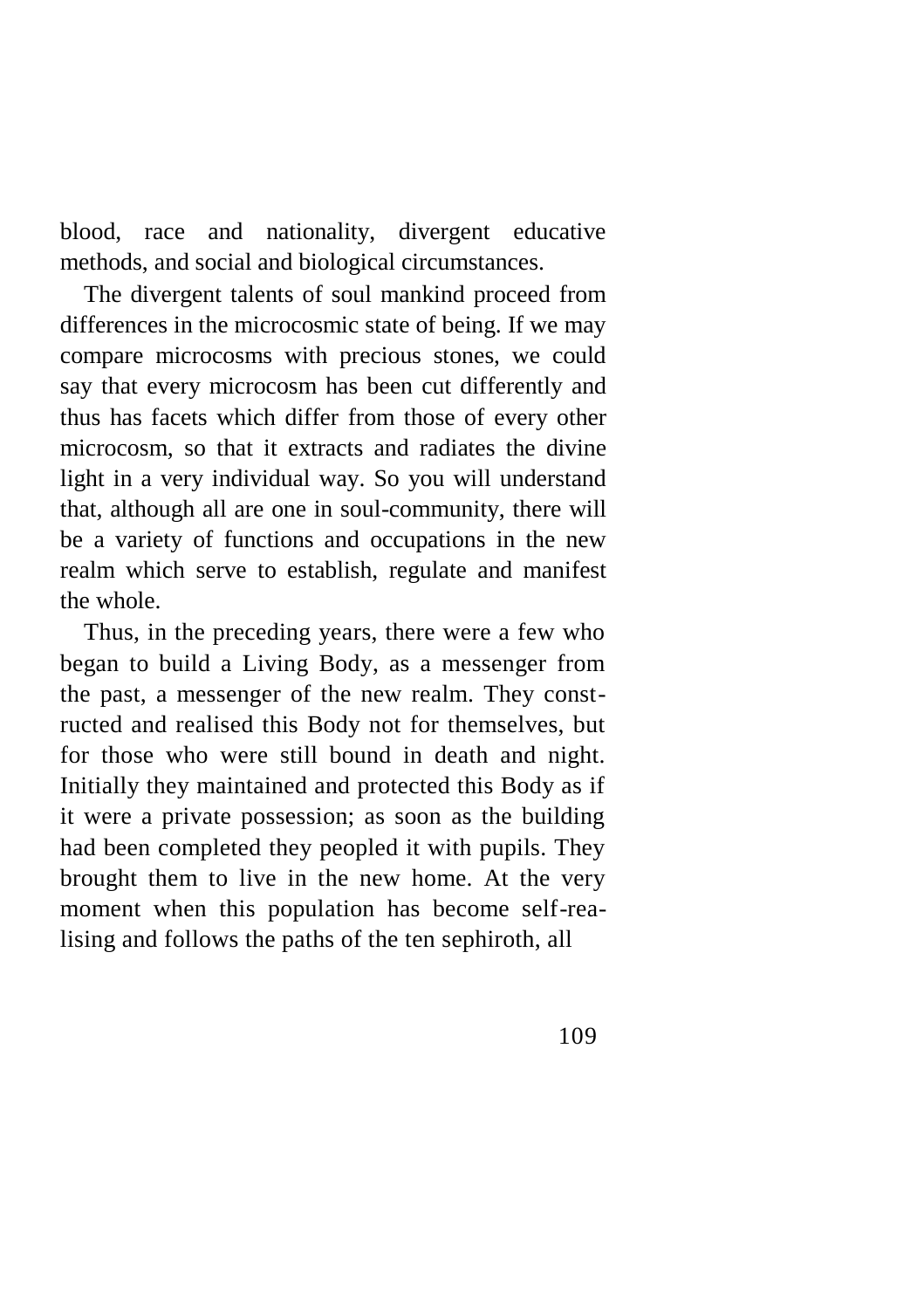the inhabitants of the home become co-possessors and co-inheritors, and also co-responsible. Here no one is inferior to any other, but one is for all and all are for one.

May we thus all know and walk this path of development and grace. May the ten emanations of the heavenly light soon be yours.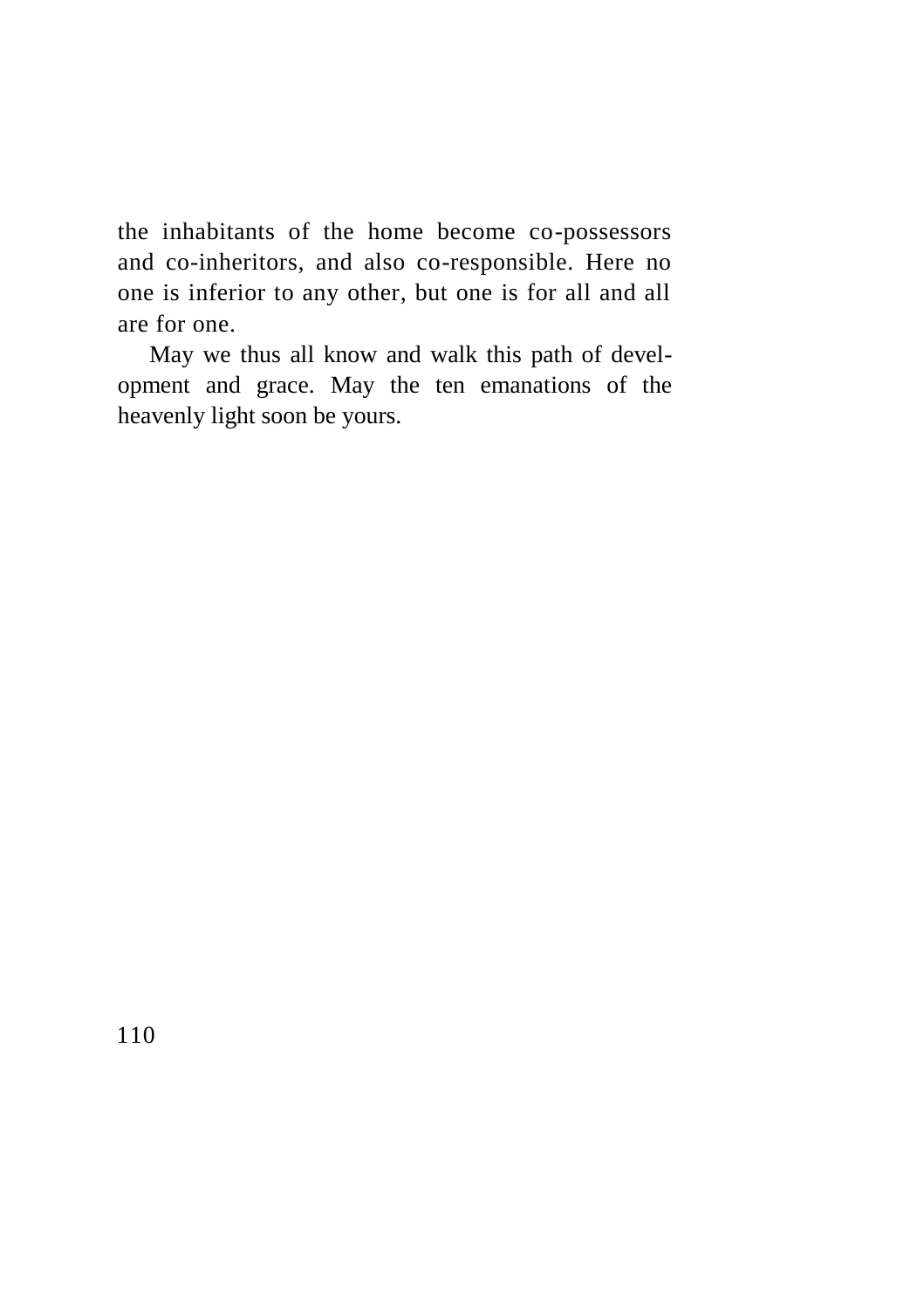## X X I

## EVERY SOUL PARTICIPATES IN THE RESURRECTION OF CHRIST

Having been called to come to the home *Sanctus Spiritus,* we can and may be clearly conscious of the fact that when our earthly home, our material-born body, is demolished, we will have a building from God in the new astral field, a building 'not made with hands, a truly eternal home'. This is the great and liberating fact of salvation that is linked with you. It is not so much that we mean to convey this fact to you as a dogma, as a philosophy, but to have you know and experience it as a certainty in your considerations.

Hermetic philosophy is the original gnostic reflection on certainties which can be comprehended and understood, and which constitute a key to a door which opens eternity for man and closes the order of time and space behind him.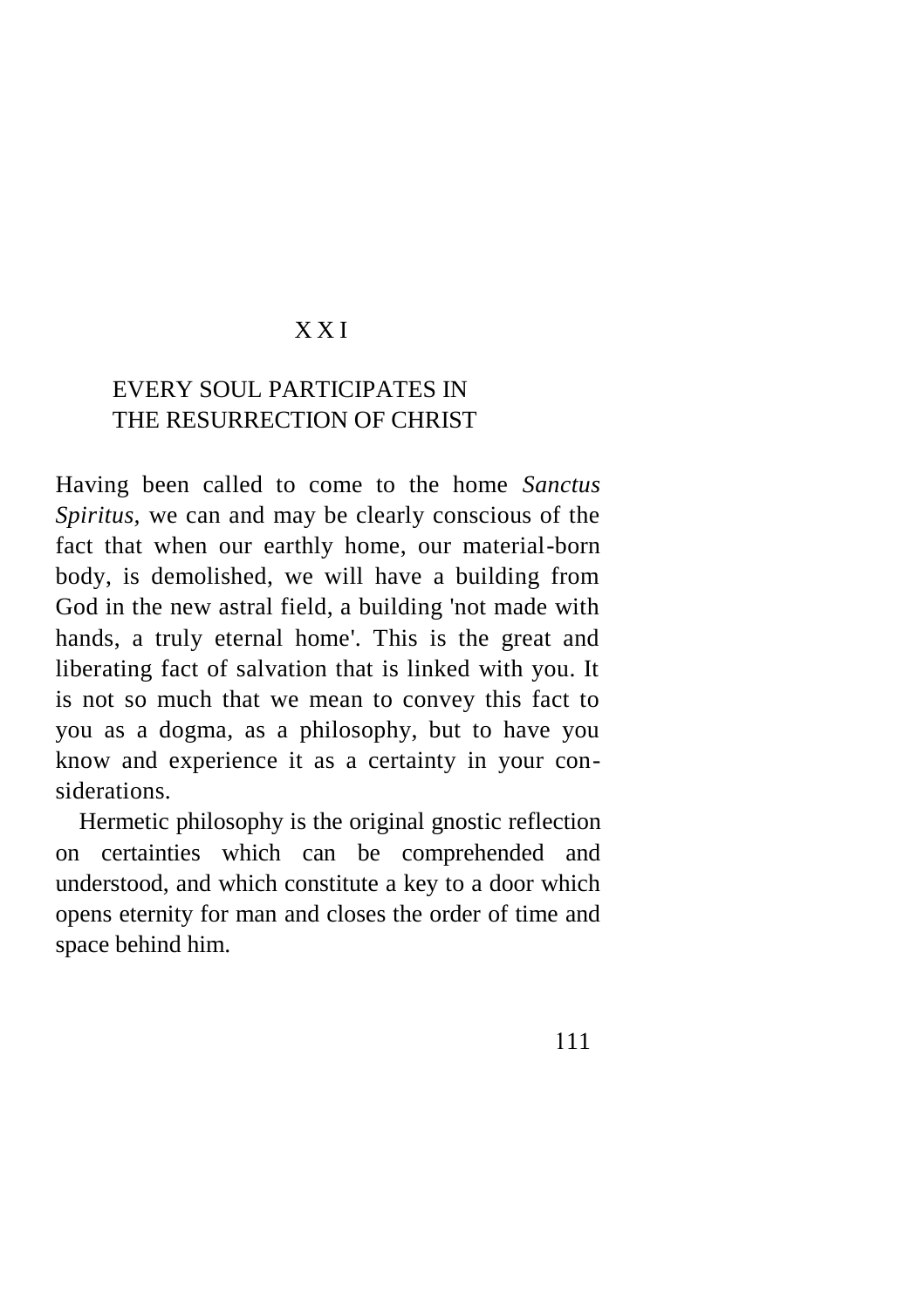The School possesses an astral field, the Golden Head, which has the task and the ability to awaken all sleeping, new-born souls to consciousness, to a conscious life, to a restored link with the spirit, which was severed through the microcosm's descent into the seventh cosmic domain. That is why there is no sense in merely speaking about the spirit and its grace, merely believing that it exists.

First of all the soul needs to be born, so that it can repair the broken unity and make 'life in God' a reality. That is the work the modern Gnosis asks you to undertake, in imitation of all its classical predecessors.

If one is called to that work, one needs to know its nature, necessity and purpose. The person who follows the path indicated by the Gnosis will very soon possess the inner certainty that the path leads to the Gnosis of Hermes Tresmegistus; that is, to the Gnosis of serving love (the heart), and the Gnosis of thought (the head); to the Gnosis which will stand firm eternally and thus still exists undiminished in the present. He who follows the path shown him by the Gnosis, will very soon be able to testify with Paul: 'We know that we have a building from God.'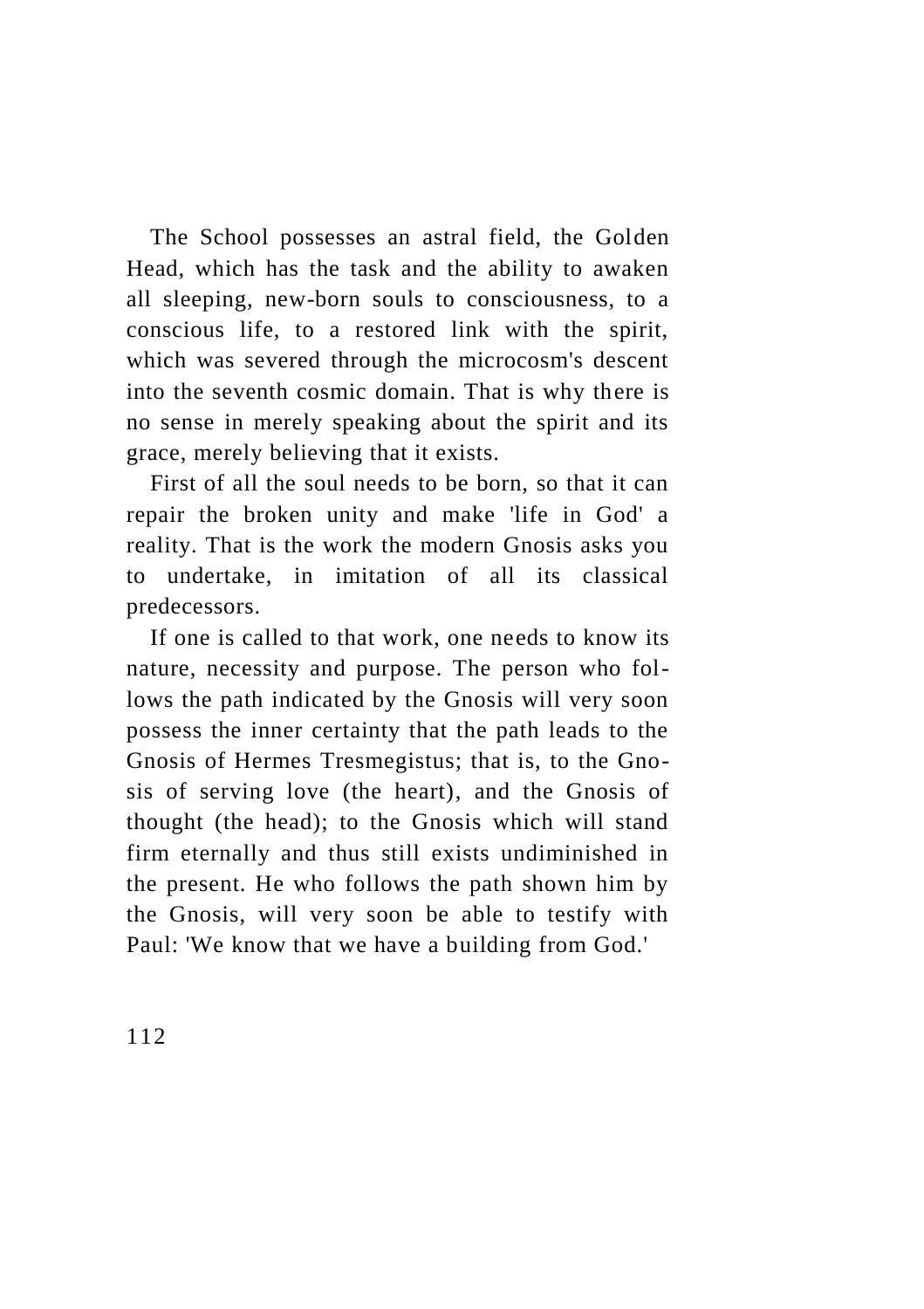There is a difficulty to be faced by those who have reached this point, or are beginning to do so, for it is quite possible at this stage for the earthly existence to become too burdensome, so that one begins to sigh, to yearn to be covered by the heavenly dwelling place, the new astral field. In other words, one experiences a gnawing longing to shake off the garment of the nature of death as soon as possible. And those who are in such a situation often voice their longing with the familiar words: `If only it were over!'

However, this attitude is quite wrong and, moreover, very dangerous. You need to understand this danger clearly. The sleeping soul can and will be awakened to consciousness in the new field, through the powerful polar currents that occur in it; it will become completely wakeful and aware. Every soul will arise in Christ; every soul will participate in the resurrection of Christ. But if, after having attained the certainty of this linkage, you were to think that now you only had to disappear as quickly as possible from the dialectical vale of tears, you would be denying dialectical nature's essence and its calling. You would be running the risk of being found `naked'

instead of `clothed' with the new soul state**.**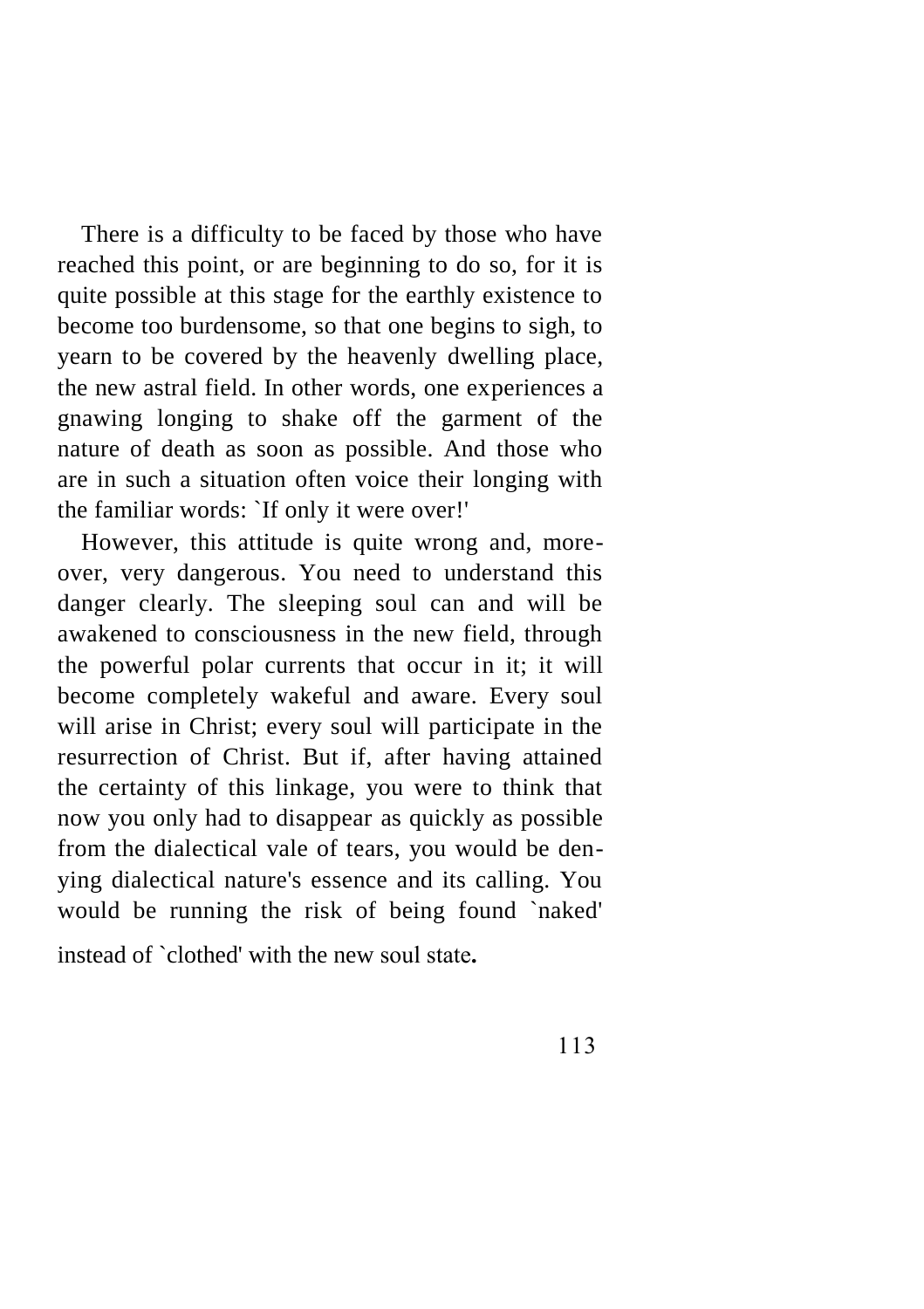The Gnosis makes it clear that, as concerns your experience in time and space, the seventh cosmic domain is an emergency order, and that your existence in these regions is based on a plan, with which every entity will want to cooperate wholeheartedly and completely as soon as he understands something of it. Gnostic extremists such as the Manicheans, want immediately to break, to finish, to extinguish. The gnostic realist, however, like the gnostics of the Alexandrian School, accepts the plan which forms the basis of his salvation, and cooperates with it.

In what way? Well, by ensuring as far as possible that 'what is mortal may be swallowed up by life,' as Paul expressed it. It is God who enables us to do this, and who gives us the necessary power: the Holy Spirit. There is a vast difference between a pupil who restfully lives his life as a pupil, and a pupil who dedicates his entire dialectical life to the service of God and mankind. The former is entirely devoted in hope and in faith; in this way he will meet death and enter the astral field of the School equipped with soul qualities. The latter, however, makes the most of every second, as it were, to help, to support, to carry along, acting in the power of the Holy Spirit. It is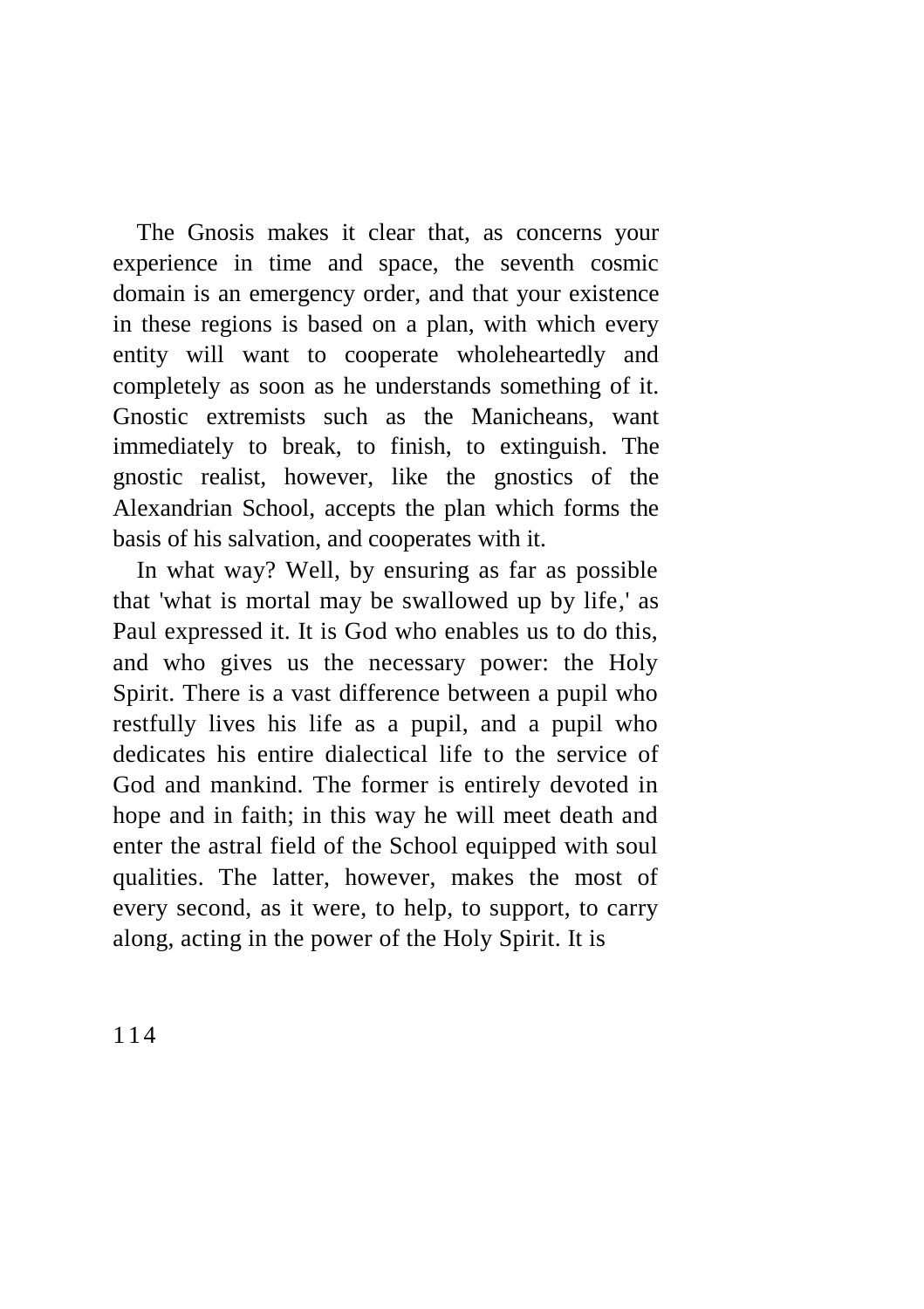clear that the `awakened soul' of the first person will not be of the same quality as that of the second, who saw to it that his mortal being would be swallowed up by the purifying fire of his serving life, as a result of which the soul state of renewal matured a great deal.

This point of view can be proved: whoever brings the rose to true life, is at that same moment a saved, a liberated person. However, the rose's garment must be woven through the sacrifice of love, the sacrifice of serving love. The relinquishing of the self and the yearning to be covered by the heavenly home are not enough; no, alongside these things, and through them, must come the sacrificing service of mankind.

Where? In the world of liberated ones? No, in the world of suffering! Such a servant of mankind fulfils the emergency order plan completely, and conquers everything through his sacrifice of love. He will be clothed in the garment of gold.

It is the Gnosis who prepared and made you suitable for this; and it has given you the Holy Spirit as a guarantee. That is why the Gnosis was for the Manicheans the Gnosis of demolition and negation of the world; this Gnosis certainly must be called a path. But the Gnosis of Hermes Trismegistus is the Gnosis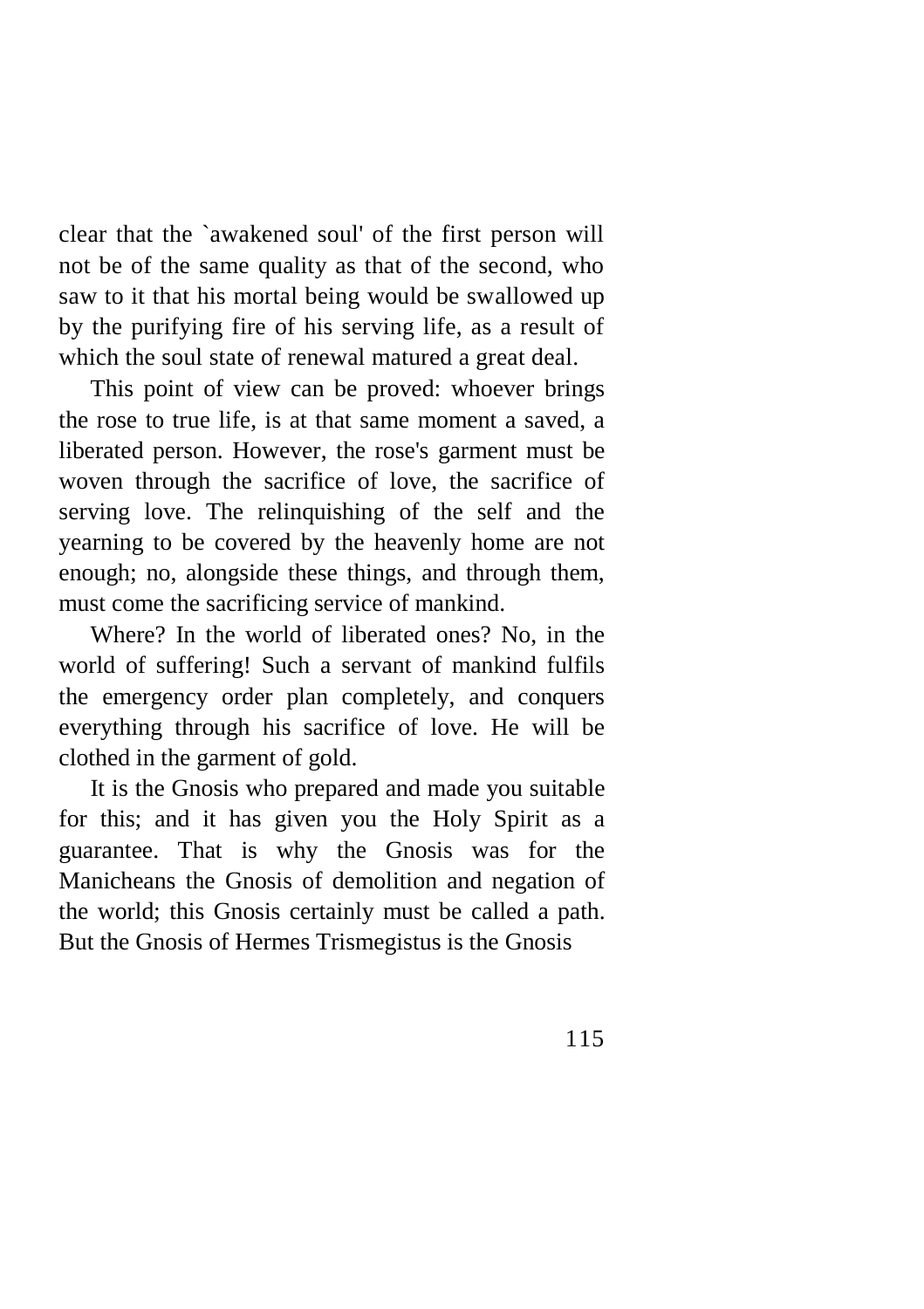of serving love, the Gnosis that will stand firm unto eternity, and thus still exists undiminished in the present.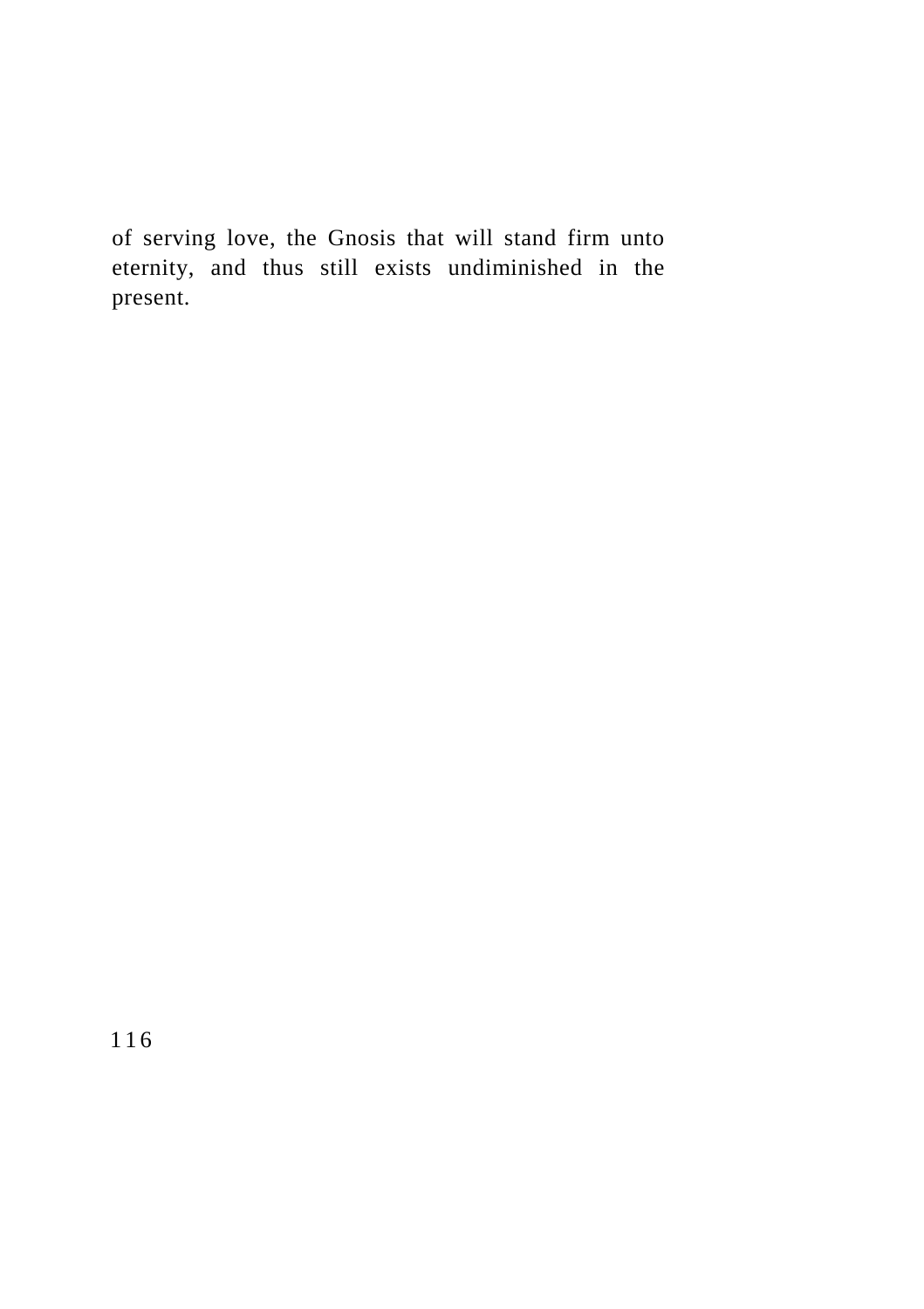## X X I I

## THE PROTOTYPE OF THE NEW SOUL MANIFESTATION

After all we have said in the preceding chapters, we now place before you chapter 10 from the Book of Revelation. This is a remarkable chapter, from which we would like to quote a few verses:

*And when the seven thunders had uttered their voices, I was about to write them; and I heard a voice from Heaven saying unto me: 'Seal up those things which the seven thunders uttered and write them not'.* (verse 4)

*And the voice which I heard from Heaven spake unto me again and said: 'Go and take the little hook which is opened and in the hand of the angel who standeth upon the sea and upon the earth' . And I went unto the angel and said unto him: 'Give me the little hook'.*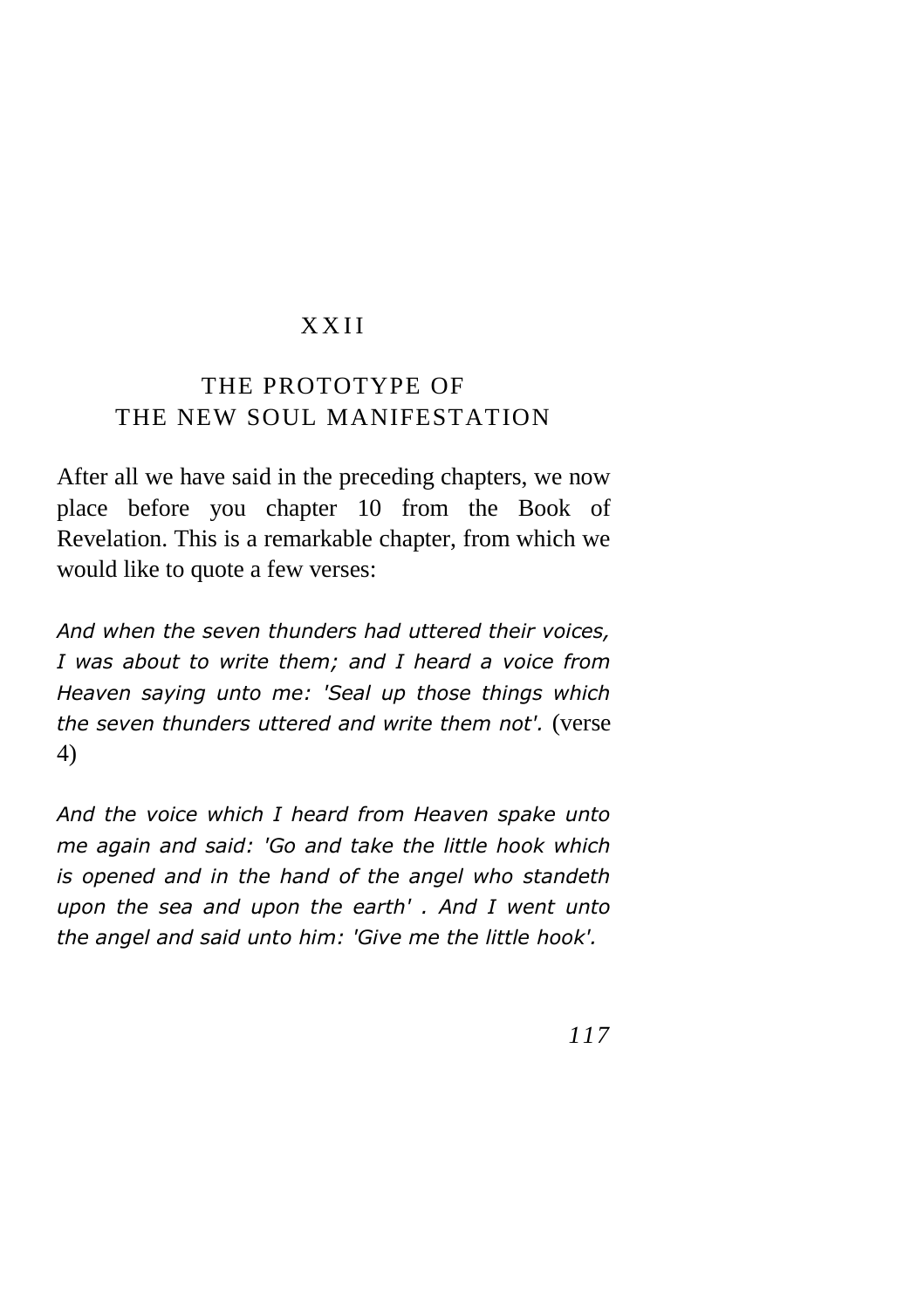*And he said unto me: 'Take it and eat it up; and it shall he hitter in thy body, hut it shall he in thy mouth sweet as honey.'* (verses 8 and 9)

The angel presented here is the prototype of the new soul manifestation. He is clothed in the cloud of the new magnetic status; the sevenfold rainbow of the holy Seven-Spirit is radiant above his head as evidence of the fact that the magnetic brain system has been opened for the influx of the Spirit; and that this is possible is apparent from the fact that his face is like the sun. For when the gnostic light power has ignited the fourth candelabrum, the light streams and surges out of the window of the forehead. Proof of the new status is also given by the two fiery pillars of the sympathetic nervous system being wholly accessible to the gnostic current.

The entity has an opened book in his hand. The book is `open', which means that the new entity is linked with it and can read from the eternal fullness of salvation, the wisdom which is of the Gnosis. He is a mighty entity rising far above the dialectical regions; he has risen above everything dialectical; he is standing on the sea and on the land. And when he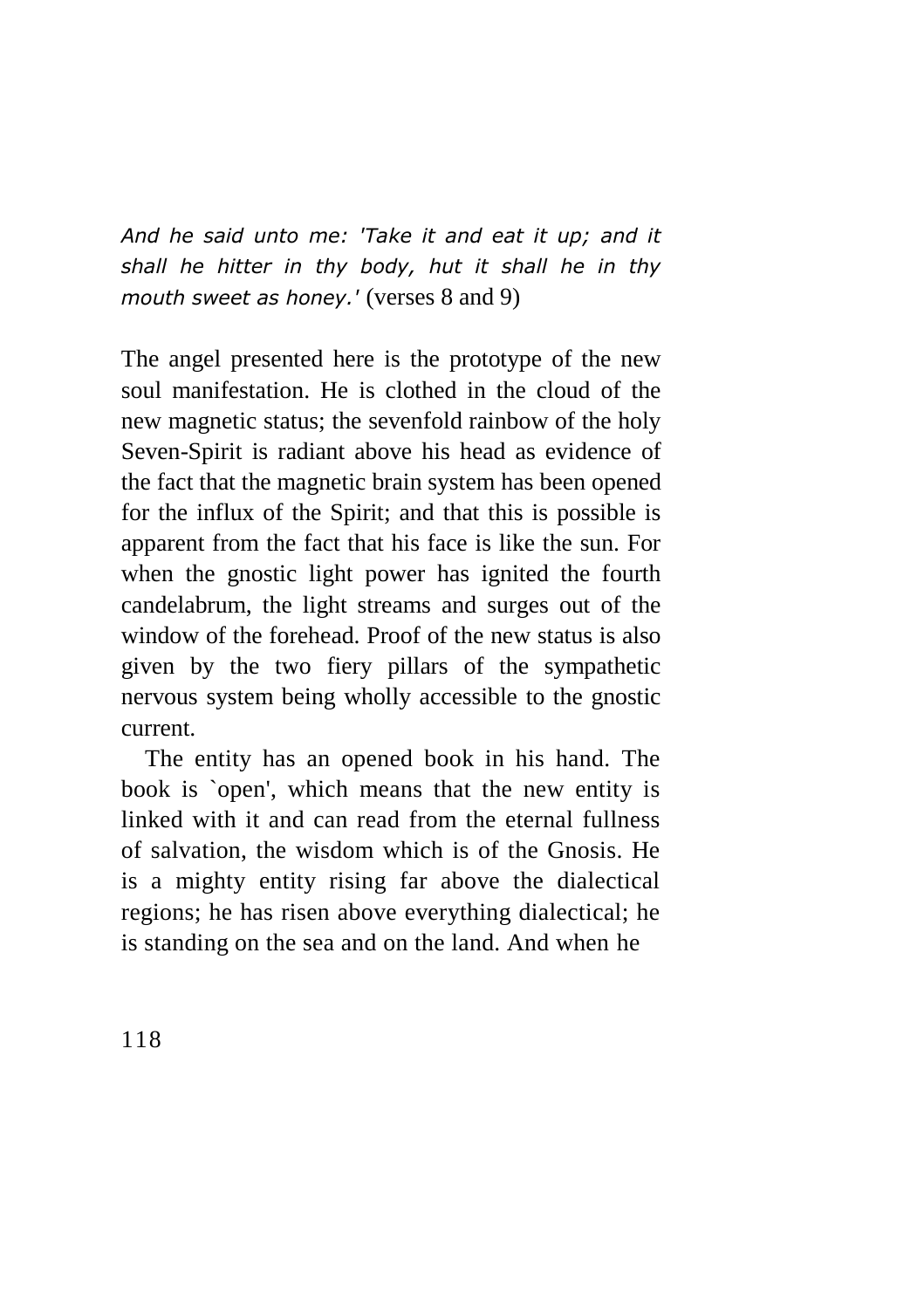called, the seven thunders uttered their voices. The pupil of the young Gnosis can understand this. The seven thunders, or the seven voices as they are sometimes called, are the seven aspects of the new soul system with its seven chakras.

A chakra is a magnetic fire principle, a magnetic source, a magnetic station attuned to one of the seven magnetic gnostic currents. That is why every chakra has its own vibration, its own voice, its own sound, so beautiful and strong that it is clear why the ancient bards spoke of the seven thunders, of the seven heads which together form the glorious name of God.

This prototype has frequently been presented to you. What John saw, you too have seen. This being has a message for you, a message for you personally, which is that you should seal up the might, the blessing and the majesty of this being and should not write them down. This means that you should not memorise or retain these things in the ordinary dialectical way, in the sense of intellectual preparation. And that you should not talk and chat about them as garrulous people would do. Keep silent about these things; they are too subtle and too holy to make them subjects for ordinary conversation.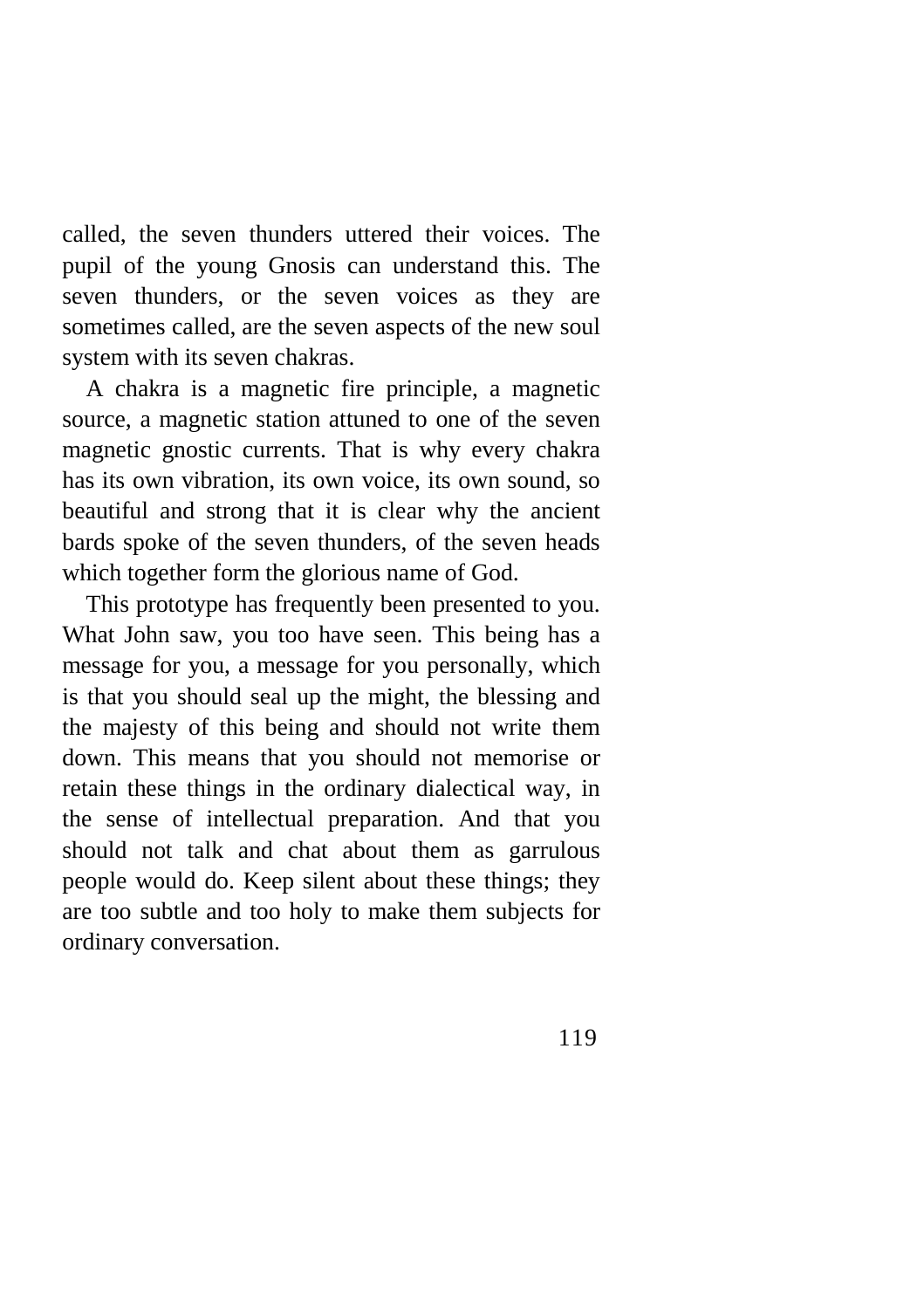But what, then, is the meaning of this being? The person discovering it, the person to whom this prototype of salvation manifests itself, will know that the time is up, that the time has come, that the times have become full, that the *Hora Est* has now been uttered, and that the path should be walked now. He who sees this being of salvation clearly before him can know: 'Now the time has come for me'. The seventh angel of fulfilment has made himself heard!

What are you to do now? Go! Take the opened book from the hand of the angel! Take it and eat it up! That is your task: to walk the path! To act! To 'eat' what has been manifested to you is to realise it inwardly, no longer observing it outwardly, or dealing with it in a merely philosophical way. 'Take the book and eat it up; it will be bitter in your body, but in your mouth sweet as honey'.

You will now understand these divine words. The person who `eats' the divine Gnosis and tries to digest it within himself eats a counter nature, and this bitterness for what is dialectical will affect his natural being. Its effect will be a path rife with bitterness, but this path will lead not to death, but to life: to a life sweet and delectable as honey, the life of renewal.